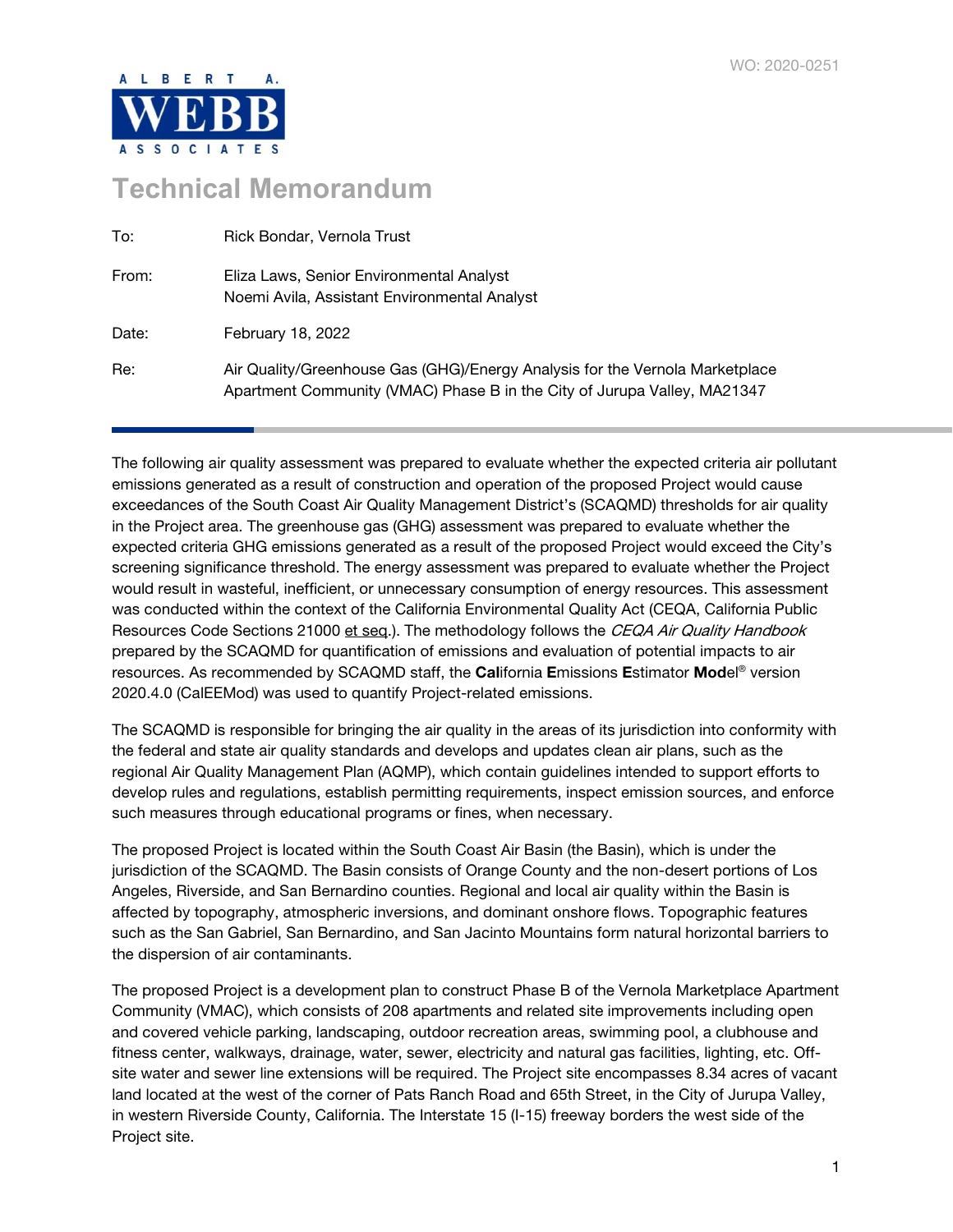## **Regional Significance Thresholds**

The thresholds contained in the *SCAQMD CEQA Air Quality Handbook<sup>[1](#page-1-0)</sup>* (SCAQMD 1993) and posted in a supplemental table as mass daily thresholds on  $SCACMD$ 's website<sup>[2](#page-1-1)</sup> are considered regional thresholds and are shown in Table 1 – SCAQMD CEQA Daily Regional Significance Thresholds, below. These regional thresholds were developed for criteria pollutants based on the SCAQMD's treatment of a major stationary source.

The criteria pollutants analyzed are briefly described below:

- Reactive Organic Gases/Volatile Organic Compounds (ROG/VOC) It should be noted that there are no state or federal ambient air quality standards for VOCs because they are not classified as criteria pollutants. VOCs are regulated; however, a reduction in VOC emissions reduces certain chemical reactions, which contribute to the formation of ozone. VOCs are also transformed into organic aerosols in the atmosphere, contributing to higher PM-10 and lower visibility levels. Although health-based standards have not been established for VOCs, health effects can occur from exposures to high concentrations of VOC because of interference with oxygen uptake. In general, ambient VOC concentrations in the atmosphere, even at low concentrations, are suspected to cause coughing, sneezing, headaches, weakness, laryngitis, and bronchitis. Some hydrocarbon components classified as VOC emissions are thought or known to be hazardous. Benzene, for example, is a hydrocarbon component of VOC emissions that is known to be a human carcinogen.<sup>[3](#page-1-2)</sup>
- **Oxides of Nitrogen (NO<sub>X</sub>)** Those that are important in air pollution are nitric oxide (NO) and nitrogen dioxide (NO2). NO is a colorless, odorless gas formed by a combination of nitrogen and oxygen when combustion takes place under high temperatures and pressures.  $NO<sub>2</sub>$  is a reddishbrown gas formed by the combination of NO with oxygen. Combustion in motor vehicle engines, power plants, refineries and other industrial operations, as well as ships, railroads, and aircraft are the primary sources of  $NO<sub>x</sub>$ .  $NO<sub>2</sub>$  at atmospheric concentrations is a potential irritant that can cause coughing in healthy people; can alter respiratory responsiveness and pulmonary functions in people with preexisting respiratory illness; and potentially lead to increased levels of respiratory illness in children.<sup>[4](#page-1-3)</sup>
- Carbon Monoxide (CO) A colorless, odorless toxic gas produced by incomplete combustion of carbon-containing substances. Concentrations of CO are generally higher during the winter months when meteorological conditions favor the build-up of primary pollutants.[5](#page-1-4) Automobiles are the major source of CO in the Basin, although various industrial processes also emit CO through incomplete combustion of fuels. In high concentrations, CO can cause serious health problems in humans by limiting the red blood cells' ability to carry oxygen.[6](#page-1-5)
- **Sulfur dioxide (SO<sub>2</sub>)/oxides of sulfur (SO<sub>x</sub>) A colorless, pungent gas formed primarily by the** combustion of sulfur-containing fossil fuels.  $SO<sub>2</sub>$  can result in temporary breathing impairment in asthmatic children and adults engaged in active outdoor activities. When combined with particulate matter,  $SO<sub>2</sub>$  can cause symptoms such as shortness of breath and wheezing; and, with long-term exposure, it can lead to the exacerbation of existing cardiovascular disease and respiratory illnesses. Although SO<sub>2</sub> concentrations have been reduced to levels well below state

<span id="page-1-4"></span>5 Ibid.

<span id="page-1-0"></span>South Coast Air Quality Management District, CEQA Air Quality Handbook, November 1993. (Available at SCAQMD.)

<span id="page-1-1"></span><sup>&</sup>lt;sup>2</sup> <http://www.aqmd.gov/docs/default-source/ceqa/handbook/scaqmd-air-quality-significance-thresholds.pdf?sfvrsn=2>

<span id="page-1-2"></span><sup>&</sup>lt;sup>3</sup> South Coast Air Quality Management District, Guidance Document for Addressing Air Quality Issues in General Plans and Local Planning, May 6, 2005. (Available a[t http://www.aqmd.gov/docs/default-source/planning/air-quality-guidance/complete](http://www.aqmd.gov/docs/default-source/planning/air-quality-guidance/complete-guidance-document.pdf)[guidance-document.pdf,](http://www.aqmd.gov/docs/default-source/planning/air-quality-guidance/complete-guidance-document.pdf) accessed February 2022.)

<span id="page-1-3"></span><sup>&</sup>lt;sup>4</sup> U.S. Environmental Protection Agency, Criteria Air Pollutants. (Available a[t https://www.epa.gov/criteria-air-pollutants,](https://www.epa.gov/criteria-air-pollutants) accessed February 2022.)

<span id="page-1-5"></span><sup>6</sup> South Coast Air Quality Management District, CEQA Air Quality Handbook, November 1993. (Available at SCAQMD.)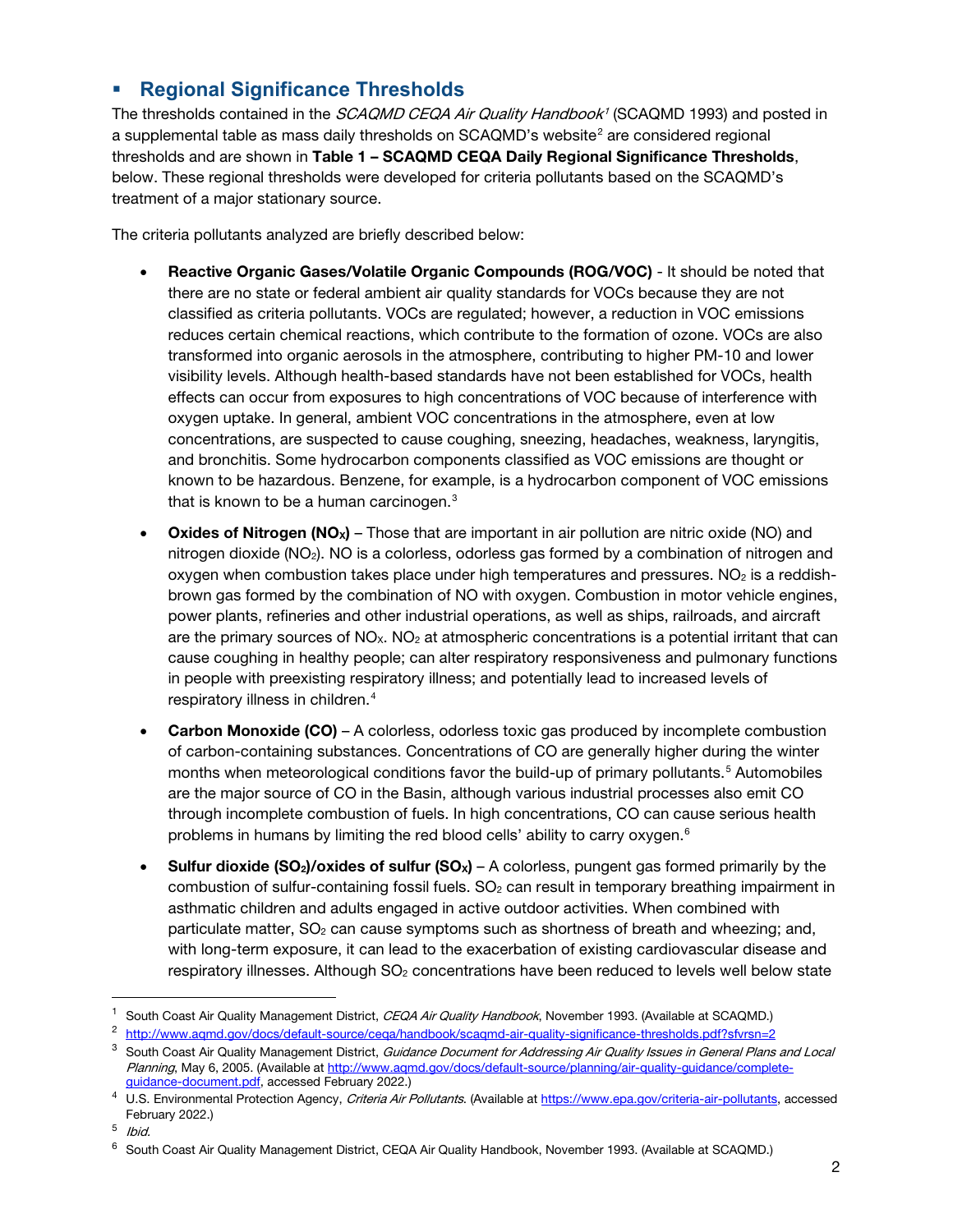and federal standards, further reductions in  $SO_2$  emissions are needed because  $SO_2$  is a precursor to sulfate and particulate matter less than 10 microns in diameter.<sup>[7](#page-2-0)</sup>

• Atmospheric Particulate Matter (PM-10, PM-2.5) – Made up of fine solid and liquid particles, such as soot, dust, aerosols, fumes, and mists. PM-10 consists of particulate matter that is 10 microns or less in diameter, and PM-2.5 consists of particulate matter of 2.5 microns or less in size. Both PM-10 and PM-2.5 can be inhaled into the deepest part of the lung, attributing to health effects. The presence of these fine particles by themselves cause lung damage and interfere with the body's ability to clear its respiratory tract. Said particles can also act as a carrier of other toxic substances.[8](#page-2-1)

| <b>Emission</b><br><b>Threshold</b> | Units   | <b>VOC</b> | <b>NO</b> <sub>x</sub> | CO  | <b>SO<sub>x</sub></b> | <b>PM-10</b> | <b>PM-2.5</b> |
|-------------------------------------|---------|------------|------------------------|-----|-----------------------|--------------|---------------|
| Construction                        | lbs/day | 75         | 100                    | 550 | 150                   | 150          | 55            |
| Operation                           | lbs/day | 55         | 55                     | 550 | 150                   | 150          | 55            |

Table 1 – SCAQMD CEQA Daily Regional Significance Thresholds

Air quality impacts can be described in a short- and long-term perspective. Short-term impacts occur during site grading and Project construction and consist of fugitive dust and other particulate matter, as well as exhaust emissions generated by construction-related vehicles. Long-term air quality impacts occur once the Project is in operation.

The Project will be required to comply with existing SCAQMD rules for the reduction of fugitive dust emissions. SCAQMD Rule 403 establishes these procedures. Compliance with this rule is achieved through application of standard best management practices in construction and operation activities, including but not limited to application of water or chemical stabilizers to disturbed soils, managing haul road dust by application of water, covering haul vehicles, restricting vehicle speeds on unpaved roads to 15 mph, sweeping loose dirt from paved site access roadways, cessation of construction activity when winds exceed 25 mph and establishing a permanent, stabilizing ground cover on finished sites. In addition, projects that disturb 50 or more acres or more of soil or move 5,000 cubic yards of materials per day are required to submit a Fugitive Dust Control Plan or a Large Operation Notification Form to SCAQMD. Based on the size of this Project's disturbance area (approximately 8.74 acres), a Fugitive Dust Control Plan or a Large Operation Notification Form will not be required.

## Short-Term Analysis

Short-term emissions from Project construction were evaluated using the CalEEMod version 2020.4.0 program. The estimated construction period for the proposed Project is approximately 25 months, beginning no sooner than September 2022. The default parameters within CalEEMod were used and these default values reflect a worst-case scenario, which means that Project emissions are expected to be equal to or less than the estimated emissions. In addition to the default values used, assumptions relevant to model inputs for short-term construction emission estimates used are:

• Construction is anticipated to begin no earlier than September 2022. Beginning with Grading and ending with Building Construction and Architectural Coating:

<span id="page-2-0"></span>U.S. Environmental Protection Agency, Criteria Air Pollutants. (Available a[t https://www.epa.gov/criteria-air-pollutants,](https://www.epa.gov/criteria-air-pollutants) accessed February 2022.)

<span id="page-2-1"></span><sup>8</sup> South Coast Air Quality Management District, CEQA Air Quality Handbook, November 1993. (Available at SCAQMD.)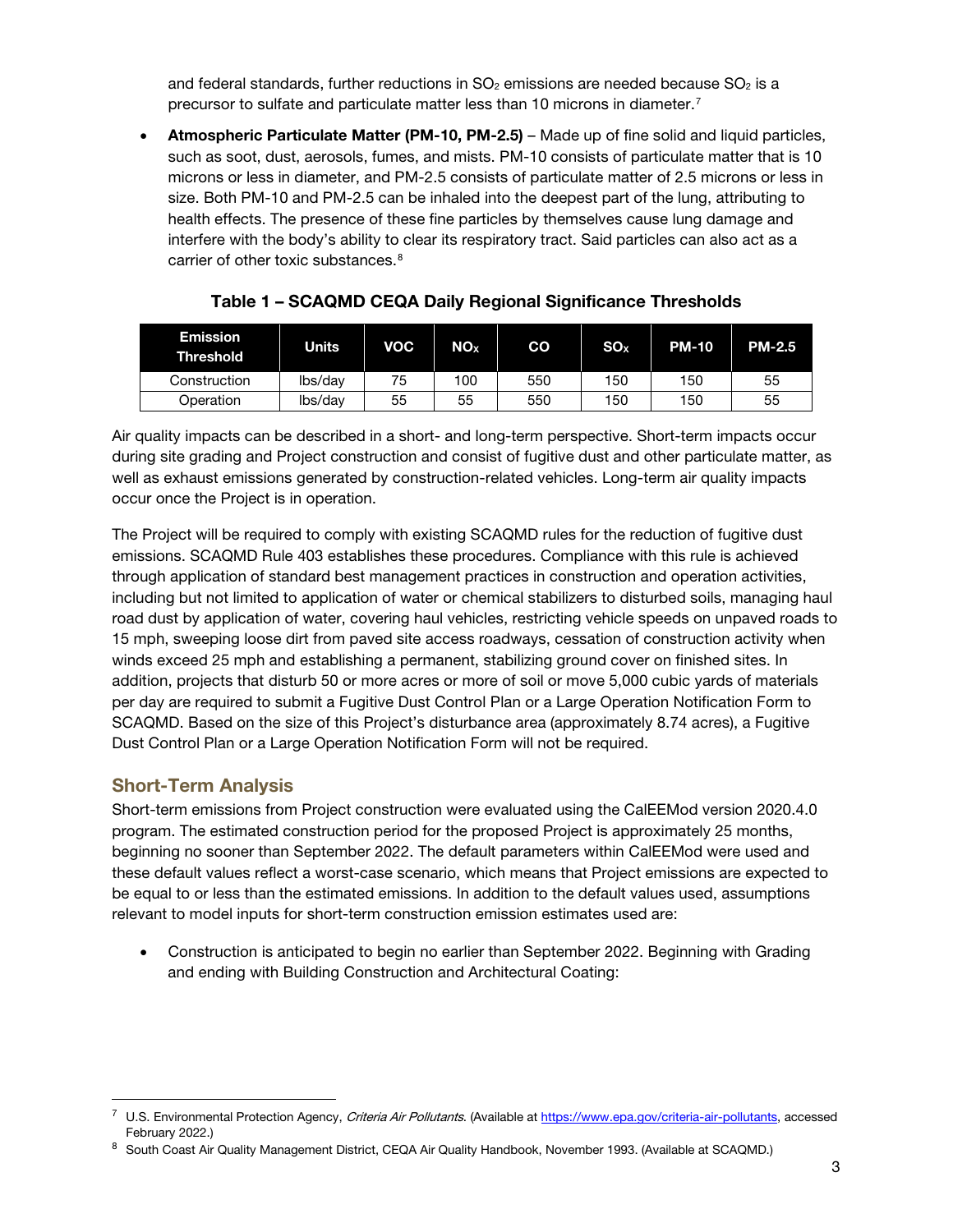| <b>Construction Activity</b>  | <b>Start Date</b> | <b>End Date</b>    | <b>Total Working</b><br><b>Days</b> |
|-------------------------------|-------------------|--------------------|-------------------------------------|
| Grading                       | September 1, 2022 | September 30, 2022 | 22                                  |
| <b>Building Construction</b>  | October 1, 2022   | September 30, 2024 | 521                                 |
| Paving                        | October 1, 2022   | October 28, 2022   | 20                                  |
| <b>Architectural Coatings</b> | December 1, 2022  | September 30, 2024 | 478                                 |

- The entire 8.34-acre Project site will be mass graded, and an additional 0.40 acres will be disturbed for the construction off-site improvements, which include an extension of water and sewer lines from the existing facilities in the intersection of Pats Ranch Road and 65<sup>th</sup> Street to the Project site and repaving of the roadway within this area.
- Approximately 49,000 cubic yards of soil will be exported during grading operations. Based on the CalEEMod default truck capacity of 16 cubic yards, this results in approximately 3,063 truckloads of soil export over a 22-day period, or approximately 139 truckloads per day. The soil will be exported to unimproved land at the northwest corner of Pats Ranch Road and Limonite Avenue; the estimated haul truck trip length is approximately 0.80 miles per trip.
- The off-road equipment to be used for each activity is shown below and represents program defaults, updated by Project-specific information provided by the applicant. Each piece of equipment is assumed to operate 8 hours per day:

| <b>Construction Activity</b> | <b>Off-Road Equipment</b>  | <b>Phase 1 Unit</b><br><b>Amount</b> |
|------------------------------|----------------------------|--------------------------------------|
| Grading                      | Excavators                 |                                      |
|                              | Graders                    |                                      |
|                              | <b>Rubber Tired Dozers</b> |                                      |
|                              | Tractors/Loaders/Backhoes  | 3                                    |
| <b>Building Construction</b> | Cranes                     |                                      |
|                              | <b>Forklifts</b>           | 3                                    |
|                              | Tractors/Loaders/Backhoes  | 3                                    |
|                              | Welders                    |                                      |
|                              | Generator Sets             | 3                                    |
| Paving                       | Pavers                     | 2                                    |
|                              | Paving Equipment           | 2                                    |
|                              | Rollers                    | 2                                    |
| Architectural Coatings       | Air Compressors            | 2                                    |

• To evaluate Project compliance with SCAQMD Rule 403 for fugitive dust control, the Project utilized the mitigation option of watering the Project site three times daily which achieves a control efficiency of 61 percent for PM-10 and PM-2.5 emissions. Two (2) one-way vendor trips per day were added to the grading and paving activity to account for water truck trips.

The results of this analysis are summarized below.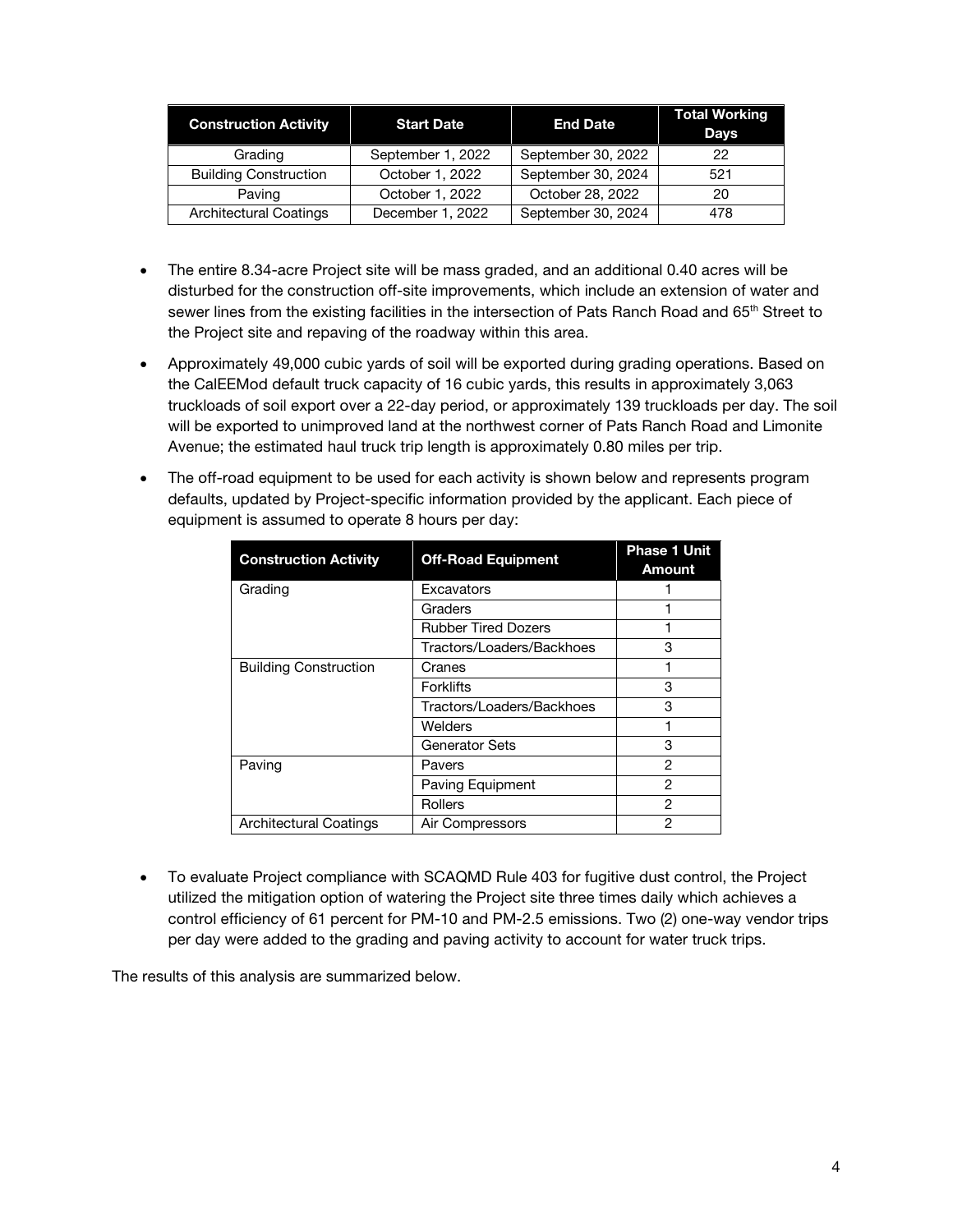|                                                       | <b>Peak Daily Emissions (lb/day)</b> |                 |               |                 |              |               |
|-------------------------------------------------------|--------------------------------------|-----------------|---------------|-----------------|--------------|---------------|
| <b>Activity</b>                                       | <b>VOC</b>                           | NO <sub>x</sub> | $\mathbf{co}$ | SO <sub>2</sub> | <b>PM-10</b> | <b>PM-2.5</b> |
| <b>SCAQMD Daily Construction</b><br><b>Thresholds</b> | 75                                   | 100             | 550           | 150             | 150          | 55            |
| Grading $-2022$                                       | 2.40                                 | 28.45           | 20.93         | 0.05            | 4.22         | 2.34          |
| Building Construction - 2022                          | 3.62                                 | 26.31           | 36.29         | 0.08            | 4.59         | 2.06          |
| Building Construction - 2023                          | 3.32                                 | 23.81           | 35.21         | 0.08            | 4.42         | 1.90          |
| Building Construction - 2024                          | 3.11                                 | 22.39           | 34.47         | 0.08            | 4.29         | 1.77          |
| Paving - 2022                                         | 1.69                                 | 11.25           | 15.21         | 0.02            | 0.75         | 0.57          |
| Architectural Coatings - 2022                         | 5.03                                 | 3.90            | 6.95          | 0.01            | 0.81         | 0.38          |
| Architectural Coatings - 2023                         | 4.98                                 | 3.60            | 6.77          | 0.01            | 0.78         | 0.35          |
| Architectural Coatings - 2024                         | 4.94                                 | 3.36            | 6.64          | 0.01            | 0.76         | 0.32          |
| $Maximum1$                                            | 8.65                                 | 37.56           | 51.49         | 0.11            | 5.41         | 2.64          |
| <b>Exceeds Threshold?</b>                             | No                                   | No              | No            | <b>No</b>       | <b>No</b>    | <b>No</b>     |

## Table 2 – Estimated Unmitigated Maximum Daily Construction Emissions

Note: 1 Maximum emissions are the greater of either; 1) grading alone; 2) the sum of building construction and paving in 2022; 3) the sum of building construction and architectural coating in 2022; 4) the sum of building construction and architectural coating in 2023; or 5) the sum of building construction and architectural coating in 2024 because these activities overlap. Maximum emissions are rounded and shown in bold.

As shown in the table above, the emissions from construction of the Project are below the SCAQMD daily construction thresholds for all the criteria pollutants.

## Long-Term Analysis

Long-term emissions are evaluated at build-out of a project. The Project is assumed to be fully operational in 2024. Mobile source emissions refer to on-road motor vehicle emissions generated from the Project's traffic and based on the Project-specific Traffic Impact Analysis (TIA). [9](#page-4-0)

Area source emissions from the Project include stationary combustion emissions of natural gas used for space and water heating (shown in a separate row as energy), yard and landscape maintenance, consumer use of solvents and personal care products, and an average building square footage to be repainted each year. CalEEMod computes area source emissions based upon default factors and land use assumptions. CalEEMod contains the 2019 Title 24 energy efficiency standards. CalEEMod defaults were utilized except for fireplaces, which were assumed to be absent from the Project. Separate emissions were computed for both the summer and winter.

| Table 3 – Estimated Unmitigated Daily Project Operation Emissions (Summer) |  |  |
|----------------------------------------------------------------------------|--|--|
|                                                                            |  |  |
|                                                                            |  |  |

| <b>Source</b>                            | <b>Peak Daily Emissions (lb/day)</b> |                        |       |                 |              |               |
|------------------------------------------|--------------------------------------|------------------------|-------|-----------------|--------------|---------------|
|                                          | <b>VOC</b>                           | <b>NO</b> <sub>x</sub> | CO    | SO <sub>2</sub> | <b>PM-10</b> | <b>PM-2.5</b> |
| <b>SCAQMD Daily</b><br><b>Thresholds</b> | 55                                   | 55                     | 550   | 150             | 150          | 55            |
| Area                                     | 7.40                                 | 0.20                   | 17.18 | 0.00            | 0.10         | 0.10          |
| Energy                                   | 0.09                                 | 0.79                   | 0.34  | 0.01            | 0.06         | 0.06          |
| Mobile                                   | 5.27                                 | 6.89                   | 51.72 | 0.12            | 12.32        | 3.35          |
| <b>Total</b>                             | 12.76                                | 7.88                   | 69.24 | 0.13            | 12.48        | 3.51          |
| <b>Exceeds Threshold?</b>                | No                                   | No                     | No    | No              | No           | No            |

Note: Emissions reported as zero are rounded and not necessarily equal to zero.

<span id="page-4-0"></span><sup>&</sup>lt;sup>9</sup> Albert A Webb Associates, Vernola Marketplace Apartment Community Traffic Impact Analysis, September 2021.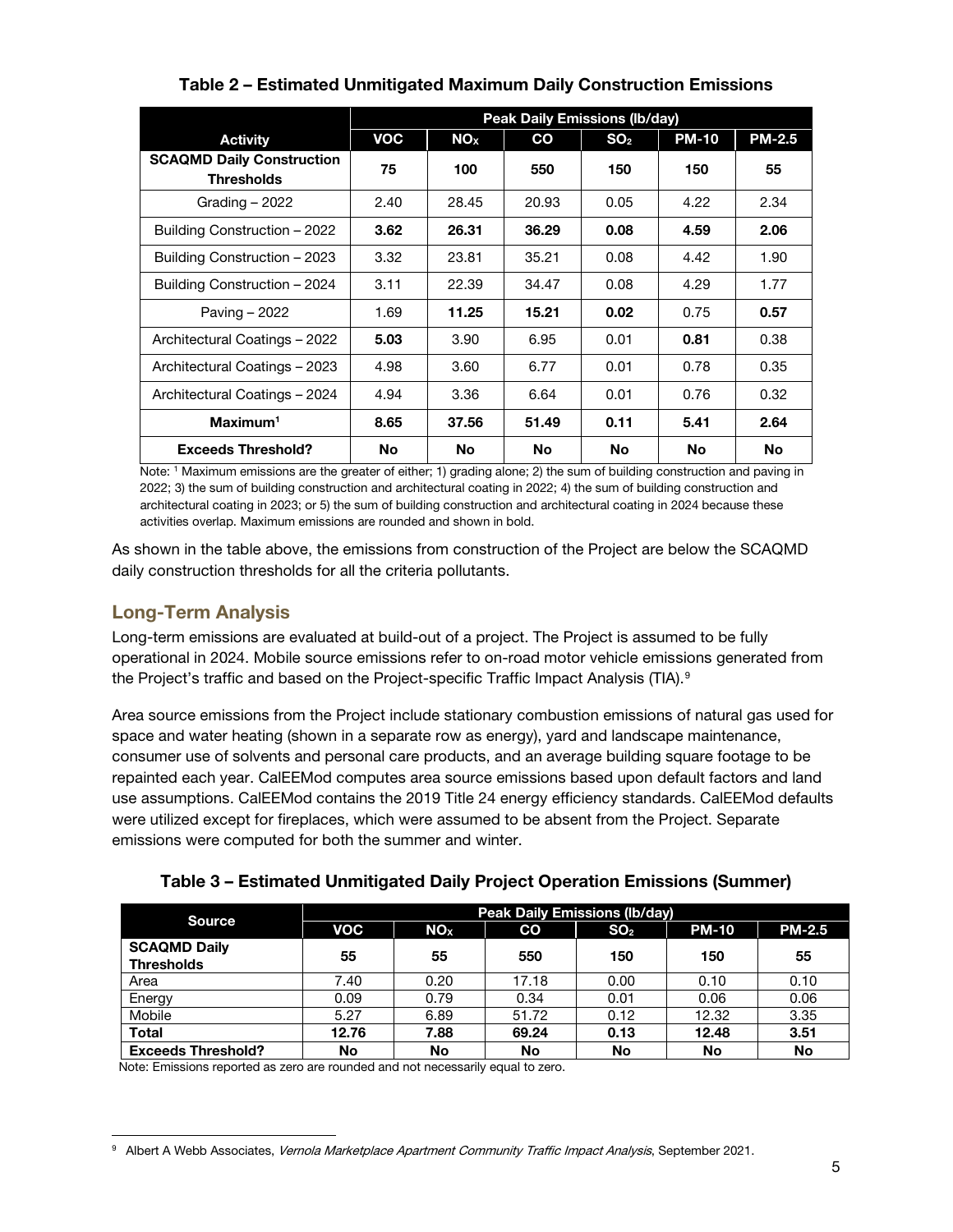|                                          | Peak Daily Emissions (lb/day) <sup>1</sup> |                        |       |                 |              |               |  |
|------------------------------------------|--------------------------------------------|------------------------|-------|-----------------|--------------|---------------|--|
| <b>Source</b>                            | <b>VOC</b>                                 | <b>NO</b> <sub>x</sub> | CO    | SO <sub>2</sub> | <b>PM-10</b> | <b>PM-2.5</b> |  |
| <b>SCAQMD Daily</b><br><b>Thresholds</b> | 55                                         | 55                     | 550   | 150             | 150          | 55            |  |
| Area                                     | 7.40                                       | 0.20                   | 17.18 | 0.00            | 0.10         | 0.10          |  |
| Energy                                   | 0.09                                       | 0.79                   | 0.34  | 0.01            | 0.06         | 0.06          |  |
| Mobile                                   | 4.49                                       | 7.31                   | 45.69 | 0.11            | 12.32        | 3.35          |  |
| <b>Total</b>                             | 11.98                                      | 8.30                   | 63.21 | 0.12            | 12.48        | 3.51          |  |
| <b>Exceeds Threshold?</b>                | No                                         | No                     | No    | No              | No           | No            |  |

## Table 4 – Estimated Unmitigated Daily Project Operation Emissions (Winter)

Note: Emissions reported as zero are rounded and not necessarily equal to zero.

Evaluation of the data presented on the above tables indicates that criteria pollutant emissions from operation of this Project will not exceed the SCAQMD regional daily thresholds during summer or winter.

## **Localized Significance Threshold Analysis**

#### **Background**

As part of the SCAQMD's environmental justice program, attention has been focused on localized effects of air quality. Staff at SCAQMD has developed localized significance threshold (LST) methodology<sup>[10](#page-5-0)</sup> that can be used by public agencies to determine whether or not a project may generate significant adverse localized air quality impacts (both short- and long-term) to sensitive receptors. SCAQMD considers a sensitive receptor to be a location where a sensitive individual could remain for 24 hours, such as residences, hospitals, or convalescent facilities. LSTs represent the maximum emissions from a project that will not cause or contribute to an exceedance of the state ambient air quality standard, and are developed based on the ambient concentrations of that pollutant for each source receptor area (SRA). The Project site is located within SRA 23.

### Short-Term Analysis

According to the LST methodology, only on-site emissions need to be analyzed. Emissions associated with vendor and worker trips are mobile source emissions that occur off site. The emissions analyzed under the LST methodology are  $NO<sub>2</sub>$ , CO, PM-10, and PM-2.5. SCAQMD has provided LST lookup tables[11](#page-5-1) to allow users to readily determine if the daily emissions for proposed construction or operational activities could result in significant localized air quality impacts for projects five acres or smaller. The LST methodology and tables can be used as a screening tool to determine if dispersion modeling would be necessary.

The SCAQMD's Fact Sheet for Applying CalEEMod to Localized Significance Thresholds is used to determine the maximum site acreage that is actively disturbed based on the construction equipment fleet and equipment hours as estimated in CalEEMod.<sup>[12](#page-5-2)</sup> Based on this SCAQMD guidance and the Project's equipment list during grading (above), the Project will disturb approximately three acres per day during grading. Therefore, to be conservative, the LST for the two-acre site was used.

The LST are estimated using the maximum daily disturbed area (in acres) and the distance of the Project to the nearest sensitive receptors (in meters). The closest sensitive receptors are existing residential properties located across Pats Ranch Road to the east boundary of the Project site and the planned residences south of the Project site that are currently under construction. The closest receptor distance on the LST look-up tables is 25 meters. According to LST methodology, projects with boundaries closer

<span id="page-5-0"></span><sup>&</sup>lt;sup>10</sup> South Coast Air Quality Management District, Final Localized Significance Threshold Methodology, Revised July 2008. (Available a[t http://www.aqmd.gov/home/regulations/ceqa/air-quality-analysis-handbook/localized-significance-thresholds,](http://www.aqmd.gov/home/regulations/ceqa/air-quality-analysis-handbook/localized-significance-thresholds) accessed February 2022.)

<span id="page-5-1"></span> $11$  Ibid.

<span id="page-5-2"></span><sup>12</sup> <http://www.aqmd.gov/docs/default-source/ceqa/handbook/localized-significance-thresholds/caleemod-guidance.pdf?sfvrsn=2>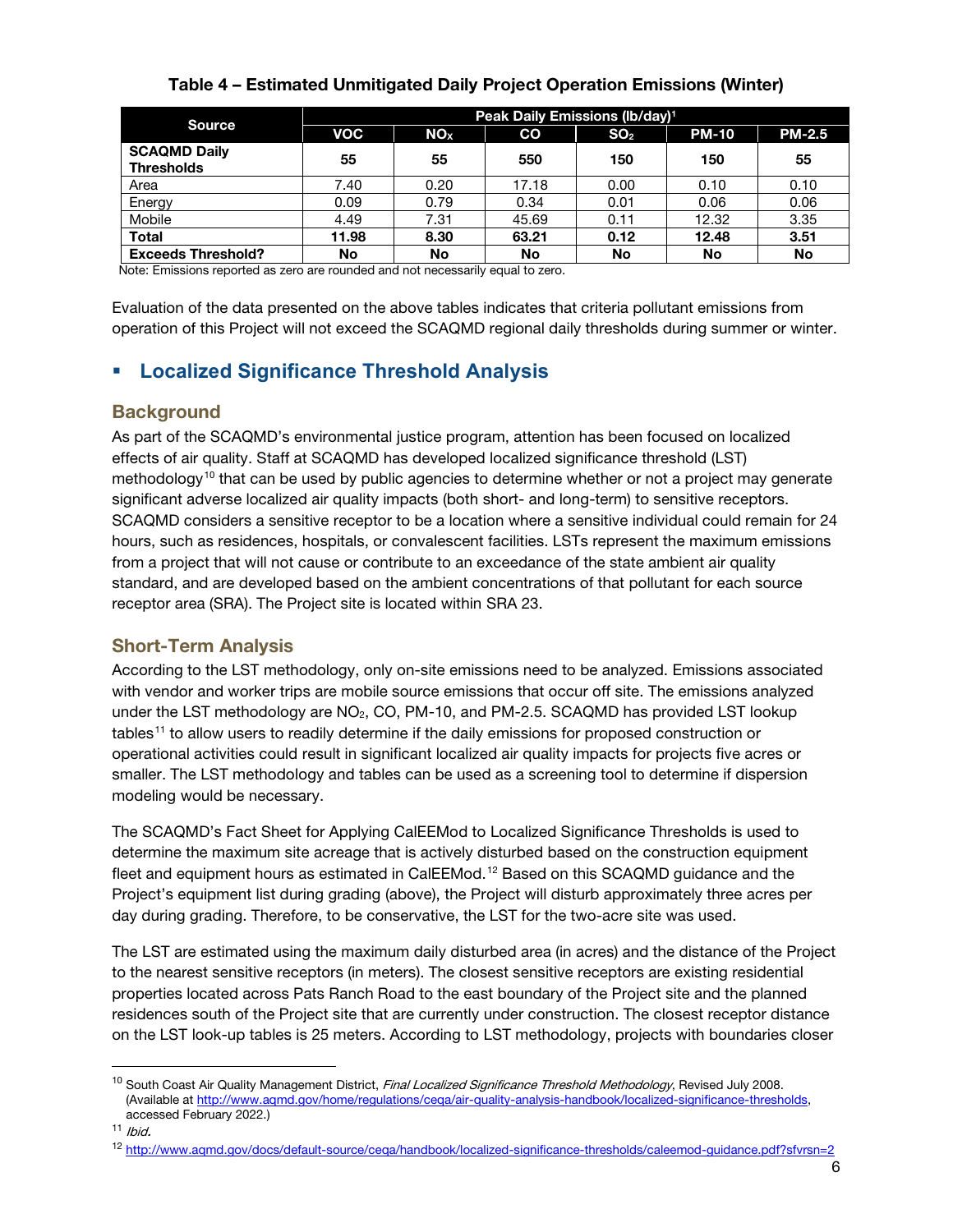than 25 meters to the nearest receptor should use the LSTs for receptors located at 25 meters. Therefore, a receptor distance of 25 meters (85 feet) was used to ensure a conservative analysis. The results are summarized below.

| <b>Pollutant</b>                | <b>Peak Daily Emissions (Ib/day)</b> |       |              |               |  |  |
|---------------------------------|--------------------------------------|-------|--------------|---------------|--|--|
|                                 | NO <sub>x</sub>                      | CO    | <b>PM-10</b> | <b>PM-2.5</b> |  |  |
| LST for 2-acres at 25<br>meters | 170                                  | 883   | 7            | 4             |  |  |
| Grading $-2022$                 | 20.86                                | 15.27 | 3.81         | 2.22          |  |  |
| Building Construction -<br>2022 | 22.62                                | 24.79 | 1.16         | 1.11          |  |  |
| Building Construction -<br>2023 | 20.87                                | 24.65 | 1.00         | 0.96          |  |  |
| Building Construction -         |                                      |       |              |               |  |  |
| 2024                            | 19.51                                | 24.55 | 0.88         | 0.84          |  |  |
| Paving - 2022                   | 11.12                                | 14.58 | 0.57         | 0.52          |  |  |
| Architectural Coating - 2022    | 3.76                                 | 4.84  | 0.22         | 0.22          |  |  |
| Architectural Coating - 2023    | 3.47                                 | 4.83  | 0.19         | 0.19          |  |  |
| Architectural Coating - 2024    | 3.25                                 | 4.83  | 0.16         | 0.16          |  |  |
| Maximum <sup>2</sup>            | 33.75                                | 39.37 | 3.81         | 2.22          |  |  |
| <b>Exceeds Threshold?</b>       | No                                   | No.   | No           | No            |  |  |

Table 5 –LST Results for Unmitigated Daily Construction Emissions

Note: 1 Maximum emissions for are the greater of either; 1) grading alone; 2) the sum of building construction and paving in 2022; 3) the sum of building construction and architectural coating in 2022; 4) the sum of building construction and architectural coating in 2023; or 5) the sum of building construction and architectural coating in 2024 because these activities overlap. Maximum emissions are rounded and shown in bold.

Emissions from construction of the Project will be below the LST established by SCAQMD for the Project.

## Long-Term Analysis

This Project involves the construction of a residential development. According to SCAQMD LST methodology, LSTs would apply to the operational phase of a project, if the project includes stationary sources, or attracts mobile sources that may spend long periods queuing and idling at the site, such as warehouse/transfer facilities. The proposed Project does not include such uses. Therefore, due to the lack of stationary source emissions or on-site mobile equipment, no long-term LST analysis is needed.

## CO Hot Spots Analysis

A carbon monoxide (CO) "hot spot" is a localized concentration of CO that is above the state or federal 1-hour or 8-hour ambient air quality standards (AAQS). Localized high levels of CO are associated with traffic congestion and idling or slow-moving vehicles.

Based on the information presented below, a CO "hot spot" analysis is not needed to determine whether the addition of Project related traffic will contribute to an exceedance of either the state or federal AAQS for CO emissions in the Project area.

The analysis prepared for CO attainment in the South Coast Air Basin by the SCAQMD can be used to assist in evaluating the potential for CO exceedances in the South Coast Air Basin. CO attainment was thoroughly analyzed as part of the SCAQMD's 2003 Air Quality Management Plan (2003 AQMP)<sup>[13](#page-6-0)</sup> and the Revised 1992 Federal Attainment Plan for Carbon Monoxide (1992 CO Plan).<sup>[14](#page-6-1)</sup> As discussed in the

<span id="page-6-0"></span><sup>&</sup>lt;sup>13</sup> SCAQMD, 2003 Air Quality Management Plan, August 1, 2003. (Available at http://www.agmd.gov/home/air-guality/clean-air[plans/air-quality-mgt-plan/2003-aqmp,](http://www.aqmd.gov/home/air-quality/clean-air-plans/air-quality-mgt-plan/2003-aqmp) accessed February 2022.)<br><sup>14</sup> SCAQMD, *Revision to the 1992 Carbon Monoxide Attainment Plan*, September 1994. (Available at SCAQMD.)

<span id="page-6-1"></span>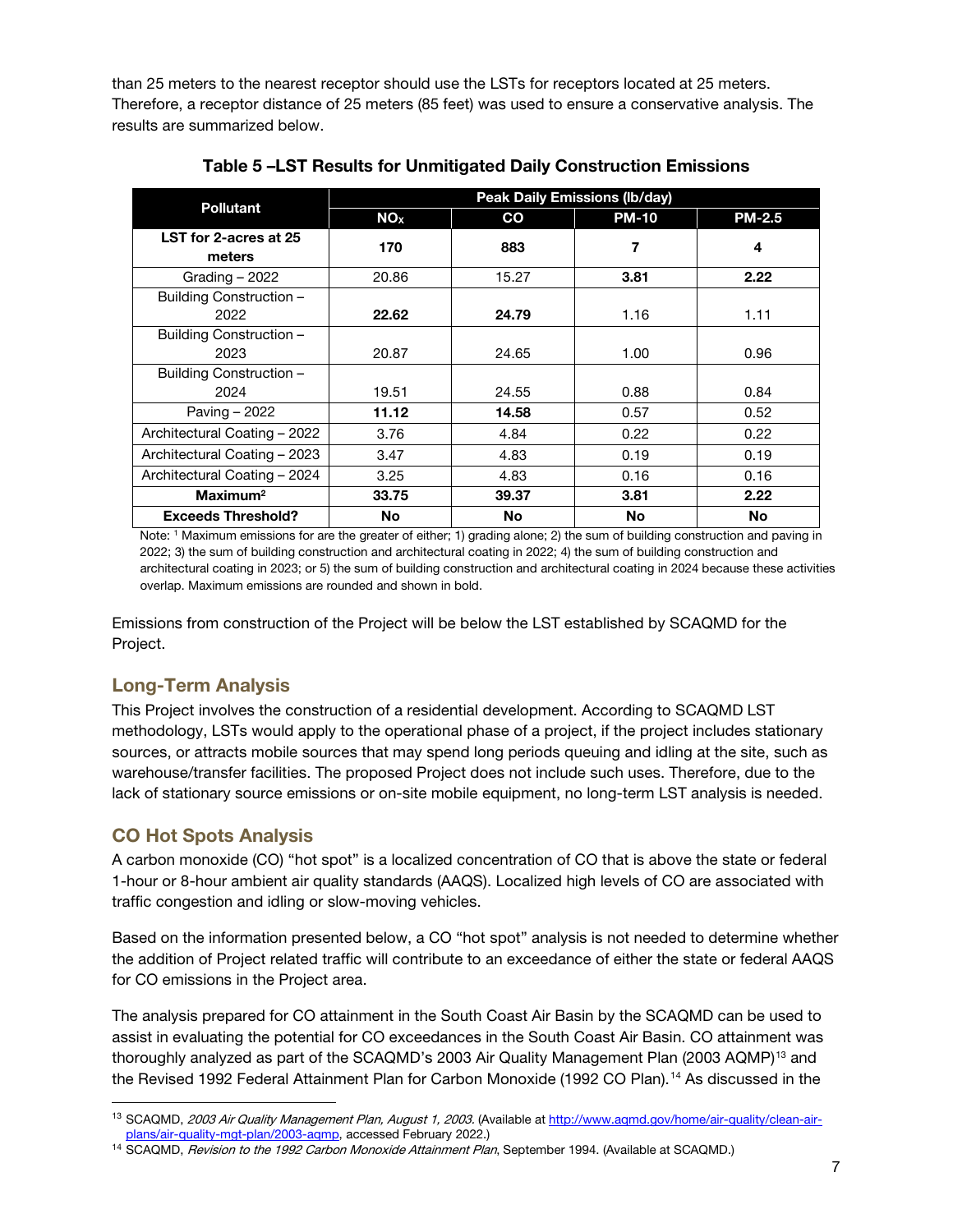1992 CO Plan, peak carbon monoxide concentrations in the South Coast Air Basin are due to unusual meteorological and topographical conditions, and not due to the impact of particular intersections (2003 AQMP Appendix V, p. V-4-32). Considering the region's unique meteorological conditions and the increasingly stringent CO emissions standards, CO modeling was performed as part of the 1992 CO Plan and subsequent plan updates and air quality management plans.

In the 1992 CO Plan, a CO hot spot analysis was conducted for four busy intersections in Los Angeles at the peak morning and afternoon time periods. The intersections evaluated included: Long Beach Blvd. and Imperial Highway (Lynwood); Wilshire Blvd. and Veteran Ave. (Westwood); Sunset Blvd. and Highland Ave. (Hollywood); and La Cienega Blvd. and Century Blvd. (Inglewood). These analyses did not predict a violation of CO standards. The busiest intersection evaluated in the 1992 CO Plan and subsequent 2003 AQMP was that at Wilshire Blvd. and Veteran Ave., which has a daily traffic volume of approximately 100,000 vehicles per day (2003 AQMP Appendix V, Table 4-7). The Los Angeles County Metropolitan Transportation Authority (MTA)<sup>[15](#page-7-0)</sup> evaluated the Level of Service (LOS) in the vicinity of the Wilshire Blvd./Veteran Ave. intersection and found it to be level E at peak morning traffic and Level F at peak afternoon traffic (MTA, Exhibit 2-5 and 2-6). The hot spot analysis was conducted at intersections subject to extremes in vehicle volumes and vehicle congestion, and did not predict any violation of CO standards. Considering Project-related traffic in the General Plan horizon year of 2035, the highest average daily trips would be approximately 49,110 at the intersection of Limonite Avenue and Pats Ranch Road, which is lower than the values studied by SCAQMD.<sup>[16](#page-7-1)</sup> Therefore, it can reasonably be concluded that Project-related traffic would not have daily traffic volumes exceeding those at the intersections modeled in the 2003 AQMP, nor would there be any reason unique to the meteorology to conclude that intersections affected by the Project would yield higher CO concentrations if modeled in detail. Thus, the Project would not result in CO hot spots.

### **Greenhouse Gas Analysis**

Greenhouse gases (GHG) are not presented in lbs/day like criteria pollutants; they are typically evaluated on an annual basis using the metric system. Additionally, unlike criteria pollutants, GHG do not have adopted significance thresholds associated with them at this time. Several agencies, at various levels, have proposed draft GHG significance thresholds for use in CEQA documents. SCAQMD worked on GHG thresholds for development projects. In December 2008, the SCAQMD adopted a threshold of 10,000 metric tonnes per year of carbon dioxide equivalents (MTCO2E/yr) for stationary source projects where SCAQMD is the lead agency. The most recent draft proposal was in September 2010<sup>[17](#page-7-2)</sup> and included significance thresholds for residential, commercial, and mixed-use projects at 3,500, 1,400, and 3,000 MTCO<sub>2</sub>E/yr, respectively. Alternatively, a lead agency has the option to use 3,000 MTCO<sub>2</sub>E/yr as a threshold for all non-industrial projects. Although both options are recommended by SCAQMD, a lead agency is advised to use only one option and to use it consistently. The SCAQMD significance thresholds also evaluate construction emissions by amortizing them over an expected project life of 30 years.

A final numerical threshold for determining the significance of GHG emissions has not been established by SCAQMD for project where they are not the lead agency. City of Jurupa Valley General Plan Policy AQ 9.5 requires the City to utilize the SCAQMD Draft GHG thresholds to evaluate development proposals until the City adopts a Climate Action Plan (CAP). The City has determined that the SCAQMD's draft threshold of 3,000 MTCO<sub>2</sub>E per year is appropriate for land use development projects. The following analysis summarizes the CalEEMod output results for Project-related GHG emissions and

<span id="page-7-0"></span><sup>&</sup>lt;sup>15</sup> Metropolitan Transportation Authority, 2004 Congestion Management Plan for Los Angeles County, Adopted July 22, 2004. (Available a[t http://libraryarchives.metro.net/congestion-management-program-lacmta/2004-congestion-management-](http://libraryarchives.metro.net/DPGTL/programs/congestion-management-program-lacmta/2004-congestion-management-program-for-los-angeles-county.pdf)

<span id="page-7-2"></span><span id="page-7-1"></span>

[program.pdf,](http://libraryarchives.metro.net/DPGTL/programs/congestion-management-program-lacmta/2004-congestion-management-program-for-los-angeles-county.pdf) accessed February 2022.)<br><sup>16</sup> Albert A. Webb Associates; *Vernola Marketplace Apartment Community Traffic Impact Analysis*, September 2021.<br><sup>17</sup> http://www.aqmd.gov/docs/default-source/cega/handbook/greenhouse [2009/ghg-meeting-15/ghg-meeting-15-main-presentation.pdf?sfvrsn=2](http://www.aqmd.gov/docs/default-source/ceqa/handbook/greenhouse-gases-(ghg)-ceqa-significance-thresholds/year-2008-2009/ghg-meeting-15/ghg-meeting-15-main-presentation.pdf?sfvrsn=2)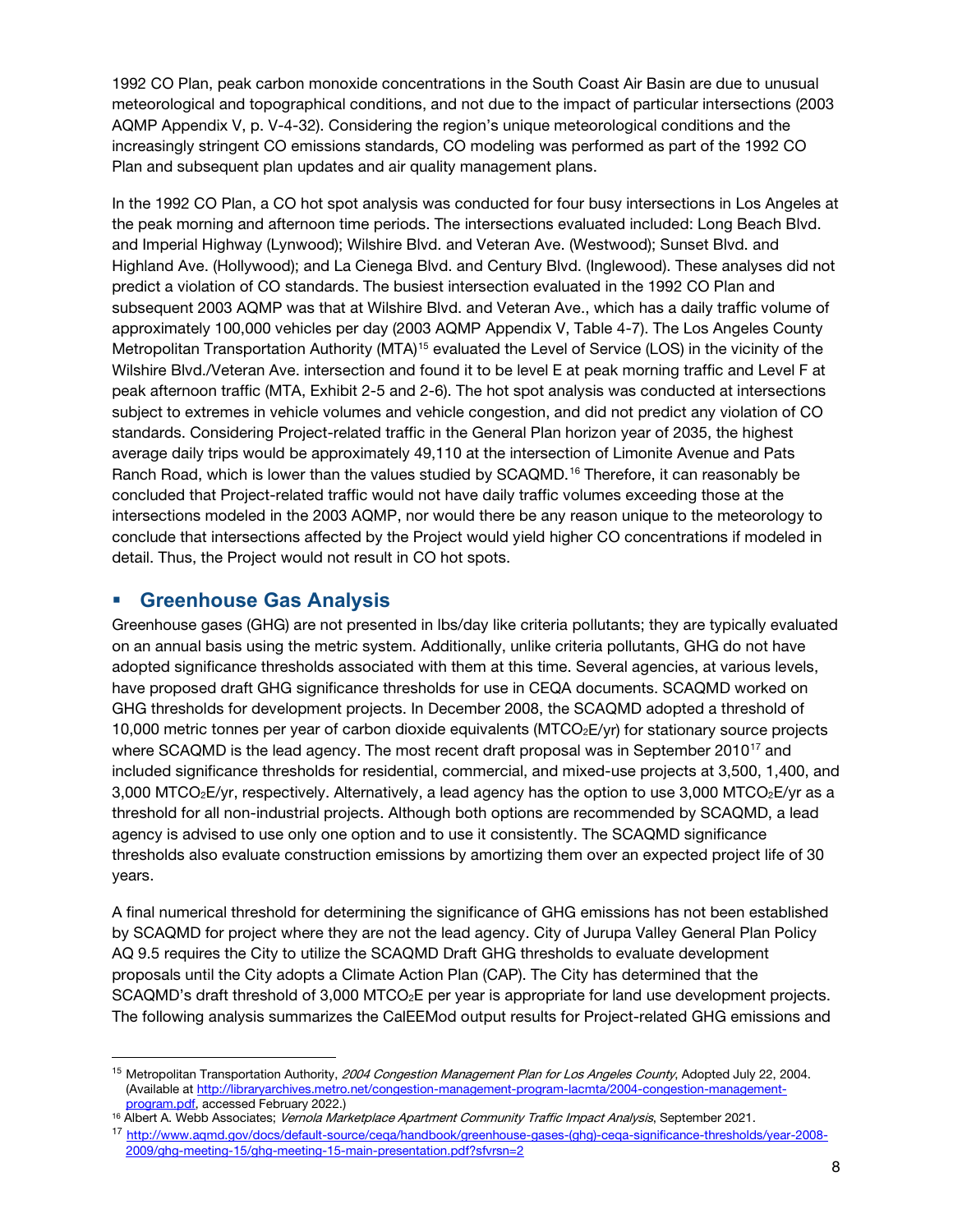presents the GHG emissions estimates for the Project for  $CO<sub>2</sub>$ , methane (CH<sub>4</sub>), nitrous oxide (N<sub>2</sub>O), and  $CO<sub>2</sub>E.<sup>18</sup>$  $CO<sub>2</sub>E.<sup>18</sup>$  $CO<sub>2</sub>E.<sup>18</sup>$ 

### Short-Term Analysis

#### Construction-Related Emissions

The CalEEMod model calculates GHG emissions from fuel usage by construction equipment and construction-related activities, like construction worker trips, for the Project. The CalEEMod estimate does not analyze emissions from construction-related electricity or natural gas. Construction-related electricity and natural gas emissions vary based on the amount of electric power used during construction and other unknown factors which make them too speculative to quantify.

|       | Metric Tons per year (MT/yr) |                       |                        |                         |  |  |
|-------|------------------------------|-----------------------|------------------------|-------------------------|--|--|
| Year  | Total CO <sub>2</sub>        | Total CH <sub>4</sub> | Total N <sub>2</sub> O | Total CO <sub>2</sub> E |  |  |
| 2022  | 310.31                       | 0.04                  | 0.01                   | 314.48                  |  |  |
| 2023  | 1.049.39                     | 0.10                  | 0.03                   | 1.061.08                |  |  |
| 2024  | 781.20                       | 0.07                  | 0.02                   | 789.75                  |  |  |
| Total | 2.140.90                     | 0.21                  | 0.06                   | 2,165.31                |  |  |
|       |                              |                       | Amortized              | 72.18                   |  |  |

Table 6 – Project Construction Equipment GHG Emissions

Evaluation of the table above indicates that an estimated  $2,165.3$  MTCO<sub>2</sub>E will occur from Project construction equipment over the course of the estimated construction period. Since the draft SCAQMD GHG threshold Guidance document released in October 2008[19](#page-8-1) recommends that construction emissions be amortized for a project lifetime of 30 years to ensure that GHG reduction measures address construction GHG emissions as part of the operational reduction strategies. Therefore, the total GHG emissions from Project construction were amortized and are included in Table 8, below.

#### Vegetation Change

CalEEMod estimates the GHG emissions associated with the one-time change in vegetation resulting from development and the GHG emissions sequestered as a result of planting new trees on a project site. Planting trees as part of the Project will sequester  $CO<sub>2</sub>$  while they are actively growing. Approximately 202 trees from miscellaneous species are estimated to be planted as part of this Project based on the conceptual landscaping plan.[20](#page-8-2) As shown in the CalEEMod output (attached), the estimated one-time sequestration of  $CO<sub>2</sub>$  from the planting of Project trees is 143.02 MTCO<sub>2</sub>E. Assuming a Project life of 30 years, this equates to a net reduction of 4.77  $MTCO<sub>2</sub>E$  annually. These results were included in the analysis of the Project's total operational emissions in Table 8, below.

### Long-Term Analysis

#### Area Source Emissions

CalEEMod estimates the GHG emissions associated with area sources which include landscape equipment emissions, architectural coating, consumer products, and hearths. Landscape equipment servicing the Project site create  $CO<sub>2</sub>$  resulting from fuel combustion based on the Project's land uses. Consumer products consist of consumer use of solvents and personal care products and architectural coatings consist of an average building square footage to be repainted each year. Hearth emissions apply to proposed dwelling units and as stated above are not included because the Project does not

<span id="page-8-0"></span><sup>&</sup>lt;sup>18</sup> CO<sub>2</sub>E is the sum of CO<sub>2</sub> emissions estimated plus the sum of CH<sub>4</sub> and N<sub>2</sub>O emissions estimated multiplied by their respective global warming potential (GWP).

<span id="page-8-1"></span><sup>19</sup> [http://www.aqmd.gov/docs/default-source/ceqa/handbook/greenhouse-gases-\(ghg\)-ceqa-significance-thresholds/year-2008-](http://www.aqmd.gov/docs/default-source/ceqa/handbook/greenhouse-gases-(ghg)-ceqa-significance-thresholds/year-2008-2009/ghg-meeting-6/ghg-meeting-6-guidance-document-discussion.pdf?sfvrsn=2) [2009/ghg-meeting-6/ghg-meeting-6-guidance-document-discussion.pdf?sfvrsn=2](http://www.aqmd.gov/docs/default-source/ceqa/handbook/greenhouse-gases-(ghg)-ceqa-significance-thresholds/year-2008-2009/ghg-meeting-6/ghg-meeting-6-guidance-document-discussion.pdf?sfvrsn=2)

<span id="page-8-2"></span><sup>&</sup>lt;sup>20</sup> Albert A Webb Associates, *Conceptual Landscape Plan*, December 12, 2021.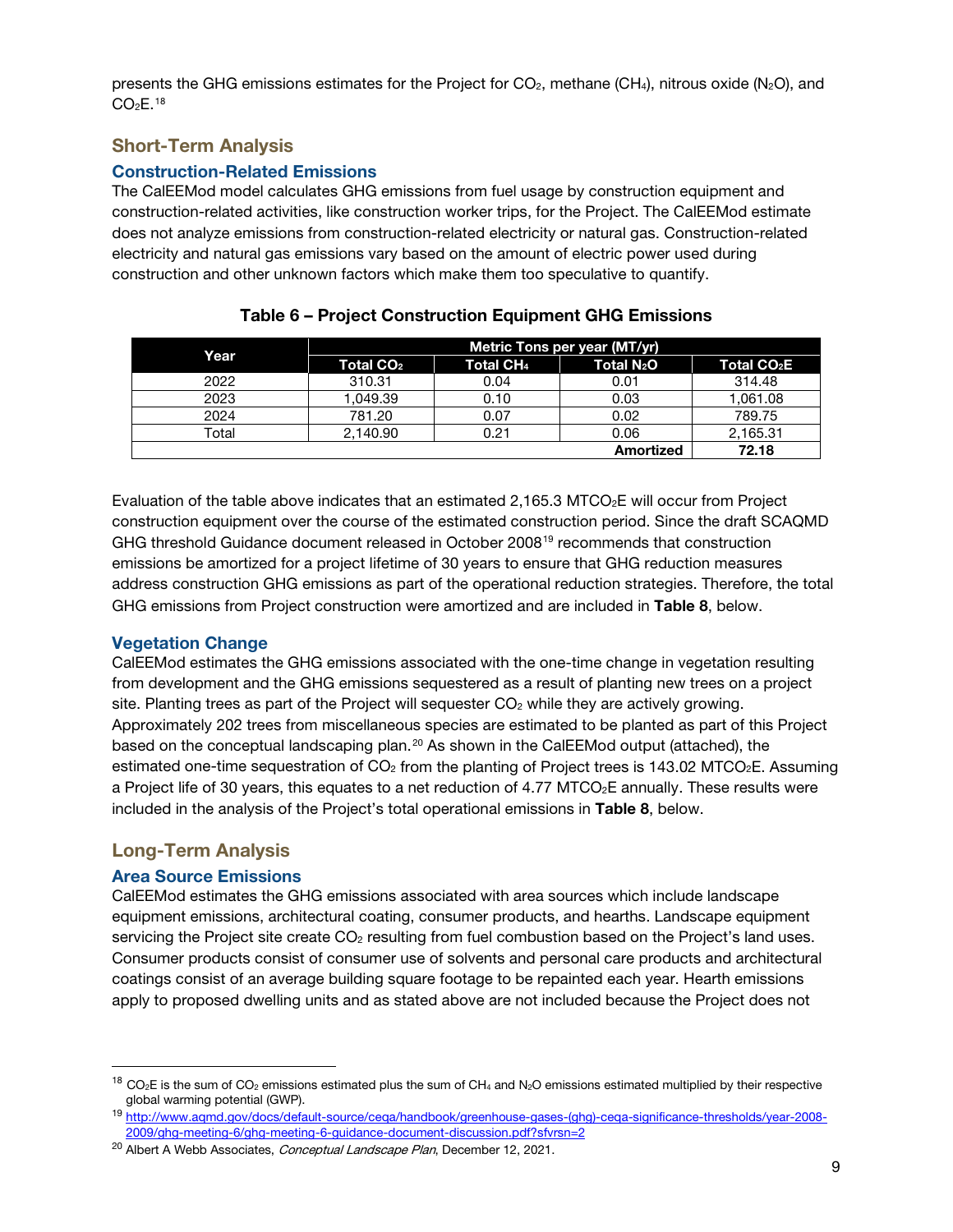propose fireplaces. Table 8, below summarizes the GHG emissions from the Project's area source emissions.

#### Energy-Related Emissions

CalEEMod estimates the GHG emissions associated with building electricity and natural gas usage (nonhearth) for each land use type. Electricity and natural gas used in buildings is typically generated at an off-site power plant which indirectly generates GHG emissions. The default energy usage values used in CalEEMod are based on the CEC sponsored California Commercial End Use Survey and Residential Appliance Saturation Survey studies and reflect 2019 Title 24 improvements (CalEEMod User's Guide, Appendix A). The following table summarizes the GHG emissions estimates reported by CalEEMod for the Project.

| <b>Source</b> | Metric Tons per year (MT/yr) |                 |                  |                         |  |  |
|---------------|------------------------------|-----------------|------------------|-------------------------|--|--|
|               | CO <sub>2</sub>              | CH <sub>4</sub> | N <sub>2</sub> O | Total CO <sub>2</sub> E |  |  |
| Electricity   | 170.59                       | 0.01            | 0.00             | 171.48                  |  |  |
| Natural Gas   | 167.89                       | 0.00            | 0.00             | 168.89                  |  |  |
| Total         | 338.48                       | 0.01            | 0.00             | 340.37                  |  |  |

#### Table 7 – Energy-Related GHG Emissions

Note: Emissions reported as zero are rounded and not necessarily equal to zero.

#### Mobile Source Emissions

CalEEMod estimates the annual GHG emissions from Project-related vehicle usage based on trip generation data contained in defaults or in a project-specific traffic analysis. As stated above, Projectspecific TIA was utilized. Table 8 shows the mobile source emissions from the Project.

#### Solid Waste Emissions

CalEEMod also calculates the GHG emissions associated with the disposal of solid waste into landfills based on default data contained within the model for waste disposal rates, composition, and the characteristics of landfills throughout the state. A large percentage of this waste will be diverted from landfills by a variety of means, such as reducing the amount of waste generated, recycling, and/or composting. The remainder of the waste not diverted will be disposed of at a landfill. This analysis assumes a solid waste diversion from the landfills consistent with data provided by the state, 37 percent.<sup>[21](#page-9-0)</sup> The waste diversion rate was evaluated in the model by selecting the mitigation option for solid waste and Table 8 shows the solid waste emissions from the Project utilizing this waste reduction rate.

### Water-Related Energy Usage

Electricity is also indirectly used in water supply, treatment, and distribution, as well as wastewater treatment in Southern California and plays a large role in GHG production.

There are three processes necessary to supply potable water to urban users (i.e., residential, commercial, and industrial): (1) supply and conveyance of the water from the source; (2) treatment of the water to potable standards; and (3) distribution of the water to individual users. After use, the wastewater is treated and either reused as reclaimed/recycled water or returned to the environment. CalEEMod calculates the GHG emissions from these processes based on default emissions factors and water/wastewater generation rates for a project's location. Default values were used for electricity intensity factor associated with the supply and conveyance of water from its source which assumes that the water is being imported from Northern California. Defaults were used for indoor water consumption from the apartment and the swimming pool proposed for the Project. Outdoor water demand was obtained from the conceptual landscaping plan.<sup>[22](#page-9-1)</sup> Table 8 shows the resulting GHG emissions from water-related energy usage for the Project.

<span id="page-9-0"></span><sup>&</sup>lt;sup>21</sup> CalRecycle, *California's 2019 Per Capita Disposal Rate Estimate*, webpage. Available at: [https://www.calrecycle.ca.gov/lgcentral/goalmeasure/disposalrate/mostrecent,](https://www.calrecycle.ca.gov/lgcentral/goalmeasure/disposalrate/mostrecent) accessed February 2022.

<span id="page-9-1"></span><sup>&</sup>lt;sup>22</sup> Albert A Webb Associates, *Conceptual Landscape Plan*, December 12, 2021.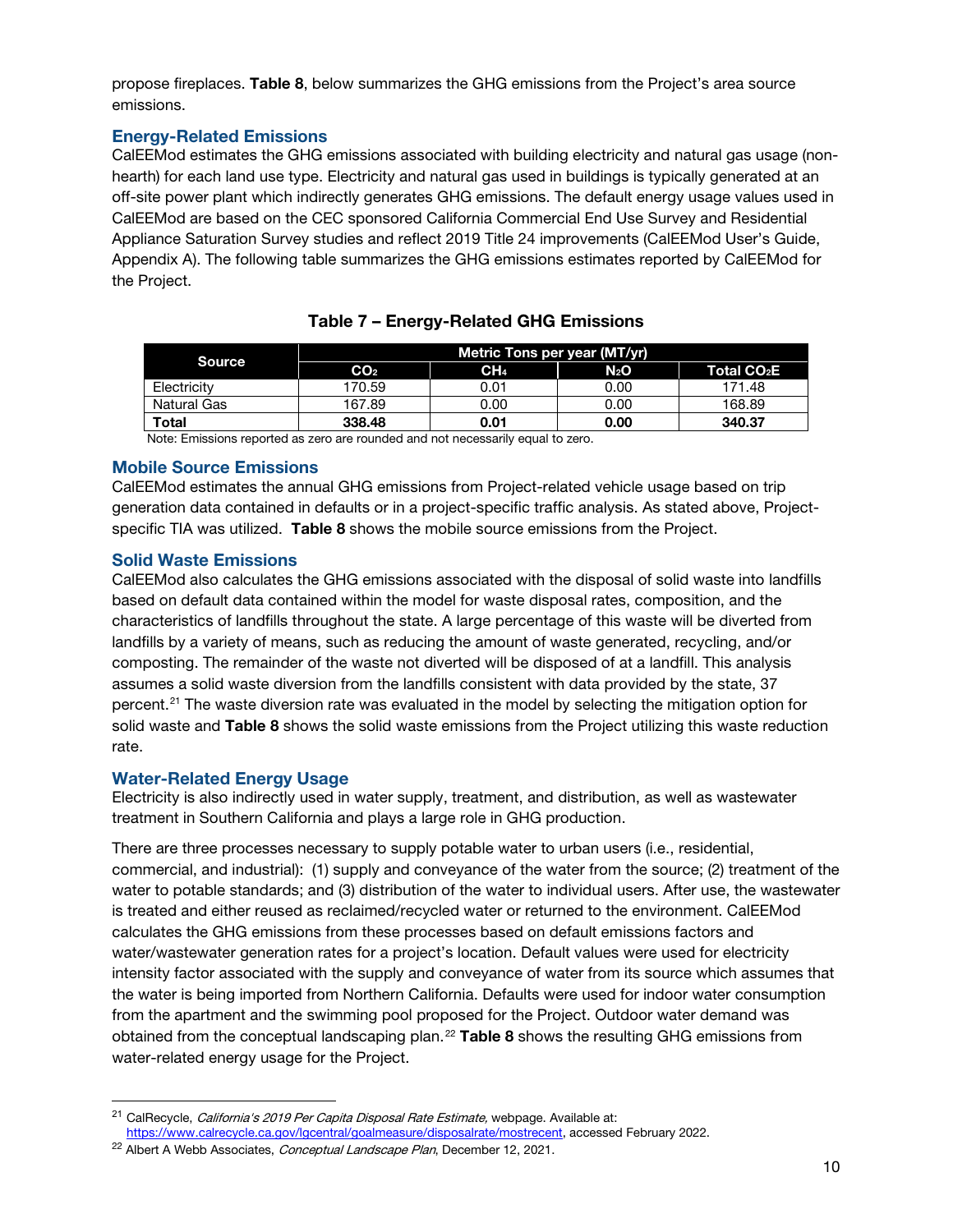### Total Project GHG Emissions

As shown on Table 8 - Total Project-Related GHG Emissions, using all the emissions quantified above, the total GHG emissions generated from the Project is approximately 2,229.5 MTCO<sub>2</sub>E/yr which includes construction-related emissions amortized over a typical project life of 30 years.

|                                                                                                                                                                                                                                                            | Metric Tons per year (MT/yr) |                 |        |                         |  |  |
|------------------------------------------------------------------------------------------------------------------------------------------------------------------------------------------------------------------------------------------------------------|------------------------------|-----------------|--------|-------------------------|--|--|
| <b>Source</b>                                                                                                                                                                                                                                              | CO <sub>2</sub>              | CH <sub>4</sub> | $N_2O$ | Total CO <sub>2</sub> E |  |  |
| <b>Amortized Construction</b>                                                                                                                                                                                                                              | $- -$                        | --              | --     | 72.18                   |  |  |
| Vegetation                                                                                                                                                                                                                                                 | $- -$                        | --              | $- -$  | $-4.77$                 |  |  |
| Area                                                                                                                                                                                                                                                       | 3.51                         | 0.00            | 0.00   | 3.60                    |  |  |
| Energy                                                                                                                                                                                                                                                     | 338.49                       | 0.01            | 0.00   | 340.37                  |  |  |
| Mobile                                                                                                                                                                                                                                                     | 1.704.75                     | 0.09            | 0.08   | 1,732.22                |  |  |
| Solid Waste                                                                                                                                                                                                                                                | 13.13                        | 0.78            | 0.00   | 32.54                   |  |  |
| Water                                                                                                                                                                                                                                                      | 38.97                        | 0.45            | 0.01   | 53.37                   |  |  |
| <b>Total</b><br><b>A</b> leader $\blacksquare$ . The first construction of the construction of the construction of the construction of the construction of the construction of the construction of the construction of the construction of the constructio | 2.098.85                     | 1.33            | 0.09   | 2,229.51                |  |  |

#### Table 8 – Total Project-Related GHG Emissions

Note: Emissions reported as zero are rounded and not necessarily equal to zero.

The total GHG emissions from the Project are below the City's screening threshold of 3,000 MTCO $_2$ E/yr.

## **Energy Analysis**

An energy analysis was prepared to quantify anticipated energy usage associated with construction and operation of the proposed Project and determine if the usage amounts are inefficient, wasteful, or unnecessary for the land use type. For the reasons identified below, the Project would not result in a wasteful, inefficient, or unnecessary consumption of energy during Project construction or operation.

### **Construction**

Project construction would require the use of construction equipment for grading, paving, as well as construction workers and vendors traveling to and from the Project site. Construction equipment requires diesel as the fuel source and construction worker and vendor trips use both gasoline and diesel fuel.

Fuel consumption from on-site heavy-duty construction equipment was calculated based on the equipment mix and usage factors provided in the CalEEMod construction output files attached herewith. The total horsepower was then multiplied by fuel usage estimates per horsepower-hour included in Table A9-3-E of the SCAQMD CEQA Air Quality Handbook. Fuel consumption from construction worker and vendor/delivery trucks was calculated using the trip rates and distances provided in the CalEEMod construction output files. Total vehicle miles traveled (VMT) was then calculated for each type of construction-related trip and divided by the corresponding county-specific miles per gallon factor using California Air Resources Board's (CARB-B) EMFAC 2017 model. EMFAC provides the total annual VMT and fuel consumed for each vehicle type. Consistent with CalEEMod, construction worker trips were assumed to include 50 percent light duty gasoline auto and 50 percent light duty gasoline trucks. Construction vendor trucks were assumed to be medium-duty and heavy-duty diesel trucks. Please refer to detailed calculations attached herewith.

As shown in the attached tables, a total of approximately 150,904 gallons of diesel fuel and approximately 222,644 gallons of gasoline are estimated to be consumed during Project construction.

Fuel consumption from on-site heavy-duty construction equipment and construction would be temporary in nature and uses a limited number of equipment, which would represent a negligible demand on energy resources. Construction equipment is also required to comply with regulations limiting idling to five minutes or less (13 CCR § 2449(d)(3)), Furthermore, there are no unusual Project site characteristics that would necessitate the use of construction equipment that would be less energyefficient than at comparable construction sites in other parts of the state. For comparison, the State of California consumed 12.7 billion gallons of gasoline and 2.8 billion gallons of diesel fuel in 2021, which is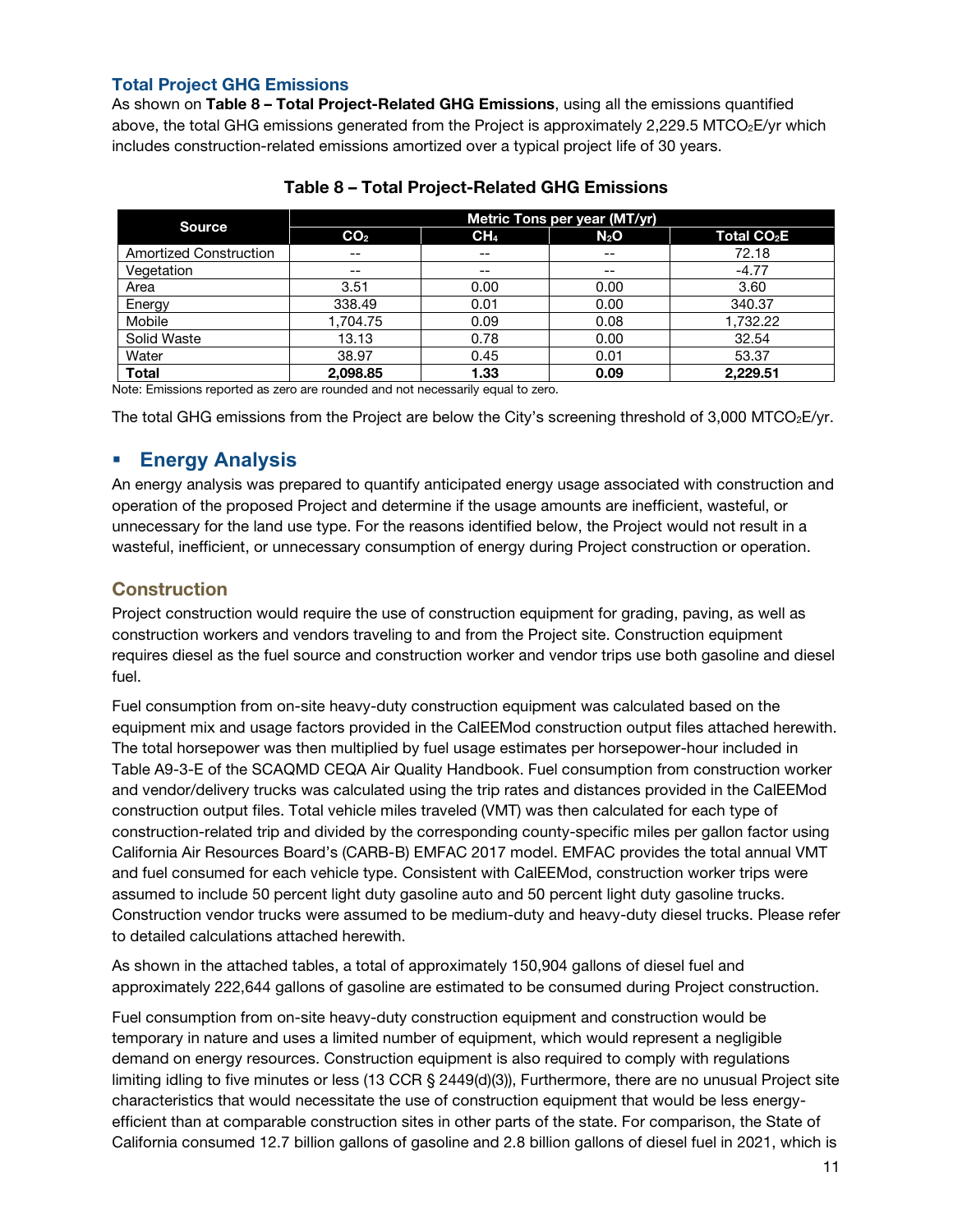the most recent published data.<sup>[23](#page-11-0)</sup> Thus, the fuel usage during Project construction would account for a negligible percent of the existing gasoline and diesel fuel related energy consumption in California. Furthermore, it is expected that construction-related fuel consumption associated with the Project would not be any more inefficient, wasteful, or unnecessary than at other construction sites in the region.

## **Operation**

Energy consumption related to Project operations includes onsite electricity and natural gas usage and transportation fuel consumption.

Annual electricity and natural gas consumption were calculated using demand factors provided in the CalEEMod output attached herewith. The Project's electrical consumption was estimated to be approximately 1,157300 kilowatt-hours (kWh) of electricity per year, this is the sum of the building electricity (961,935 kWh/year) and electricity related to the Project's water consumption (195,364 kWh/year). Additionally, the Project's natural gas consumption was estimated to be approximately 3,146,190 kilo-British thermal units (kBTUs) or approximately 31,462 therms. Please refer to detailed calculations attached herewith.

In comparison to the Project, Southern California Edison (SCE), who provides service to the City, consumed approximately 83,5 billion kWh and he Southern California Gas Company consumed approximately 5.2 billion therms in 2020.<sup>[24](#page-11-1)</sup> At full build-out, the Project site's energy demand would be a negligible amount of the existing electricity and the natural gas demand in the respective service area.

Energy impacts associated with transportation during operation were also assessed using the traffic data contained in the CalEEMod output attached herewith. Based on the annual VMT, gasoline and diesel consumption rates were calculated using the Riverside County-specific miles per gallon in EMFAC2017. As shown in the attached tables, a total of approximately 160,693 gallons of gasoline fuel and approximately 25,860 gallons of diesel fuel is estimated to be consumed each year. As stated above, the State of California consumed approximately 12.7 billion gallons of gasoline and 2.7 billion gallons of diesel fuel in 2021. Thus, the annual fuel usage during Project operation would account for a negligible percent of the existing gasoline and diesel fuel related energy consumption in California.

The Project does not propose uses that are inherently energy intensive and the energy demands in total would be comparable to other multi-family land use projects of similar scale and configuration. Lastly, the Project will comply with the applicable Title 24 standards. Compliance itself with applicable Title 24 standards will ensure that the Project energy demands would not be inefficient, wasteful, or otherwise unnecessary.

## **Conclusion**

The conclusion of this analysis indicates that construction of the proposed Project will not exceed criteria pollutant thresholds established by SCAQMD on a regional or localized level without mitigation required. Additionally, the Project will not contribute to creation of a CO hot spot. The Project's GHG emissions do not exceed the City's screening threshold of 3,000 MTCO<sub>2</sub>E/yr. Finally, the Project will result in the wasteful, inefficient, or unnecessary consumption of energy during construction or operation. Should you have any questions, please contact me at (951) 686-1070.

<span id="page-11-0"></span><sup>&</sup>lt;sup>23</sup> California Department of Tax and Fee Administration, Fuel Taxes, Statistics and Reports. Available at [https://www.cdtfa.ca.gov/taxes-and-fees/spftrpts.htm,](https://www.cdtfa.ca.gov/taxes-and-fees/spftrpts.htm) accessed February 2022.

<span id="page-11-1"></span><sup>&</sup>lt;sup>24</sup> California Energy Commission, *California Energy Consumption Database*, 2020. Available at [https://ecdms.energy.ca.gov/,](https://ecdms.energy.ca.gov/) accessed February 2022.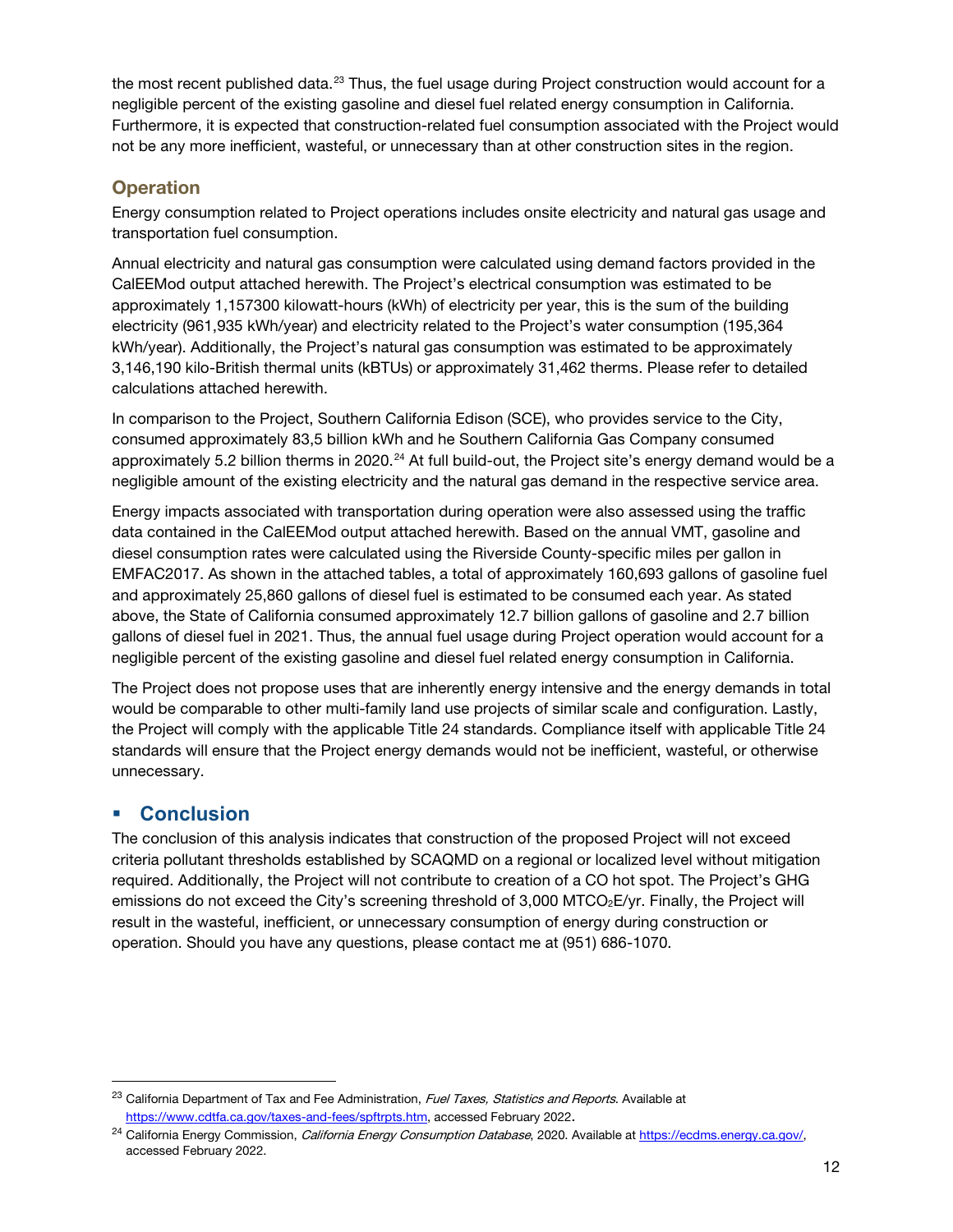CALEEMOD OUTPUT FILES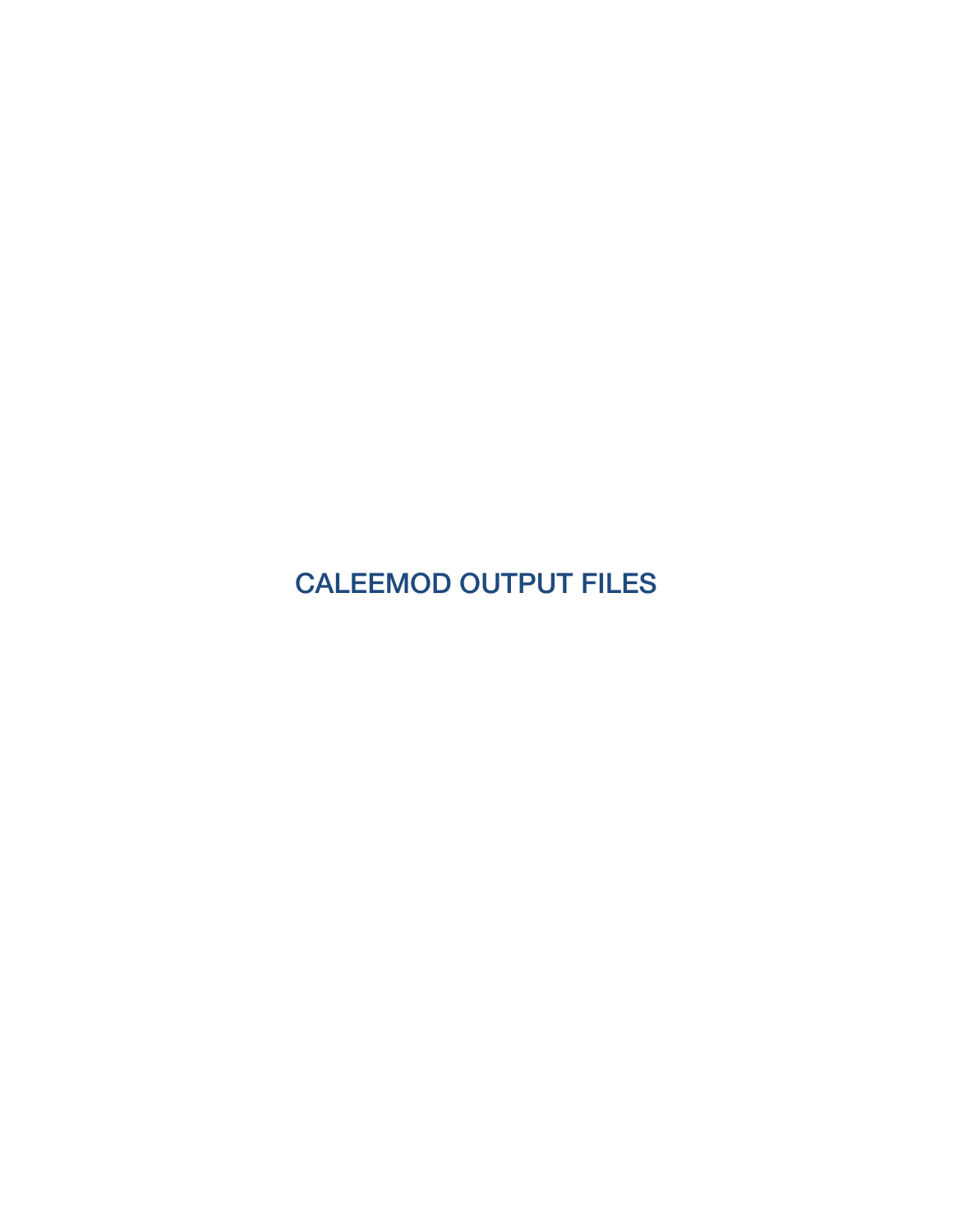**EMFAC Off-Model Adjustment Factors for Gasoline Light Duty Vehicle to Account for the SAFE Vehicle Rule Not Applied**

### **Vernola Market Place Apparment Community**

**Riverside-South Coast County, Summer**

## **1.0 Project Characteristics**

### **1.1 Land Usage**

| <b>Land Uses</b>                  | Size   | <b>Metric</b> | Lot Acreage | Floor Surface Area | Population |
|-----------------------------------|--------|---------------|-------------|--------------------|------------|
| <b>Other Asphalt Surfaces</b>     | 172.93 | 1000sqft      | 3.97        | 172.933.20         |            |
| Other Non-Asphalt Surfaces        | 97.31  | 1000sqft      | 2.23        | 97.311.00          |            |
| <b>Recreational Swimming Pool</b> | 23، ا  | 1000sqft      | 0.03        | 1.225.00           |            |
| Apartments Low Rise               | 208.00 | Dwelling Unit | 2.51        | 313.895.00         | 595        |

### **1.2 Other Project Characteristics**

| <b>Urbanization</b>               | Urban                      | Wind Speed (m/s)                  | 2.4   | <b>Precipitation Freg (Days)</b>        | 28    |
|-----------------------------------|----------------------------|-----------------------------------|-------|-----------------------------------------|-------|
| <b>Climate Zone</b>               | 10                         |                                   |       | <b>Operational Year</b>                 | 2024  |
| <b>Utility Company</b>            | Southern California Edison |                                   |       |                                         |       |
| <b>CO2 Intensity</b><br>(lb/MWhr) | 390.98                     | <b>CH4 Intensity</b><br>(lb/MWhr) | 0.033 | N <sub>2</sub> O Intensity<br>(lb/MWhr) | 0.004 |

#### **1.3 User Entered Comments & Non-Default Data**

Project Characteristics -

Land Use - Per Architectural Site Plan, include offsite improvements.

Construction Phase - Per Applicant

Off-road Equipment - Per Applicant, 8 hours per day.

Off-road Equipment - Per Applicant team; 8 hours per day

Off-road Equipment -

Trips and VMT - Two (2) daily water truck trips added to grading and paving activities per Rule 403. 0.80 mi. hauling trips per Applicant.

Grading - Per Engineer

Vehicle Trips - MFR Trip Rates per TIA. Swimming Pool Accounted for Under MFR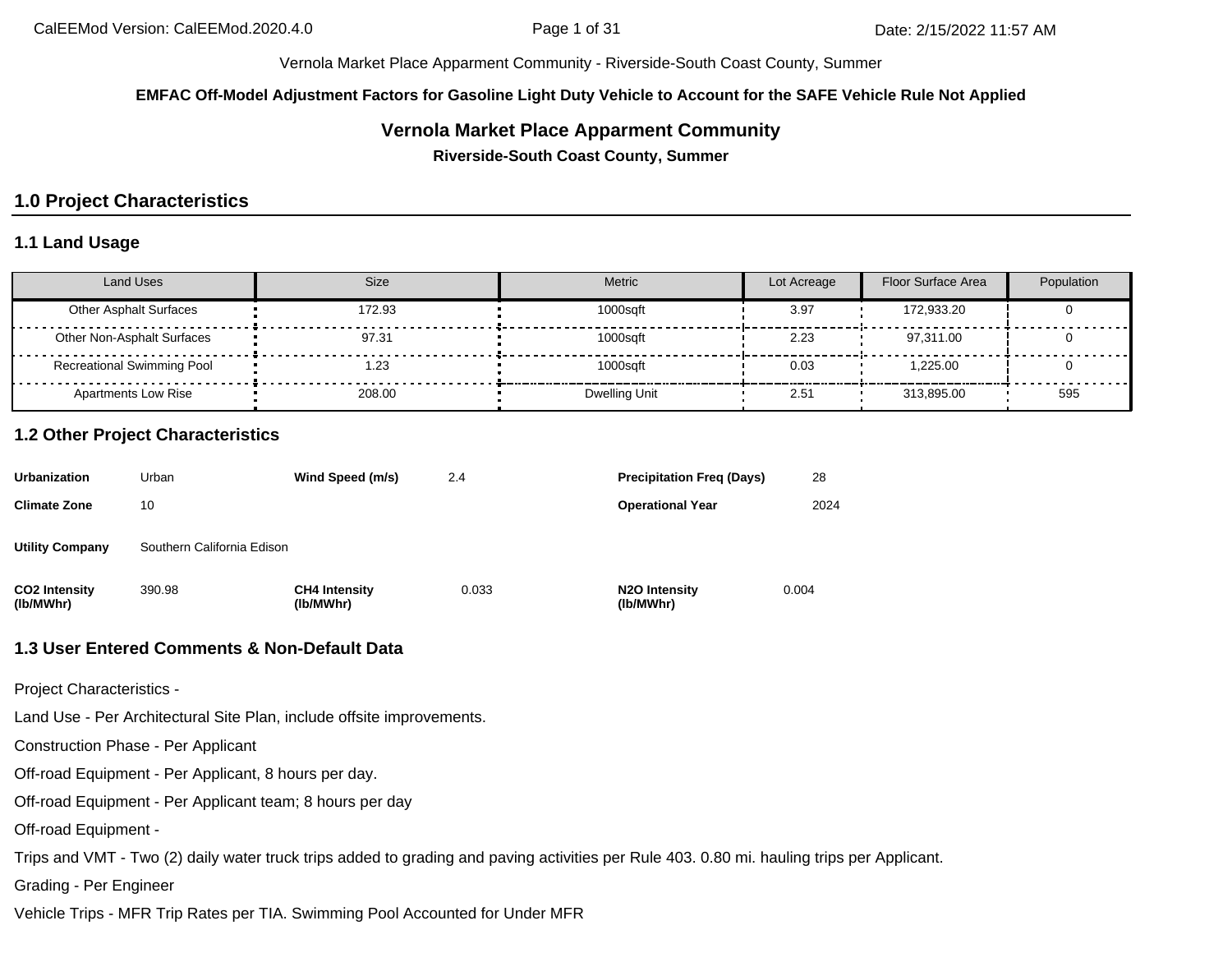#### **EMFAC Off-Model Adjustment Factors for Gasoline Light Duty Vehicle to Account for the SAFE Vehicle Rule Not Applied**

Woodstoves - No Fireplaces assumed.

Energy Use - Added 0.35 lighting energy intensity to account for parking lot lighting.

Water And Wastewater - Per Landscape Plan

Sequestration - Per Landscape Plan

Construction Off-road Equipment Mitigation - 3 times - Per Rule 403

Waste Mitigation - Per CalRecycle

| <b>Table Name</b>    | <b>Column Name</b>         | Default Value | New Value  |
|----------------------|----------------------------|---------------|------------|
| tblConstructionPhase | NumDays                    | 20.00         | 478.00     |
| tblConstructionPhase | NumDays                    | 230.00        | 521.00     |
| tblConstructionPhase | NumDays                    | 20.00         | 22.00      |
| tblEnergyUse         | LightingElect              | 0.00          | 0.35       |
| tblEnergyUse         | LightingElect              | 0.00          | 0.35       |
| tblFireplaces        | NumberGas                  | 176.80        | 0.00       |
| tblFireplaces        | NumberNoFireplace          | 20.80         | 208.00     |
| tblFireplaces        | NumberWood                 | 10.40         | 0.00       |
| tblGrading           | MaterialExported           | 0.00          | 49,000.00  |
| tblLandUse           | LandUseSquareFeet          | 172,930.00    | 172,933.20 |
| tblLandUse           | LandUseSquareFeet          | 97,310.00     | 97,311.00  |
| tblLandUse           | LandUseSquareFeet          | 1,230.00      | 1,225.00   |
| tblLandUse           | LandUseSquareFeet          | 208,000.00    | 313,895.00 |
| tblLandUse           | LotAcreage                 | 13.00         | 2.51       |
| tblOffRoadEquipment  | OffRoadEquipmentUnitAmount | 1.00          | 2.00       |
| tblOffRoadEquipment  | OffRoadEquipmentUnitAmount | 1.00          | 3.00       |
| tblOffRoadEquipment  | UsageHours                 | 6.00          | 8.00       |
| tblOffRoadEquipment  | UsageHours                 | 7.00          | 8.00       |
| tblOffRoadEquipment  | UsageHours                 | 7.00          | 8.00       |
| tblSequestration     | NumberOfNewTrees           | 0.00          | 202.00     |
| tblTripsAndVMT       | HaulingTripLength          | 20.00         | 0.80       |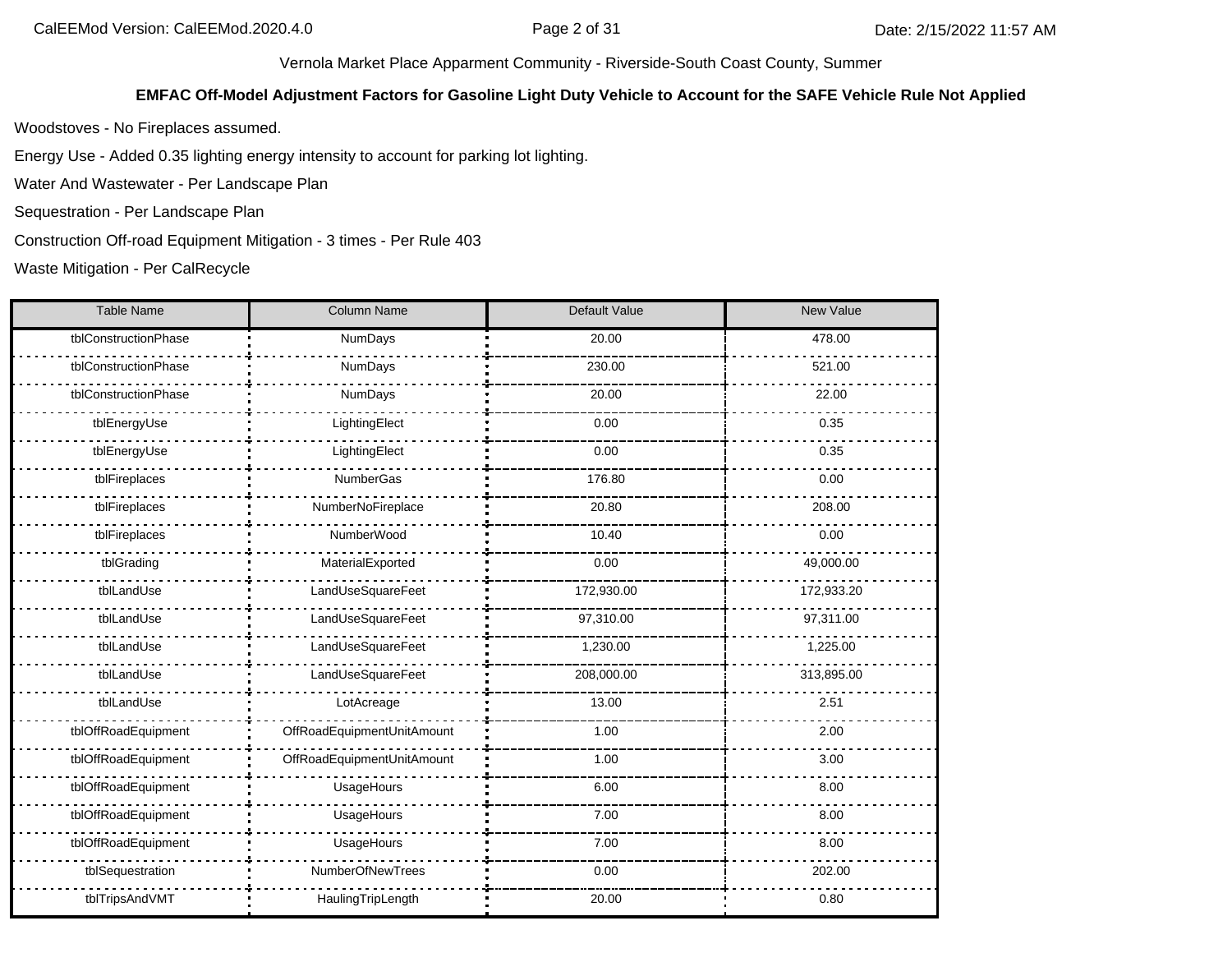### **EMFAC Off-Model Adjustment Factors for Gasoline Light Duty Vehicle to Account for the SAFE Vehicle Rule Not Applied**

| tblTripsAndVMT  | VendorTripNumber    | 0.00         | 2.00         |
|-----------------|---------------------|--------------|--------------|
| tblTripsAndVMT  | VendorTripNumber    | 0.00         | 2.00         |
| tblVehicleTrips | ST TR               | 9.10         | 0.00         |
| tblVehicleTrips | SU TR               | 13.60        | 0.00         |
| tblVehicleTrips | WD TR               | 28.82        | 0.00         |
| tblWater        | OutdoorWaterUseRate | 8,543,675.71 | 1,616,208.00 |
| tblWater        | OutdoorWaterUseRate | 44,586.30    | 0.00         |
| tblWoodstoves   | NumberCatalytic     | 10.40        | 0.00         |
| tblWoodstoves   | NumberNoncatalytic  | 10.40        | 0.00         |

## **2.0 Emissions Summary**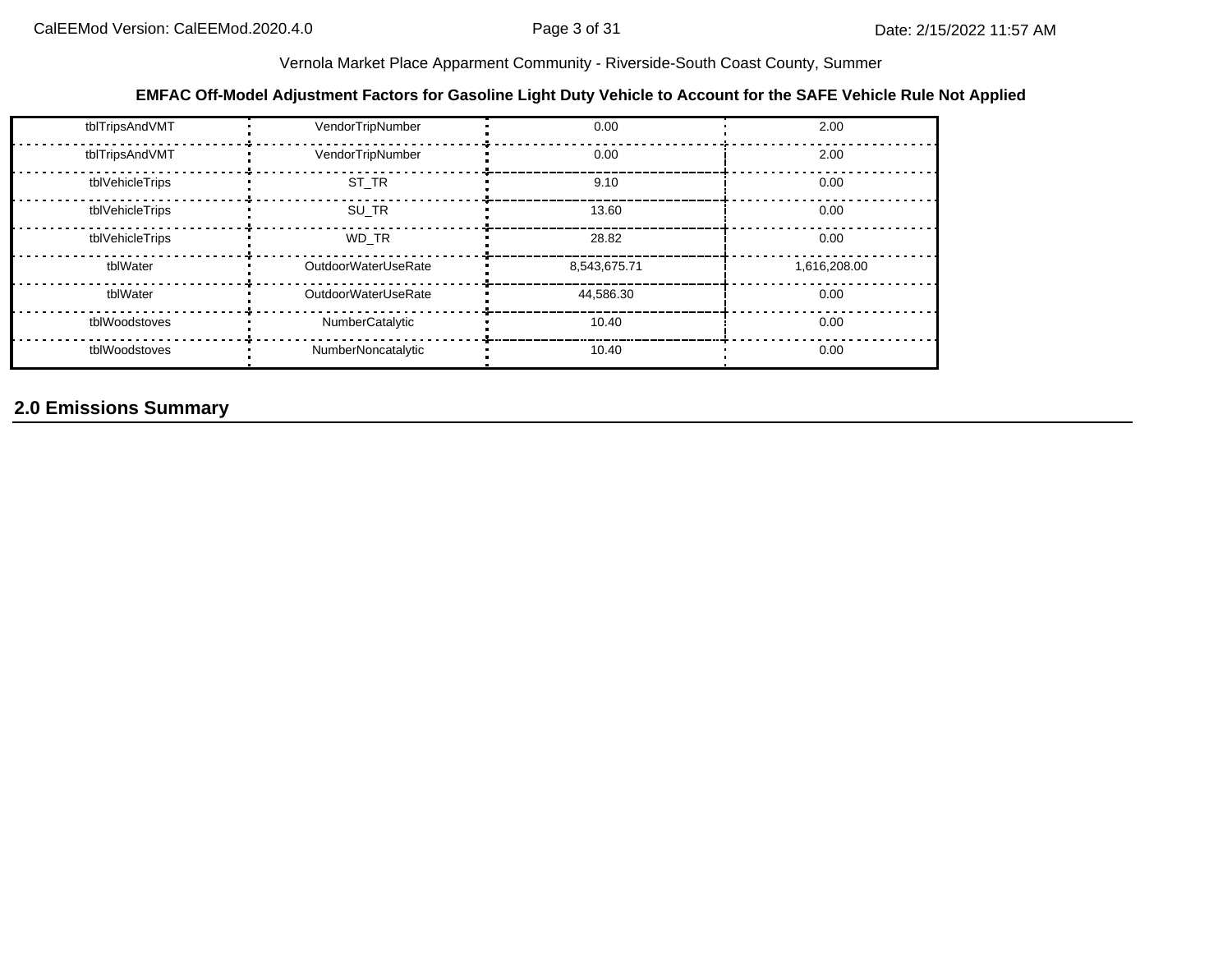#### **EMFAC Off-Model Adjustment Factors for Gasoline Light Duty Vehicle to Account for the SAFE Vehicle Rule Not Applied**

### **2.1 Overall Construction (Maximum Daily Emission)**

**Unmitigated Construction**

|                | <b>ROG</b> | <b>NO<sub>x</sub></b> | CO        | SO <sub>2</sub> | Fugitive<br><b>PM10</b> | Exhaust<br><b>PM10</b> | <b>PM10</b><br>Total | Fugitive<br><b>PM2.5</b> | Exhaust<br><b>PM2.5</b> | PM2.5<br>Total |        |                 | Bio- CO2   NBio- CO2   Total CO2 | CH <sub>4</sub> | <b>N2O</b> | CO <sub>2e</sub>        |
|----------------|------------|-----------------------|-----------|-----------------|-------------------------|------------------------|----------------------|--------------------------|-------------------------|----------------|--------|-----------------|----------------------------------|-----------------|------------|-------------------------|
| Year           |            |                       |           |                 |                         | lb/day                 |                      |                          |                         |                |        |                 | lb/day                           |                 |            |                         |
| 2022           | 8.6519     | 37.3784 ·             | 51.4931   | 0.1057          | 7.7457                  | 1.7838                 | 8.7089               | 3.5711                   | 1.6830                  | 4.4581         | 0.0000 | 85              | 10,387.23 10,387.23<br>85        | 1.5298          | 0.2723     | $\cdot$ 10,505.45<br>20 |
| 2023           | 8.3033     | 27.2476               | 41.9778 • | 0.0928          | 3.9725                  | 1.2291                 | 5.2016               | 1.0633                   | 1.1818                  | 2.2451         | 0.0000 |                 | $9,126.223$ $9,126.223$          | 0.8522          | 0.2578     | 9,224.352               |
| 2024           | 8.0461     | 25.5903 41.1144       |           | 0.0916          | 3.9725                  | 1.0751                 | 5.0475               | 1.0633                   | 1.0332                  | 2.0964         | 0.0000 |                 | $9,007.372$ 9,007.372            | 0.8353          | 0.2494     | $\cdot$ 9,102.582       |
| <b>Maximum</b> | 8.6519     | 37.3784               | 51.4931   | 0.1057          | 7.7457                  | 1.7838                 | 8.7089               | 3.5711                   | 1.6830                  | 4.4581         | 0.0000 | 10,387.23<br>85 | 10,387.23<br>85                  | 1.5298          | 0.2723     | 10,505.45<br>20         |

#### **Mitigated Construction**

|                      | <b>ROG</b> | <b>NO<sub>x</sub></b> | CO        | SO <sub>2</sub> | Fugitive<br><b>PM10</b> | Exhaust<br><b>PM10</b> | <b>PM10</b><br>Total | Fugitive<br>PM2.5 | Exhaust<br>PM2.5 | PM2.5<br>Total |        |                 | Bio- CO2   NBio- CO2   Total CO2 | CH <sub>4</sub> | <b>N2O</b> | CO <sub>2e</sub>  |
|----------------------|------------|-----------------------|-----------|-----------------|-------------------------|------------------------|----------------------|-------------------|------------------|----------------|--------|-----------------|----------------------------------|-----------------|------------|-------------------|
| Year                 |            |                       |           |                 |                         | lb/day                 |                      |                   |                  |                |        |                 | lb/day                           |                 |            |                   |
| 2022<br>$\mathbf{u}$ | 8.6519     | 37.3784   51.4931     |           | 0.1057          | 3.9725                  | 1.7838                 | 5.4072               | 1.4560            | 1.6830           | 2.6374         | 0.0000 | 85              | $10,387.23$ 10,387.23<br>85      | 1.5298          | 0.2723     | .10,505.45<br>20  |
| 2023                 | 8.3033     | 27.2476 '             | 41.9778 • | 0.0928          | 3.9725                  | 1.2291                 | 5.2016               | 1.0633            | 1.1818           | 2.2451         | 0.0000 |                 | $9,126.223 \cdot 9,126.223$      | 0.8522          | 0.2578     | 9,224.352         |
| 2024<br>$\mathbf{u}$ | 8.0461     | 25.5903 .             | 41.1144   | 0.0916          | 3.9725                  | 1.0751                 | 5.0475               | 1.0633            | 1.0332           | 2.0964         | 0.0000 |                 | $9,007.372$ $9,007.372$          | 0.8353          | 0.2494     | $\cdot$ 9,102.582 |
| <b>Maximum</b>       | 8.6519     | 37.3784               | 51.4931   | 0.1057          | 3.9725                  | 1.7838                 | 5.4072               | 1.4560            | 1.6830           | 2.6374         | 0.0000 | 10,387.23<br>85 | 10,387.23<br>85                  | 1.5298          | 0.2723     | 10,505.45<br>20   |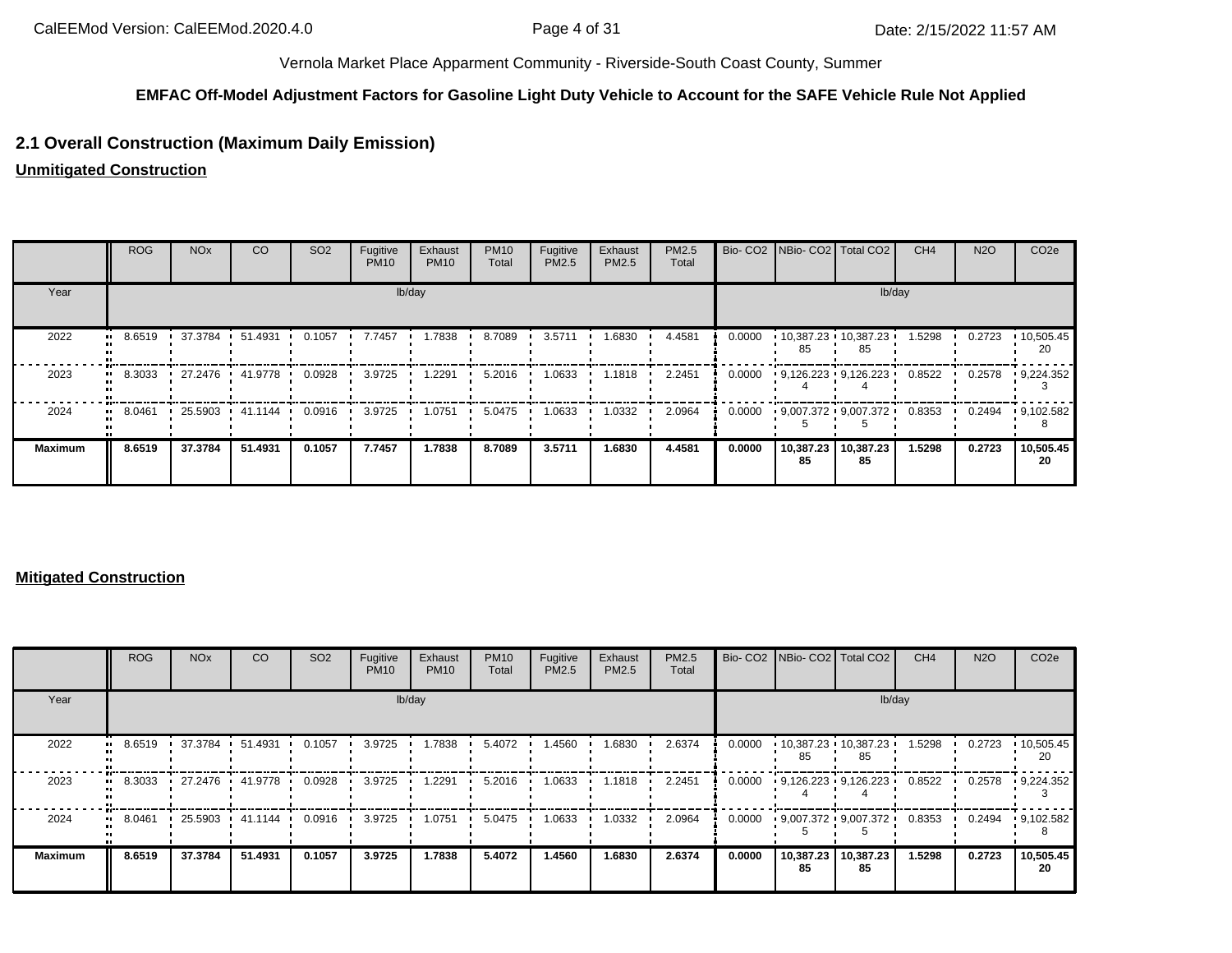### **EMFAC Off-Model Adjustment Factors for Gasoline Light Duty Vehicle to Account for the SAFE Vehicle Rule Not Applied**

|                             | <b>ROG</b> | <b>NOx</b> | co   | <b>SO2</b> | Fugitive<br><b>PM10</b> | <b>Exhaust</b><br><b>PM10</b> | <b>PM10</b><br><b>Total</b> | <b>Fugitive</b><br><b>PM2.5</b> | <b>Exhaust</b><br><b>PM2.5</b> | <b>PM2.5</b><br>Total |      |      | Bio-CO2   NBio-CO2   Total CO2 | CH <sub>4</sub> | <b>N20</b> | CO <sub>2e</sub> |
|-----------------------------|------------|------------|------|------------|-------------------------|-------------------------------|-----------------------------|---------------------------------|--------------------------------|-----------------------|------|------|--------------------------------|-----------------|------------|------------------|
| Percent<br><b>Reduction</b> | 0.00       | 0.00       | 0.00 | 0.00       | 24.05                   | 0.00                          | 17.42                       | 37.12                           | 0.00                           | 20.69                 | 0.00 | 0.00 | 0.00                           | 0.00            | 0.00       | 0.00             |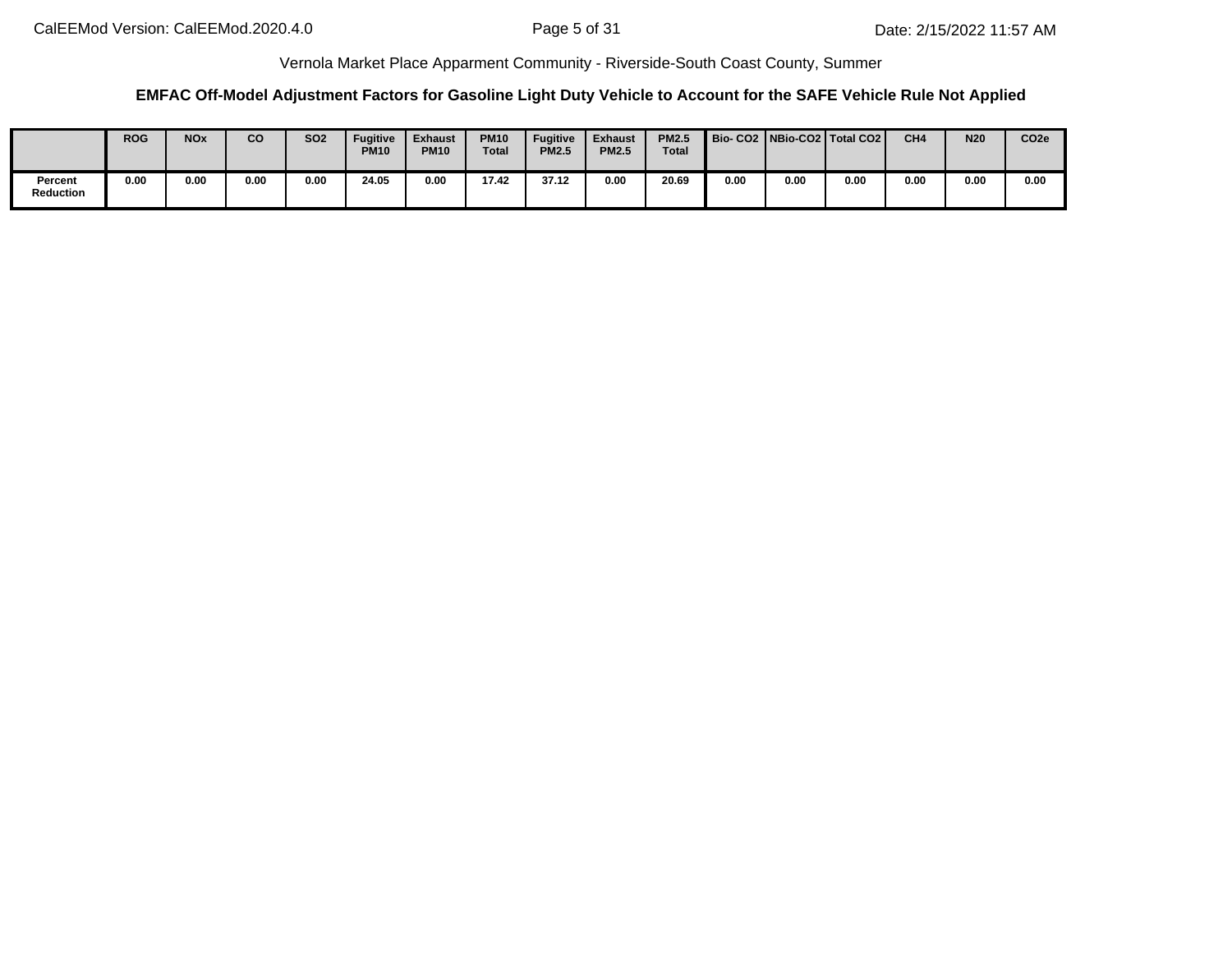### **EMFAC Off-Model Adjustment Factors for Gasoline Light Duty Vehicle to Account for the SAFE Vehicle Rule Not Applied**

### **2.2 Overall Operational**

### **Unmitigated Operational**

|          | <b>ROG</b>   | <b>NO<sub>x</sub></b> | CO      | SO <sub>2</sub>     | Fugitive<br><b>PM10</b> | Exhaust<br><b>PM10</b> | <b>PM10</b><br>Total | Fugitive<br>PM2.5 | Exhaust<br><b>PM2.5</b> | PM2.5<br>Total |        | Bio- CO2   NBio- CO2   Total CO2 |                 | CH <sub>4</sub> | <b>N2O</b> | CO <sub>2e</sub>        |
|----------|--------------|-----------------------|---------|---------------------|-------------------------|------------------------|----------------------|-------------------|-------------------------|----------------|--------|----------------------------------|-----------------|-----------------|------------|-------------------------|
| Category |              |                       |         |                     | lb/day                  |                        |                      |                   |                         |                |        |                                  | lb/day          |                 |            |                         |
| Area     | 7.3968<br>ш. | 0.1979                | 17.1807 | $9.1000e -$<br>004  |                         | 0.0952                 | 0.0952               |                   | 0.0952                  | 0.0952         | 0.0000 | 30.9583                          | 30.9583         | 0.0298          | 0.0000     | 31.7034                 |
| Energy   | 0.0930<br>   | 0.7944                | 0.3380  | $.5.0700e-.$<br>003 |                         | 0.0642                 | 0.0642               |                   | 0.0642                  | 0.0642         |        | $1,014.082$ $1,014.082$          |                 | 0.0194          | 0.0186     | $\cdot$ 1,020.108       |
| Mobile   | 5.2706<br>   | 6.8883                | 51.7220 | 0.1200              | 12.2243                 | 0.0914                 | 12.3157              | 3.2613            | 0.0857                  | 3.3469         |        | $12,221.98$ 12,221.98<br>01      |                 | 0.5834          | 0.5588     | $\cdot$ 12,403.10<br>01 |
| Total    | 12.7603      | 7.8806                | 69.2407 | 0.1260              | 12.2243                 | 0.2508                 | 12.4751              | 3.2613            | 0.2451                  | 3.5063         | 0.0000 | 13,267.02<br>03                  | 13,267.02<br>03 | 0.6326          | 0.5774     | 13,454.91<br>16         |

#### **Mitigated Operational**

|              | ROG     | <b>NO<sub>x</sub></b> | CO      | SO <sub>2</sub> | Fugitive<br><b>PM10</b> | Exhaust<br><b>PM10</b> | <b>PM10</b><br>Total | Fugitive<br>PM2.5 | Exhaust<br>PM2.5 | PM2.5<br>Total |        | Bio- CO2 NBio- CO2 Total CO2 |                               | CH <sub>4</sub> | <b>N2O</b> | CO <sub>2e</sub>        |
|--------------|---------|-----------------------|---------|-----------------|-------------------------|------------------------|----------------------|-------------------|------------------|----------------|--------|------------------------------|-------------------------------|-----------------|------------|-------------------------|
| Category     |         |                       |         |                 | lb/day                  |                        |                      |                   |                  |                |        |                              | lb/day                        |                 |            |                         |
| Area         | 7.3968  | 0.1979                | 17.1807 | 9.1000e-<br>004 |                         | 0.0952                 | 0.0952               |                   | 0.0952           | 0.0952         | 0.0000 | 30.9583                      | 30.9583                       | 0.0298          | 0.0000     | 31.7034                 |
| Energy       | 0.0930  | 0.7944                | 0.3380  | 5.0700e-<br>003 |                         | 0.0642                 | 0.0642               |                   | 0.0642           | 0.0642         |        |                              | $1,014.082$ $1,014.082$       | 0.0194          | 0.0186     | $\cdot$ 1,020.108       |
| Mobile       | 5.2706  | 6.8883                | 51.7220 | 0.1200          | 12.2243                 | 0.0914                 | 12.3157              | 3.2613            | 0.0857           | 3.3469         |        | 01                           | $12,221.98$ $12,221.98$<br>01 | 0.5834          | 0.5588     | $\cdot$ 12,403.10<br>01 |
| <b>Total</b> | 12.7603 | 7.8806                | 69.2407 | 0.1260          | 12.2243                 | 0.2508                 | 12.4751              | 3.2613            | 0.2451           | 3.5063         | 0.0000 | 13,267.02<br>03              | 13,267.02<br>03               | 0.6326          | 0.5774     | 13,454.91<br>16         |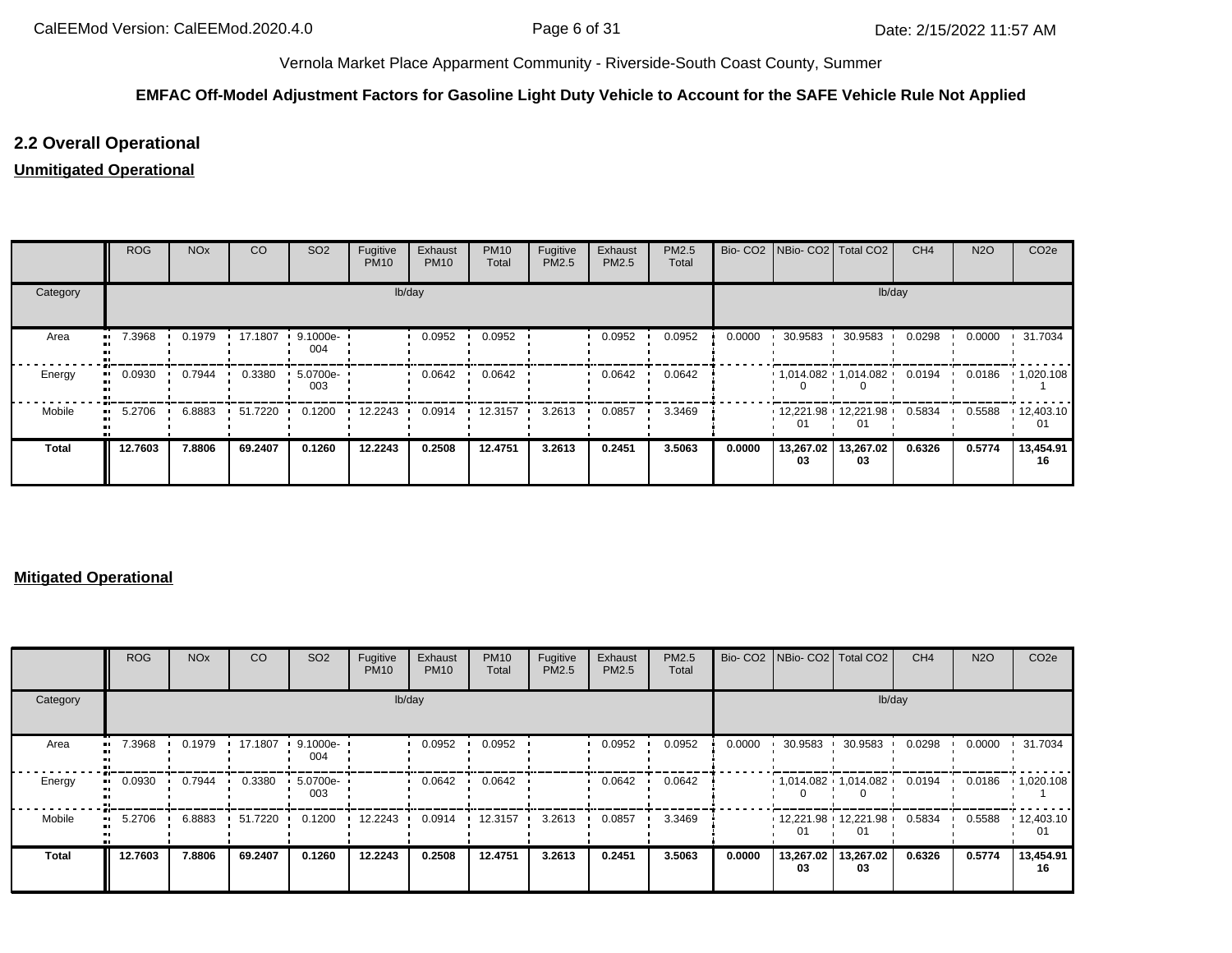#### **EMFAC Off-Model Adjustment Factors for Gasoline Light Duty Vehicle to Account for the SAFE Vehicle Rule Not Applied**

|                      | <b>ROG</b> | <b>NOx</b> | CO   | <b>SO2</b> | <b>Fugitive</b><br><b>PM10</b> | Exhaust<br><b>PM10</b> | <b>PM10</b><br><b>Total</b> | <b>Fugitive</b><br><b>PM2.5</b> | <b>Exhaust</b><br><b>PM2.5</b> | <b>PM2.5</b><br><b>Total</b> |      |      | Bio-CO2   NBio-CO2   Total CO2 | CH <sub>4</sub> | <b>N20</b> | CO <sub>2e</sub> |
|----------------------|------------|------------|------|------------|--------------------------------|------------------------|-----------------------------|---------------------------------|--------------------------------|------------------------------|------|------|--------------------------------|-----------------|------------|------------------|
| Percent<br>Reduction | 0.00       | 0.00       | 0.00 | 0.00       | 0.00                           | 0.00                   | 0.00                        | 0.00                            | 0.00                           | 0.00                         | 0.00 | 0.00 | 0.00                           | 0.00            | 0.00       | 0.00             |

## **3.0 Construction Detail**

#### **Construction Phase**

| Phase<br><b>Number</b> | <b>Phase Name</b>            | Phase Type                   | <b>Start Date</b> | <b>End Date</b> | Week | Num Days Num Days | <b>Phase Description</b> |
|------------------------|------------------------------|------------------------------|-------------------|-----------------|------|-------------------|--------------------------|
|                        | •Grading                     | •Grading                     | 9/1/2022          | !9/30/2022      |      | 22'               |                          |
|                        | <b>Building Construction</b> | <b>Building Construction</b> | 10/1/2022         | !9/30/2024      |      | 521               |                          |
|                        | •Paving                      | • Paving                     | 10/1/2022         | !10/28/2022     |      | 20 <sub>1</sub>   |                          |
|                        | Architectural Coating        | Architectural Coating        | 12/1/2022         | 9/30/2024       |      | 478.              |                          |

**Acres of Grading (Site Preparation Phase): 0**

**Acres of Grading (Grading Phase): 22**

**Acres of Paving: 6.2**

**Residential Indoor: 635,637; Residential Outdoor: 211,879; Non-Residential Indoor: 600; Non-Residential Outdoor: 200; Striped Parking Area: 16,215 (Architectural Coating – sqft)**

#### **OffRoad Equipment**

| <b>Phase Name</b>            | <b>Offroad Equipment Type</b>     | Amount | <b>Usage Hours</b> | Horse Power     | Load Factor |
|------------------------------|-----------------------------------|--------|--------------------|-----------------|-------------|
| Grading                      | <b>Excavators</b>                 |        | $8.00 \cdot$       | 158"            | 0.38        |
| Grading                      | •Graders                          |        | $8.00 \cdot$       | 187'            | 0.41        |
| Grading                      | <b>Rubber Tired Dozers</b>        |        | $8.00 \cdot$       | 247             | 0.40        |
| Grading                      | <b>-Tractors/Loaders/Backhoes</b> |        | $8.00 \cdot$       | 97'             | 0.37        |
| <b>Building Construction</b> | •Cranes                           |        | $8.00 \cdot$       | 231             | 0.29        |
| <b>Building Construction</b> | •Forklifts                        |        | $8.00 \cdot$       | 89 <sub>1</sub> | 0.20        |
| <b>Building Construction</b> | Generator Sets                    |        | $8.00 \cdot$       | 84 .            | 0.74        |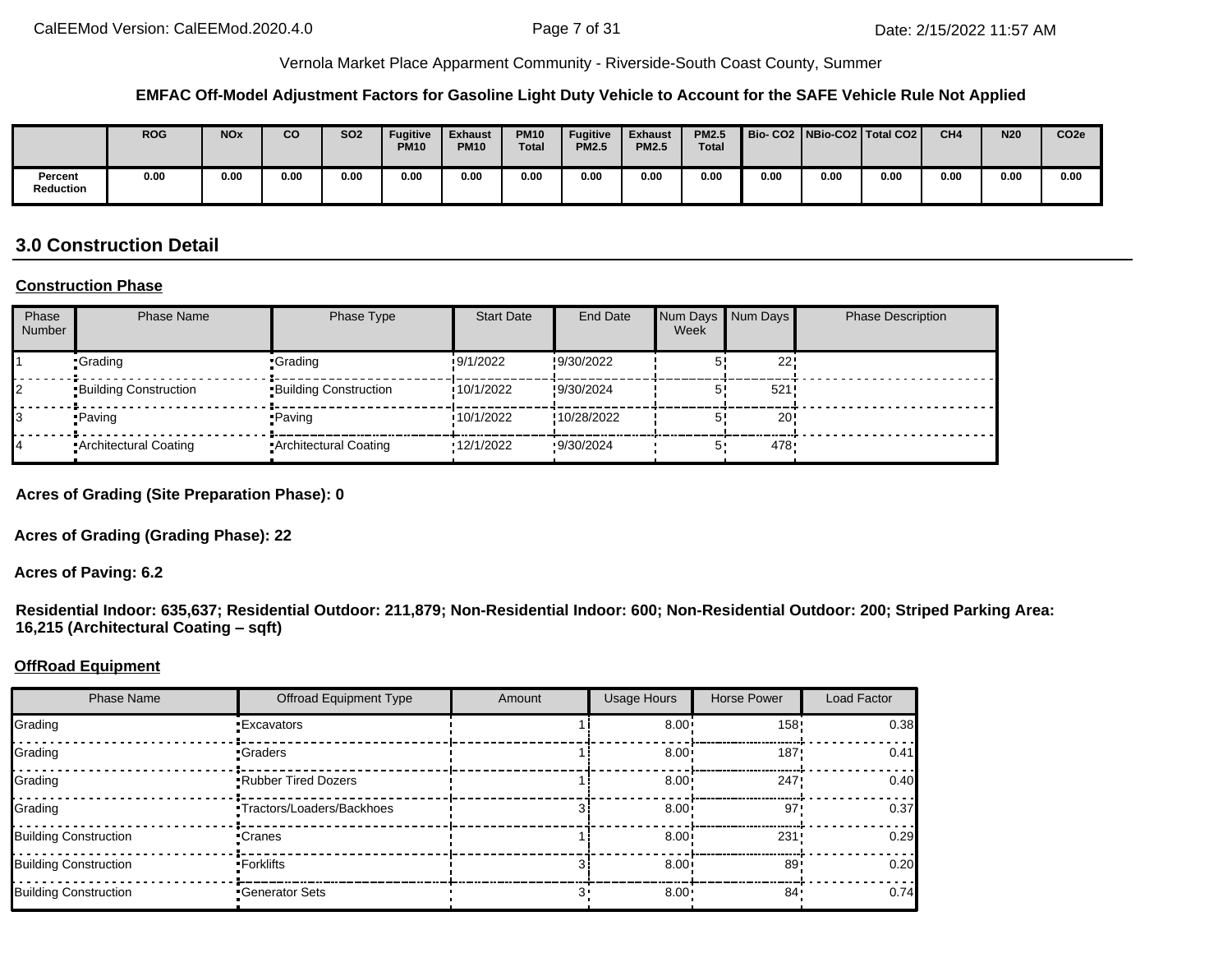#### **EMFAC Off-Model Adjustment Factors for Gasoline Light Duty Vehicle to Account for the SAFE Vehicle Rule Not Applied**

| <b>Building Construction</b> | ·Tractors/Loaders/Backhoes | $8.00 \cdot$      | 97'              | 0.37 |
|------------------------------|----------------------------|-------------------|------------------|------|
| <b>Building Construction</b> | •Welders                   | $8.00 \div$       | 46               | 0.45 |
| Paving                       | •Pavers                    | $8.00 \cdot$      | 130:             | 0.42 |
| Paving                       | Paving Equipment           | 8.00 <sub>1</sub> | 132 <sup>1</sup> | 0.36 |
| Paving                       | • Rollers                  | $8.00^{\circ}$    | 80 <sup>1</sup>  | 0.38 |
| Architectural Coating        | <b>Air Compressors</b>     | 8.00              | 78.              | 0.48 |

### **Trips and VMT**

| <b>Phase Name</b>            | <b>Offroad Equipment</b><br>Count | <b>Worker Trip</b><br><b>Number</b> | Vendor Trip<br>Number | <b>Hauling Trip</b><br><b>Number</b> | <b>Worker Trip</b><br>Length | Vendor Trip<br>Length | <b>Hauling Trip</b><br>Length | <b>Worker Vehicle</b><br>Class | Vendor<br>Vehicle Class Vehicle Class | Hauling     |
|------------------------------|-----------------------------------|-------------------------------------|-----------------------|--------------------------------------|------------------------------|-----------------------|-------------------------------|--------------------------------|---------------------------------------|-------------|
| Grading                      |                                   | 15.00                               | 2.00!                 | 6,125.00                             | 14.70i                       | 6.90!                 |                               | $0.80$ LD Mix                  | <b>HDT Mix</b>                        | !ННDТ       |
| <b>Building Construction</b> |                                   | 264.00                              | 67.00!                | $0.00 \cdot$                         | 14.70i                       | 6.90:                 |                               | 20.00 LD Mix                   | <b>HDT Mix</b>                        | !HHDT       |
| Paving                       |                                   | $15.00 \cdot$                       | 2.00                  | $0.00 \cdot$                         | 14.70i                       | 6.90:                 |                               | $20.00 \cdot LD$ Mix           | <b>HDT Mix</b>                        | !ННDТ       |
| <b>Architectural Coating</b> |                                   | 53.00                               | $0.00 \cdot$          | $0.00 \cdot$                         | $14.70 \cdot$                | $6.90 -$              |                               | 20.00 LD Mix                   | <b>HDT Mix</b>                        | <b>HHDT</b> |

### **3.1 Mitigation Measures Construction**

Water Exposed Area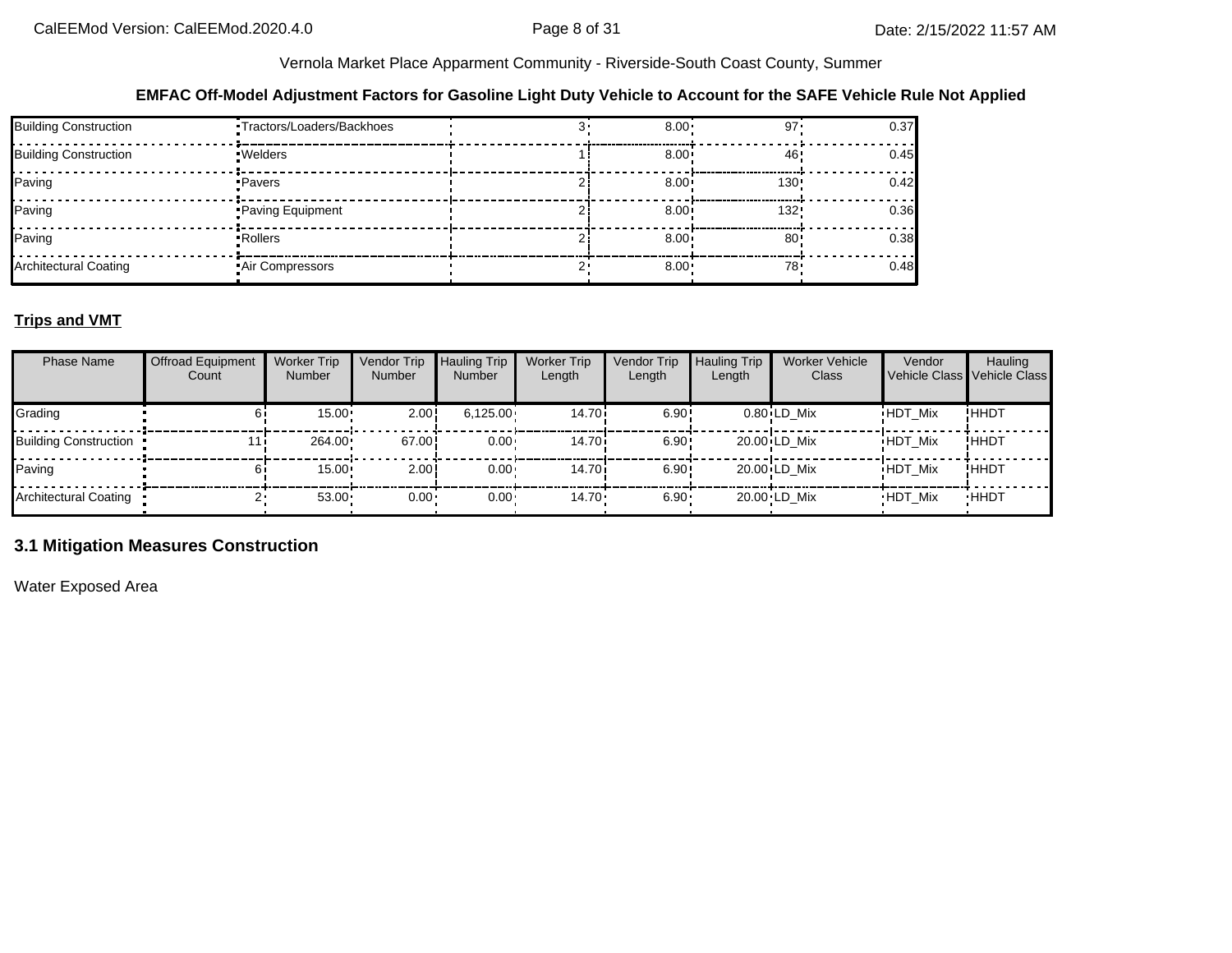### **EMFAC Off-Model Adjustment Factors for Gasoline Light Duty Vehicle to Account for the SAFE Vehicle Rule Not Applied**

### **3.2 Grading - 2022**

**Unmitigated Construction On-Site**

|                      | <b>ROG</b>    | <b>NO<sub>x</sub></b> | <sub>CO</sub> | SO <sub>2</sub> | Fugitive<br><b>PM10</b> | Exhaust<br><b>PM10</b> | <b>PM10</b><br>Total | Fugitive<br>PM2.5 | Exhaust<br><b>PM2.5</b> | PM2.5<br>Total | Bio- CO2   NBio- CO2   Total CO2 |                     | CH <sub>4</sub> | <b>N2O</b> | CO <sub>2e</sub>  |
|----------------------|---------------|-----------------------|---------------|-----------------|-------------------------|------------------------|----------------------|-------------------|-------------------------|----------------|----------------------------------|---------------------|-----------------|------------|-------------------|
| Category             |               |                       |               |                 |                         | lb/day                 |                      |                   |                         |                |                                  | lb/day              |                 |            |                   |
| <b>Fugitive Dust</b> |               |                       |               |                 | 7.3646                  | 0.0000                 | 7.3646               | 3.4675            | 0.0000                  | 3.4675         |                                  | 0.0000              |                 |            | 0.0000            |
| Off-Road             | 1.9486<br>. . | 20.8551               | 15.2727       | 0.0297          |                         | 0.9409                 | 0.9409               |                   | 0.8656                  | 0.8656         | $2,872.046$ $2,872.046$          |                     | 0.9289          |            | $\cdot$ 2,895.268 |
| Total                | 1.9486        | 20.8551               | 15.2727       | 0.0297          | 7.3646                  | 0.9409                 | 8.3055               | 3.4675            | 0.8656                  | 4.3330         |                                  | 2,872.046 2,872.046 | 0.9289          |            | 2,895.268         |

|              | <b>ROG</b>              | <b>NO<sub>x</sub></b> | CO     | SO <sub>2</sub> | Fugitive<br><b>PM10</b> | Exhaust<br><b>PM10</b> | <b>PM10</b><br>Total | Fugitive<br>PM2.5 | Exhaust<br><b>PM2.5</b> | <b>PM2.5</b><br>Total |           | Bio- CO2   NBio- CO2   Total CO2 | CH <sub>4</sub>    | <b>N2O</b>      | CO <sub>2e</sub>  |
|--------------|-------------------------|-----------------------|--------|-----------------|-------------------------|------------------------|----------------------|-------------------|-------------------------|-----------------------|-----------|----------------------------------|--------------------|-----------------|-------------------|
| Category     |                         |                       |        |                 |                         | lb/day                 |                      |                   |                         |                       |           |                                  | lb/day             |                 |                   |
| Hauling      | 0.3901                  | 7.0065                | 4.9250 | 0.0150          | 0.2006                  | 0.0203                 | 0.2209               | 0.0555            | 0.0194                  | 0.0749                |           | $1,596.157$ $1,596.157$          | 0.0274             | 0.2513          | 1,671.716         |
| Vendor       | $\cdot$ 3.2500e-<br>003 | 0.0846                | 0.0294 | 3.6000e-<br>004 | 0.0128                  | 1.2200e-<br>003        | 0.0140               | 3.6900e-<br>003   | 1.1700e-<br>003         | 4.8600e-<br>003       | 38.5891   | 38.5891                          | $4.1000e -$<br>004 | 5.7200e-<br>003 | 40.3046           |
| Worker       | 0.0591                  | 0.0383                | 0.5972 | -5200e-<br>003  | 0.1677                  | 8.3000e-<br>004        | 0.1685               | 0.0445            | 7.7000e-<br>004         | 0.0452                | 154.0341  | 154.0341                         | 3.8400e-<br>003    | 003             | 3.8100e- 155.2664 |
| <b>Total</b> | 0.4525                  | 7.1294                | 5.5515 | 0.0169          | 0.3811                  | 0.0224                 | 0.4034               | 0.1037            | 0.0214                  | 0.1250                | 1,788.780 | 1,788.780                        | 0.0316             | 0.2608          | 1,867.287         |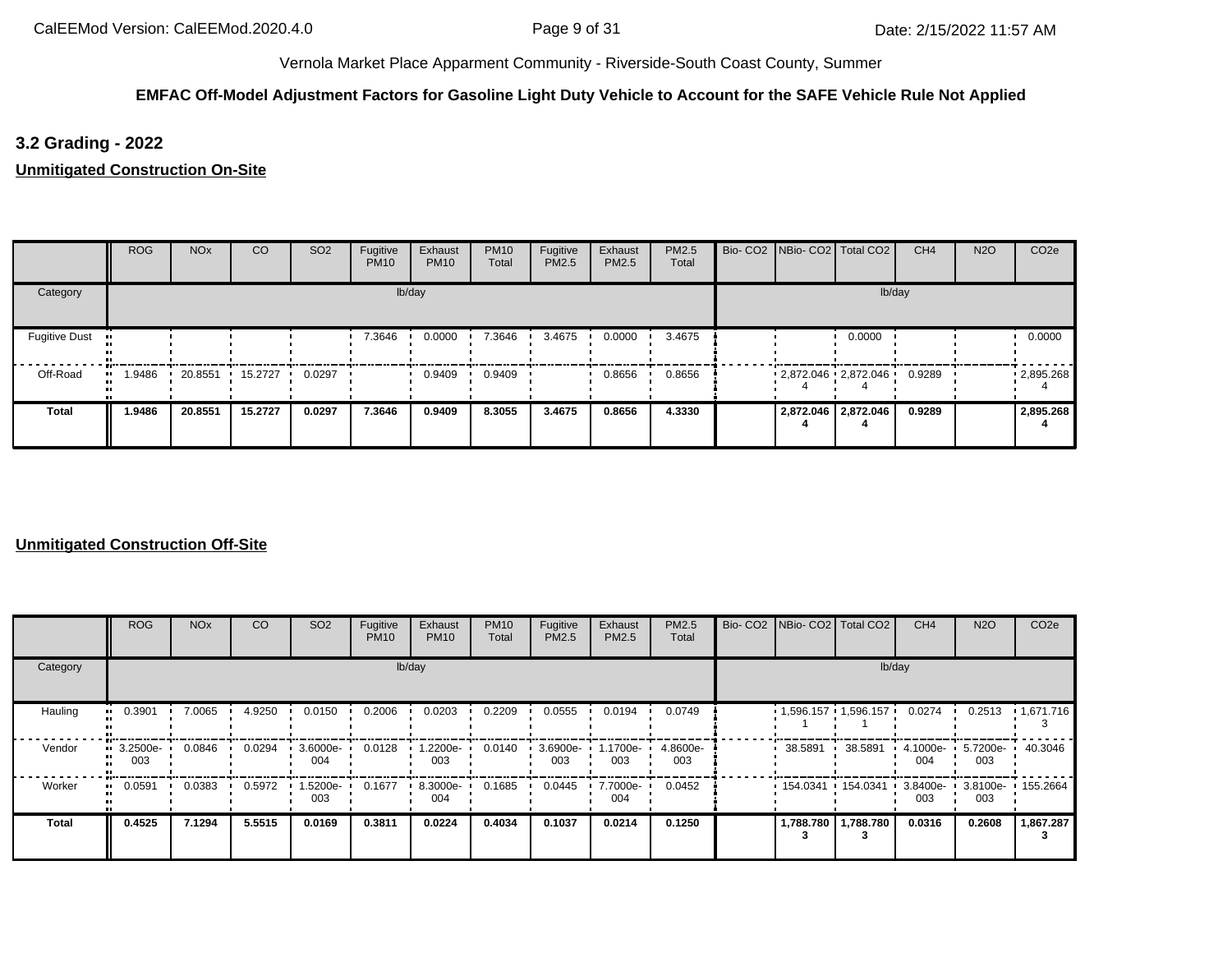### **EMFAC Off-Model Adjustment Factors for Gasoline Light Duty Vehicle to Account for the SAFE Vehicle Rule Not Applied**

## **3.2 Grading - 2022**

**Mitigated Construction On-Site**

|                      | <b>ROG</b> | <b>NO<sub>x</sub></b> | CO      | SO <sub>2</sub> | Fugitive<br><b>PM10</b> | Exhaust<br><b>PM10</b> | <b>PM10</b><br>Total | Fugitive<br>PM2.5 | Exhaust<br>PM2.5 | PM2.5<br>Total |        | Bio- CO2   NBio- CO2   Total CO2 | CH <sub>4</sub> | <b>N2O</b> | CO <sub>2e</sub>  |
|----------------------|------------|-----------------------|---------|-----------------|-------------------------|------------------------|----------------------|-------------------|------------------|----------------|--------|----------------------------------|-----------------|------------|-------------------|
| Category             |            |                       |         |                 |                         | lb/day                 |                      |                   |                  |                |        |                                  | lb/day          |            |                   |
| <b>Fugitive Dust</b> |            |                       |         |                 | 2.8722                  | 0.0000                 | 2.8722               | 1.3523            | 0.0000           | 1.3523         |        | 0.0000                           |                 |            | 0.0000            |
| Off-Road             | .9486      | 20.8551               | 15.2727 | 0.0297          |                         | 0.9409                 | 0.9409               |                   | 0.8656           | 0.8656         | 0.0000 | 2,872.046 2,872.046              | 0.9289          |            | $\cdot$ 2,895.268 |
| <b>Total</b>         | 1.9486     | 20.8551               | 15.2727 | 0.0297          | 2.8722                  | 0.9409                 | 3.8131               | 1.3523            | 0.8656           | 2.2179         | 0.0000 | 2,872.046 2,872.046              | 0.9289          |            | 2,895.268         |

|          | <b>ROG</b>              | <b>NO<sub>x</sub></b> | CO     | SO <sub>2</sub> | Fugitive<br><b>PM10</b> | Exhaust<br><b>PM10</b> | <b>PM10</b><br>Total | Fugitive<br><b>PM2.5</b> | Exhaust<br>PM2.5 | PM2.5<br>Total  |                   | Bio- CO2 NBio- CO2 Total CO2 | CH <sub>4</sub>    | <b>N2O</b>      | CO <sub>2e</sub>  |
|----------|-------------------------|-----------------------|--------|-----------------|-------------------------|------------------------|----------------------|--------------------------|------------------|-----------------|-------------------|------------------------------|--------------------|-----------------|-------------------|
| Category |                         |                       |        |                 |                         | lb/day                 |                      |                          |                  |                 |                   | lb/day                       |                    |                 |                   |
| Hauling  | 0.3901<br>              | 7.0065                | 4.9250 | 0.0150          | 0.2006                  | 0.0203                 | 0.2209               | 0.0555                   | 0.0194           | 0.0749          |                   | $1,596.157$ 1,596.157        | 0.0274             | 0.2513          | 1,671.716         |
| Vendor   | $\cdot$ 3.2500e-<br>003 | 0.0846                | 0.0294 | 3.6000e-<br>004 | 0.0128                  | 1.2200e-<br>003        | 0.0140               | 3.6900e-<br>003          | 1.1700e-<br>003  | 4.8600e-<br>003 | 38.5891           | 38.5891                      | 4.1000e-<br>004    | 5.7200e-<br>003 | 40.3046           |
| Worker   | 0.0591<br>              | 0.0383                | 0.5972 | -5200e-<br>003  | 0.1677                  | 8.3000e-<br>004        | 0.1685               | 0.0445                   | 7.7000e-<br>004  | 0.0452          | 154.0341 154.0341 |                              | $3.8400e -$<br>003 | 003             | 3.8100e- 155.2664 |
| Total    | 0.4525                  | 7.1294                | 5.5515 | 0.0169          | 0.3811                  | 0.0224                 | 0.4034               | 0.1037                   | 0.0214           | 0.1250          | 1,788.780         | 1,788.780                    | 0.0316             | 0.2608          | 1,867.287         |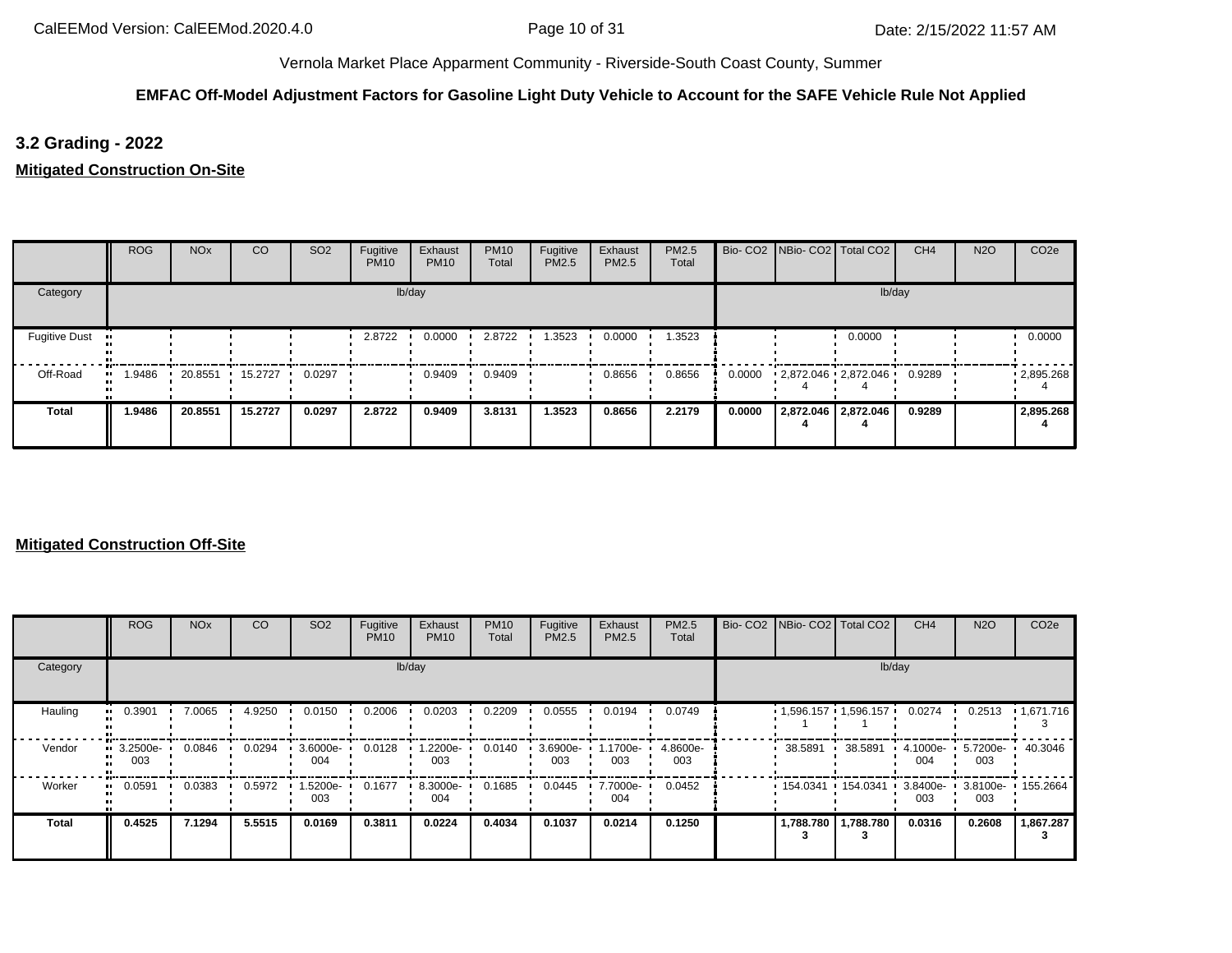### **EMFAC Off-Model Adjustment Factors for Gasoline Light Duty Vehicle to Account for the SAFE Vehicle Rule Not Applied**

## **3.3 Building Construction - 2022**

### **Unmitigated Construction On-Site**

|              | <b>ROG</b>    | <b>NO<sub>x</sub></b> | CO        | SO <sub>2</sub> | Fugitive<br><b>PM10</b> | Exhaust<br><b>PM10</b> | <b>PM10</b><br>Total | Fugitive<br>PM2.5 | Exhaust<br>PM2.5 | <b>PM2.5</b><br>Total |                     | Bio- CO2 NBio- CO2 Total CO2 | CH <sub>4</sub> | <b>N2O</b> | CO <sub>2e</sub> |
|--------------|---------------|-----------------------|-----------|-----------------|-------------------------|------------------------|----------------------|-------------------|------------------|-----------------------|---------------------|------------------------------|-----------------|------------|------------------|
| Category     |               |                       |           |                 |                         | lb/day                 |                      |                   |                  |                       |                     | lb/day                       |                 |            |                  |
| Off-Road     | 2.4746<br>. . | 22.6236 ·             | 24.7911 . | 0.0420          |                         | 1.1583                 | i 1583               |                   | 1.1060           | 1.1060                |                     | $3,983.221$ $3,983.221$      | 0.7303          |            | .4,001.478       |
| <b>Total</b> | 2.4746        | 22.6236               | 24.7911   | 0.0420          |                         | 1.1583                 | 1.1583               |                   | 1.1060           | 1.1060                | 3,983.221 3,983.221 |                              | 0.7303          |            | 4,001.478<br>0   |

|              | <b>ROG</b>          | <b>NO<sub>x</sub></b> | <b>CO</b> | SO <sub>2</sub> | Fugitive<br><b>PM10</b> | Exhaust<br><b>PM10</b> | <b>PM10</b><br>Total | Fugitive<br>PM2.5 | Exhaust<br>PM2.5 | PM2.5<br>Total |                     | Bio- CO2   NBio- CO2   Total CO2 | CH <sub>4</sub> | <b>N2O</b> | CO <sub>2e</sub>  |
|--------------|---------------------|-----------------------|-----------|-----------------|-------------------------|------------------------|----------------------|-------------------|------------------|----------------|---------------------|----------------------------------|-----------------|------------|-------------------|
| Category     |                     |                       |           |                 |                         | lb/day                 |                      |                   |                  |                |                     | lb/day                           |                 |            |                   |
| Hauling      | 0.0000<br>$\bullet$ | 0.0000                | 0.0000    | 0.0000          | 0.0000                  | 0.0000                 | 0.0000               | 0.0000            | 0.0000           | 0.0000         | 0.0000              | 0.0000                           | 0.0000          | 0.0000     | 0.0000            |
| Vendor       | 0.1090<br>$\bullet$ | 2.8332                | 0.9851    | 0.0122          | 0.4291                  | 0.0409                 | 0.4700               | 0.1236            | 0.0391           | 0.1626         |                     | 1,292.733 1,292.733              | 0.0137          | 0.1917     | $\cdot$ 1,350.204 |
| Worker       | 1.0400              | 0.6740                | 10.5098   | 0.0268          | 2.9509                  | 0.0147                 | 2.9656               | 0.7826            | 0.0135           | 0.7961         |                     | $2,711.000$ $2,711.000$ $\cdot$  | 0.0676          | 0.0671     | $-2,732.688$      |
| <b>Total</b> | 1.1491              | 3.5071                | 11.4950   | 0.0390          | 3.3800                  | 0.0555                 | 3.4356               | 0.9062            | 0.0526           | 0.9588         | 4,003.733 4,003.733 |                                  | 0.0813          | 0.2588     | 4,082.892<br>8    |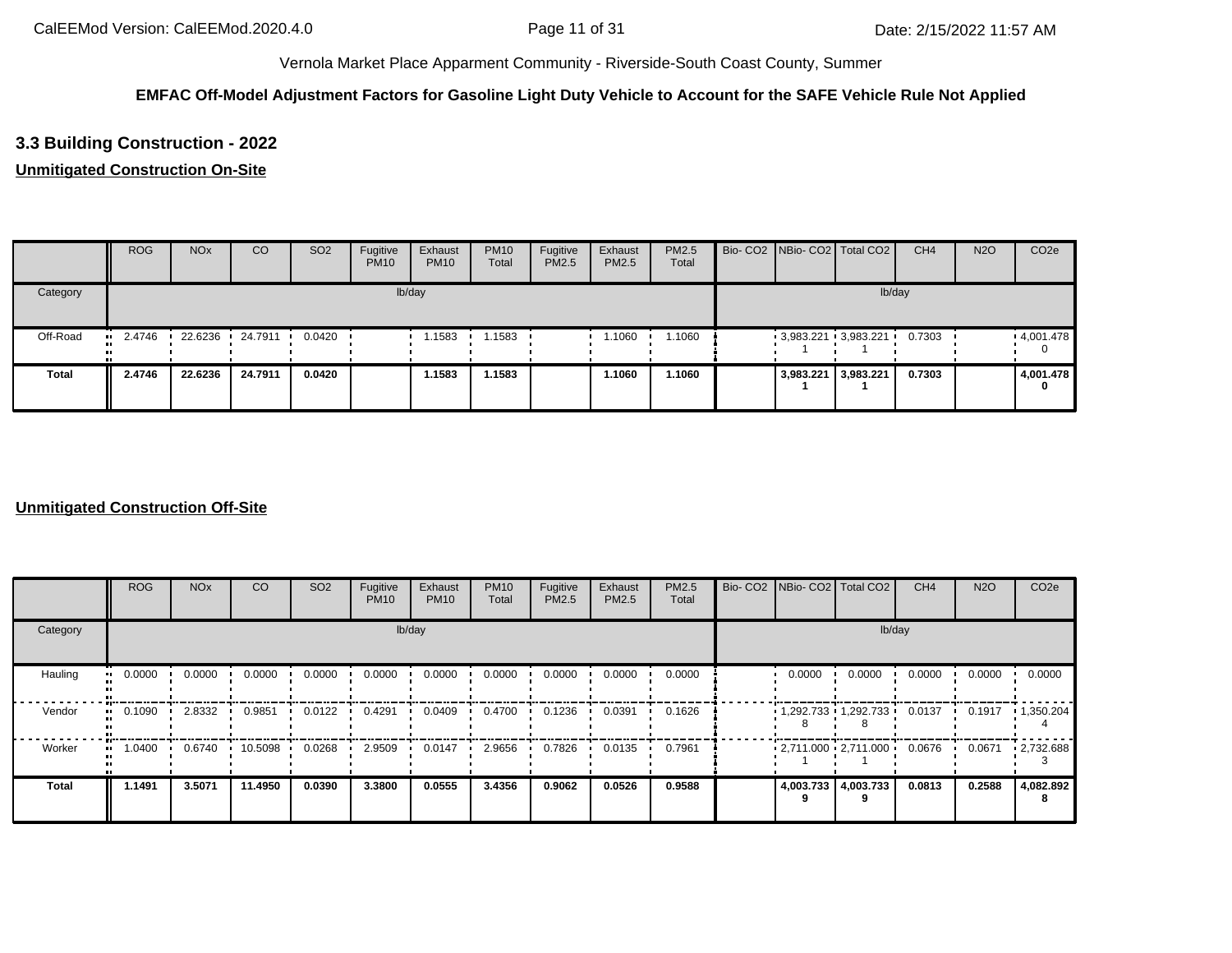### **EMFAC Off-Model Adjustment Factors for Gasoline Light Duty Vehicle to Account for the SAFE Vehicle Rule Not Applied**

## **3.3 Building Construction - 2022**

### **Mitigated Construction On-Site**

|              | <b>ROG</b> | <b>NO<sub>x</sub></b> | CO              | SO <sub>2</sub> | Fugitive<br><b>PM10</b> | Exhaust<br><b>PM10</b> | <b>PM10</b><br>Total | Fugitive<br>PM2.5 | Exhaust<br>PM2.5 | <b>PM2.5</b><br>Total |        |           | Bio- CO2 NBio- CO2 Total CO2 | CH <sub>4</sub> | <b>N2O</b> | CO <sub>2e</sub> |
|--------------|------------|-----------------------|-----------------|-----------------|-------------------------|------------------------|----------------------|-------------------|------------------|-----------------------|--------|-----------|------------------------------|-----------------|------------|------------------|
| Category     |            |                       |                 |                 |                         | lb/day                 |                      |                   |                  |                       |        |           |                              | lb/day          |            |                  |
| Off-Road     | 2.4746<br> |                       | 22.6236 24.7911 | 0.0420          |                         | 1.1583                 | 1.1583               |                   | 1.1060           | 1.1060                | 0.0000 |           | $3,983.221$ $3,983.221$      | 0.7303          |            | .4,001.478       |
| <b>Total</b> | 2.4746     | 22.6236               | 24.7911         | 0.0420          |                         | 1.1583                 | 1.1583               |                   | 1.1060           | 1.1060                | 0.0000 | 3,983.221 | 3,983.221                    | 0.7303          |            | 4,001.478<br>0   |

|                        | <b>ROG</b>                 | <b>NO<sub>x</sub></b> | CO      | SO <sub>2</sub> | Fugitive<br><b>PM10</b> | Exhaust<br><b>PM10</b> | <b>PM10</b><br>Total | Fugitive<br><b>PM2.5</b> | Exhaust<br>PM2.5 | <b>PM2.5</b><br>Total | Bio- CO2   NBio- CO2   Total CO2 |                          | CH <sub>4</sub> | <b>N2O</b> | CO <sub>2e</sub>  |
|------------------------|----------------------------|-----------------------|---------|-----------------|-------------------------|------------------------|----------------------|--------------------------|------------------|-----------------------|----------------------------------|--------------------------|-----------------|------------|-------------------|
| Category               |                            |                       |         |                 |                         | lb/day                 |                      |                          |                  |                       |                                  | lb/day                   |                 |            |                   |
| Hauling                | 0.0000<br>$\bullet\bullet$ | 0.0000                | 0.0000  | 0.0000          | 0.0000                  | 0.0000                 | 0.0000               | 0.0000                   | 0.0000           | 0.0000                | 0.0000                           | 0.0000                   | 0.0000          | 0.0000     | 0.0000            |
| Vendor<br>$\mathbf{u}$ | 0.1090                     | 2.8332                | 0.9851  | 0.0122          | 0.4291                  | 0.0409                 | 0.4700               | 0.1236                   | 0.0391           | 0.1626                |                                  | 1,292.733 1,292.733 '    | 0.0137          | 0.1917     | $\cdot$ 1,350.204 |
| Worker<br>$\bullet$    | 1.0400                     | 0.6740                | 10.5098 | 0.0268          | 2.9509                  | 0.0147                 | 2.9656               | 0.7826                   | 0.0135           | 0.7961                |                                  | $-2,711.000 - 2,711.000$ | 0.0676          | 0.0671     | $-2,732.688$      |
| <b>Total</b>           | 1.1491                     | 3.5071                | 11.4950 | 0.0390          | 3.3800                  | 0.0555                 | 3.4356               | 0.9062                   | 0.0526           | 0.9588                | 4,003.733 4,003.733              |                          | 0.0813          | 0.2588     | 4,082.892<br>8    |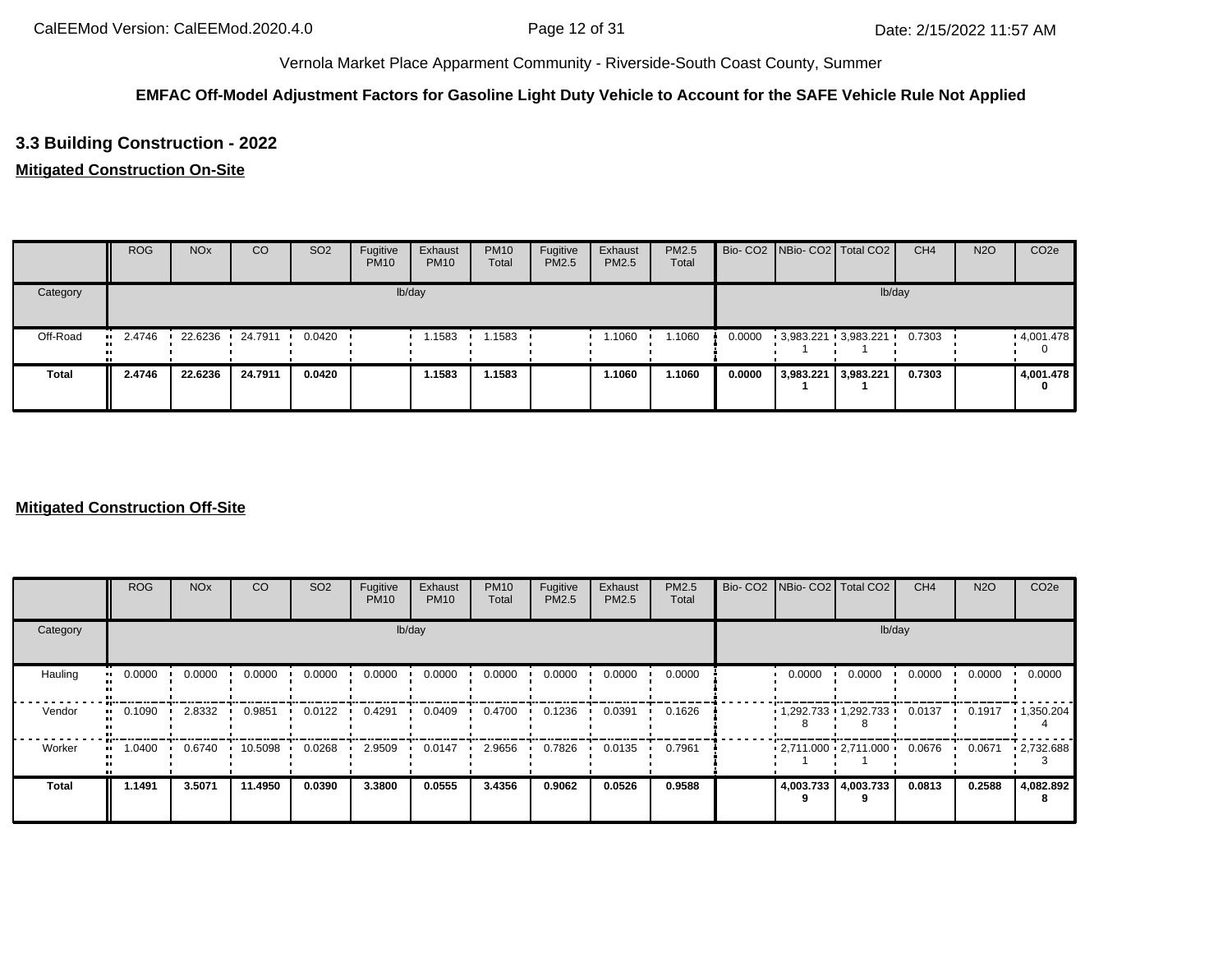### **EMFAC Off-Model Adjustment Factors for Gasoline Light Duty Vehicle to Account for the SAFE Vehicle Rule Not Applied**

## **3.3 Building Construction - 2023**

### **Unmitigated Construction On-Site**

|              | <b>ROG</b> | <b>NO<sub>x</sub></b> | CO      | SO <sub>2</sub> | Fugitive<br><b>PM10</b> | Exhaust<br><b>PM10</b> | <b>PM10</b><br>Total | Fugitive<br>PM2.5 | Exhaust<br>PM2.5 | <b>PM2.5</b><br>Total |  | Bio- CO2 NBio- CO2 Total CO2 | CH <sub>4</sub> | <b>N2O</b> | CO <sub>2e</sub>  |
|--------------|------------|-----------------------|---------|-----------------|-------------------------|------------------------|----------------------|-------------------|------------------|-----------------------|--|------------------------------|-----------------|------------|-------------------|
| Category     |            |                       |         |                 |                         | lb/day                 |                      |                   |                  |                       |  | lb/day                       |                 |            |                   |
| Off-Road     | 2.2852     | 20.8689               | 24.6488 | 0.0420          |                         | 1.0046                 | 1.0046               |                   | 0.9594           | 0.9594                |  | $3,984.222$ $3,984.222$      | 0.7218          |            | $\cdot$ 4,002.268 |
| <b>Total</b> | 2.2852     | 20.8689               | 24.6488 | 0.0420          |                         | 1.0046                 | 1.0046               |                   | 0.9594           | 0.9594                |  | 3,984.222 3,984.222          | 0.7218          |            | 4,002.268         |

|                      | <b>ROG</b> | <b>NO<sub>x</sub></b> | <b>CO</b> | SO <sub>2</sub> | Fugitive<br><b>PM10</b> | Exhaust<br><b>PM10</b> | <b>PM10</b><br>Total | Fugitive<br>PM2.5 | Exhaust<br>PM2.5 | PM2.5<br>Total | Bio- CO2 NBio- CO2 Total CO2 |                         | CH <sub>4</sub> | <b>N2O</b> | CO <sub>2e</sub> |
|----------------------|------------|-----------------------|-----------|-----------------|-------------------------|------------------------|----------------------|-------------------|------------------|----------------|------------------------------|-------------------------|-----------------|------------|------------------|
| Category             |            |                       |           |                 |                         | lb/day                 |                      |                   |                  |                |                              | lb/day                  |                 |            |                  |
| Hauling<br>$\bullet$ | 0.0000     | 0.0000                | 0.0000    | 0.0000          | 0.0000                  | 0.0000                 | 0.0000               | 0.0000            | 0.0000           | 0.0000         | 0.0000                       | 0.0000                  | 0.0000          | 0.0000     | 0.0000           |
| Vendor<br>$\bullet$  | 0.0755     | 2.1889                | 0.9013    | 0.0117          | 0.4291                  | 0.0191                 | 0.4482               | 0.1236            | 0.0182           | 0.1418         |                              | $1,241.315$ $1,241.315$ | 0.0127          | 0.1834     | 1,296.294        |
| Worker               | 0.9639     | 0.5956                | 9.6590    | 0.0260          | 2.9509                  | 0.0138                 | 2.9647               | 0.7826            | 0.0127           | 0.7953         |                              | 2,623.474 2,623.474     | 0.0607          | 0.0619     | 12,643.447       |
| <b>Total</b>         | 1.0394     | 2.7845                | 10.5603   | 0.0377          | 3.3800                  | 0.0329                 | 3.4129               | 0.9062            | 0.0309           | 0.9371         |                              | 3,864.790 3,864.790     | 0.0733          | 0.2454     | 3,939.741        |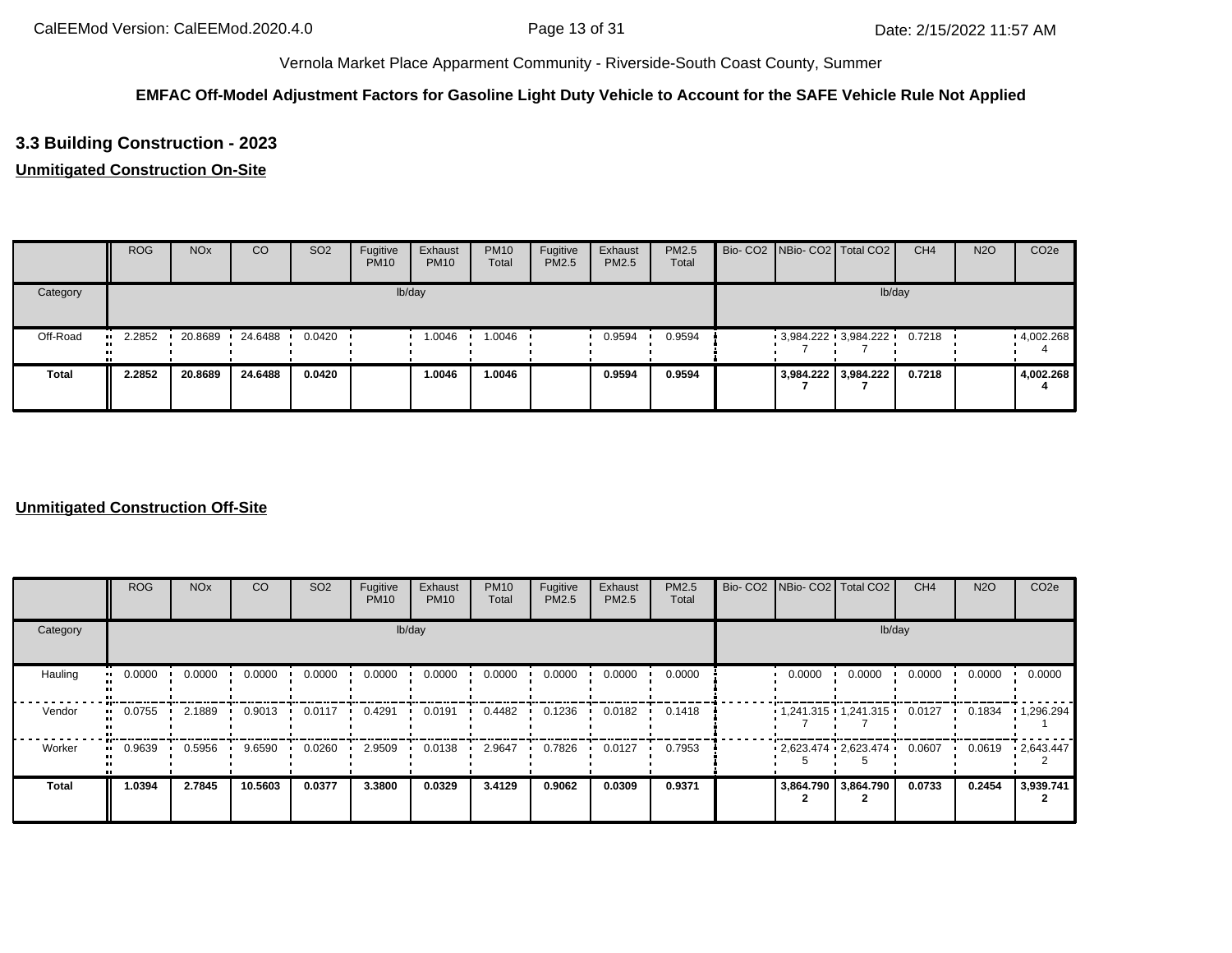### **EMFAC Off-Model Adjustment Factors for Gasoline Light Duty Vehicle to Account for the SAFE Vehicle Rule Not Applied**

## **3.3 Building Construction - 2023**

### **Mitigated Construction On-Site**

|              | <b>ROG</b>    | <b>NO<sub>x</sub></b> | CO      | SO <sub>2</sub> | Fugitive<br><b>PM10</b> | Exhaust<br><b>PM10</b> | <b>PM10</b><br>Total | Fugitive<br>PM2.5 | Exhaust<br><b>PM2.5</b> | <b>PM2.5</b><br>Total |        | Bio- CO2 NBio- CO2 Total CO2 | CH <sub>4</sub> | <b>N2O</b> | CO <sub>2e</sub>  |
|--------------|---------------|-----------------------|---------|-----------------|-------------------------|------------------------|----------------------|-------------------|-------------------------|-----------------------|--------|------------------------------|-----------------|------------|-------------------|
| Category     |               |                       |         |                 |                         | lb/day                 |                      |                   |                         |                       |        | lb/day                       |                 |            |                   |
| Off-Road     | 2.2852<br>. . | 20.8689               | 24.6488 | 0.0420          |                         | 1.0046                 | 1.0046               |                   | 0.9594                  | 0.9594                | 0.0000 | 3,984.222 3,984.222          | 0.7218          |            | $\cdot$ 4,002.268 |
| <b>Total</b> | 2.2852        | 20.8689               | 24.6488 | 0.0420          |                         | 1.0046                 | 1.0046               |                   | 0.9594                  | 0.9594                | 0.0000 | 3,984.222 3,984.222          | 0.7218          |            | 4,002.268         |

|                     | <b>ROG</b>                 | <b>NO<sub>x</sub></b> | CO      | SO <sub>2</sub> | Fugitive<br><b>PM10</b> | Exhaust<br><b>PM10</b> | <b>PM10</b><br>Total | Fugitive<br><b>PM2.5</b> | Exhaust<br>PM2.5 | <b>PM2.5</b><br>Total | Bio- CO2 NBio- CO2 Total CO2 |                         | CH <sub>4</sub> | <b>N2O</b> | CO <sub>2e</sub>  |
|---------------------|----------------------------|-----------------------|---------|-----------------|-------------------------|------------------------|----------------------|--------------------------|------------------|-----------------------|------------------------------|-------------------------|-----------------|------------|-------------------|
| Category            |                            |                       |         |                 |                         | lb/day                 |                      |                          |                  |                       |                              | lb/day                  |                 |            |                   |
| Hauling             | 0.0000<br>$\bullet\bullet$ | 0.0000                | 0.0000  | 0.0000          | 0.0000                  | 0.0000                 | 0.0000               | 0.0000                   | 0.0000           | 0.0000                | 0.0000                       | 0.0000                  | 0.0000          | 0.0000     | 0.0000            |
| Vendor<br>$\bullet$ | 0.0755                     | 2.1889                | 0.9013  | 0.0117          | 0.4291                  | 0.0191                 | 0.4482               | 0.1236                   | 0.0182           | 0.1418                |                              | $1,241.315$ $1,241.315$ | 0.0127          | 0.1834     | $\cdot$ 1,296.294 |
| Worker<br>$\bullet$ | 0.9639                     | 0.5956                | 9.6590  | 0.0260          | 2.9509                  | 0.0138                 | 2.9647               | 0.7826                   | 0.0127           | 0.7953                |                              | $2,623.474$ $2,623.474$ | 0.0607          | 0.0619     | $\cdot$ 2,643.447 |
| <b>Total</b>        | 1.0394                     | 2.7845                | 10.5603 | 0.0377          | 3.3800                  | 0.0329                 | 3.4129               | 0.9062                   | 0.0309           | 0.9371                |                              | 3,864.790 3,864.790     | 0.0733          | 0.2454     | 3,939.741         |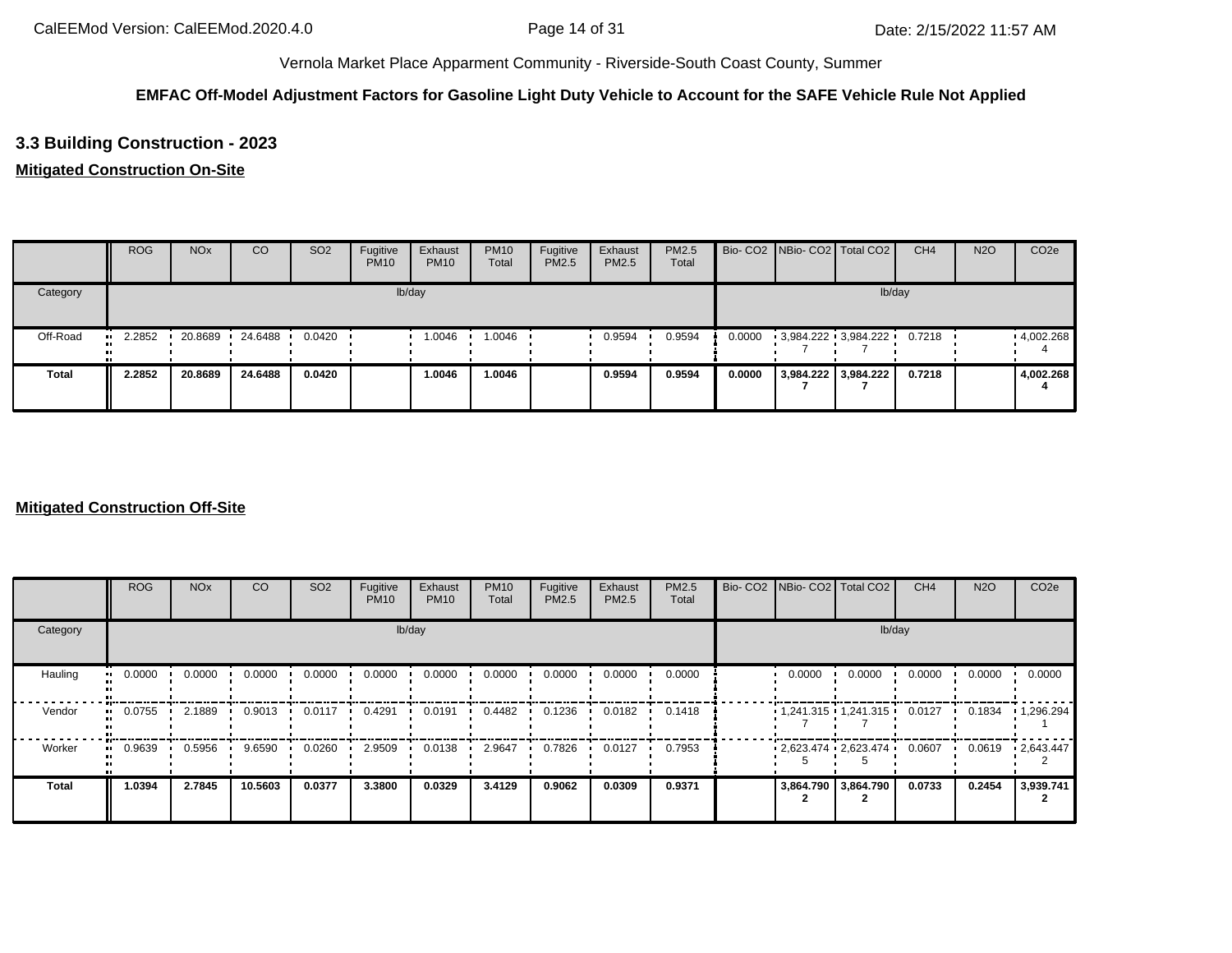### **EMFAC Off-Model Adjustment Factors for Gasoline Light Duty Vehicle to Account for the SAFE Vehicle Rule Not Applied**

## **3.3 Building Construction - 2024**

### **Unmitigated Construction On-Site**

|              | <b>ROG</b>    | <b>NO<sub>x</sub></b> | CO      | SO <sub>2</sub> | Fugitive<br><b>PM10</b> | Exhaust<br><b>PM10</b> | <b>PM10</b><br>Total | Fugitive<br>PM2.5 | Exhaust<br>PM2.5 | <b>PM2.5</b><br>Total |  | Bio- CO2 NBio- CO2 Total CO2 | CH <sub>4</sub> | <b>N2O</b> | CO <sub>2e</sub>  |
|--------------|---------------|-----------------------|---------|-----------------|-------------------------|------------------------|----------------------|-------------------|------------------|-----------------------|--|------------------------------|-----------------|------------|-------------------|
| Category     |               |                       |         |                 |                         | lb/day                 |                      |                   |                  |                       |  | lb/day                       |                 |            |                   |
| Off-Road     | 2.1371<br>. . | 19.5140               | 24.5548 | 0.0420          |                         | 0.8779                 | 0.8779               |                   | 0.8381           | 0.8381                |  | $3,984.781$ 3,984.781        | 0.7140          |            | $\cdot$ 4,002.630 |
| <b>Total</b> | 2.1371        | 19.5140               | 24.5548 | 0.0420          |                         | 0.8779                 | 0.8779               |                   | 0.8381           | 0.8381                |  | 3,984.781 3,984.781          | 0.7140          |            | 4,002.630<br>8    |

|                        | <b>ROG</b>          | <b>NO<sub>x</sub></b> | CO     | SO <sub>2</sub> | Fugitive<br><b>PM10</b> | Exhaust<br><b>PM10</b> | <b>PM10</b><br>Total | Fugitive<br>PM2.5 | Exhaust<br>PM2.5 | PM2.5<br>Total | Bio- CO2 NBio- CO2 Total CO2 |                     | CH <sub>4</sub> | <b>N2O</b> | CO <sub>2e</sub>  |
|------------------------|---------------------|-----------------------|--------|-----------------|-------------------------|------------------------|----------------------|-------------------|------------------|----------------|------------------------------|---------------------|-----------------|------------|-------------------|
| Category               |                     |                       |        |                 |                         | lb/day                 |                      |                   |                  |                |                              | lb/day              |                 |            |                   |
| Hauling                | 0.0000<br>$\bullet$ | 0.0000                | 0.0000 | 0.0000          | 0.0000                  | 0.0000                 | 0.0000               | 0.0000            | 0.0000           | 0.0000         | 0.0000                       | 0.0000              | 0.0000          | 0.0000     | 0.0000            |
| Vendor<br>$\mathbf{u}$ | 0.0743              | 2.1891                | 0.8910 | 0.0115          | 0.4291                  | 0.0189                 | 0.4481               | 0.1236            | 0.0181           | 0.1417         | $1,222.184$ $1,222.184$      |                     | 0.0131          | 0.1803     | $\cdot$ 1,276.250 |
| Worker<br>$\bullet$    | 0.8983              | 0.5305                | 9.0290 | 0.0251          | 2.9509                  | 0.0132                 | 2.9641               | 0.7826            | 0.0121           | 0.7947         | $2,539.961$ $2,539.961$      |                     | 0.0549          | 0.0575     | .2,558.482        |
| <b>Total</b>           | 0.9726              | 2.7196                | 9.9200 | 0.0367          | 3.3800                  | 0.0321                 | 3.4121               | 0.9062            | 0.0302           | 0.9364         |                              | 3,762.146 3,762.146 | 0.0680          | 0.2379     | 3,834.732         |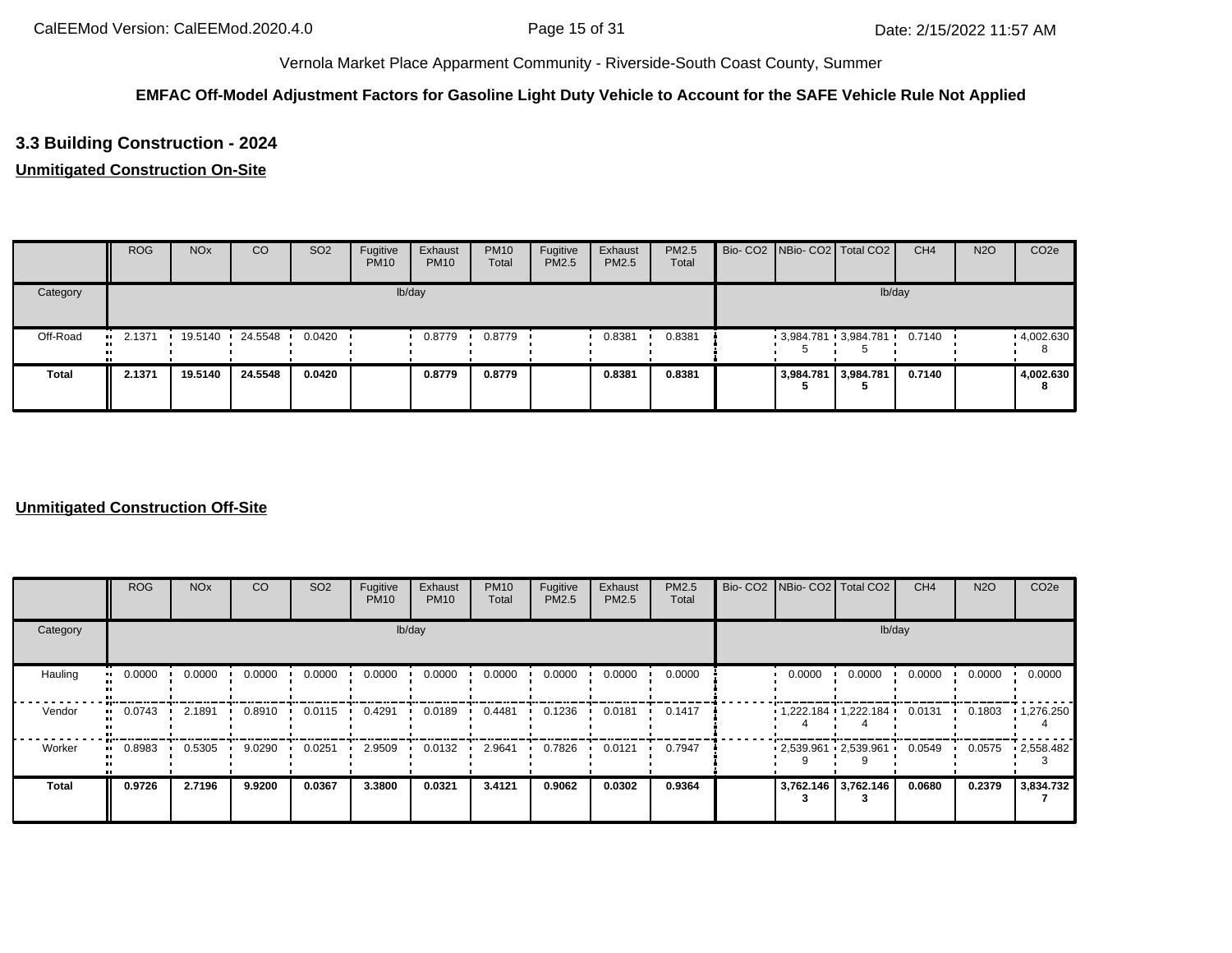### **EMFAC Off-Model Adjustment Factors for Gasoline Light Duty Vehicle to Account for the SAFE Vehicle Rule Not Applied**

## **3.3 Building Construction - 2024**

### **Mitigated Construction On-Site**

|              | <b>ROG</b>          | <b>NO<sub>x</sub></b> | CO      | SO <sub>2</sub> | Fugitive<br><b>PM10</b> | Exhaust<br><b>PM10</b> | <b>PM10</b><br>Total | Fugitive<br>PM2.5 | Exhaust<br><b>PM2.5</b> | PM2.5<br>Total |        |                     | Bio- CO2 NBio- CO2 Total CO2 | CH <sub>4</sub> | <b>N2O</b> | CO <sub>2e</sub> |
|--------------|---------------------|-----------------------|---------|-----------------|-------------------------|------------------------|----------------------|-------------------|-------------------------|----------------|--------|---------------------|------------------------------|-----------------|------------|------------------|
| Category     |                     |                       |         |                 |                         | lb/day                 |                      |                   |                         |                |        |                     |                              | lb/day          |            |                  |
| Off-Road     | 2.1371<br>$\bullet$ | 19.5140               | 24.5548 | 0.0420          |                         | 0.8779                 | 0.8779               |                   | 0.8381                  | 0.8381         | 0.0000 |                     | 3,984.781 3,984.781          | 0.7140          |            | 4,002.630        |
| <b>Total</b> | 2.1371              | 19.5140               | 24.5548 | 0.0420          |                         | 0.8779                 | 0.8779               |                   | 0.8381                  | 0.8381         | 0.0000 | 3,984.781 3,984.781 |                              | 0.7140          |            | 4,002.630<br>8   |

|                        | <b>ROG</b>                 | <b>NO<sub>x</sub></b> | CO     | SO <sub>2</sub> | Fugitive<br><b>PM10</b> | Exhaust<br><b>PM10</b> | <b>PM10</b><br>Total | Fugitive<br><b>PM2.5</b> | Exhaust<br>PM2.5 | <b>PM2.5</b><br>Total | Bio- CO2 NBio- CO2 Total CO2  |                       | CH <sub>4</sub> | <b>N2O</b> | CO <sub>2e</sub>  |
|------------------------|----------------------------|-----------------------|--------|-----------------|-------------------------|------------------------|----------------------|--------------------------|------------------|-----------------------|-------------------------------|-----------------------|-----------------|------------|-------------------|
| Category               |                            |                       |        |                 |                         | lb/day                 |                      |                          |                  |                       |                               | lb/day                |                 |            |                   |
| Hauling                | 0.0000<br>$\bullet\bullet$ | 0.0000                | 0.0000 | 0.0000          | 0.0000                  | 0.0000                 | 0.0000               | 0.0000                   | 0.0000           | 0.0000                | 0.0000                        | 0.0000                | 0.0000          | 0.0000     | 0.0000            |
| Vendor<br>$\mathbf{u}$ | 0.0743                     | 2.1891                | 0.8910 | 0.0115          | 0.4291                  | 0.0189                 | 0.4481               | 0.1236                   | 0.0181           | 0.1417                |                               | 1,222.184 1,222.184 ' | 0.0131          | 0.1803     | $\cdot$ 1,276.250 |
| Worker<br>$\bullet$    | 0.8983                     | 0.5305                | 9.0290 | 0.0251          | 2.9509                  | 0.0132                 | 2.9641               | 0.7826                   | 0.0121           | 0.7947                | $-2,539.961$ $-2,539.961$ $-$ |                       | 0.0549          | 0.0575     | $-2,558.482$      |
| <b>Total</b>           | 0.9726                     | 2.7196                | 9.9200 | 0.0367          | 3.3800                  | 0.0321                 | 3.4121               | 0.9062                   | 0.0302           | 0.9364                | 3,762.146 3,762.146           |                       | 0.0680          | 0.2379     | 3,834.732         |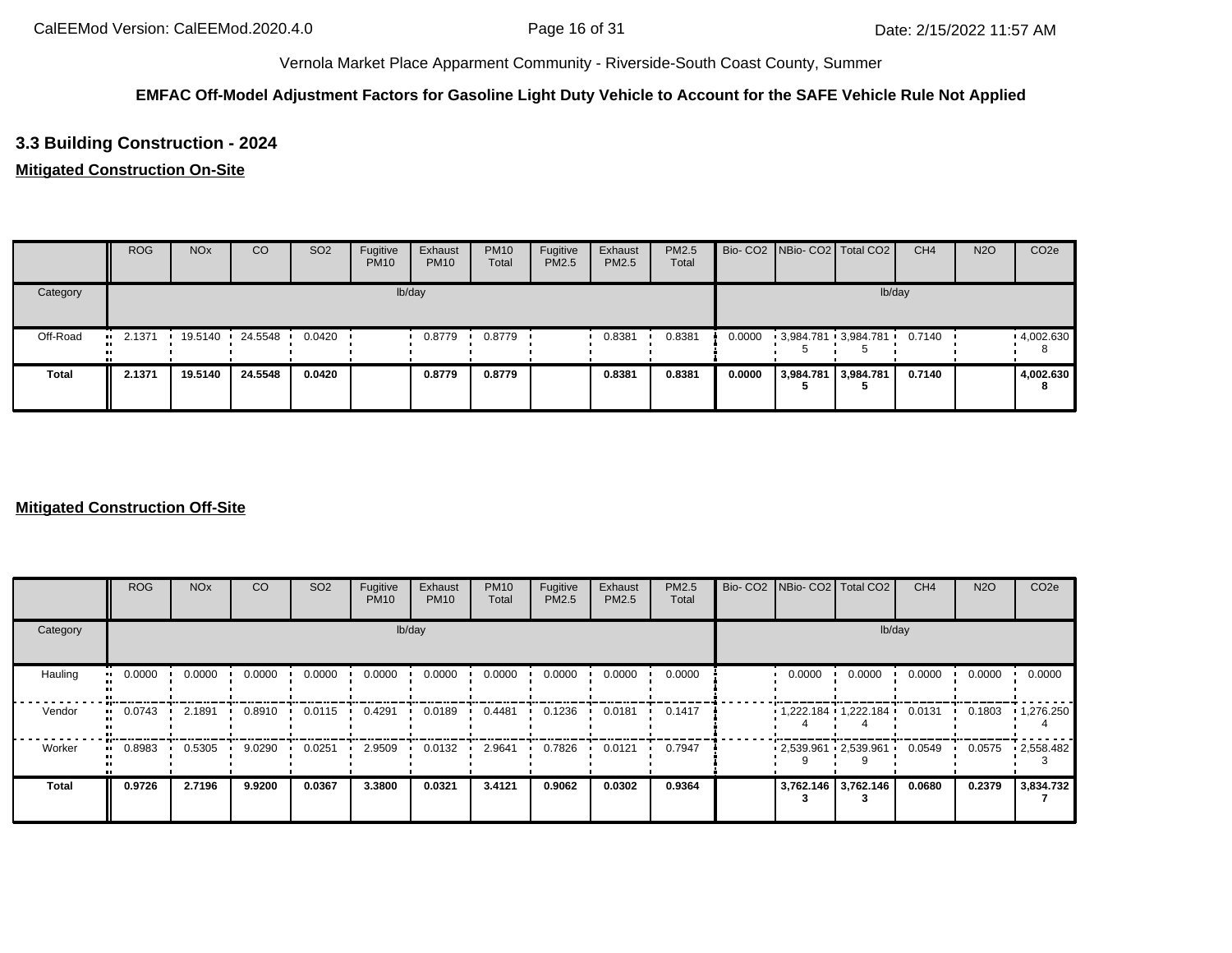### **EMFAC Off-Model Adjustment Factors for Gasoline Light Duty Vehicle to Account for the SAFE Vehicle Rule Not Applied**

**3.4 Paving - 2022**

**Unmitigated Construction On-Site**

|              | <b>ROG</b> | <b>NO<sub>x</sub></b> | CO      | SO <sub>2</sub> | Fugitive<br><b>PM10</b> | Exhaust<br><b>PM10</b> | <b>PM10</b><br>Total | Fugitive<br>PM2.5 | Exhaust<br>PM2.5 | PM2.5<br>Total |  | Bio- CO2   NBio- CO2   Total CO2 | CH <sub>4</sub> | <b>N2O</b> | CO <sub>2e</sub>  |
|--------------|------------|-----------------------|---------|-----------------|-------------------------|------------------------|----------------------|-------------------|------------------|----------------|--|----------------------------------|-----------------|------------|-------------------|
| Category     |            |                       |         |                 |                         | lb/day                 |                      |                   |                  |                |  | lb/day                           |                 |            |                   |
| Off-Road     | .1028      | 11.1249               | 14.5805 | 0.0228          |                         | 0.5679                 | 0.5679               |                   | 0.5225           | 0.5225         |  | $-2,207.660 - 2,207.660$         | 0.7140          |            | $\cdot$ 2,225.510 |
| Paving       | 0.5201     |                       |         |                 |                         | 0.0000                 | 0.0000               |                   | 0.0000           | 0.0000         |  | 0.0000                           |                 |            | 0.0000            |
| <b>Total</b> | 1.6229     | 11.1249               | 14.5805 | 0.0228          |                         | 0.5679                 | 0.5679               |                   | 0.5225           | 0.5225         |  | 2,207.660 2,207.660              | 0.7140          |            | 2,225.510         |

|              | ROG             | <b>NO<sub>x</sub></b> | CO     | SO <sub>2</sub> | Fugitive<br><b>PM10</b> | Exhaust<br><b>PM10</b> | <b>PM10</b><br>Total | Fugitive<br>PM2.5 | Exhaust<br>PM2.5 | <b>PM2.5</b><br>Total |                   | Bio- CO2   NBio- CO2   Total CO2 | CH <sub>4</sub>    | <b>N2O</b>               | CO <sub>2e</sub> |
|--------------|-----------------|-----------------------|--------|-----------------|-------------------------|------------------------|----------------------|-------------------|------------------|-----------------------|-------------------|----------------------------------|--------------------|--------------------------|------------------|
| Category     |                 |                       |        |                 |                         | lb/day                 |                      |                   |                  |                       |                   | lb/day                           |                    |                          |                  |
| Hauling      | 0.0000          | 0.0000                | 0.0000 | 0.0000          | 0.0000                  | 0.0000                 | 0.0000               | 0.0000            | 0.0000           | 0.0000                | 0.0000            | 0.0000                           | 0.0000             | 0.0000                   | 0.0000           |
| Vendor       | 3.2500e-<br>003 | 0.0846                | 0.0294 | 3.6000e-<br>004 | 0.0128                  | 1.2200e-<br>003        | 0.0140               | 3.6900e-<br>003   | 1700e-<br>003    | 4.8600e-<br>003       | 38.5891           | 38.5891                          | 4.1000e-<br>004    | 5.7200e-<br>003          | 40.3046          |
| Worker       | 0.0591          | 0.0383                | 0.5972 | 1.5200e-<br>003 | 0.1677                  | 8.3000e-<br>004        | 0.1685               | 0.0445            | 7.7000e-<br>004  | 0.0452                | 154.0341 154.0341 |                                  | $3.8400e -$<br>003 | 3.8100e- 155.2664<br>003 |                  |
| <b>Total</b> | 0.0623          | 0.1229                | 0.6266 | 1.8800e-<br>003 | 0.1805                  | 2.0500e-<br>003        | 0.1825               | 0.0482            | 1.9400e-<br>003  | 0.0501                | 192.6232          | 192.6232                         | 4.2500e-<br>003    | 9.5300e-<br>003          | 195.5710         |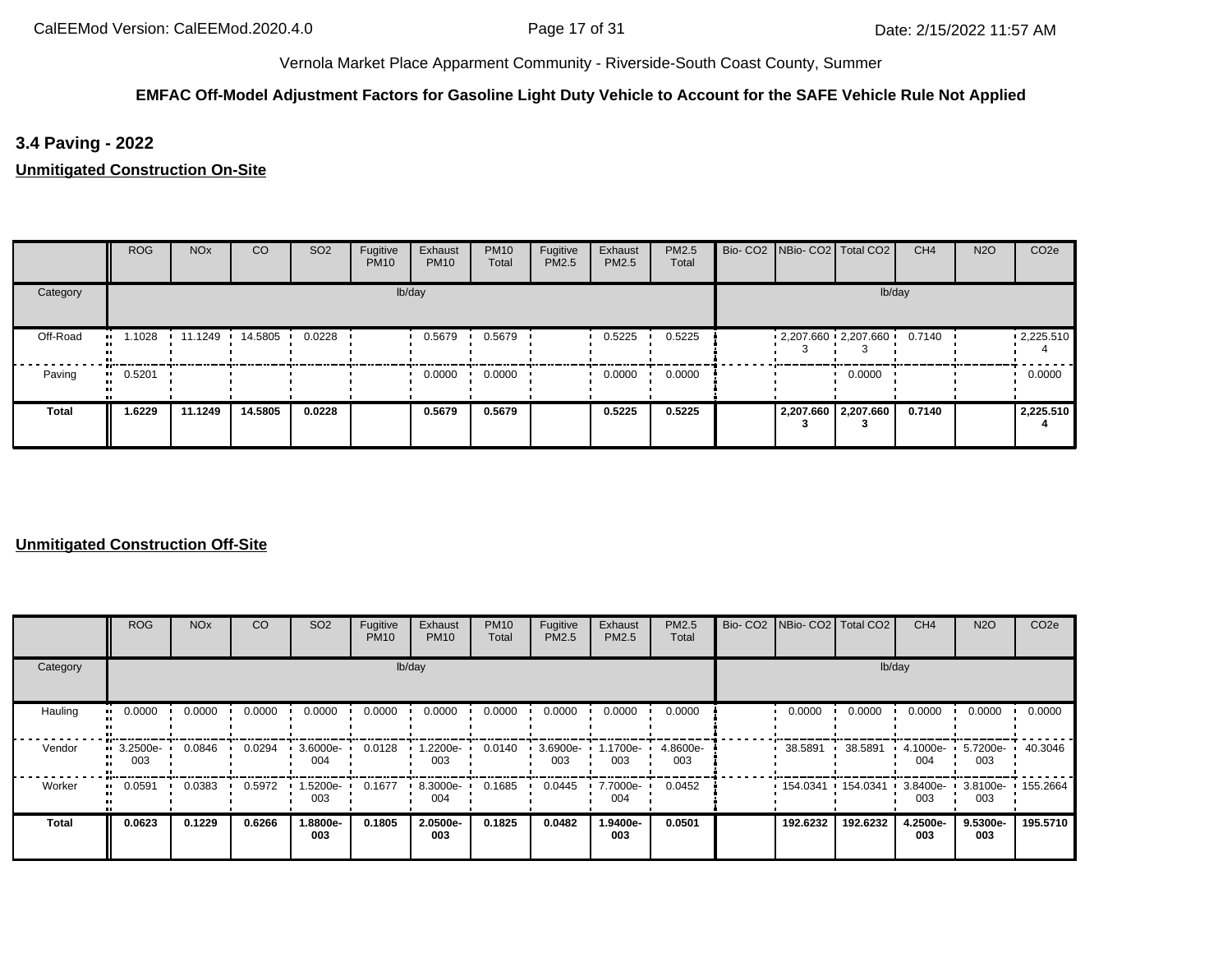### **EMFAC Off-Model Adjustment Factors for Gasoline Light Duty Vehicle to Account for the SAFE Vehicle Rule Not Applied**

**3.4 Paving - 2022**

**Mitigated Construction On-Site**

|              | <b>ROG</b>   | <b>NO<sub>x</sub></b> | <sub>CO</sub>   | SO <sub>2</sub> | Fugitive<br><b>PM10</b> | Exhaust<br><b>PM10</b> | <b>PM10</b><br>Total | Fugitive<br>PM2.5 | Exhaust<br>PM2.5 | PM2.5<br>Total |        | Bio- CO2   NBio- CO2   Total CO2 |                     | CH <sub>4</sub> | <b>N2O</b> | CO <sub>2e</sub>  |
|--------------|--------------|-----------------------|-----------------|-----------------|-------------------------|------------------------|----------------------|-------------------|------------------|----------------|--------|----------------------------------|---------------------|-----------------|------------|-------------------|
| Category     |              |                       |                 |                 |                         | lb/day                 |                      |                   |                  |                |        |                                  | lb/day              |                 |            |                   |
| Off-Road     | 1.1028<br>   |                       | 11.1249 14.5805 | 0.0228          |                         | 0.5679                 | 0.5679               |                   | 0.5225           | 0.5225         | 0.0000 | $2,207.660$ $2,207.660$          |                     | 0.7140          |            | $\cdot$ 2,225.510 |
| Paving       | 0.5201<br>ш. |                       |                 |                 |                         | 0.0000                 | 0.0000               |                   | 0.0000           | 0.0000         |        |                                  | 0.0000              |                 |            | 0.0000            |
| <b>Total</b> | 1.6229       | 11.1249               | 14.5805         | 0.0228          |                         | 0.5679                 | 0.5679               |                   | 0.5225           | 0.5225         | 0.0000 |                                  | 2,207.660 2,207.660 | 0.7140          |            | 2,225.510         |

|          | <b>ROG</b>              | <b>NO<sub>x</sub></b> | CO     | SO <sub>2</sub> | Fugitive<br><b>PM10</b> | Exhaust<br><b>PM10</b> | <b>PM10</b><br>Total | Fugitive<br>PM2.5 | Exhaust<br><b>PM2.5</b> | PM2.5<br>Total  | Bio- CO2 NBio- CO2 Total CO2 |          | CH <sub>4</sub> | <b>N2O</b>                            | CO <sub>2e</sub> |
|----------|-------------------------|-----------------------|--------|-----------------|-------------------------|------------------------|----------------------|-------------------|-------------------------|-----------------|------------------------------|----------|-----------------|---------------------------------------|------------------|
| Category |                         |                       |        |                 |                         | lb/day                 |                      |                   |                         |                 |                              | lb/day   |                 |                                       |                  |
| Hauling  | 0.0000<br>. .           | 0.0000                | 0.0000 | 0.0000          | 0.0000                  | 0.0000                 | 0.0000               | 0.0000            | 0.0000                  | 0.0000          | 0.0000                       | 0.0000   | 0.0000          | 0.0000                                | 0.0000           |
| Vendor   | $\cdot$ 3.2500e-<br>003 | 0.0846                | 0.0294 | 3.6000e-<br>004 | 0.0128                  | 1.2200e-<br>003        | 0.0140               | 3.6900e-<br>003   | 1.1700e-<br>003         | 4.8600e-<br>003 | 38.5891                      | 38.5891  | 4.1000e-<br>004 | 5.7200e-<br>003                       | 40.3046          |
| Worker   | 0.0591<br>. .           | 0.0383                | 0.5972 | -5200e-<br>003  | 0.1677                  | 8.3000e-<br>004        | 0.1685               | 0.0445            | 7.7000e-<br>004         | 0.0452          | 154.0341                     | 154.0341 | 003             | 3.8400e- 1 3.8100e- 1 155.2664<br>003 |                  |
| Total    | 0.0623                  | 0.1229                | 0.6266 | -8800e.<br>003  | 0.1805                  | 2.0500e-<br>003        | 0.1825               | 0.0482            | 1.9400e-<br>003         | 0.0501          | 192.6232                     | 192.6232 | 4.2500e-<br>003 | 9.5300e-<br>003                       | 195.5710         |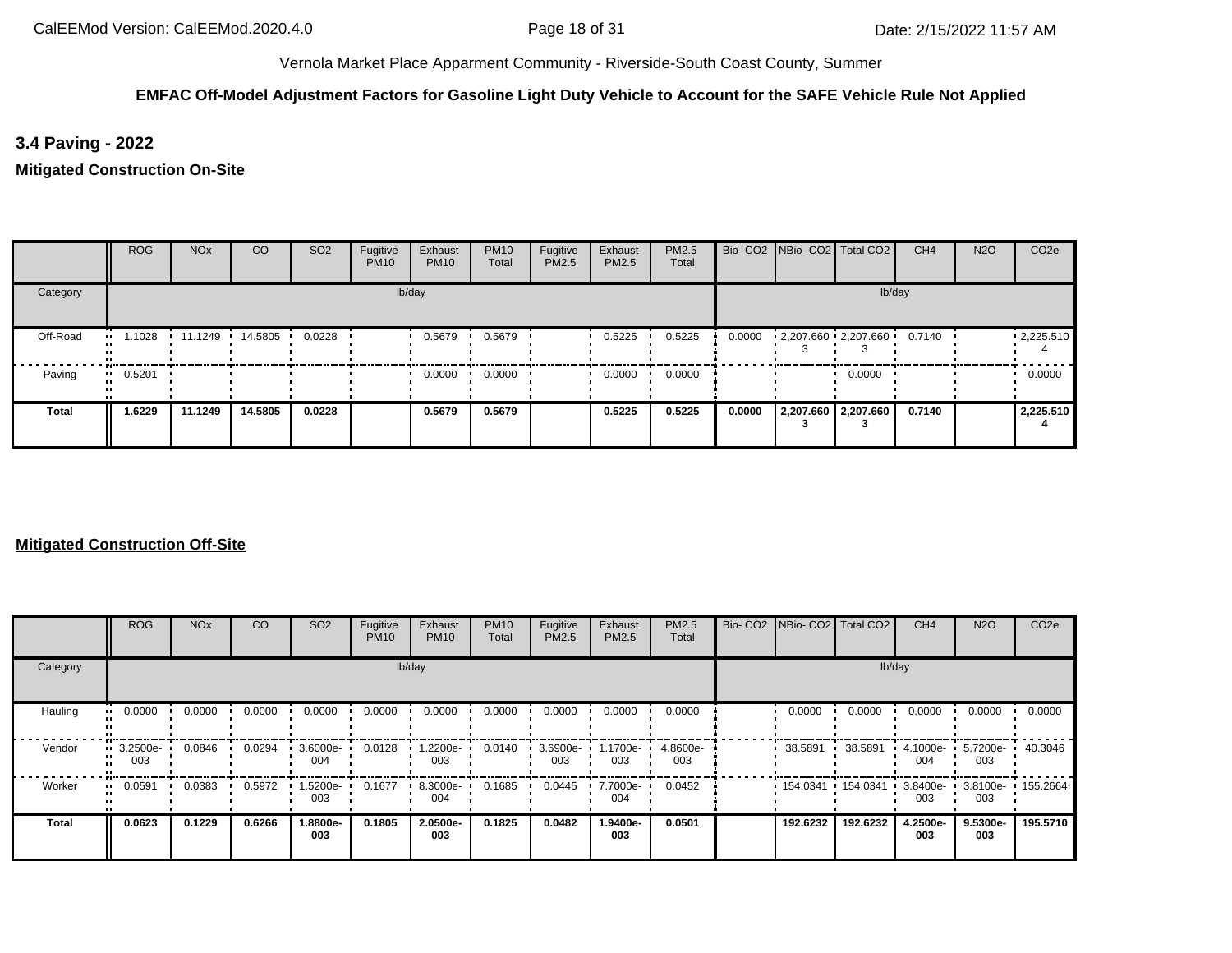### **EMFAC Off-Model Adjustment Factors for Gasoline Light Duty Vehicle to Account for the SAFE Vehicle Rule Not Applied**

## **3.5 Architectural Coating - 2022**

### **Unmitigated Construction On-Site**

|                 | <b>ROG</b> | <b>NO<sub>x</sub></b> | <sub>CO</sub> | SO <sub>2</sub> | Fugitive<br><b>PM10</b> | Exhaust<br><b>PM10</b> | <b>PM10</b><br>Total | Fugitive<br>PM2.5 | Exhaust<br>PM2.5 | <b>PM2.5</b><br>Total | Bio- CO2 NBio- CO2 Total CO2 |          | CH <sub>4</sub> | <b>N2O</b> | CO <sub>2e</sub> |
|-----------------|------------|-----------------------|---------------|-----------------|-------------------------|------------------------|----------------------|-------------------|------------------|-----------------------|------------------------------|----------|-----------------|------------|------------------|
| Category        |            |                       |               |                 |                         | lb/day                 |                      |                   |                  |                       |                              | lb/day   |                 |            |                  |
| Archit. Coating | 4.2740     |                       |               |                 |                         | 0.0000                 | 0.0000               |                   | 0.0000           | 0.0000                |                              | 0.0000   |                 |            | 0.0000           |
| Off-Road        | 0.5454     | 3.7560                | 4.8363        | 7.9200e-<br>003 |                         | 0.2179                 | 0.2179               |                   | 0.2179           | 0.2179                | 750.5281 750.5281            |          | 0.0489          |            | ■ 751.7497       |
| <b>Total</b>    | 4.8195     | 3.7560                | 4.8363        | 7.9200e-<br>003 |                         | 0.2179                 | 0.2179               |                   | 0.2179           | 0.2179                | 750,5281                     | 750.5281 | 0.0489          |            | 751.7497         |

|              | ROG    | <b>NO<sub>x</sub></b> | <sub>CO</sub> | SO <sub>2</sub> | Fugitive<br><b>PM10</b> | Exhaust<br><b>PM10</b> | <b>PM10</b><br>Total | Fugitive<br>PM2.5 | Exhaust<br>PM2.5 | <b>PM2.5</b><br>Total |          | Bio- CO2   NBio- CO2   Total CO2 | CH <sub>4</sub> | <b>N2O</b> | CO <sub>2e</sub> |
|--------------|--------|-----------------------|---------------|-----------------|-------------------------|------------------------|----------------------|-------------------|------------------|-----------------------|----------|----------------------------------|-----------------|------------|------------------|
| Category     |        |                       |               |                 |                         | lb/day                 |                      |                   |                  |                       |          | lb/day                           |                 |            |                  |
| Hauling      | 0.0000 | 0.0000                | 0.0000        | 0.0000          | 0.0000                  | 0.0000                 | 0.0000               | 0.0000            | 0.0000           | 0.0000                | 0.0000   | 0.0000                           | 0.0000          | 0.0000     | 0.0000           |
| Vendor       | 0.0000 | 0.0000                | 0.0000        | 0.0000          | 0.0000                  | 0.0000                 | 0.0000               | 0.0000            | 0.0000           | 0.0000                | 0.0000   | 0.0000                           | 0.0000          | 0.0000     | 0.0000           |
| Worker       | 0.2088 | 0.1353                | 2.1099        | 5.3800e-<br>003 | 0.5924                  | 2.9500e-<br>003        | 0.5954               | 0.1571            | 2.7100e-<br>003  | 0.1598                |          | $-544.2538 - 544.2538$           | 0.0136          | 0.0135     | .548.6079        |
| <b>Total</b> | 0.2088 | 0.1353                | 2.1099        | 5.3800e-<br>003 | 0.5924                  | 2.9500e-<br>003        | 0.5954               | 0.1571            | 2.7100e-<br>003  | 0.1598                | 544.2538 | 544.2538                         | 0.0136          | 0.0135     | 548.6079         |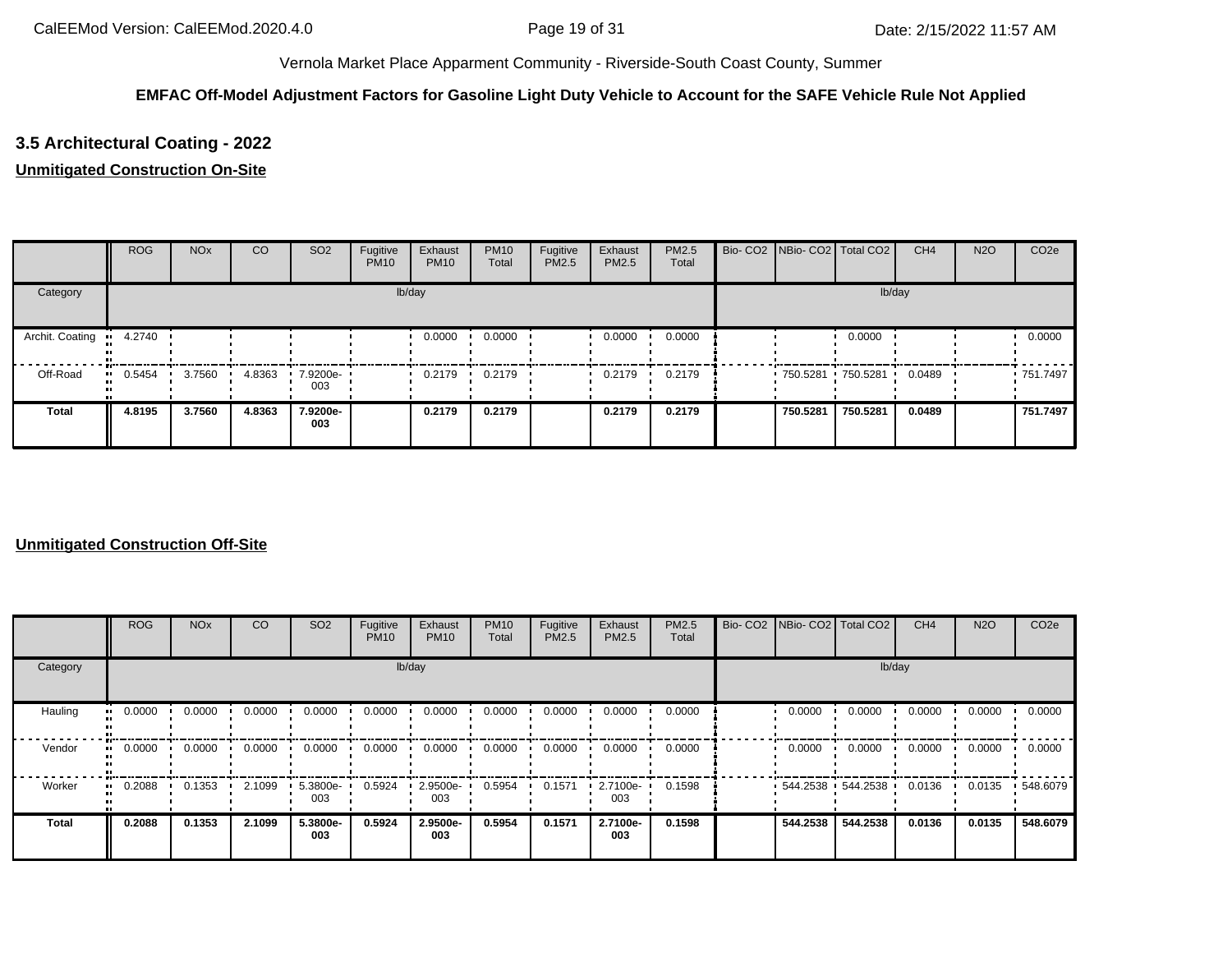### **EMFAC Off-Model Adjustment Factors for Gasoline Light Duty Vehicle to Account for the SAFE Vehicle Rule Not Applied**

## **3.5 Architectural Coating - 2022**

### **Mitigated Construction On-Site**

|                 | <b>ROG</b>    | <b>NO<sub>x</sub></b> | CO     | SO <sub>2</sub> | Fugitive<br><b>PM10</b> | Exhaust<br><b>PM10</b> | <b>PM10</b><br>Total | Fugitive<br><b>PM2.5</b> | Exhaust<br><b>PM2.5</b> | <b>PM2.5</b><br>Total |        | Bio- CO2   NBio- CO2   Total CO2 |                   | CH <sub>4</sub> | <b>N2O</b> | CO <sub>2e</sub> |
|-----------------|---------------|-----------------------|--------|-----------------|-------------------------|------------------------|----------------------|--------------------------|-------------------------|-----------------------|--------|----------------------------------|-------------------|-----------------|------------|------------------|
| Category        |               |                       |        |                 |                         | lb/day                 |                      |                          |                         |                       |        |                                  | lb/day            |                 |            |                  |
| Archit. Coating | 4.2740<br>. . |                       |        |                 |                         | 0.0000                 | 0.0000               |                          | 0.0000                  | 0.0000                |        |                                  | 0.0000            |                 |            | 0.0000           |
| Off-Road        | $-0.5454$     | 3.7560                | 4.8363 | 7.9200e-<br>003 |                         | 0.2179                 | 0.2179               |                          | 0.2179                  | 0.2179                | 0.0000 |                                  | 750.5281 750.5281 | 0.0489          |            | ■ 751.7497       |
| <b>Total</b>    | 4.8195        | 3.7560                | 4.8363 | 7.9200e-<br>003 |                         | 0.2179                 | 0.2179               |                          | 0.2179                  | 0.2179                | 0.0000 | 750.5281                         | 750.5281          | 0.0489          |            | 751.7497         |

|          | <b>ROG</b>            | <b>NO<sub>x</sub></b> | CO     | SO <sub>2</sub> | Fugitive<br><b>PM10</b> | Exhaust<br><b>PM10</b> | <b>PM10</b><br>Total | Fugitive<br><b>PM2.5</b> | Exhaust<br><b>PM2.5</b> | PM2.5<br>Total | Bio- CO2   NBio- CO2   Total CO2 |                   | CH <sub>4</sub> | <b>N2O</b> | CO <sub>2e</sub> |
|----------|-----------------------|-----------------------|--------|-----------------|-------------------------|------------------------|----------------------|--------------------------|-------------------------|----------------|----------------------------------|-------------------|-----------------|------------|------------------|
| Category |                       |                       |        |                 |                         | lb/day                 |                      |                          |                         |                |                                  | lb/day            |                 |            |                  |
| Hauling  | 0.0000<br>            | 0.0000                | 0.0000 | 0.0000          | 0.0000                  | 0.0000                 | 0.0000               | 0.0000                   | 0.0000                  | 0.0000         | 0.0000                           | 0.0000            | 0.0000          | 0.0000     | 0.0000           |
| Vendor   | $\blacksquare$ 0.0000 | 0.0000                | 0.0000 | 0.0000          | 0.0000                  | 0.0000                 | 0.0000               | 0.0000                   | 0.0000                  | 0.0000         | 0.0000                           | 0.0000            | 0.0000          | 0.0000     | 0.0000           |
| Worker   | 0.2088<br>            | 0.1353                | 2.1099 | 5.3800e-<br>003 | 0.5924                  | 2.9500e-<br>003        | 0.5954               | 0.1571                   | 2.7100e-<br>003         | 0.1598         |                                  | 544.2538 544.2538 | 0.0136          | 0.0135     | .548.6079        |
| Total    | 0.2088                | 0.1353                | 2.1099 | 5.3800e-<br>003 | 0.5924                  | 2.9500e-<br>003        | 0.5954               | 0.1571                   | 2.7100e-<br>003         | 0.1598         | 544.2538                         | 544.2538          | 0.0136          | 0.0135     | 548.6079         |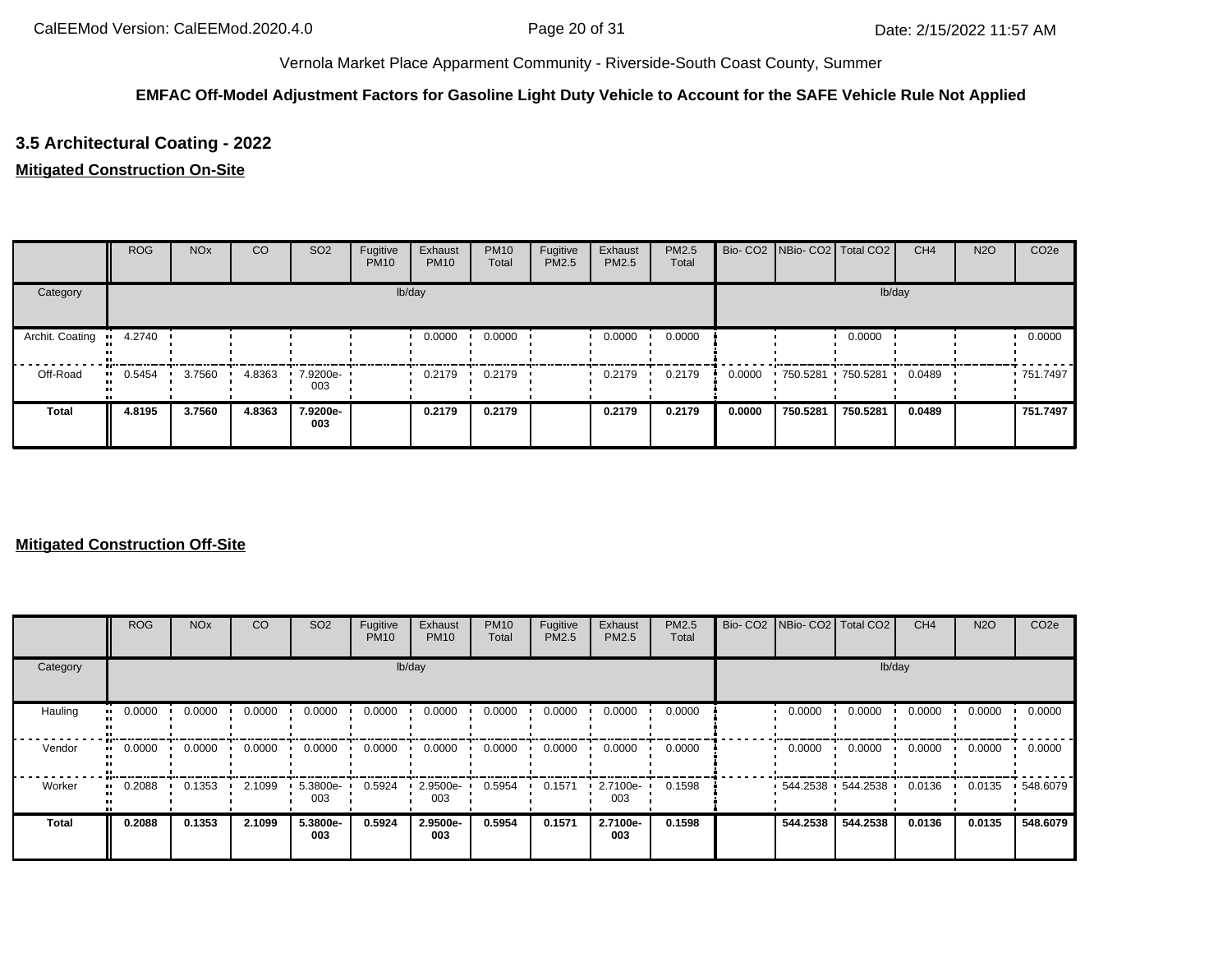### **EMFAC Off-Model Adjustment Factors for Gasoline Light Duty Vehicle to Account for the SAFE Vehicle Rule Not Applied**

## **3.5 Architectural Coating - 2023**

### **Unmitigated Construction On-Site**

|                 | <b>ROG</b> | <b>NO<sub>x</sub></b> | CO     | SO <sub>2</sub> | Fugitive<br><b>PM10</b> | Exhaust<br><b>PM10</b> | <b>PM10</b><br>Total | Fugitive<br>PM2.5 | Exhaust<br>PM2.5 | <b>PM2.5</b><br>Total | Bio- CO2 NBio- CO2 Total CO2 |          | CH <sub>4</sub> | <b>N2O</b> | CO <sub>2e</sub> |
|-----------------|------------|-----------------------|--------|-----------------|-------------------------|------------------------|----------------------|-------------------|------------------|-----------------------|------------------------------|----------|-----------------|------------|------------------|
| Category        |            |                       |        |                 |                         | lb/day                 |                      |                   |                  |                       |                              | lb/day   |                 |            |                  |
| Archit. Coating | 4.2740     |                       |        |                 |                         | 0.0000                 | 0.0000               |                   | 0.0000           | 0.0000                |                              | 0.0000   |                 |            | 0.0000           |
| Off-Road        | 0.5111     | 3.4747                | 4.8296 | 7.9200e-<br>003 |                         | 0.1889                 | 0.1889               |                   | 0.1889           | 0.1889                | 750.5281 750.5281            |          | 0.0449          |            | ■ 751.6507       |
| <b>Total</b>    | 4.7851     | 3.4747                | 4.8296 | 7.9200e-<br>003 |                         | 0.1889                 | 0.1889               |                   | 0.1889           | 0.1889                | 750.5281                     | 750.5281 | 0.0449          |            | 751.6507         |

|              | ROG    | <b>NO<sub>x</sub></b> | <sub>CO</sub> | SO <sub>2</sub> | Fugitive<br><b>PM10</b> | Exhaust<br><b>PM10</b> | <b>PM10</b><br>Total | Fugitive<br>PM2.5 | Exhaust<br>PM2.5 | <b>PM2.5</b><br>Total |             | Bio- CO2   NBio- CO2   Total CO2 | CH <sub>4</sub> | <b>N2O</b> | CO <sub>2e</sub> |
|--------------|--------|-----------------------|---------------|-----------------|-------------------------|------------------------|----------------------|-------------------|------------------|-----------------------|-------------|----------------------------------|-----------------|------------|------------------|
| Category     |        |                       |               |                 |                         | lb/day                 |                      |                   |                  |                       |             | lb/day                           |                 |            |                  |
| Hauling      | 0.0000 | 0.0000                | 0.0000        | 0.0000          | 0.0000                  | 0.0000                 | 0.0000               | 0.0000            | 0.0000           | 0.0000                | 0.0000      | 0.0000                           | 0.0000          | 0.0000     | 0.0000           |
| Vendor       | 0.0000 | 0.0000                | 0.0000        | 0.0000          | 0.0000                  | 0.0000                 | 0.0000               | 0.0000            | 0.0000           | 0.0000                | 0.0000      | 0.0000                           | 0.0000          | 0.0000     | 0.0000           |
| Worker       | 0.1935 | 0.1196                | 1.9391        | 5.2100e-<br>003 | 0.5924                  | 2.7700e-<br>003        | 0.5952               | 0.1571            | 2.5500e-<br>003  | 0.1597                | $-526.6824$ | 526.6824                         | 0.0122          | 0.0124     | .530.6920        |
| <b>Total</b> | 0.1935 | 0.1196                | 1.9391        | 5.2100e-<br>003 | 0.5924                  | 2.7700e-<br>003        | 0.5952               | 0.1571            | 2.5500e-<br>003  | 0.1597                | 526.6824    | 526.6824                         | 0.0122          | 0.0124     | 530.6920         |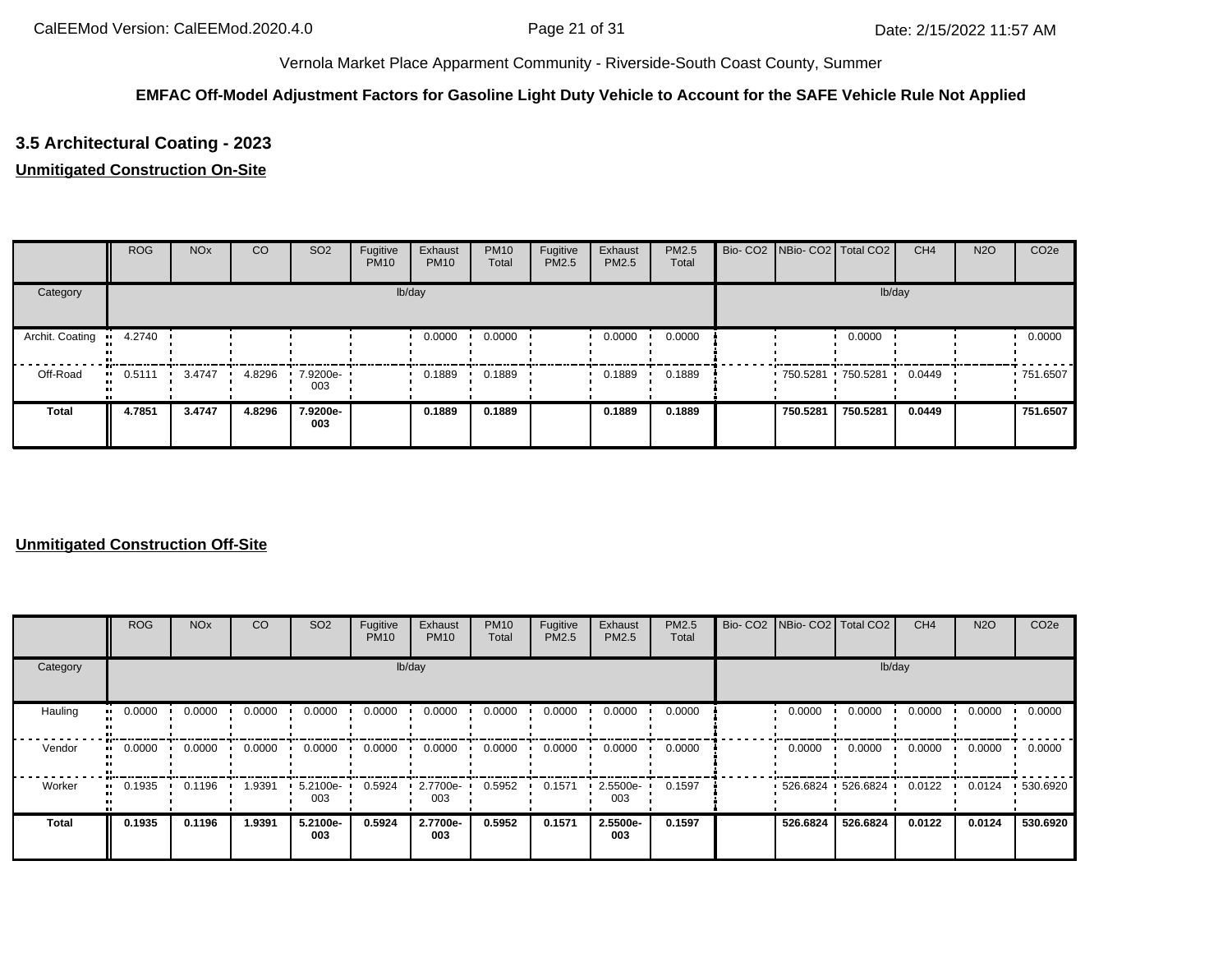### **EMFAC Off-Model Adjustment Factors for Gasoline Light Duty Vehicle to Account for the SAFE Vehicle Rule Not Applied**

## **3.5 Architectural Coating - 2023**

#### **Mitigated Construction On-Site**

|                 | <b>ROG</b> | <b>NO<sub>x</sub></b> | CO     | SO <sub>2</sub>    | Fugitive<br><b>PM10</b> | Exhaust<br><b>PM10</b> | <b>PM10</b><br>Total | Fugitive<br>PM2.5 | Exhaust<br><b>PM2.5</b> | <b>PM2.5</b><br>Total |        | Bio- CO2   NBio- CO2   Total CO2 |                     | CH <sub>4</sub> | <b>N2O</b> | CO <sub>2e</sub> |
|-----------------|------------|-----------------------|--------|--------------------|-------------------------|------------------------|----------------------|-------------------|-------------------------|-----------------------|--------|----------------------------------|---------------------|-----------------|------------|------------------|
| Category        |            |                       |        |                    |                         | lb/day                 |                      |                   |                         |                       |        |                                  | lb/day              |                 |            |                  |
| Archit. Coating | 4.2740     |                       |        |                    |                         | 0.0000                 | 0.0000               |                   | 0.0000                  | 0.0000                |        |                                  | 0.0000              |                 |            | 0.0000           |
| Off-Road        | 0.5111     | 3.4747                | 4.8296 | $.79200e -$<br>003 |                         | 0.1889                 | 0.1889               |                   | 0.1889                  | 0.1889                | 0.0000 |                                  | 750.5281 750.5281 ' | 0.0449          |            | ■ 751.6507       |
| <b>Total</b>    | 4.7851     | 3.4747                | 4.8296 | 7.9200e-<br>003    |                         | 0.1889                 | 0.1889               |                   | 0.1889                  | 0.1889                | 0.0000 | 750.5281                         | 750.5281            | 0.0449          |            | 751.6507         |

|              | ROG    | <b>NO<sub>x</sub></b> | <sub>CO</sub> | SO <sub>2</sub> | Fugitive<br><b>PM10</b> | Exhaust<br><b>PM10</b> | <b>PM10</b><br>Total | Fugitive<br>PM2.5 | Exhaust<br>PM2.5 | <b>PM2.5</b><br>Total | Bio- CO2   NBio- CO2   Total CO2 |          | CH <sub>4</sub> | <b>N2O</b> | CO <sub>2e</sub> |
|--------------|--------|-----------------------|---------------|-----------------|-------------------------|------------------------|----------------------|-------------------|------------------|-----------------------|----------------------------------|----------|-----------------|------------|------------------|
| Category     |        |                       |               |                 |                         | lb/day                 |                      |                   |                  |                       |                                  | lb/day   |                 |            |                  |
| Hauling      | 0.0000 | 0.0000                | 0.0000        | 0.0000          | 0.0000                  | 0.0000                 | 0.0000               | 0.0000            | 0.0000           | 0.0000                | 0.0000                           | 0.0000   | 0.0000          | 0.0000     | 0.0000           |
| Vendor       | 0.0000 | 0.0000                | 0.0000        | 0.0000          | 0.0000                  | 0.0000                 | 0.0000               | 0.0000            | 0.0000           | 0.0000                | 0.0000                           | 0.0000   | 0.0000          | 0.0000     | 0.0000           |
| Worker       | 0.1935 | 0.1196                | 1.9391        | 5.2100e-<br>003 | 0.5924                  | 2.7700e-<br>003        | 0.5952               | 0.1571            | 2.5500e-<br>003  | 0.1597                | $-526.6824$                      | 526.6824 | 0.0122          | 0.0124     | .530.6920        |
| <b>Total</b> | 0.1935 | 0.1196                | 1.9391        | 5.2100e-<br>003 | 0.5924                  | 2.7700e-<br>003        | 0.5952               | 0.1571            | 2.5500e-<br>003  | 0.1597                | 526.6824                         | 526.6824 | 0.0122          | 0.0124     | 530.6920         |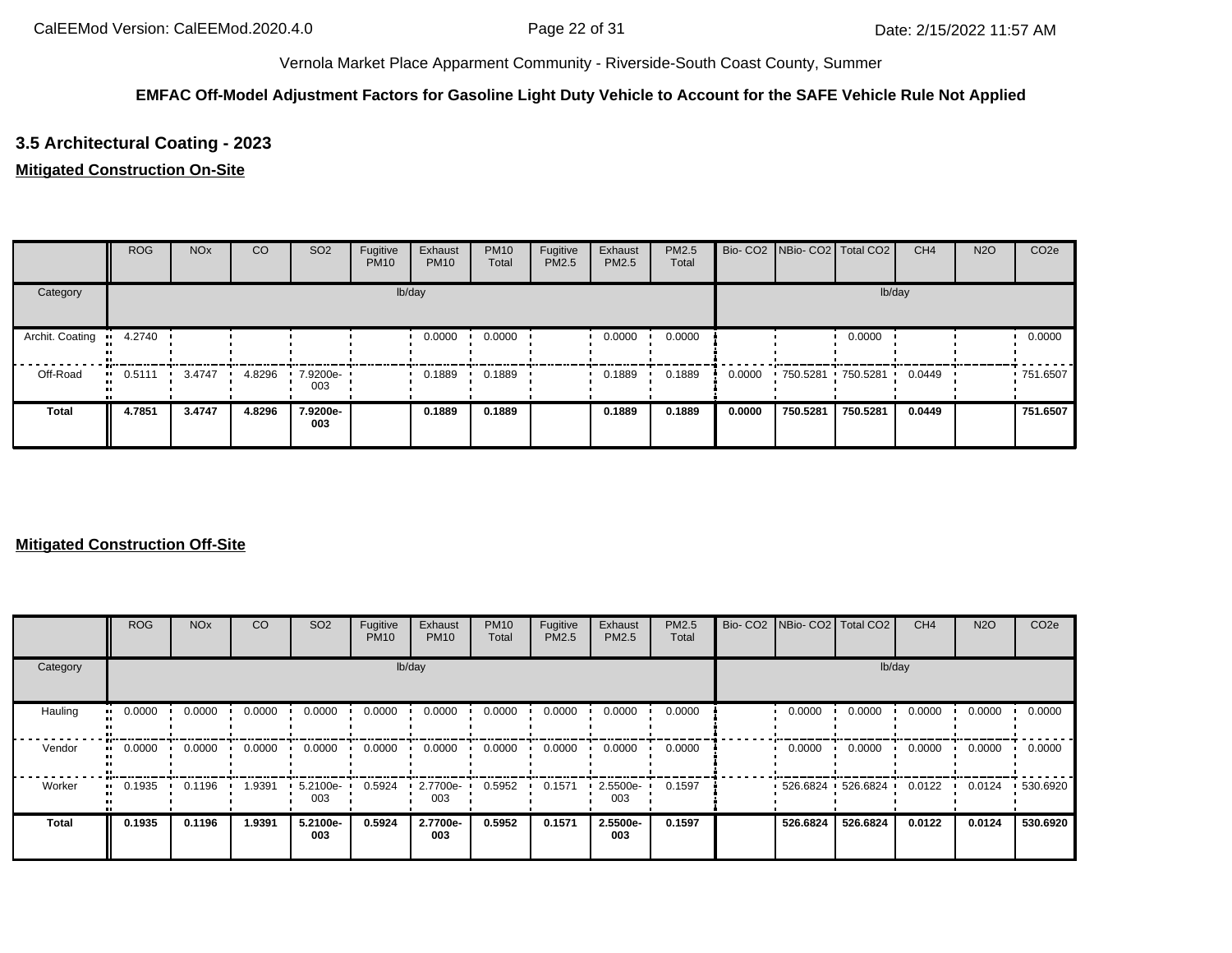### **EMFAC Off-Model Adjustment Factors for Gasoline Light Duty Vehicle to Account for the SAFE Vehicle Rule Not Applied**

## **3.5 Architectural Coating - 2024**

### **Unmitigated Construction On-Site**

|                 | <b>ROG</b>    | <b>NO<sub>x</sub></b> | CO     | SO <sub>2</sub> | Fugitive<br><b>PM10</b> | Exhaust<br><b>PM10</b> | <b>PM10</b><br>Total | Fugitive<br><b>PM2.5</b> | Exhaust<br><b>PM2.5</b> | <b>PM2.5</b><br>Total | Bio- CO2   NBio- CO2   Total CO2 |                   | CH <sub>4</sub> | <b>N2O</b> | CO <sub>2e</sub> |
|-----------------|---------------|-----------------------|--------|-----------------|-------------------------|------------------------|----------------------|--------------------------|-------------------------|-----------------------|----------------------------------|-------------------|-----------------|------------|------------------|
| Category        |               |                       |        |                 |                         | lb/day                 |                      |                          |                         |                       |                                  | lb/day            |                 |            |                  |
| Archit. Coating | 4.2740<br>. . |                       |        |                 |                         | 0.0000                 | 0.0000               |                          | 0.0000                  | 0.0000                |                                  | 0.0000            |                 |            | 0.0000           |
| Off-Road        | $-0.4820$     | 3.2501                | 4.8270 | 7.9200e-<br>003 |                         | 0.1624                 | 0.1624               |                          | 0.1624                  | 0.1624                |                                  | 750.5281 750.5281 | 0.0423          |            | .751.5847        |
| Total           | 4.7561        | 3.2501                | 4.8270 | 7.9200e-<br>003 |                         | 0.1624                 | 0.1624               |                          | 0.1624                  | 0.1624                | 750.5281                         | 750.5281          | 0.0423          |            | 751.5847         |

|              | ROG    | <b>NO<sub>x</sub></b> | <sub>CO</sub> | SO <sub>2</sub> | Fugitive<br><b>PM10</b> | Exhaust<br><b>PM10</b> | <b>PM10</b><br>Total | Fugitive<br>PM2.5 | Exhaust<br>PM2.5 | <b>PM2.5</b><br>Total | Bio- CO2   NBio- CO2   Total CO2 |                   | CH <sub>4</sub> | <b>N2O</b> | CO <sub>2e</sub> |
|--------------|--------|-----------------------|---------------|-----------------|-------------------------|------------------------|----------------------|-------------------|------------------|-----------------------|----------------------------------|-------------------|-----------------|------------|------------------|
| Category     |        |                       |               |                 |                         | lb/day                 |                      |                   |                  |                       |                                  | lb/day            |                 |            |                  |
| Hauling      | 0.0000 | 0.0000                | 0.0000        | 0.0000          | 0.0000                  | 0.0000                 | 0.0000               | 0.0000            | 0.0000           | 0.0000                | 0.0000                           | 0.0000            | 0.0000          | 0.0000     | 0.0000           |
| Vendor       | 0.0000 | 0.0000                | 0.0000        | 0.0000          | 0.0000                  | 0.0000                 | 0.0000               | 0.0000            | 0.0000           | 0.0000                | 0.0000                           | 0.0000            | 0.0000          | 0.0000     | 0.0000           |
| Worker       | 0.1803 | 0.1065                | 1.8126        | 5.0400e-<br>003 | 0.5924                  | 2.6400e-<br>003        | 0.5951               | 0.1571            | 2.4300e-<br>003  | 0.1595                |                                  | 509.9166 509.9166 | 0.0110          | 0.0116     | $\cdot$ 513.6347 |
| <b>Total</b> | 0.1803 | 0.1065                | 1.8126        | 5.0400e-<br>003 | 0.5924                  | 2.6400e-<br>003        | 0.5951               | 0.1571            | 2.4300e-<br>003  | 0.1595                | 509.9166                         | 509.9166          | 0.0110          | 0.0116     | 513.6347         |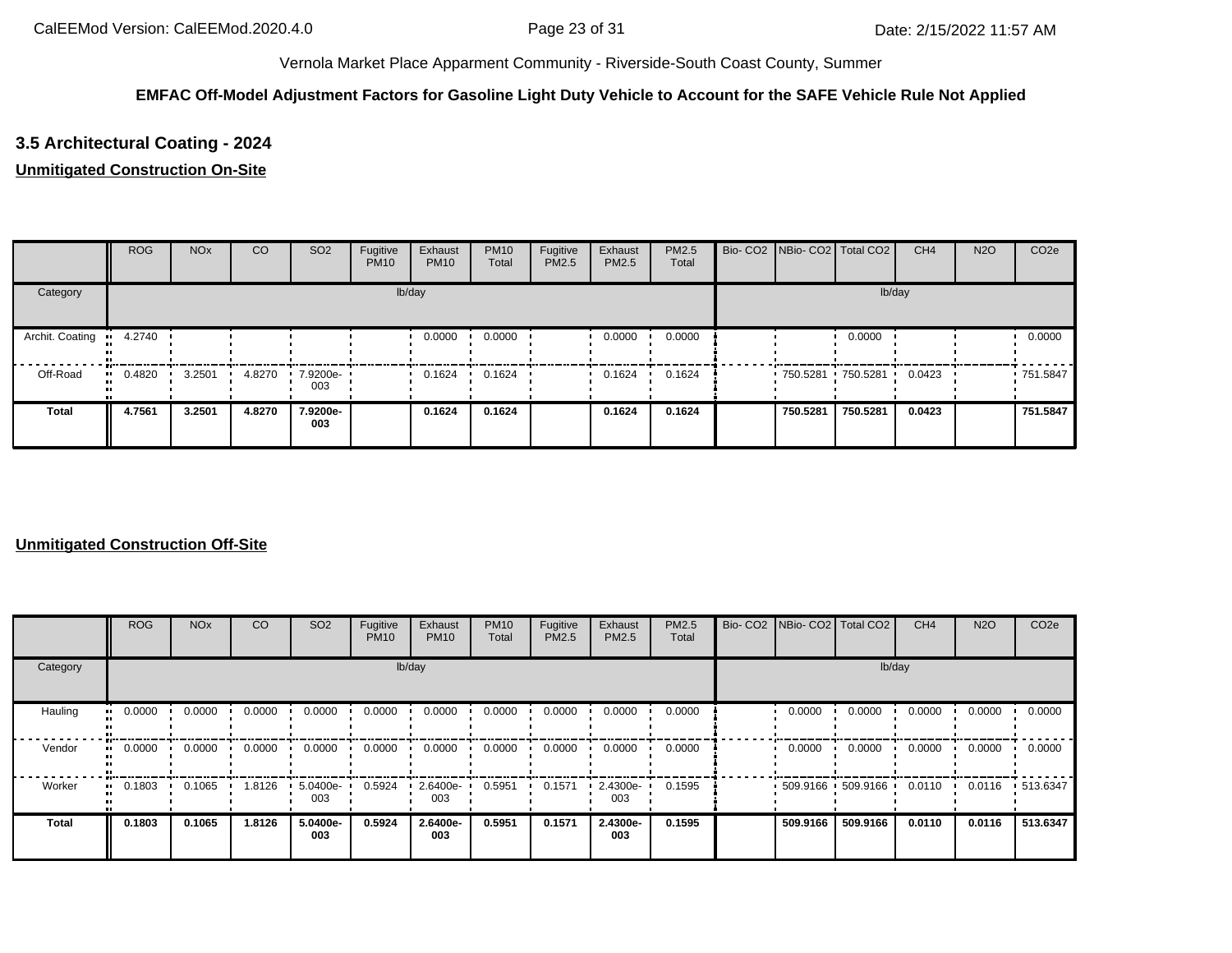## **EMFAC Off-Model Adjustment Factors for Gasoline Light Duty Vehicle to Account for the SAFE Vehicle Rule Not Applied**

# **3.5 Architectural Coating - 2024**

### **Mitigated Construction On-Site**

|                 | <b>ROG</b>    | <b>NO<sub>x</sub></b> | CO     | SO <sub>2</sub> | Fugitive<br><b>PM10</b> | Exhaust<br><b>PM10</b> | <b>PM10</b><br>Total | Fugitive<br><b>PM2.5</b> | Exhaust<br><b>PM2.5</b> | <b>PM2.5</b><br>Total |        | Bio- CO2   NBio- CO2   Total CO2 |                   | CH <sub>4</sub> | <b>N2O</b> | CO <sub>2e</sub> |
|-----------------|---------------|-----------------------|--------|-----------------|-------------------------|------------------------|----------------------|--------------------------|-------------------------|-----------------------|--------|----------------------------------|-------------------|-----------------|------------|------------------|
| Category        |               |                       |        |                 |                         | lb/day                 |                      |                          |                         |                       |        |                                  | lb/day            |                 |            |                  |
| Archit. Coating | 4.2740<br>. . |                       |        |                 |                         | 0.0000                 | 0.0000               |                          | 0.0000                  | 0.0000                |        |                                  | 0.0000            |                 |            | 0.0000           |
| Off-Road        | $-0.4820$     | 3.2501                | 4.8270 | 7.9200e-<br>003 |                         | 0.1624                 | 0.1624               |                          | 0.1624                  | 0.1624                | 0.0000 |                                  | 750.5281 750.5281 | 0.0423          |            | .751.5847        |
| <b>Total</b>    | 4.7561        | 3.2501                | 4.8270 | 7.9200e-<br>003 |                         | 0.1624                 | 0.1624               |                          | 0.1624                  | 0.1624                | 0.0000 | 750.5281                         | 750.5281          | 0.0423          |            | 751.5847         |

|          | <b>ROG</b>            | <b>NO<sub>x</sub></b> | CO     | SO <sub>2</sub> | Fugitive<br><b>PM10</b> | Exhaust<br><b>PM10</b> | <b>PM10</b><br>Total | Fugitive<br><b>PM2.5</b> | Exhaust<br><b>PM2.5</b> | PM2.5<br>Total | Bio- CO2   NBio- CO2   Total CO2 |          | CH <sub>4</sub> | <b>N2O</b> | CO <sub>2e</sub> |
|----------|-----------------------|-----------------------|--------|-----------------|-------------------------|------------------------|----------------------|--------------------------|-------------------------|----------------|----------------------------------|----------|-----------------|------------|------------------|
| Category |                       |                       |        |                 |                         | lb/day                 |                      |                          |                         |                |                                  | lb/day   |                 |            |                  |
| Hauling  | 0.0000<br>ш.          | 0.0000                | 0.0000 | 0.0000          | 0.0000                  | 0.0000                 | 0.0000               | 0.0000                   | 0.0000                  | 0.0000         | 0.0000                           | 0.0000   | 0.0000          | 0.0000     | 0.0000           |
| Vendor   | $\blacksquare$ 0.0000 | 0.0000                | 0.0000 | 0.0000          | 0.0000                  | 0.0000                 | 0.0000               | 0.0000                   | 0.0000                  | 0.0000         | 0.0000                           | 0.0000   | 0.0000          | 0.0000     | 0.0000           |
| Worker   | 0.1803<br>            | 0.1065                | 1.8126 | 5.0400e-<br>003 | 0.5924                  | 2.6400e-<br>003        | 0.5951               | 0.1571                   | 2.4300e-<br>003         | 0.1595         | $-509.9166 - 509.9166$           |          | 0.0110          | 0.0116     | $\cdot$ 513.6347 |
| Total    | 0.1803                | 0.1065                | 1.8126 | 5.0400e-<br>003 | 0.5924                  | 2.6400e-<br>003        | 0.5951               | 0.1571                   | 2.4300e-<br>003         | 0.1595         | 509.9166                         | 509.9166 | 0.0110          | 0.0116     | 513.6347         |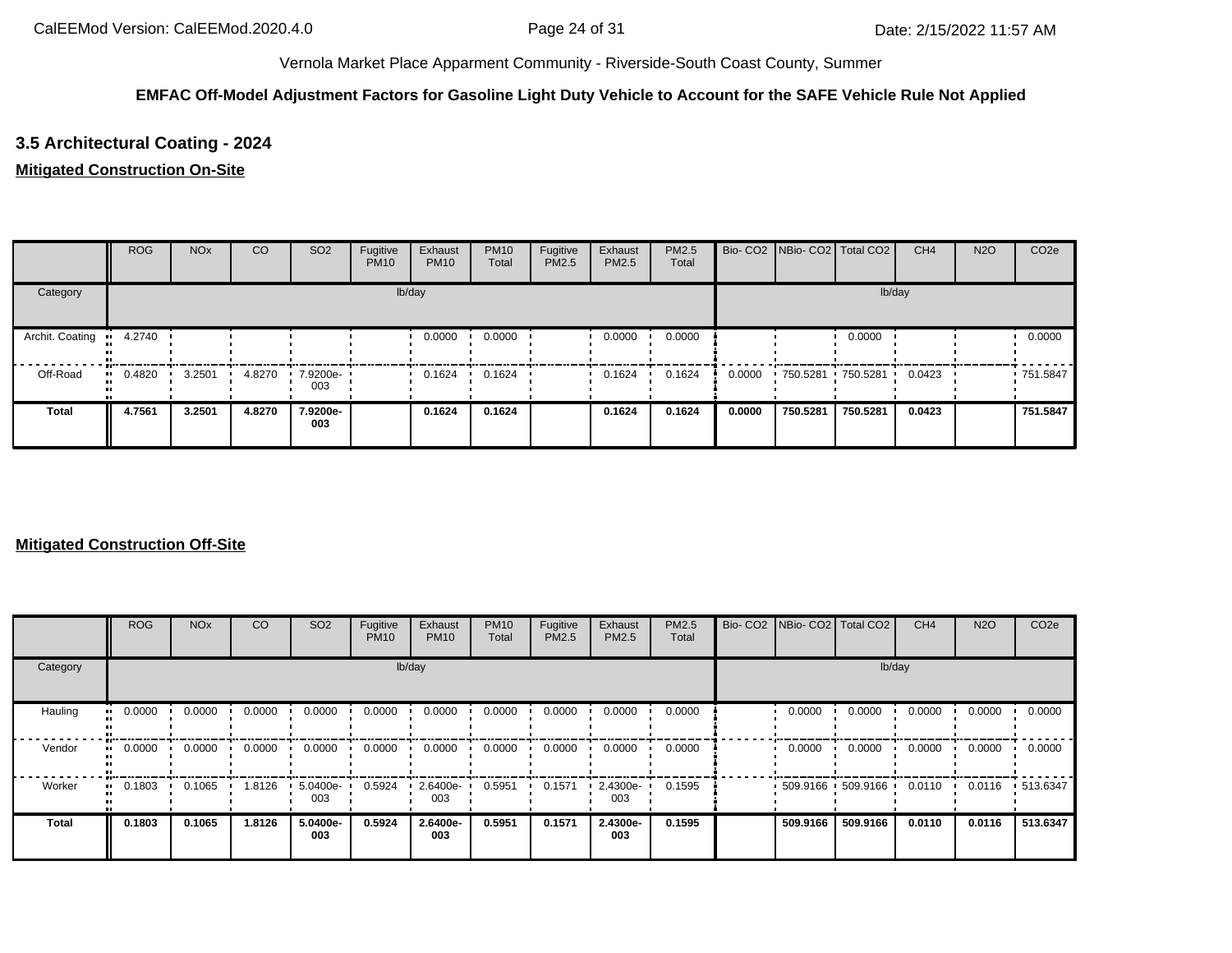#### **EMFAC Off-Model Adjustment Factors for Gasoline Light Duty Vehicle to Account for the SAFE Vehicle Rule Not Applied**

# **4.0 Operational Detail - Mobile**

## **4.1 Mitigation Measures Mobile**

|             | <b>ROG</b> | <b>NO<sub>x</sub></b> | CO             | SO <sub>2</sub> | Fugitive<br><b>PM10</b> | Exhaust<br><b>PM10</b> | <b>PM10</b><br>Total | Fugitive<br><b>PM2.5</b> | Exhaust<br>PM2.5 | <b>PM2.5</b><br>Total |    | Bio- CO2 NBio- CO2 Total CO2           | CH <sub>4</sub> | <b>N2O</b> | CO <sub>2e</sub> |
|-------------|------------|-----------------------|----------------|-----------------|-------------------------|------------------------|----------------------|--------------------------|------------------|-----------------------|----|----------------------------------------|-----------------|------------|------------------|
| Category    |            |                       |                |                 |                         | lb/day                 |                      |                          |                  |                       |    | lb/day                                 |                 |            |                  |
| Mitigated   | 5.2706     | 6.8883                | 51.7220        | 0.1200          | 12.2243                 | 0.0914                 | 12.3157              | 3.2613                   | 0.0857           | 3.3469                | 01 | $12,221.98$ $12,221.98$ $\cdot$<br>-01 | 0.5834          | 0.5588     | 12,403.10<br>01  |
| Unmitigated | 5.2706     |                       | 6.8883 51.7220 | 0.1200          | 12.2243                 | 0.0914                 | $+ 12.3157$          | 3.2613                   | 0.0857           | 3.3469                | 01 | $12,221.98$ $12,221.98$<br>01          | 0.5834          | 0.5588     | 12,403.10<br>01  |

# **4.2 Trip Summary Information**

|                                   |          | <b>Average Daily Trip Rate</b> |          | Unmitigated       | Mitigated         |
|-----------------------------------|----------|--------------------------------|----------|-------------------|-------------------|
| Land Use                          | Weekday  | Saturday                       | Sunday   | <b>Annual VMT</b> | <b>Annual VMT</b> |
| <b>Apartments Low Rise</b>        | 1,522.56 | 1.693.12                       | 1306.24  | 5,180,480         | 5.180.480         |
| <b>Other Asphalt Surfaces</b>     | 0.00     | 0.00                           | 0.00     |                   |                   |
| Other Non-Asphalt Surfaces        | 0.00     | 0.00                           | 0.00     |                   |                   |
| <b>Recreational Swimming Pool</b> | 0.00     | 0.00                           | 0.00     |                   |                   |
| Total                             | 522.56.  | 1.693.12                       | 1.306.24 | 5.180.480         | 5,180,480         |

# **4.3 Trip Type Information**

|                               |            | <b>Miles</b>   |      |       | Trip % |                                               |         | Trip Purpose %  |         |
|-------------------------------|------------|----------------|------|-------|--------|-----------------------------------------------|---------|-----------------|---------|
| Land Use                      | H-W or C-W | $H-S$ or $C-C$ |      |       |        | H-O or C-NW H-W or C-W H-S or C-C H-O or C-NW | Primary | <b>Diverted</b> | Pass-by |
| <b>Apartments Low Rise</b>    | 14.70      | 5.90           | 8.70 | 40.20 | 19.20  | 40.60                                         | 86      |                 |         |
| <b>Other Asphalt Surfaces</b> | 16.60      | 8.40           | 6.90 | 0.00  | 0.00   | 0.00                                          |         |                 |         |
| Other Non-Asphalt Surfaces    | 16.60      | 8.40           | 6.90 | 0.00  | 0.00   | 0.00                                          |         |                 |         |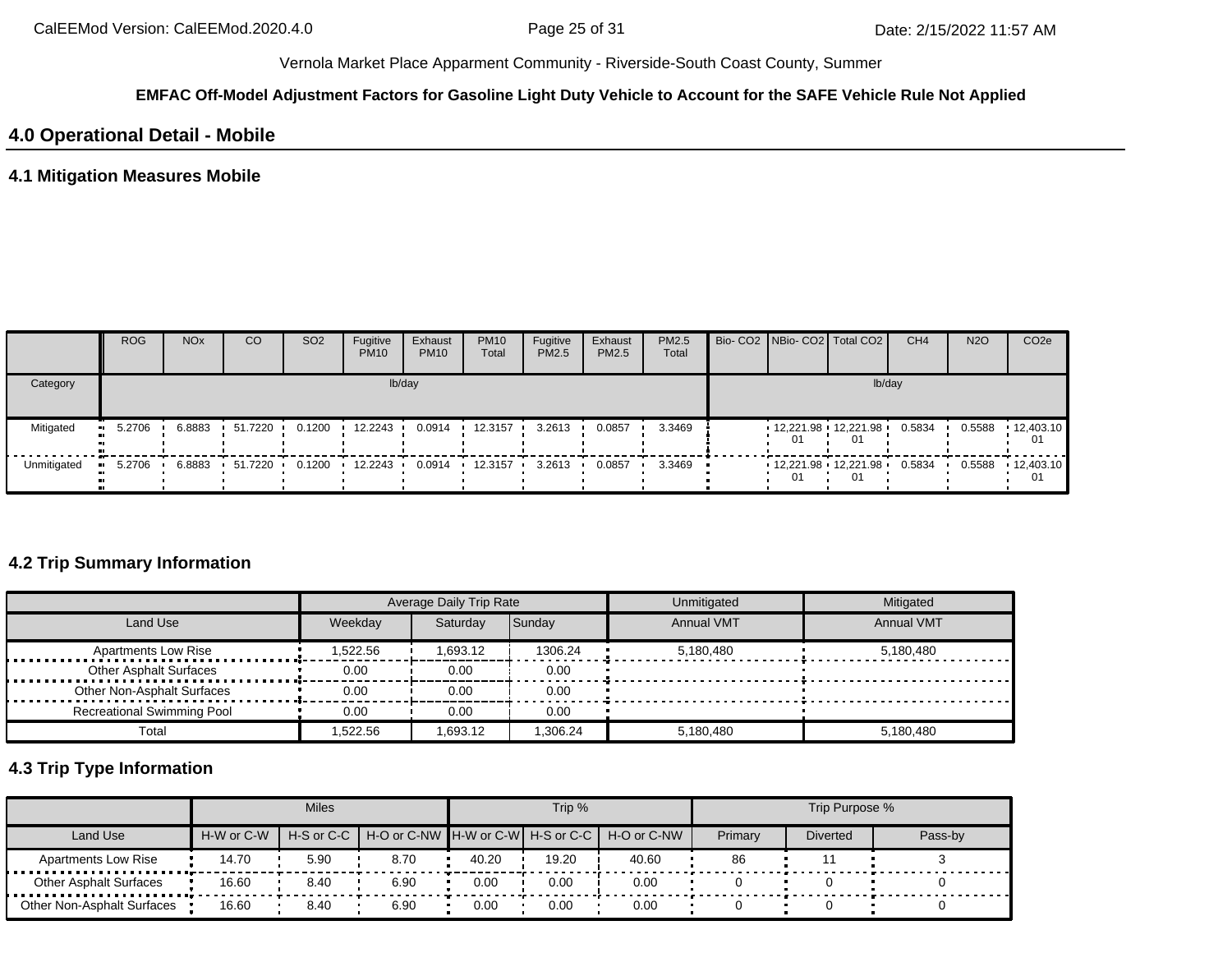#### **EMFAC Off-Model Adjustment Factors for Gasoline Light Duty Vehicle to Account for the SAFE Vehicle Rule Not Applied**

|                                   |            | <b>Miles</b> |      |       | Trip % |                                                                |         | Trip Purpose %  |         |
|-----------------------------------|------------|--------------|------|-------|--------|----------------------------------------------------------------|---------|-----------------|---------|
| Land Use                          | H-W or C-W |              |      |       |        | H-S or C-C I H-O or C-NW IH-W or C-WI H-S or C-C I H-O or C-NW | Primary | <b>Diverted</b> | Pass-by |
| <b>Recreational Swimming Pool</b> | 16.60      | 8.40         | 6.90 | 33.00 | 48.00  | 19.00                                                          | 52      | ЗΞ              |         |

## **4.4 Fleet Mix**

| Land Use                          | LDA      | LDT <sub>1</sub> | LDT2     | MDV      | LHD1     | LHD <sub>2</sub> | <b>MHD</b>            | <b>HHD</b> | OBUS     | <b>UBUS</b> | <b>MCY</b> | <b>SBUS</b> | <b>MH</b> |
|-----------------------------------|----------|------------------|----------|----------|----------|------------------|-----------------------|------------|----------|-------------|------------|-------------|-----------|
| <b>Apartments Low Rise</b>        | 0.537845 | 0.056225         | 0.173186 | 0.138405 | 0.025906 | 0.007191         | 0.011447              | 0.018769   | 0.000611 | 0.000309    | 0.023821   | 0.001097    | 0.005189  |
| <b>Other Asphalt Surfaces</b>     | 0.537845 | 0.056225         | 0.173186 | 0.138405 | 0.025906 | 0.007191         | 0.011447              | 0.018769   | 0.000611 | 0.000309    | 0.023821   | 0.001097    | 0.005189  |
| Other Non-Asphalt Surfaces        | 0.537845 | 0.056225         | 0.173186 | 0.138405 | 0.025906 |                  | $0.007191$ $0.011447$ | 0.018769 i | 0.000611 | 0.000309    | 0.023821   | 0.001097    | 0.005189  |
| <b>Recreational Swimming Pool</b> | 0.537845 | 0.056225         | 0.173186 | 0.138405 | 0.025906 | 0.007191         | 0.011447              | 0.018769   | 0.000611 | 0.000309    | 0.023821   | 0.001097    | 0.005189  |

# **5.0 Energy Detail**

Historical Energy Use: N

# **5.1 Mitigation Measures Energy**

|                           | ROG    | <b>NO<sub>x</sub></b> | CO     | SO <sub>2</sub> | Fugitive<br><b>PM10</b> | Exhaust<br><b>PM10</b> | <b>PM10</b><br>Total | Fugitive<br>PM2.5 | Exhaust<br>PM2.5 | PM2.5<br>Total |  | Bio- CO2   NBio- CO2   Total CO2 | CH <sub>4</sub> | <b>N2O</b> | CO <sub>2</sub> e |
|---------------------------|--------|-----------------------|--------|-----------------|-------------------------|------------------------|----------------------|-------------------|------------------|----------------|--|----------------------------------|-----------------|------------|-------------------|
| Category                  |        |                       |        |                 |                         | lb/day                 |                      |                   |                  |                |  | lb/day                           |                 |            |                   |
| NaturalGas<br>Mitigated   | 0.0930 | 0.7944                | 0.3380 | 5.0700e-<br>003 |                         | 0.0642                 | 0.0642               |                   | 0.0642           | 0.0642         |  | 1,014.082 · 1,014.082 ·          | 0.0194          | 0.0186     | 1,020.108         |
| NaturalGas<br>Unmitigated | 0.0930 | 0.7944                | 0.3380 | 5.0700e-<br>003 |                         | 0.0642                 | 0.0642               |                   | 0.0642           | 0.0642         |  | $1,014.082$ $1,014.082$ $1$      | 0.0194          | 0.0186     | 1,020.108         |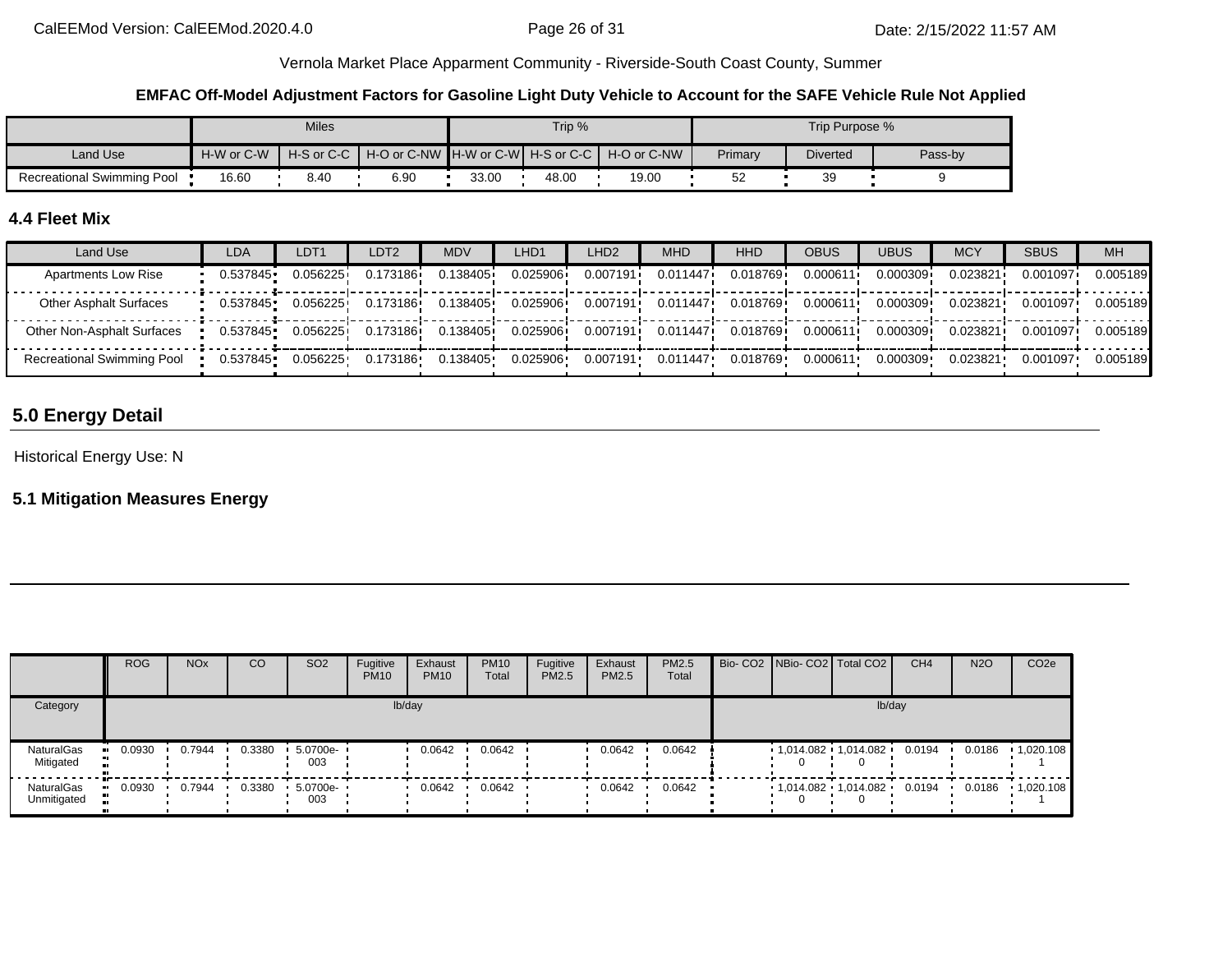#### **EMFAC Off-Model Adjustment Factors for Gasoline Light Duty Vehicle to Account for the SAFE Vehicle Rule Not Applied**

# **5.2 Energy by Land Use - NaturalGas**

### **Unmitigated**

|                                       | <b>NaturalGa</b><br>s Use | <b>ROG</b>   | <b>NO<sub>x</sub></b> | CO     | SO <sub>2</sub> | Fugitive<br><b>PM10</b> | Exhaust<br><b>PM10</b> | <b>PM10</b><br>Total | Fugitive<br>PM2.5 | Exhaust<br>PM2.5 | PM2.5<br>Total | Bio- CO2 NBio- CO2 Total CO2 |                             | CH <sub>4</sub> | <b>N2O</b> | CO <sub>2e</sub> |
|---------------------------------------|---------------------------|--------------|-----------------------|--------|-----------------|-------------------------|------------------------|----------------------|-------------------|------------------|----------------|------------------------------|-----------------------------|-----------------|------------|------------------|
| Land Use                              | kBTU/yr                   |              |                       |        |                 | lb/day                  |                        |                      |                   |                  |                |                              | lb/day                      |                 |            |                  |
| Apartments Low<br>Rise                | 8619.7                    | 0.0930       | 0.7944                | 0.3380 | 5.0700e-<br>003 |                         | 0.0642                 | 0.0642               |                   | 0.0642           | 0.0642         |                              | $1,014.082$ $1,014.082$ $1$ | 0.0194          | 0.0186     | 1,020.108        |
| Other Asphalt<br>Surfaces             | $\mathbf 0$               | 0.0000       | 0.0000                | 0.0000 | 0.0000          |                         | 0.0000                 | 0.0000               |                   | 0.0000           | 0.0000         | 0.0000                       | 0.0000                      | 0.0000          | 0.0000     | 0.0000           |
| Other Non-<br><b>Asphalt Surfaces</b> | $\Omega$                  | 0.0000<br>ш. | 0.0000                | 0.0000 | 0.0000          |                         | 0.0000                 | 0.0000               |                   | 0.0000           | 0.0000         | 0.0000                       | 0.0000                      | 0.0000          | 0.0000     | 0.0000           |
| Recreational<br>Swimming Pool         | $\Omega$                  | 0.0000       | 0.0000                | 0.0000 | 0.0000          |                         | 0.0000                 | 0.0000               |                   | 0.0000           | 0.0000         | 0.0000                       | 0.0000                      | 0.0000          | 0.0000     | 0.0000           |
| <b>Total</b>                          |                           | 0.0930       | 0.7944                | 0.3380 | 5.0700e-<br>003 |                         | 0.0642                 | 0.0642               |                   | 0.0642           | 0.0642         | 1,014.082<br>0               | 1,014.082<br>0              | 0.0194          | 0.0186     | 1,020.108        |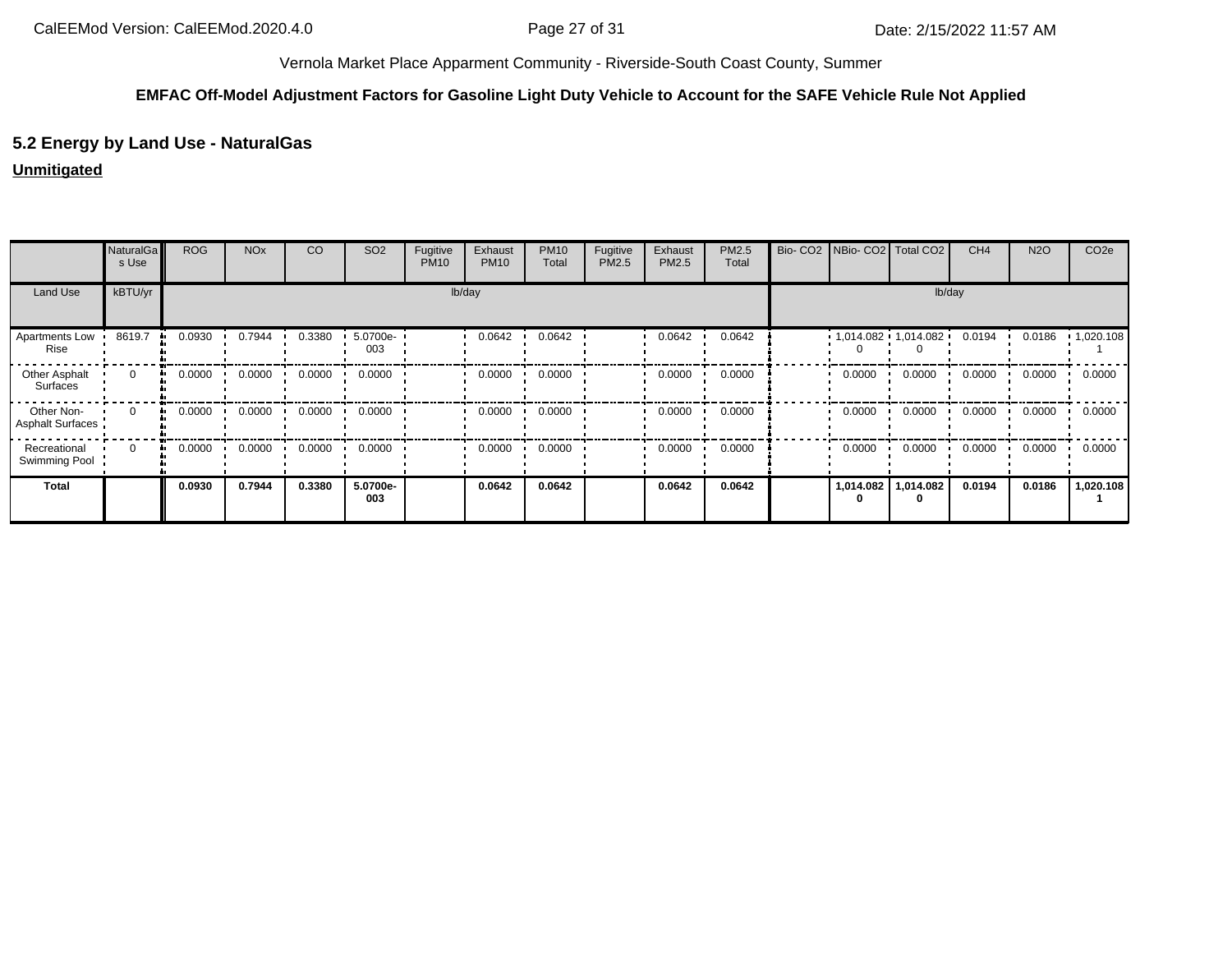### **EMFAC Off-Model Adjustment Factors for Gasoline Light Duty Vehicle to Account for the SAFE Vehicle Rule Not Applied**

# **5.2 Energy by Land Use - NaturalGas**

## **Mitigated**

|                                | <b>NaturalGa</b><br>s Use | <b>ROG</b>   | <b>NO<sub>x</sub></b> | CO     | SO <sub>2</sub> | Fugitive<br><b>PM10</b> | Exhaust<br><b>PM10</b> | <b>PM10</b><br>Total | Fugitive<br>PM2.5 | Exhaust<br>PM2.5 | PM2.5<br>Total | Bio-CO <sub>2</sub> |           | NBio- CO2   Total CO2     | CH <sub>4</sub> | <b>N2O</b> | CO <sub>2e</sub> |
|--------------------------------|---------------------------|--------------|-----------------------|--------|-----------------|-------------------------|------------------------|----------------------|-------------------|------------------|----------------|---------------------|-----------|---------------------------|-----------------|------------|------------------|
| Land Use                       | kBTU/yr                   |              |                       |        |                 |                         | lb/day                 |                      |                   |                  |                |                     |           | lb/day                    |                 |            |                  |
| Apartments Low<br>Rise         | 8.6197                    | 0.0930       | 0.7944                | 0.3380 | 5.0700e-<br>003 |                         | 0.0642                 | 0.0642               |                   | 0.0642           | 0.0642         |                     |           | $1,014.082 + 1,014.082 +$ | 0.0194          | 0.0186     | 1,020.108        |
| Other Asphalt<br>Surfaces      | $\mathbf{0}$              | 0.0000<br>ш. | 0.0000                | 0.0000 | 0.0000          |                         | 0.0000                 | 0.0000               |                   | 0.0000           | 0.0000         |                     | 0.0000    | 0.0000                    | 0.0000          | 0.0000     | 0.0000           |
| Other Non-<br>Asphalt Surfaces | $\Omega$                  | 0.0000<br>ш. | 0.0000                | 0.0000 | 0.0000          |                         | 0.0000                 | 0.0000               |                   | 0.0000           | 0.0000         |                     | 0.0000    | 0.0000                    | 0.0000          | 0.0000     | 0.0000           |
| Recreational<br>Swimming Pool  | $\Omega$                  | 0.0000<br>ш. | 0.0000                | 0.0000 | 0.0000          |                         | 0.0000                 | 0.0000               |                   | 0.0000           | 0.0000         |                     | 0.0000    | 0.0000                    | 0.0000          | 0.0000     | 0.0000           |
| <b>Total</b>                   |                           | 0.0930       | 0.7944                | 0.3380 | 5.0700e-<br>003 |                         | 0.0642                 | 0.0642               |                   | 0.0642           | 0.0642         |                     | 1,014.082 | 1,014.082                 | 0.0194          | 0.0186     | 1,020.108        |

# **6.0 Area Detail**

**6.1 Mitigation Measures Area**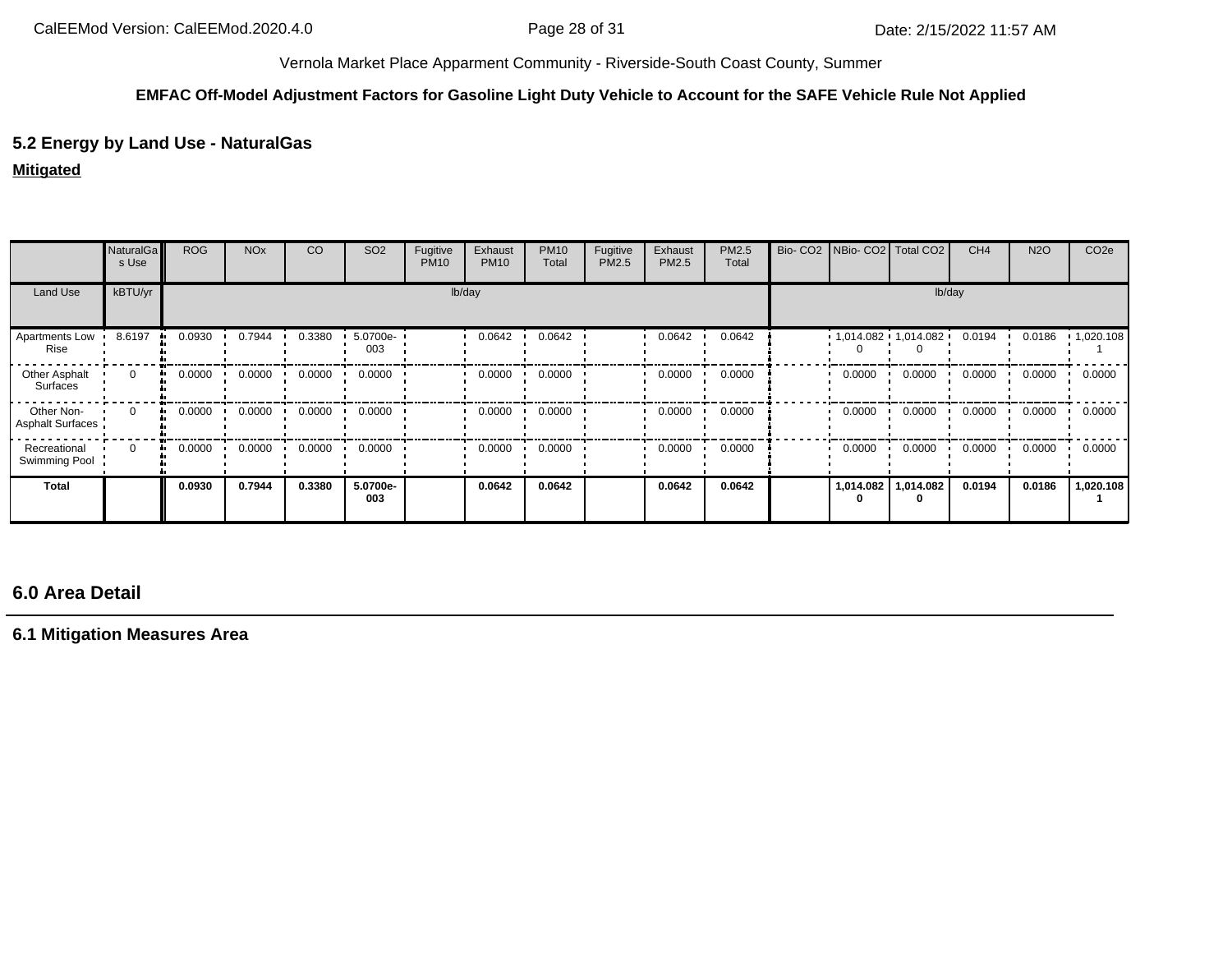### **EMFAC Off-Model Adjustment Factors for Gasoline Light Duty Vehicle to Account for the SAFE Vehicle Rule Not Applied**

|             | <b>ROG</b> | <b>NO<sub>x</sub></b> | <sub>CO</sub> | SO <sub>2</sub>                 | Fugitive<br><b>PM10</b> | Exhaust<br><b>PM10</b> | <b>PM10</b><br>Total | Fugitive<br>PM2.5 | Exhaust<br><b>PM2.5</b> | PM2.5<br>Total |        |         | Bio- CO2 NBio- CO2 Total CO2 | CH <sub>4</sub> | <b>N2O</b> | CO <sub>2e</sub> |
|-------------|------------|-----------------------|---------------|---------------------------------|-------------------------|------------------------|----------------------|-------------------|-------------------------|----------------|--------|---------|------------------------------|-----------------|------------|------------------|
| Category    |            |                       |               |                                 |                         | lb/day                 |                      |                   |                         |                |        |         | lb/day                       |                 |            |                  |
| Mitigated   | $-7.3968$  | 0.1979                |               | ■ 17.1807 ■ 9.1000e- ■<br>004   |                         | 0.0952                 | 0.0952               |                   | 0.0952                  | 0.0952         | 0.0000 | 30.9583 | 30.9583                      | 0.0298          | 0.0000     | 31.7034          |
| Unmitigated | $-7.3968$  |                       |               | 0.1979 17.1807 9.1000e ·<br>004 |                         | 0.0952                 | 0.0952               |                   | 0.0952                  | 0.0952         | 0.0000 | 30.9583 | 30.9583                      | 0.0298          | 0.0000     | $\cdot$ 31.7034  |

# **6.2 Area by SubCategory**

#### **Unmitigated**

|                                | <b>ROG</b>             | <b>NO<sub>x</sub></b> | CO      | SO <sub>2</sub> | Fugitive<br><b>PM10</b> | Exhaust<br><b>PM10</b> | <b>PM10</b><br>Total | Fugitive<br>PM2.5 | Exhaust<br>PM2.5 | PM2.5<br>Total |        | Bio- CO2 NBio- CO2 Total CO2 |         | CH <sub>4</sub> | <b>N2O</b> | CO <sub>2e</sub> |
|--------------------------------|------------------------|-----------------------|---------|-----------------|-------------------------|------------------------|----------------------|-------------------|------------------|----------------|--------|------------------------------|---------|-----------------|------------|------------------|
| SubCategory                    |                        |                       |         |                 |                         | lb/day                 |                      |                   |                  |                |        |                              | lb/day  |                 |            |                  |
| Architectural<br>п.<br>Coating | 0.5597                 |                       |         |                 |                         | 0.0000                 | 0.0000               |                   | 0.0000           | 0.0000         |        |                              | 0.0000  |                 |            | 0.0000           |
| Consumer<br>Products           | 6.3188<br>$\mathbf{u}$ |                       |         |                 |                         | 0.0000                 | 0.0000               |                   | 0.0000           | 0.0000         |        |                              | 0.0000  |                 |            | 0.0000           |
| Hearth                         | 0.0000<br>$\mathbf{u}$ | 0.0000                | 0.0000  | 0.0000          |                         | 0.0000                 | 0.0000               |                   | 0.0000           | 0.0000         | 0.0000 | 0.0000                       | 0.0000  | 0.0000          | 0.0000     | 0.0000           |
| Landscaping                    | 0.5183                 | 0.1979                | 17.1807 | 9.1000e-<br>004 |                         | 0.0952                 | 0.0952               |                   | 0.0952           | 0.0952         |        | 30.9583                      | 30.9583 | 0.0298          |            | 31.7034          |
| <b>Total</b>                   | 7.3968                 | 0.1979                | 17.1807 | 9.1000e-<br>004 |                         | 0.0952                 | 0.0952               |                   | 0.0952           | 0.0952         | 0.0000 | 30.9583                      | 30.9583 | 0.0298          | 0.0000     | 31.7034          |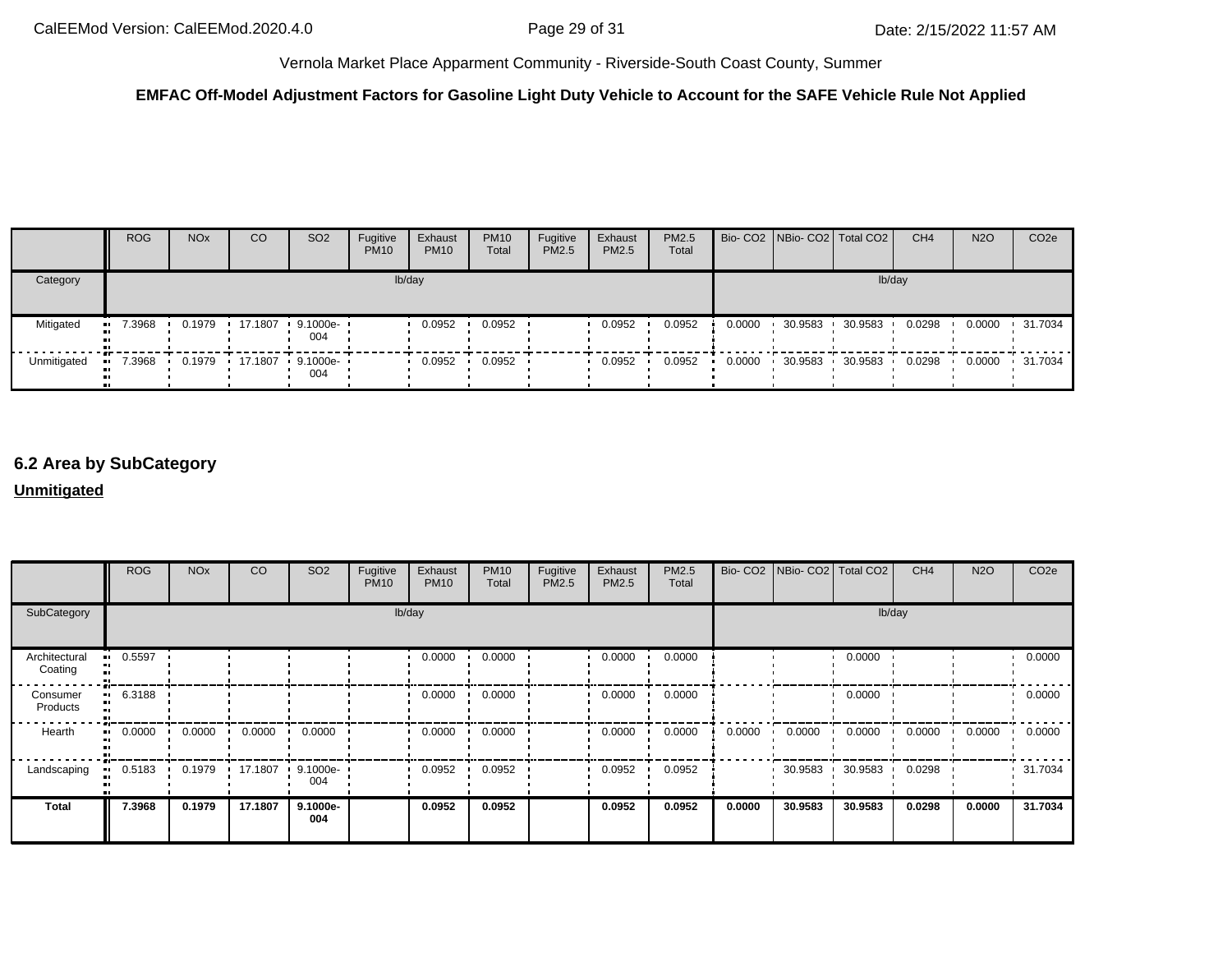#### **EMFAC Off-Model Adjustment Factors for Gasoline Light Duty Vehicle to Account for the SAFE Vehicle Rule Not Applied**

# **6.2 Area by SubCategory**

#### **Mitigated**

|                          | <b>ROG</b> | <b>NO<sub>x</sub></b> | CO      | SO <sub>2</sub>    | Fugitive<br><b>PM10</b> | Exhaust<br><b>PM10</b> | <b>PM10</b><br>Total | Fugitive<br>PM2.5 | Exhaust<br><b>PM2.5</b> | PM2.5<br>Total |        | Bio- CO2   NBio- CO2   Total CO2 |         | CH <sub>4</sub> | <b>N2O</b> | CO <sub>2e</sub> |
|--------------------------|------------|-----------------------|---------|--------------------|-------------------------|------------------------|----------------------|-------------------|-------------------------|----------------|--------|----------------------------------|---------|-----------------|------------|------------------|
| SubCategory              | lb/day     |                       |         |                    |                         |                        |                      |                   |                         |                | lb/day |                                  |         |                 |            |                  |
| Architectural<br>Coating | 0.5597     |                       |         |                    |                         | 0.0000                 | 0.0000               |                   | 0.0000                  | 0.0000         |        |                                  | 0.0000  |                 |            | 0.0000           |
| Consumer<br>Products     | 6.3188     |                       |         |                    |                         | 0.0000                 | 0.0000               |                   | 0.0000                  | 0.0000         |        |                                  | 0.0000  |                 |            | 0.0000           |
| Hearth                   | 0.0000     | 0.0000                | 0.0000  | 0.0000             |                         | 0.0000                 | 0.0000               |                   | 0.0000                  | 0.0000         | 0.0000 | 0.0000                           | 0.0000  | 0.0000          | 0.0000     | 0.0000           |
| Landscaping              | 0.5183     | 0.1979                | 17.1807 | $9.1000e -$<br>004 |                         | 0.0952                 | 0.0952               |                   | 0.0952                  | 0.0952         |        | 30.9583                          | 30.9583 | 0.0298          |            | 31.7034          |
| Total                    | 7.3968     | 0.1979                | 17.1807 | 9.1000e-<br>004    |                         | 0.0952                 | 0.0952               |                   | 0.0952                  | 0.0952         | 0.0000 | 30.9583                          | 30.9583 | 0.0298          | 0.0000     | 31.7034          |

# **7.0 Water Detail**

**7.1 Mitigation Measures Water**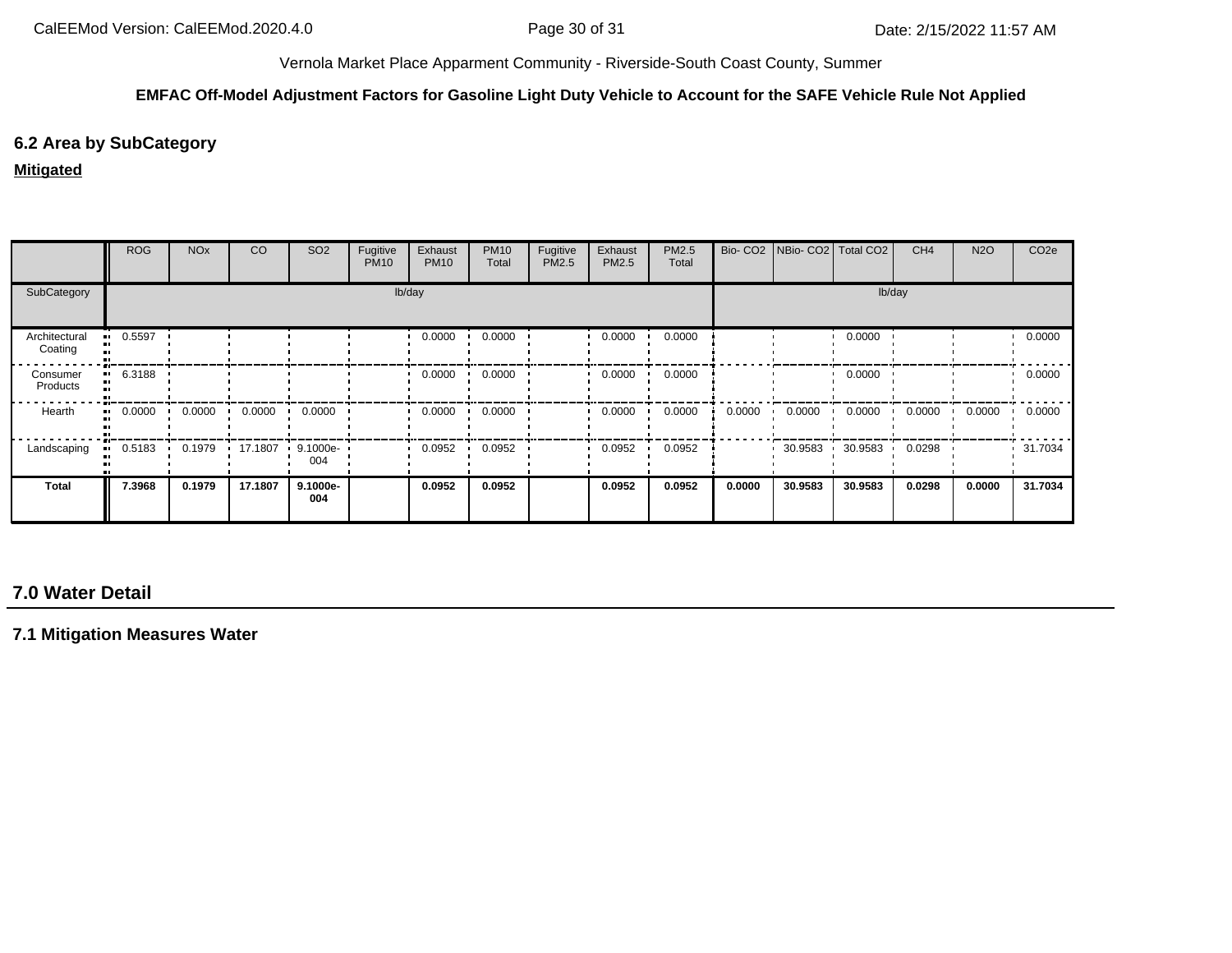## **EMFAC Off-Model Adjustment Factors for Gasoline Light Duty Vehicle to Account for the SAFE Vehicle Rule Not Applied**

# **8.0 Waste Detail**

## **8.1 Mitigation Measures Waste**

Institute Recycling and Composting Services

# **9.0 Operational Offroad**

| Equipment Type | <b>Number</b> | Hours/Day | Days/Year | <b>Horse Power</b> | <b>Load Factor</b> | Fuel Type |
|----------------|---------------|-----------|-----------|--------------------|--------------------|-----------|

# **10.0 Stationary Equipment**

## **Fire Pumps and Emergency Generators**

|  | Equipment Type | Number | Hours/Dav | Hours/Year | Horse Power | $\cdot$ $-$<br>Load Factor | Fuel $\tau$<br>l ype <sup>-</sup> |
|--|----------------|--------|-----------|------------|-------------|----------------------------|-----------------------------------|
|--|----------------|--------|-----------|------------|-------------|----------------------------|-----------------------------------|

#### **Boilers**

| Equipment Type | Number | Heat Input/Dav | Heat Input/Year | <b>Boiler Rating</b> | <b>Fuel Type</b> |
|----------------|--------|----------------|-----------------|----------------------|------------------|

### **User Defined Equipment**

| <b>Equipment Type</b> | Number |
|-----------------------|--------|

# **11.0 Vegetation**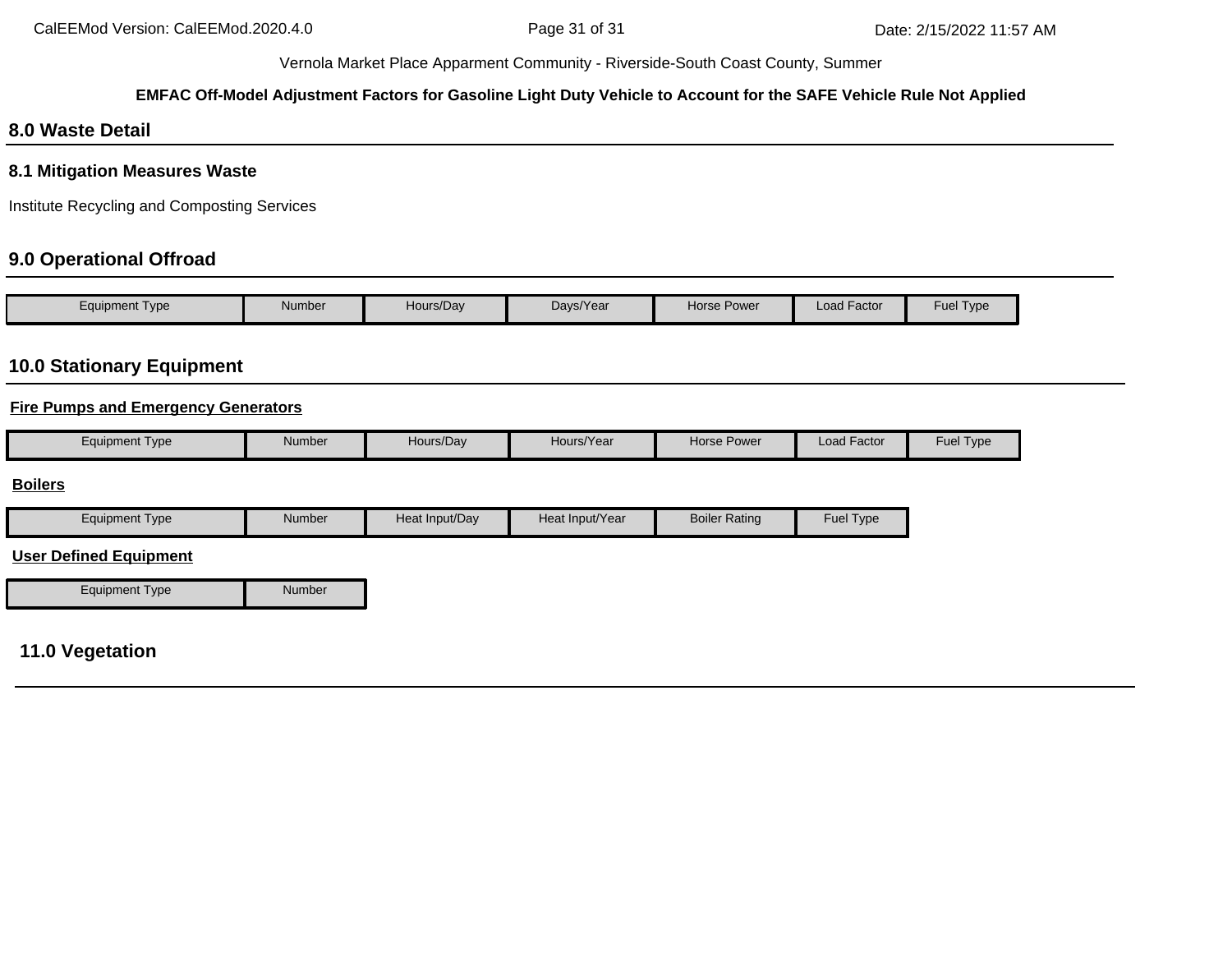**EMFAC Off-Model Adjustment Factors for Gasoline Light Duty Vehicle to Account for the SAFE Vehicle Rule Not Applied**

# **Vernola Market Place Apparment Community**

**Riverside-South Coast County, Winter**

# **1.0 Project Characteristics**

## **1.1 Land Usage**

| <b>Land Uses</b>                  | Size   | <b>Metric</b> | Lot Acreage | Floor Surface Area | Population |
|-----------------------------------|--------|---------------|-------------|--------------------|------------|
| <b>Other Asphalt Surfaces</b>     | 172.93 | 1000sqft      | 3.97        | 172.933.20         |            |
| Other Non-Asphalt Surfaces        | 97.31  | 1000sqft      | 2.23        | 97.311.00          |            |
| <b>Recreational Swimming Pool</b> | 23، ا  | 1000sqft      | 0.03        | 1.225.00           |            |
| <b>Apartments Low Rise</b>        | 208.00 | Dwelling Unit | 2.51        | 313.895.00         | 595        |

## **1.2 Other Project Characteristics**

| <b>Urbanization</b>               | Urban                      | Wind Speed (m/s)                  | 2.4   | <b>Precipitation Freg (Days)</b>        | 28    |
|-----------------------------------|----------------------------|-----------------------------------|-------|-----------------------------------------|-------|
| <b>Climate Zone</b>               | 10                         |                                   |       | <b>Operational Year</b>                 | 2024  |
| <b>Utility Company</b>            | Southern California Edison |                                   |       |                                         |       |
| <b>CO2 Intensity</b><br>(lb/MWhr) | 390.98                     | <b>CH4 Intensity</b><br>(lb/MWhr) | 0.033 | N <sub>2</sub> O Intensity<br>(lb/MWhr) | 0.004 |

### **1.3 User Entered Comments & Non-Default Data**

Project Characteristics -

Land Use - Per Architectural Site Plan, include offsite improvements.

Construction Phase - Per Applicant

Off-road Equipment - Per Applicant, 8 hours per day.

Off-road Equipment - Per Applicant team; 8 hours per day

Off-road Equipment -

Trips and VMT - Two (2) daily water truck trips added to grading and paving activities per Rule 403. 0.80 mi. hauling trips per Applicant.

Grading - Per Engineer

Vehicle Trips - MFR Trip Rates per TIA. Swimming Pool Accounted for Under MFR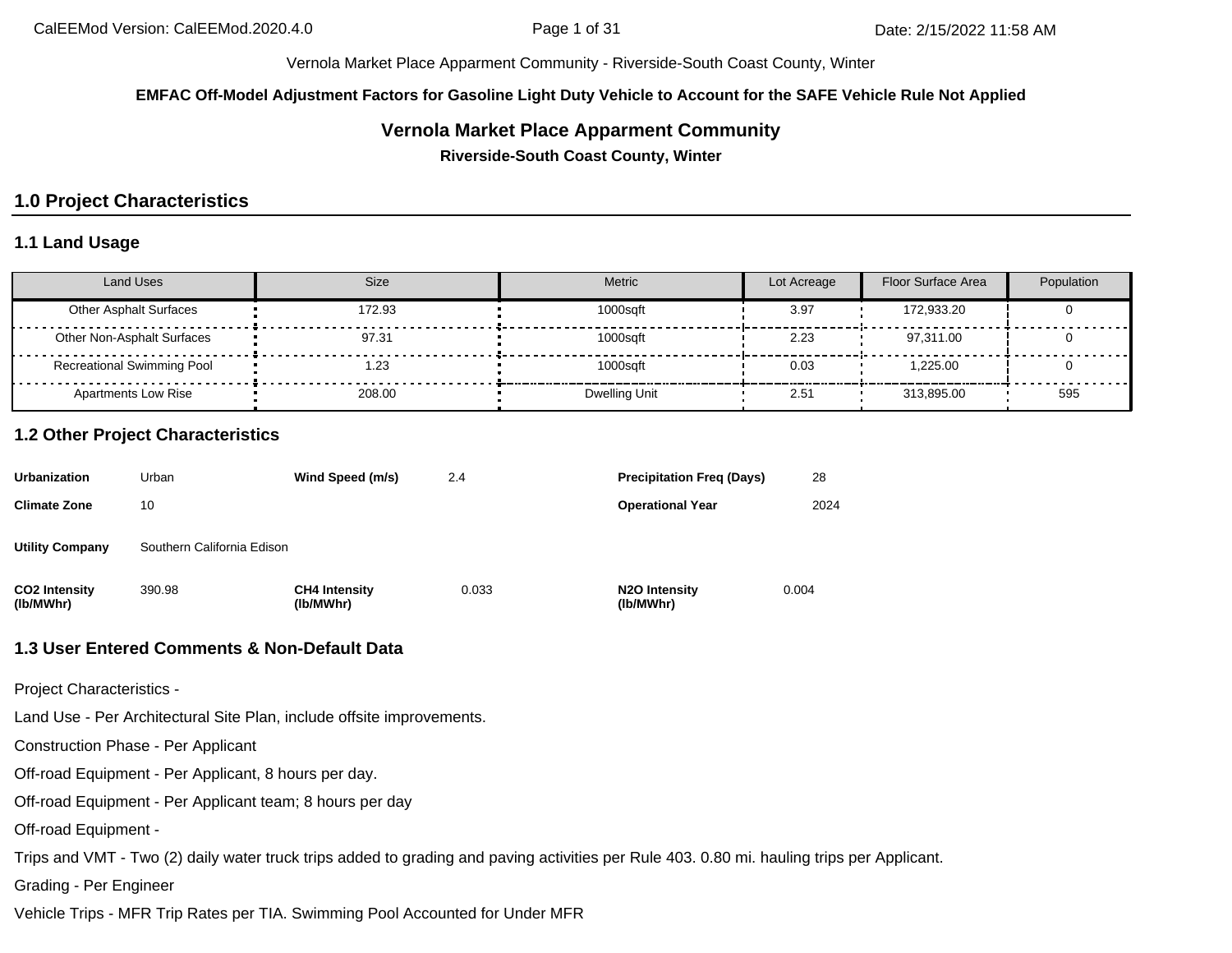### **EMFAC Off-Model Adjustment Factors for Gasoline Light Duty Vehicle to Account for the SAFE Vehicle Rule Not Applied**

Woodstoves - No Fireplaces assumed.

Energy Use - Added 0.35 lighting energy intensity to account for parking lot lighting.

Water And Wastewater - Per Landscape Plan

Sequestration - Per Landscape Plan

Construction Off-road Equipment Mitigation - 3 times - Per Rule 403

Waste Mitigation - Per CalRecycle

| Table Name           | Column Name                | Default Value | New Value  |
|----------------------|----------------------------|---------------|------------|
| tblConstructionPhase | NumDays                    | 20.00         | 478.00     |
| tblConstructionPhase | NumDays                    | 230.00        | 521.00     |
| tblConstructionPhase | NumDays                    | 20.00         | 22.00      |
| tblEnergyUse         | LightingElect              | 0.00          | 0.35       |
| tblEnergyUse         | LightingElect              | 0.00          | 0.35       |
| tblFireplaces        | NumberGas                  | 176.80        | 0.00       |
| tblFireplaces        | NumberNoFireplace          | 20.80         | 208.00     |
| tblFireplaces        | NumberWood                 | 10.40         | 0.00       |
| tblGrading           | MaterialExported           | 0.00          | 49,000.00  |
| tblLandUse           | LandUseSquareFeet          | 172,930.00    | 172,933.20 |
| tblLandUse           | LandUseSquareFeet          | 97,310.00     | 97,311.00  |
| tblLandUse           | LandUseSquareFeet          | 1,230.00      | 1,225.00   |
| tblLandUse           | LandUseSquareFeet          | 208,000.00    | 313,895.00 |
| tblLandUse           | LotAcreage                 | 13.00         | 2.51       |
| tblOffRoadEquipment  | OffRoadEquipmentUnitAmount | 1.00          | 2.00       |
| tblOffRoadEquipment  | OffRoadEquipmentUnitAmount | 1.00          | 3.00       |
| tblOffRoadEquipment  | UsageHours                 | 6.00          | 8.00       |
| tblOffRoadEquipment  | UsageHours                 | 7.00          | 8.00       |
| tblOffRoadEquipment  | UsageHours                 | 7.00          | 8.00       |
| tblSequestration     | NumberOfNewTrees           | 0.00          | 202.00     |
| tblTripsAndVMT       | HaulingTripLength          | 20.00         | 0.80       |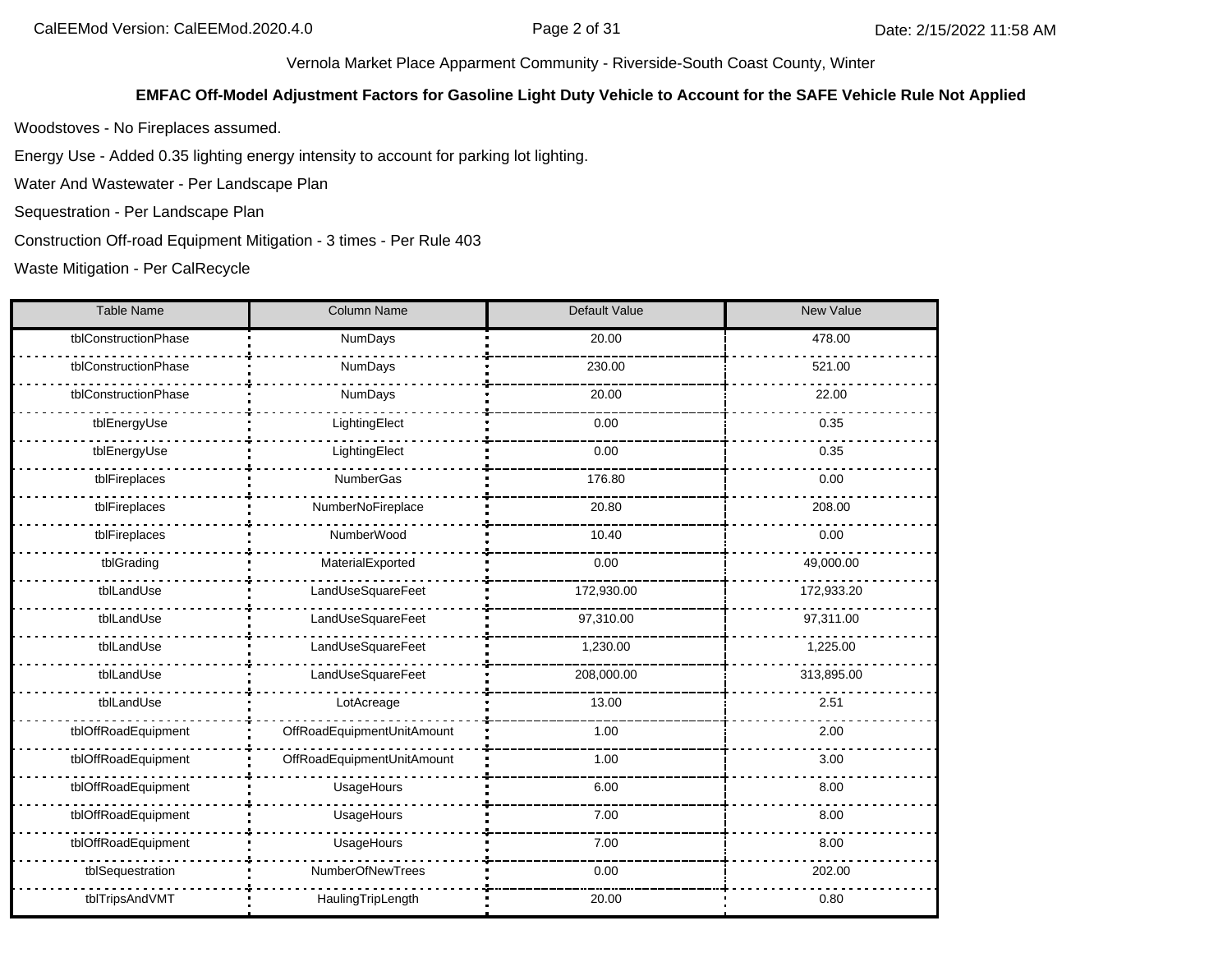## **EMFAC Off-Model Adjustment Factors for Gasoline Light Duty Vehicle to Account for the SAFE Vehicle Rule Not Applied**

| tblTripsAndVMT  | VendorTripNumber    | 0.00         | 2.00         |
|-----------------|---------------------|--------------|--------------|
| tblTripsAndVMT  | VendorTripNumber    | 0.00         | 2.00         |
| tblVehicleTrips | ST TR               | 9.10         | 0.00         |
| tblVehicleTrips | SU TR               | 13.60        | 0.00         |
| tblVehicleTrips | WD TR               | 28.82        | 0.00         |
| tblWater        | OutdoorWaterUseRate | 8,543,675.71 | 1,616,208.00 |
| tblWater        | OutdoorWaterUseRate | 44.586.30    | 0.00         |
| tblWoodstoves   | NumberCatalytic     | 10.40        | 0.00         |
| tblWoodstoves   | NumberNoncatalytic  | 10.40        | 0.00         |

# **2.0 Emissions Summary**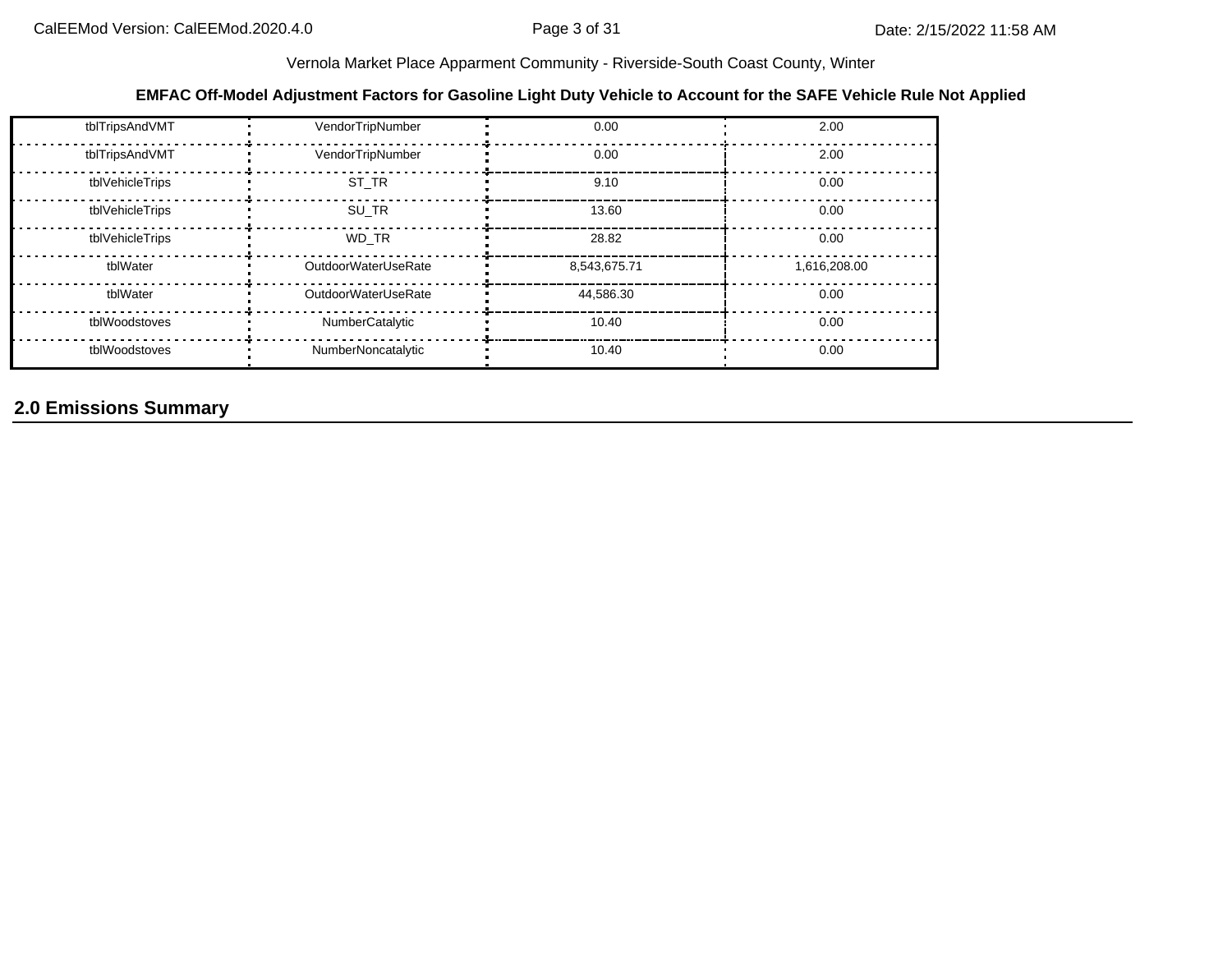#### **EMFAC Off-Model Adjustment Factors for Gasoline Light Duty Vehicle to Account for the SAFE Vehicle Rule Not Applied**

# **2.1 Overall Construction (Maximum Daily Emission)**

**Unmitigated Construction**

|                | <b>ROG</b> | <b>NO<sub>x</sub></b> | CO      | SO <sub>2</sub> | Fugitive<br><b>PM10</b> | Exhaust<br><b>PM10</b> | <b>PM10</b><br>Total | Fugitive<br>PM2.5 | Exhaust<br><b>PM2.5</b> | PM2.5<br>Total |        |                 | Bio- CO2   NBio- CO2   Total CO2 | CH <sub>4</sub> | <b>N2O</b> | CO <sub>2e</sub>        |  |
|----------------|------------|-----------------------|---------|-----------------|-------------------------|------------------------|----------------------|-------------------|-------------------------|----------------|--------|-----------------|----------------------------------|-----------------|------------|-------------------------|--|
| Year           | lb/day     |                       |         |                 |                         |                        |                      |                   |                         |                | lb/day |                 |                                  |                 |            |                         |  |
| 2022           | 8.5650     | 37.5616               | 49.4265 | 0.1030          | 7.7457                  | 1.7839                 | 8.7095               | 3.5711            | 1.6831                  | 4.4586         | 0.0000 | 56              | $10,118.79$ 10,118.79<br>56      | 1.5291          | 0.2746     | $\cdot$ 10,237.60<br>31 |  |
| 2023           | 8.2251     | 27.4069               | 39.8280 | 0.0899          | 3.9725                  | 1.2292                 | 5.2016               | 1.0633            | 1.1819                  | 2.2451         | 0.0000 |                 | 8,833.489 8,833.489              | 0.8517          | 0.2602     | $\cdot$ 8,932.307       |  |
| 2024           | 7.9760     | 25.7465               | 39.1108 | 0.0888          | 3.9725                  | 1.0752                 | 5.0476               | 1.0633            | 1.0332                  | 2.0965         | 0.0000 |                 | $8,724.555 \cdot 8,724.555$      | 0.8349          | 0.2516     | 8,820.412               |  |
| <b>Maximum</b> | 8.5650     | 37.5616               | 49.4265 | 0.1030          | 7.7457                  | 1.7839                 | 8.7095               | 3.5711            | 1.6831                  | 4.4586         | 0.0000 | 10,118.79<br>56 | 10,118.79<br>56                  | 1.5291          | 0.2746     | 10,237.60<br>31         |  |

#### **Mitigated Construction**

|                      | <b>ROG</b> | <b>NO<sub>x</sub></b> | CO        | SO <sub>2</sub> | Fugitive<br><b>PM10</b> | Exhaust<br><b>PM10</b> | <b>PM10</b><br>Total | Fugitive<br><b>PM2.5</b> | Exhaust<br>PM2.5 | <b>PM2.5</b><br>Total |        |                 | Bio- CO2   NBio- CO2   Total CO2 | CH <sub>4</sub> | <b>N2O</b> | CO <sub>2e</sub>        |  |  |
|----------------------|------------|-----------------------|-----------|-----------------|-------------------------|------------------------|----------------------|--------------------------|------------------|-----------------------|--------|-----------------|----------------------------------|-----------------|------------|-------------------------|--|--|
| Year                 | lb/day     |                       |           |                 |                         |                        |                      |                          |                  |                       | lb/day |                 |                                  |                 |            |                         |  |  |
| 2022<br>             | 8.5650     | 37.5616               | 49.4265 · | 0.1030          | 3.9725                  | 1.7839                 | 5.4073               | 1.4560                   | 1.6831           | 2.6375                | 0.0000 | 56              | $10,118.79$ 10,118.79<br>56      | 1.5291          | 0.2746     | $\cdot$ 10,237.60<br>31 |  |  |
| 2023                 | 8.2251     | 27.4069               | 39.8280   | 0.0899          | 3.9725                  | 1.2292                 | 5.2016               | 1.0633                   | 1.1819           | 2.2451                | 0.0000 |                 | 8,833.489 8,833.489              | 0.8517          | 0.2602     | $\cdot$ 8,932.307       |  |  |
| 2024<br>$\mathbf{u}$ | 7.9760     | 25.7465               | 39.1108   | 0.0888          | 3.9725                  | 1.0752                 | 5.0476               | 1.0633                   | 1.0332           | 2.0965                | 0.0000 |                 | 8,724.555 8,724.555              | 0.8349          | 0.2516     | $\cdot$ 8,820.412       |  |  |
| <b>Maximum</b>       | 8.5650     | 37.5616               | 49.4265   | 0.1030          | 3.9725                  | 1.7839                 | 5.4073               | 1.4560                   | 1.6831           | 2.6375                | 0.0000 | 10,118.79<br>56 | 10,118.79<br>56                  | 1.5291          | 0.2746     | 10,237.60<br>31         |  |  |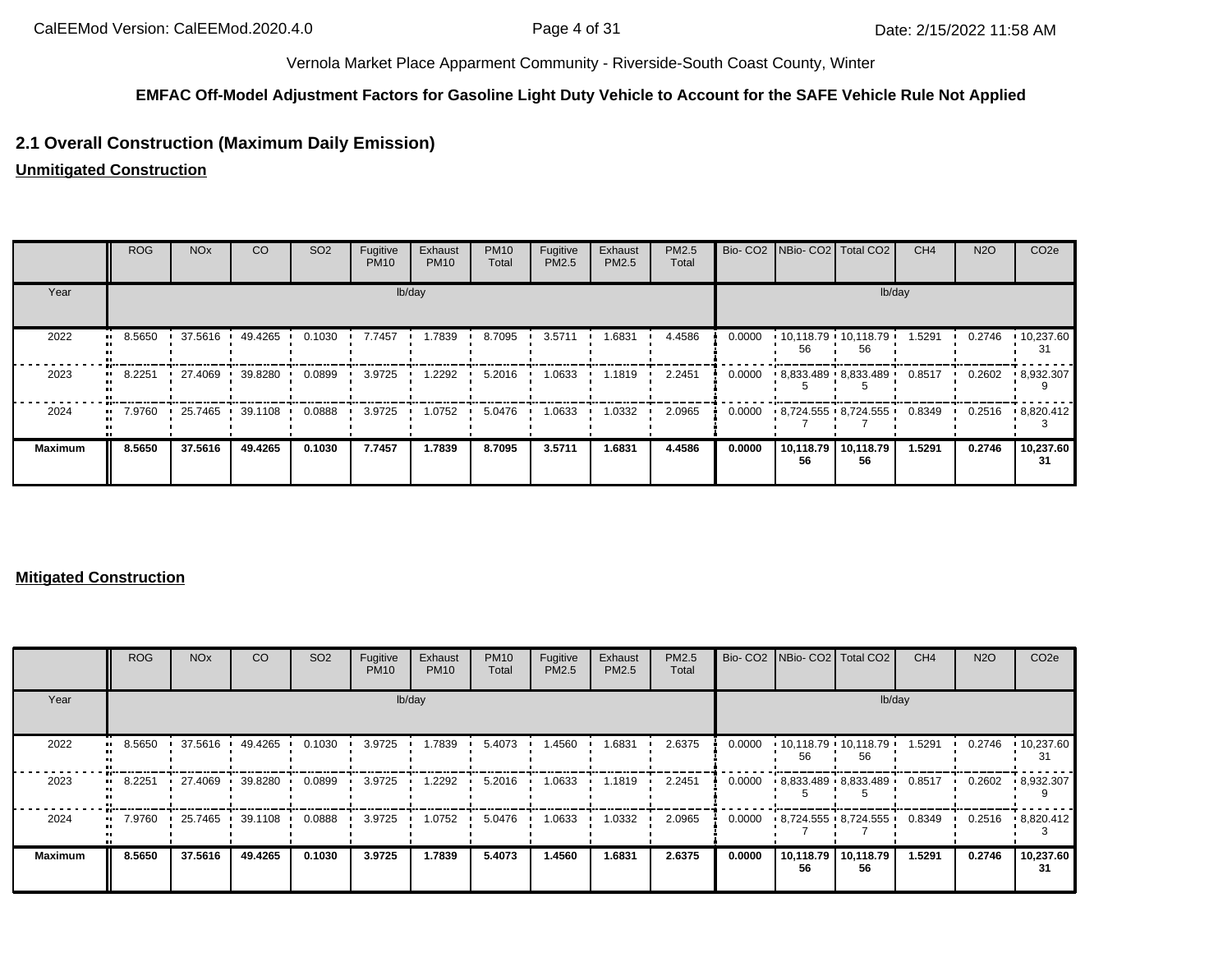## **EMFAC Off-Model Adjustment Factors for Gasoline Light Duty Vehicle to Account for the SAFE Vehicle Rule Not Applied**

|                             | <b>ROG</b> | <b>NO<sub>x</sub></b> | co   | <b>SO2</b> | <b>Fugitive</b><br><b>PM10</b> | <b>Exhaust</b><br><b>PM10</b> | <b>PM10</b><br><b>Total</b> | <b>Fugitive</b><br><b>PM2.5</b> | <b>Exhaust</b><br><b>PM2.5</b> | <b>PM2.5</b><br>Total |      |      | Bio-CO2   NBio-CO2   Total CO2 | CH <sub>4</sub> | <b>N20</b> | CO <sub>2e</sub> |
|-----------------------------|------------|-----------------------|------|------------|--------------------------------|-------------------------------|-----------------------------|---------------------------------|--------------------------------|-----------------------|------|------|--------------------------------|-----------------|------------|------------------|
| Percent<br><b>Reduction</b> | 0.00       | 0.00                  | 0.00 | 0.00       | 24.05                          | 0.00                          | 17.42                       | 37.12                           | 0.00                           | 20.69                 | 0.00 | 0.00 | 0.00                           | 0.00            | 0.00       | 0.00             |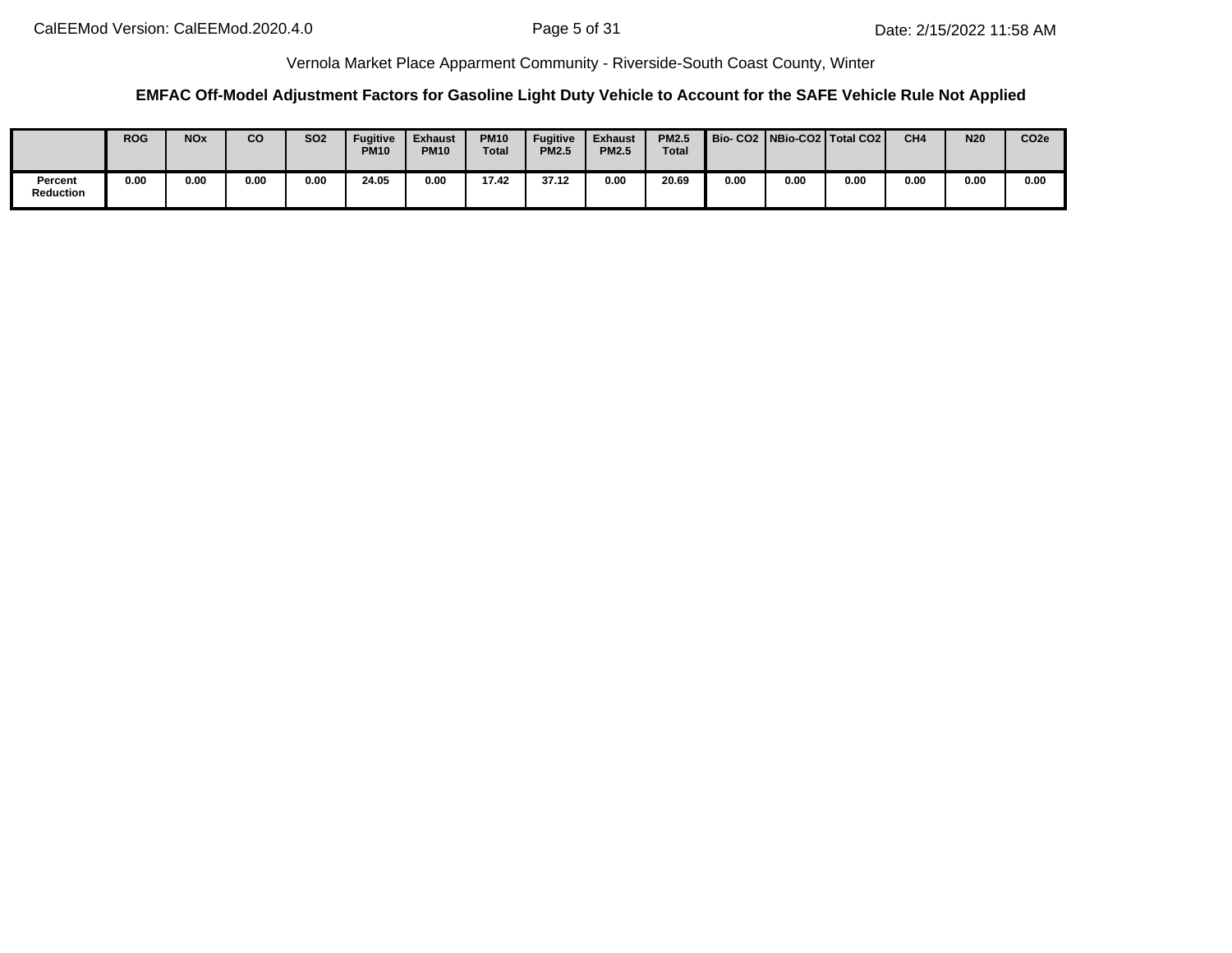## **EMFAC Off-Model Adjustment Factors for Gasoline Light Duty Vehicle to Account for the SAFE Vehicle Rule Not Applied**

# **2.2 Overall Operational**

# **Unmitigated Operational**

|              | ROG     | <b>NO<sub>x</sub></b> | CO      | SO <sub>2</sub>                 | Fugitive<br><b>PM10</b> | Exhaust<br><b>PM10</b> | <b>PM10</b><br>Total | Fugitive<br>PM2.5 | Exhaust<br>PM2.5 | PM2.5<br>Total |        | Bio- CO2   NBio- CO2   Total CO2 |                 | CH <sub>4</sub> | <b>N2O</b> | CO <sub>2e</sub>  |
|--------------|---------|-----------------------|---------|---------------------------------|-------------------------|------------------------|----------------------|-------------------|------------------|----------------|--------|----------------------------------|-----------------|-----------------|------------|-------------------|
| Category     |         |                       |         |                                 | lb/day                  |                        |                      |                   |                  |                |        |                                  | lb/day          |                 |            |                   |
| Area         | 7.3968  | 0.1979                | 17.1807 | $\cdot$ 9.1000e- $\cdot$<br>004 |                         | 0.0952                 | 0.0952               |                   | 0.0952           | 0.0952         | 0.0000 | 30.9583                          | 30.9583         | 0.0298          | 0.0000     | 31.7034           |
| Energy       | 0.0930  | 0.7944                | 0.3380  | 5.0700e-<br>003                 |                         | 0.0642                 | 0.0642               |                   | 0.0642           | 0.0642         |        | $1,014.082$ $1,014.082$          |                 | 0.0194          | 0.0186     | $\cdot$ 1,020.108 |
| Mobile       | 4.4937  | 7.3059                | 45.6898 | 0.1114                          | 12.2243                 | 0.0915                 | 12.3157              | 3.2613            | 0.0857           | 3.3470         |        | $11,351.69$ 11,351.69<br>96      | 96              | 0.5962          | 0.5705     | $\cdot$ 11,536.62 |
| <b>Total</b> | 11.9835 | 8.2981                | 63.2086 | 0.1174                          | 12.2243                 | 0.2509                 | 12.4751              | 3.2613            | 0.2451           | 3.5064         | 0.0000 | 12,396.73<br>98                  | 12,396.73<br>98 | 0.6455          | 0.5891     | 12,588.43<br>42   |

### **Mitigated Operational**

|              | ROG     | <b>NO<sub>x</sub></b> | CO      | SO <sub>2</sub> | Fugitive<br><b>PM10</b> | Exhaust<br><b>PM10</b> | <b>PM10</b><br>Total | Fugitive<br>PM2.5 | Exhaust<br>PM2.5 | PM2.5<br>Total |        | Bio- CO2 NBio- CO2 Total CO2 |                             | CH <sub>4</sub> | <b>N2O</b> | CO <sub>2e</sub>  |
|--------------|---------|-----------------------|---------|-----------------|-------------------------|------------------------|----------------------|-------------------|------------------|----------------|--------|------------------------------|-----------------------------|-----------------|------------|-------------------|
| Category     |         |                       |         |                 | lb/day                  |                        |                      |                   |                  |                |        |                              | lb/day                      |                 |            |                   |
| Area         | 7.3968  | 0.1979                | 17.1807 | 9.1000e-<br>004 |                         | 0.0952                 | 0.0952               |                   | 0.0952           | 0.0952         | 0.0000 | 30.9583                      | 30.9583                     | 0.0298          | 0.0000     | 31.7034           |
| Energy       | 0.0930  | 0.7944                | 0.3380  | 5.0700e-<br>003 |                         | 0.0642                 | 0.0642               |                   | 0.0642           | 0.0642         |        |                              | $1,014.082$ $1,014.082$     | 0.0194          | 0.0186     | $\cdot$ 1,020.108 |
| Mobile       | 4.4937  | 7.3059                | 45.6898 | 0.1114          | 12.2243                 | 0.0915                 | 12.3157              | 3.2613            | 0.0857           | 3.3470         |        | 96                           | $11,351.69$ 11,351.69<br>96 | 0.5962          | 0.5705     | 11,536.62         |
| <b>Total</b> | 11.9835 | 8.2981                | 63.2086 | 0.1174          | 12.2243                 | 0.2509                 | 12.4751              | 3.2613            | 0.2451           | 3.5064         | 0.0000 | 12,396.73<br>98              | 12,396.73<br>98             | 0.6455          | 0.5891     | 12,588.43<br>42   |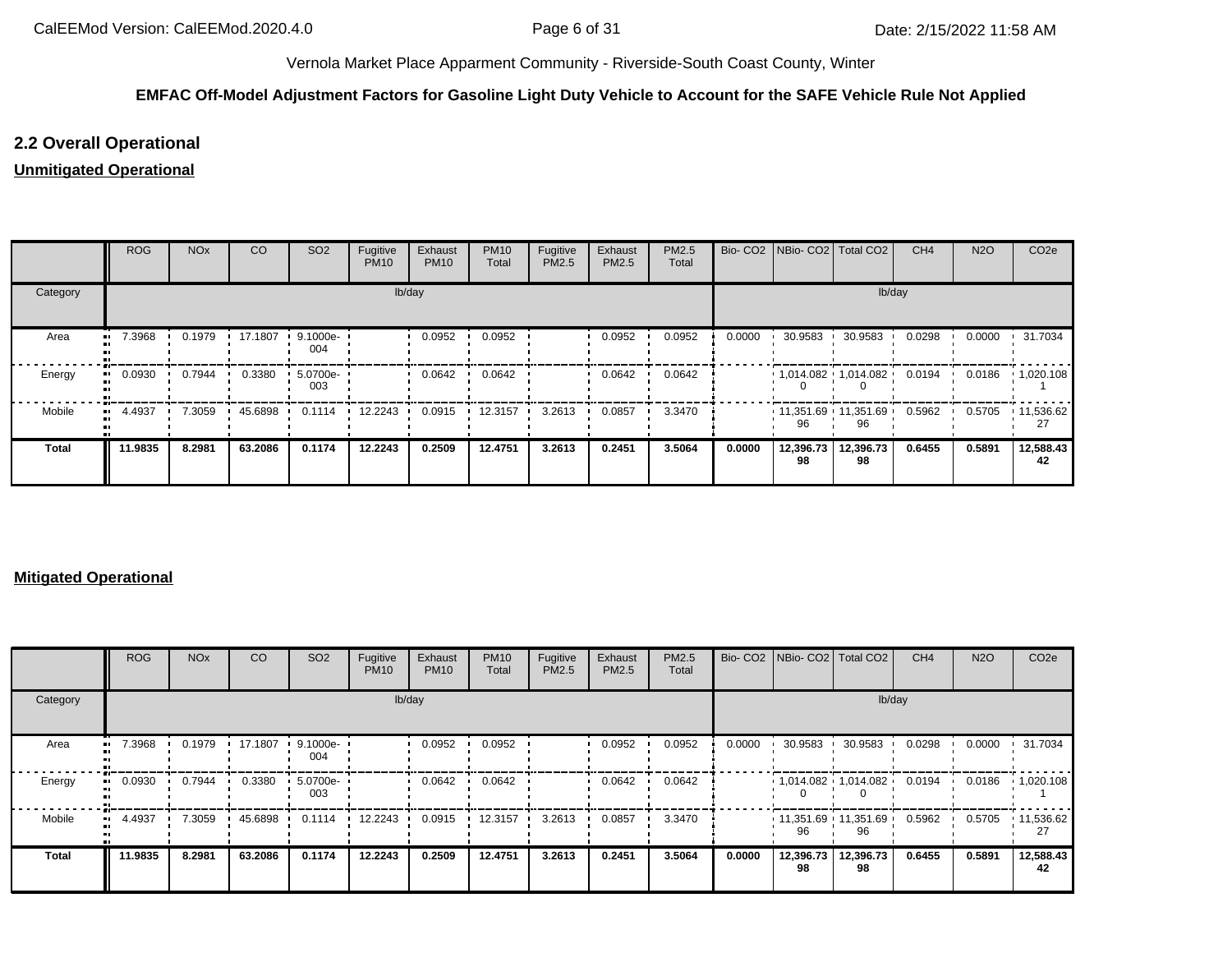#### **EMFAC Off-Model Adjustment Factors for Gasoline Light Duty Vehicle to Account for the SAFE Vehicle Rule Not Applied**

|                      | <b>ROG</b> | <b>NOx</b> | CO   | <b>SO2</b> | <b>Fugitive</b><br><b>PM10</b> | Exhaust<br><b>PM10</b> | <b>PM10</b><br><b>Total</b> | <b>Fugitive</b><br><b>PM2.5</b> | <b>Exhaust</b><br><b>PM2.5</b> | <b>PM2.5</b><br><b>Total</b> |      |      | Bio-CO2   NBio-CO2   Total CO2 | CH <sub>4</sub> | <b>N20</b> | CO <sub>2e</sub> |
|----------------------|------------|------------|------|------------|--------------------------------|------------------------|-----------------------------|---------------------------------|--------------------------------|------------------------------|------|------|--------------------------------|-----------------|------------|------------------|
| Percent<br>Reduction | 0.00       | 0.00       | 0.00 | 0.00       | 0.00                           | 0.00                   | 0.00                        | 0.00                            | 0.00                           | 0.00                         | 0.00 | 0.00 | 0.00                           | 0.00            | 0.00       | 0.00             |

# **3.0 Construction Detail**

#### **Construction Phase**

| Phase<br><b>Number</b> | <b>Phase Name</b>            | Phase Type                   | <b>Start Date</b> | <b>End Date</b> | Week | Num Days Num Days | <b>Phase Description</b> |
|------------------------|------------------------------|------------------------------|-------------------|-----------------|------|-------------------|--------------------------|
|                        | •Grading                     | •Grading                     | 9/1/2022          | !9/30/2022      |      | 22                |                          |
|                        | <b>Building Construction</b> | <b>Building Construction</b> | 10/1/2022         | !9/30/2024      |      | 521               |                          |
|                        | •Paving                      | • Paving                     | 10/1/2022         | !10/28/2022     |      | 20 <sup>1</sup>   |                          |
|                        | Architectural Coating        | Architectural Coating        | 12/1/2022         | 9/30/2024       | 5'   | 478               |                          |

**Acres of Grading (Site Preparation Phase): 0**

**Acres of Grading (Grading Phase): 22**

**Acres of Paving: 6.2**

**Residential Indoor: 635,637; Residential Outdoor: 211,879; Non-Residential Indoor: 600; Non-Residential Outdoor: 200; Striped Parking Area: 16,215 (Architectural Coating – sqft)**

#### **OffRoad Equipment**

| <b>Phase Name</b>            | <b>Offroad Equipment Type</b> | Amount | <b>Usage Hours</b> | Horse Power     | Load Factor |
|------------------------------|-------------------------------|--------|--------------------|-----------------|-------------|
| Grading                      | <b>Excavators</b>             |        | $8.00 \cdot$       | $158 -$         | 0.38        |
| Grading                      | •Graders                      |        | $8.00 \cdot$       | 187             | 0.41        |
| Grading                      | <b>Rubber Tired Dozers</b>    |        | $8.00 \cdot$       | 247             | 0.40        |
| Grading                      | •Tractors/Loaders/Backhoes    |        | $8.00 \cdot$       | 97'             | 0.37        |
| <b>Building Construction</b> | •Cranes                       |        | $8.00 \cdot$       | 231:            | 0.29        |
| <b>Building Construction</b> | • Forklifts                   |        | $8.00 \cdot$       | 89 <sub>1</sub> | 0.20        |
| <b>Building Construction</b> | Generator Sets                |        | $8.00 \cdot$       | 84 .            | 0.74        |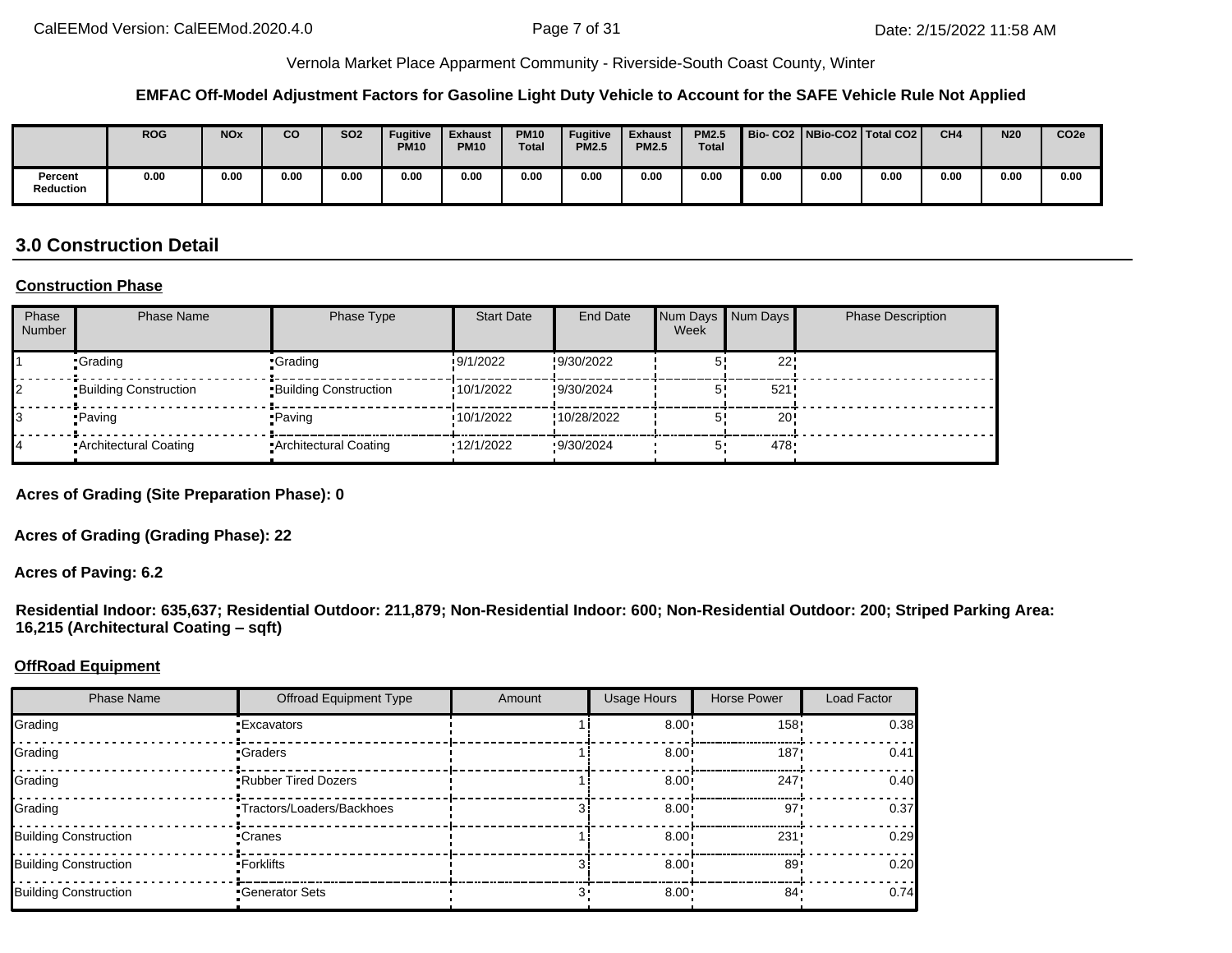### **EMFAC Off-Model Adjustment Factors for Gasoline Light Duty Vehicle to Account for the SAFE Vehicle Rule Not Applied**

| <b>Building Construction</b> | ·Tractors/Loaders/Backhoes | $8.00 \cdot$ | 97'     | 0.37 |
|------------------------------|----------------------------|--------------|---------|------|
| <b>Building Construction</b> | · Welders                  | $8.00 \cdot$ | 46'     | 0.45 |
| Paving                       | • Pavers                   | $8.00 \cdot$ | $130 -$ | 0.42 |
| Paving                       | Paving Equipment           | $8.00 \div$  | 132     | 0.36 |
| Paving                       | • Rollers                  | $8.00 \div$  | 80'     | 0.38 |
| <b>Architectural Coating</b> | Air Compressors            | 8.00:        | 78.     | 0.48 |

## **Trips and VMT**

| <b>Phase Name</b>            | <b>Offroad Equipment</b><br>Count | <b>Worker Trip</b><br><b>Number</b> | Vendor Trip<br>Number | <b>Hauling Trip</b><br><b>Number</b> | <b>Worker Trip</b><br>Length | Vendor Trip<br>Length | <b>Hauling Trip</b><br>Length | <b>Worker Vehicle</b><br>Class | Vendor<br>Vehicle Class Vehicle Class | Hauling     |
|------------------------------|-----------------------------------|-------------------------------------|-----------------------|--------------------------------------|------------------------------|-----------------------|-------------------------------|--------------------------------|---------------------------------------|-------------|
| Grading                      |                                   | 15.00                               | 2.00!                 | 6,125.00                             | 14.70i                       | 6.90!                 |                               | $0.80$ LD Mix                  | <b>HDT Mix</b>                        | !ННDТ       |
| <b>Building Construction</b> |                                   | 264.00                              | 67.00!                | $0.00 \cdot$                         | 14.70i                       | 6.90:                 |                               | 20.00 LD Mix                   | <b>HDT Mix</b>                        | !HHDT       |
| Paving                       |                                   | $15.00 \cdot$                       | 2.00                  | $0.00 \cdot$                         | 14.70i                       | 6.90:                 |                               | $20.00 \cdot LD$ Mix           | <b>HDT Mix</b>                        | !ННDТ       |
| <b>Architectural Coating</b> |                                   | 53.00                               | $0.00 \cdot$          | $0.00 \cdot$                         | $14.70 \cdot$                | $6.90 -$              |                               | 20.00 LD Mix                   | <b>HDT Mix</b>                        | <b>HHDT</b> |

# **3.1 Mitigation Measures Construction**

Water Exposed Area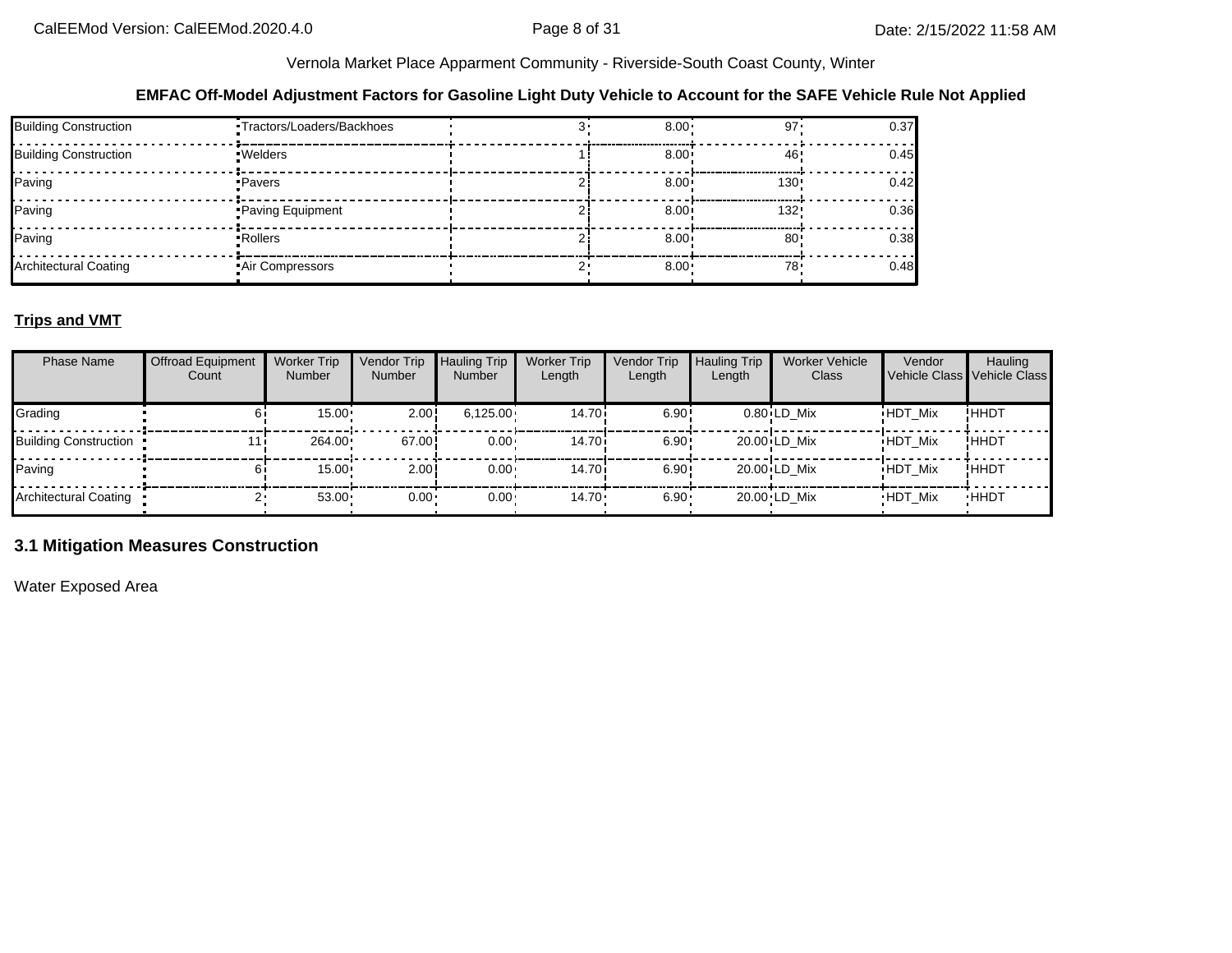# **EMFAC Off-Model Adjustment Factors for Gasoline Light Duty Vehicle to Account for the SAFE Vehicle Rule Not Applied**

# **3.2 Grading - 2022**

**Unmitigated Construction On-Site**

|                      | <b>ROG</b> | <b>NO<sub>x</sub></b> | CO      | SO <sub>2</sub> | Fugitive<br><b>PM10</b> | Exhaust<br><b>PM10</b> | <b>PM10</b><br>Total | Fugitive<br>PM2.5 | Exhaust<br>PM2.5 | PM2.5<br>Total | Bio- CO2   NBio- CO2   Total CO2 |                     | CH <sub>4</sub> | <b>N2O</b> | CO <sub>2e</sub> |
|----------------------|------------|-----------------------|---------|-----------------|-------------------------|------------------------|----------------------|-------------------|------------------|----------------|----------------------------------|---------------------|-----------------|------------|------------------|
| Category             |            |                       |         |                 |                         | lb/day                 |                      |                   |                  |                |                                  |                     | lb/day          |            |                  |
| <b>Fugitive Dust</b> |            |                       |         |                 | 7.3646                  | 0.0000                 | 7.3646               | 3.4675            | 0.0000           | 3.4675         |                                  | 0.0000              |                 |            | 0.0000           |
| Off-Road             | .9486      | 20.8551               | 15.2727 | 0.0297          |                         | 0.9409                 | 0.9409               |                   | 0.8656           | 0.8656         | $2,872.046$ $2,872.046$          |                     | 0.9289          |            | .2895.268        |
| <b>Total</b>         | 1.9486     | 20.8551               | 15.2727 | 0.0297          | 7.3646                  | 0.9409                 | 8.3055               | 3.4675            | 0.8656           | 4.3330         |                                  | 2,872.046 2,872.046 | 0.9289          |            | 2,895.268        |

|              | ROG             | <b>NO<sub>x</sub></b> | <sub>CO</sub> | SO <sub>2</sub> | Fugitive<br><b>PM10</b> | Exhaust<br><b>PM10</b> | <b>PM10</b><br>Total | Fugitive<br>PM2.5 | Exhaust<br>PM2.5 | <b>PM2.5</b><br>Total | Bio- CO2   NBio- CO2   Total CO2 |                     | CH <sub>4</sub>    | <b>N2O</b>         | CO <sub>2e</sub>  |
|--------------|-----------------|-----------------------|---------------|-----------------|-------------------------|------------------------|----------------------|-------------------|------------------|-----------------------|----------------------------------|---------------------|--------------------|--------------------|-------------------|
| Category     |                 |                       |               |                 |                         | lb/day                 |                      |                   |                  |                       |                                  | lb/day              |                    |                    |                   |
| Hauling      | 0.3482          | 7.4692                | 5.1434        | 0.0151          | 0.2006                  | 0.0209                 | 0.2215               | 0.0555            | 0.0200           | 0.0755                | $1,609.195$ 1,609.195            |                     | 0.0254             | 0.2533             | 1,685.315         |
| Vendor       | 3.1200e-<br>003 | 0.0891                | 0.0305        | 3.6000e-<br>004 | 0.0128                  | 1.2200e-<br>003        | 0.0140               | 3.6900e-<br>003   | 1.1700e-<br>003  | 4.8600e-<br>003       | 38.6312 ·                        | 38.6312             | $4.0000e -$<br>004 | $5.7300e -$<br>003 | 40.3497           |
| Worker       | 0.0552          | 0.0398                | 0.4840        | 1.3800e-<br>003 | 0.1677                  | 8.3000e-<br>004        | 0.1685               | 0.0445            | 7.7000e-<br>004  | 0.0452                |                                  | 139.5236 139.5236 ' | 3.8100e-<br>003    | 003                | 3.9000e- 140.7822 |
| <b>Total</b> | 0.4065          | 7.5981                | 5.6579        | 0.0169          | 0.3811                  | 0.0229                 | 0.4040               | 0.1037            | 0.0219           | 0.1256                |                                  | 1,787.350 1,787.350 | 0.0296             | 0.2629             | 1,866.447         |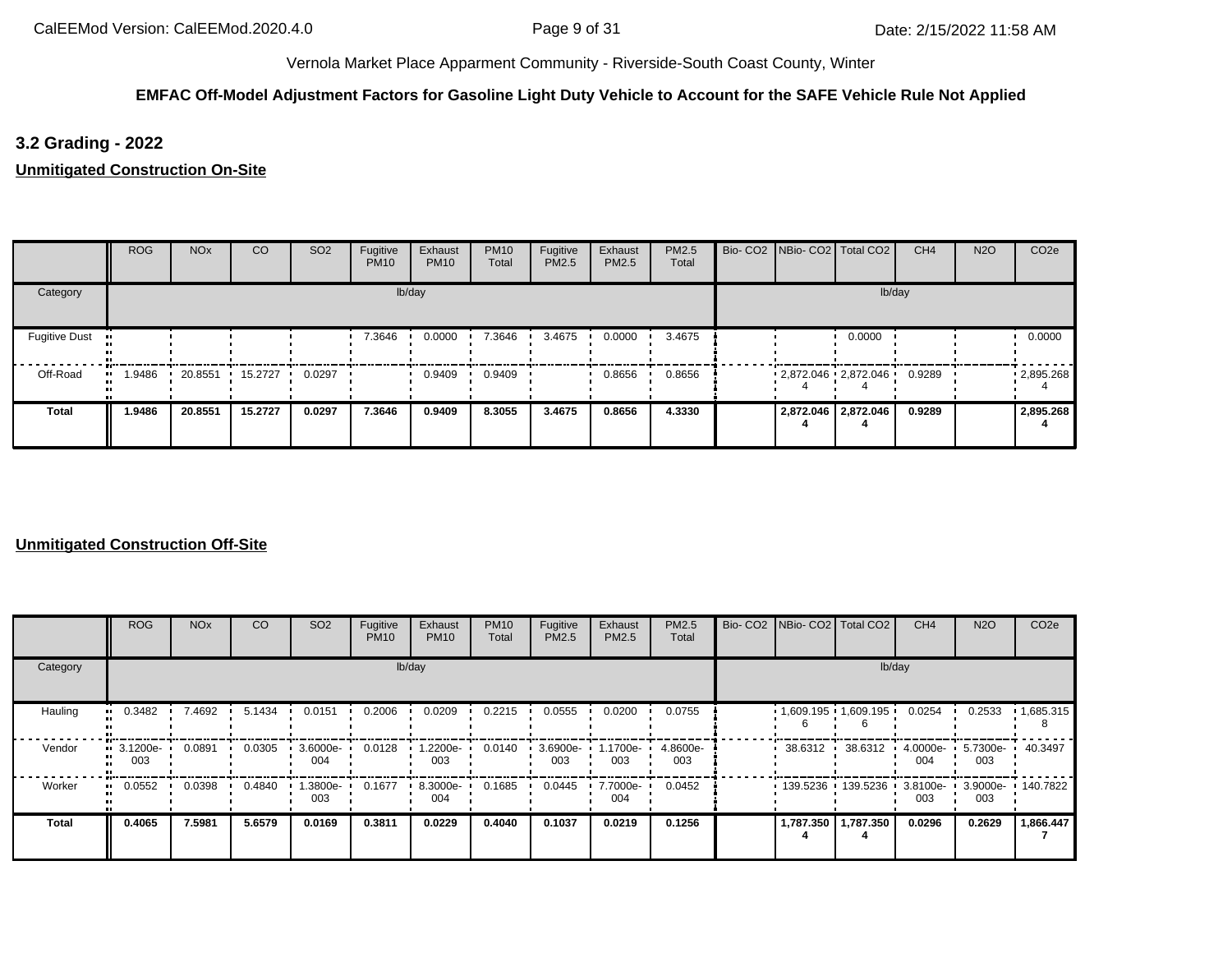## **EMFAC Off-Model Adjustment Factors for Gasoline Light Duty Vehicle to Account for the SAFE Vehicle Rule Not Applied**

# **3.2 Grading - 2022**

**Mitigated Construction On-Site**

|                      | <b>ROG</b> | <b>NO<sub>x</sub></b> | CO      | SO <sub>2</sub> | Fugitive<br><b>PM10</b> | Exhaust<br><b>PM10</b> | <b>PM10</b><br>Total | Fugitive<br>PM2.5 | Exhaust<br>PM2.5 | PM2.5<br>Total |        | Bio- CO2   NBio- CO2   Total CO2 | CH <sub>4</sub> | <b>N2O</b> | CO <sub>2e</sub>  |
|----------------------|------------|-----------------------|---------|-----------------|-------------------------|------------------------|----------------------|-------------------|------------------|----------------|--------|----------------------------------|-----------------|------------|-------------------|
| Category             |            |                       |         |                 |                         | lb/day                 |                      |                   |                  |                |        |                                  | lb/day          |            |                   |
| <b>Fugitive Dust</b> |            |                       |         |                 | 2.8722                  | 0.0000                 | 2.8722               | 1.3523            | 0.0000           | 1.3523         |        | 0.0000                           |                 |            | 0.0000            |
| Off-Road             | .9486      | 20.8551               | 15.2727 | 0.0297          |                         | 0.9409                 | 0.9409               |                   | 0.8656           | 0.8656         | 0.0000 | 2,872.046 2,872.046              | 0.9289          |            | $\cdot$ 2,895.268 |
| <b>Total</b>         | 1.9486     | 20.8551               | 15.2727 | 0.0297          | 2.8722                  | 0.9409                 | 3.8131               | 1.3523            | 0.8656           | 2.2179         | 0.0000 | 2,872.046 2,872.046              | 0.9289          |            | 2,895.268         |

|              | ROG               | <b>NO<sub>x</sub></b> | CO     | SO <sub>2</sub> | Fugitive<br><b>PM10</b> | Exhaust<br><b>PM10</b> | <b>PM10</b><br>Total | Fugitive<br>PM2.5 | Exhaust<br>PM2.5 | <b>PM2.5</b><br>Total | Bio- CO2 NBio- CO2 Total CO2 |                     | CH <sub>4</sub>    | <b>N2O</b>      | CO <sub>2e</sub>  |
|--------------|-------------------|-----------------------|--------|-----------------|-------------------------|------------------------|----------------------|-------------------|------------------|-----------------------|------------------------------|---------------------|--------------------|-----------------|-------------------|
| Category     |                   |                       |        |                 |                         | lb/day                 |                      |                   |                  |                       |                              |                     | lb/day             |                 |                   |
| Hauling      | 0.3482            | 7.4692                | 5.1434 | 0.0151          | 0.2006                  | 0.0209                 | 0.2215               | 0.0555            | 0.0200           | 0.0755                | $1,609.195$ 1,609.195        |                     | 0.0254             | 0.2533          | 1,685.315         |
| Vendor       | ■ 3.1200e-<br>003 | 0.0891                | 0.0305 | 3.6000e-<br>004 | 0.0128                  | 1.2200e-<br>003        | 0.0140               | 3.6900e-<br>003   | 1700e-<br>003    | 4.8600e-<br>003       | 38.6312                      | 38.6312             | 4.0000e-<br>004    | 5.7300e-<br>003 | 40.3497           |
| Worker       | 0.0552            | 0.0398                | 0.4840 | -3800e-<br>003  | 0.1677                  | 8.3000e-<br>004        | 0.1685               | 0.0445            | 7.7000e-<br>004  | 0.0452                |                              | 139.5236 139.5236   | $3.8100e -$<br>003 | 003             | 3.9000e- 140.7822 |
| <b>Total</b> | 0.4065            | 7.5981                | 5.6579 | 0.0169          | 0.3811                  | 0.0229                 | 0.4040               | 0.1037            | 0.0219           | 0.1256                |                              | 1,787.350 1,787.350 | 0.0296             | 0.2629          | 1,866.447         |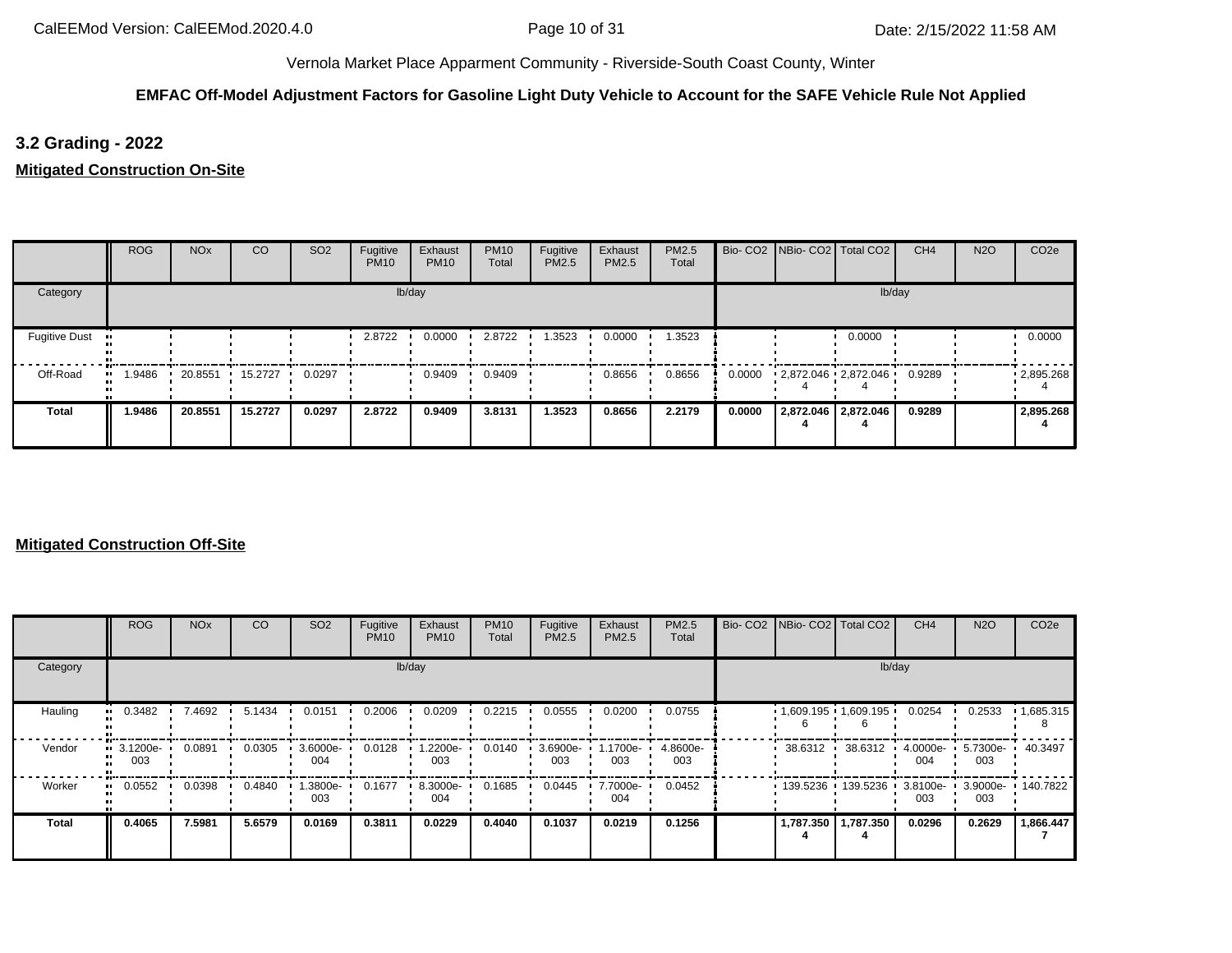## **EMFAC Off-Model Adjustment Factors for Gasoline Light Duty Vehicle to Account for the SAFE Vehicle Rule Not Applied**

# **3.3 Building Construction - 2022**

# **Unmitigated Construction On-Site**

|              | <b>ROG</b>    | <b>NO<sub>x</sub></b> | CO        | SO <sub>2</sub> | Fugitive<br><b>PM10</b> | Exhaust<br><b>PM10</b> | <b>PM10</b><br>Total | Fugitive<br>PM2.5 | Exhaust<br>PM2.5 | <b>PM2.5</b><br>Total |                     | Bio- CO2 NBio- CO2 Total CO2 | CH <sub>4</sub> | <b>N2O</b> | CO <sub>2e</sub> |
|--------------|---------------|-----------------------|-----------|-----------------|-------------------------|------------------------|----------------------|-------------------|------------------|-----------------------|---------------------|------------------------------|-----------------|------------|------------------|
| Category     |               |                       |           |                 |                         | lb/day                 |                      |                   |                  |                       |                     | lb/day                       |                 |            |                  |
| Off-Road     | 2.4746<br>. . | 22.6236 ·             | 24.7911 . | 0.0420          |                         | 1.1583                 | i 1583               |                   | 1.1060           | 1.1060                |                     | $3,983.221$ $3,983.221$      | 0.7303          |            | .4,001.478       |
| <b>Total</b> | 2.4746        | 22.6236               | 24.7911   | 0.0420          |                         | 1.1583                 | 1.1583               |                   | 1.1060           | 1.1060                | 3,983.221 3,983.221 |                              | 0.7303          |            | 4,001.478<br>0   |

|              | <b>ROG</b>          | <b>NO<sub>x</sub></b> | <b>CO</b> | SO <sub>2</sub> | Fugitive<br><b>PM10</b> | Exhaust<br><b>PM10</b> | <b>PM10</b><br>Total | Fugitive<br>PM2.5 | Exhaust<br>PM2.5 | PM2.5<br>Total | Bio- CO2 NBio- CO2 Total CO2 |                         | CH <sub>4</sub> | <b>N2O</b> | CO <sub>2e</sub> |
|--------------|---------------------|-----------------------|-----------|-----------------|-------------------------|------------------------|----------------------|-------------------|------------------|----------------|------------------------------|-------------------------|-----------------|------------|------------------|
| Category     |                     |                       |           |                 |                         | lb/day                 |                      |                   |                  |                |                              | lb/day                  |                 |            |                  |
| Hauling      | 0.0000<br>$\bullet$ | 0.0000                | 0.0000    | 0.0000          | 0.0000                  | 0.0000                 | 0.0000               | 0.0000            | 0.0000           | 0.0000         | 0.0000                       | 0.0000                  | 0.0000          | 0.0000     | 0.0000           |
| Vendor       | 0.1044              | 2.9848                | 1.0230    | 0.0122          | 0.4291                  | 0.0410                 | 0.4701               | 0.1236            | 0.0392           | 0.1627         |                              | $1,294.143$ $1,294.143$ | 0.0135          | 0.1921     | 1,351.716        |
| Worker       | 0.9716<br>$\bullet$ | 0.6996                | 8.5175    | 0.0243          | 2.9509                  | 0.0147                 | 2.9656               | 0.7826            | 0.0135           | 0.7961         |                              | $2,455.615$ $2,455.615$ | 0.0671          | 0.0687     | 12,477.766       |
| <b>Total</b> | 1.0759              | 3.6844                | 9.5405    | 0.0365          | 3.3800                  | 0.0556                 | 3.4357               | 0.9062            | 0.0527           | 0.9589         |                              | 3,749.759 3,749.759     | 0.0806          | 0.2608     | 3,829.482        |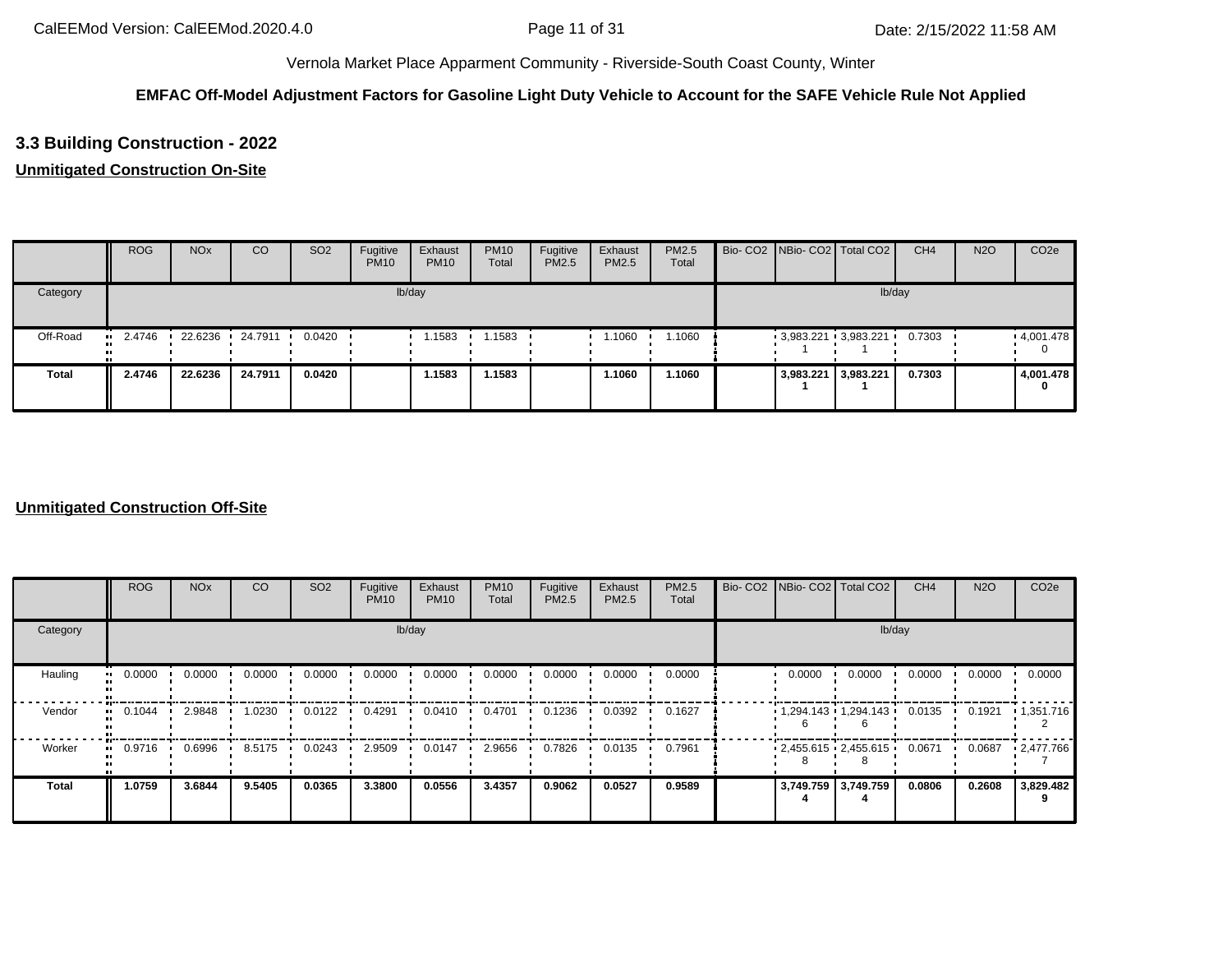## **EMFAC Off-Model Adjustment Factors for Gasoline Light Duty Vehicle to Account for the SAFE Vehicle Rule Not Applied**

# **3.3 Building Construction - 2022**

## **Mitigated Construction On-Site**

|              | <b>ROG</b> | <b>NO<sub>x</sub></b> | CO              | SO <sub>2</sub> | Fugitive<br><b>PM10</b> | Exhaust<br><b>PM10</b> | <b>PM10</b><br>Total | Fugitive<br>PM2.5 | Exhaust<br>PM2.5 | <b>PM2.5</b><br>Total |        |           | Bio- CO2 NBio- CO2 Total CO2 | CH <sub>4</sub> | <b>N2O</b> | CO <sub>2e</sub> |
|--------------|------------|-----------------------|-----------------|-----------------|-------------------------|------------------------|----------------------|-------------------|------------------|-----------------------|--------|-----------|------------------------------|-----------------|------------|------------------|
| Category     |            |                       |                 |                 |                         | lb/day                 |                      |                   |                  |                       |        |           |                              | lb/day          |            |                  |
| Off-Road     | 2.4746<br> |                       | 22.6236 24.7911 | 0.0420          |                         | 1.1583                 | 1.1583               |                   | 1.1060           | 1.1060                | 0.0000 |           | $3,983.221$ $3,983.221$      | 0.7303          |            | .4,001.478       |
| <b>Total</b> | 2.4746     | 22.6236               | 24.7911         | 0.0420          |                         | 1.1583                 | 1.1583               |                   | 1.1060           | 1.1060                | 0.0000 | 3,983.221 | 3,983.221                    | 0.7303          |            | 4,001.478<br>0   |

|                        | <b>ROG</b>                 | <b>NO<sub>x</sub></b> | CO     | SO <sub>2</sub> | Fugitive<br><b>PM10</b> | Exhaust<br><b>PM10</b> | <b>PM10</b><br>Total | Fugitive<br><b>PM2.5</b> | Exhaust<br>PM2.5 | <b>PM2.5</b><br>Total | Bio- CO2   NBio- CO2   Total CO2 |        | CH <sub>4</sub> | <b>N2O</b> | CO <sub>2e</sub>  |
|------------------------|----------------------------|-----------------------|--------|-----------------|-------------------------|------------------------|----------------------|--------------------------|------------------|-----------------------|----------------------------------|--------|-----------------|------------|-------------------|
| Category               |                            |                       |        |                 |                         | lb/day                 |                      |                          |                  |                       |                                  | lb/day |                 |            |                   |
| Hauling                | 0.0000<br>$\bullet\bullet$ | 0.0000                | 0.0000 | 0.0000          | 0.0000                  | 0.0000                 | 0.0000               | 0.0000                   | 0.0000           | 0.0000                | 0.0000                           | 0.0000 | 0.0000          | 0.0000     | 0.0000            |
| Vendor<br>$\mathbf{u}$ | 0.1044                     | 2.9848                | 1.0230 | 0.0122          | 0.4291                  | 0.0410                 | 0.4701               | 0.1236                   | 0.0392           | 0.1627                | $1,294.143$ $1,294.143$          |        | 0.0135          | 0.1921     | 1,351.716         |
| Worker<br>$\bullet$    | 0.9716                     | 0.6996                | 8.5175 | 0.0243          | 2.9509                  | 0.0147                 | 2.9656               | 0.7826                   | 0.0135           | 0.7961                | $2,455.615$ $2,455.615$          |        | 0.0671          | 0.0687     | $\cdot$ 2,477.766 |
| <b>Total</b>           | 1.0759                     | 3.6844                | 9.5405 | 0.0365          | 3.3800                  | 0.0556                 | 3.4357               | 0.9062                   | 0.0527           | 0.9589                | 3,749.759 3,749.759              |        | 0.0806          | 0.2608     | 3,829.482         |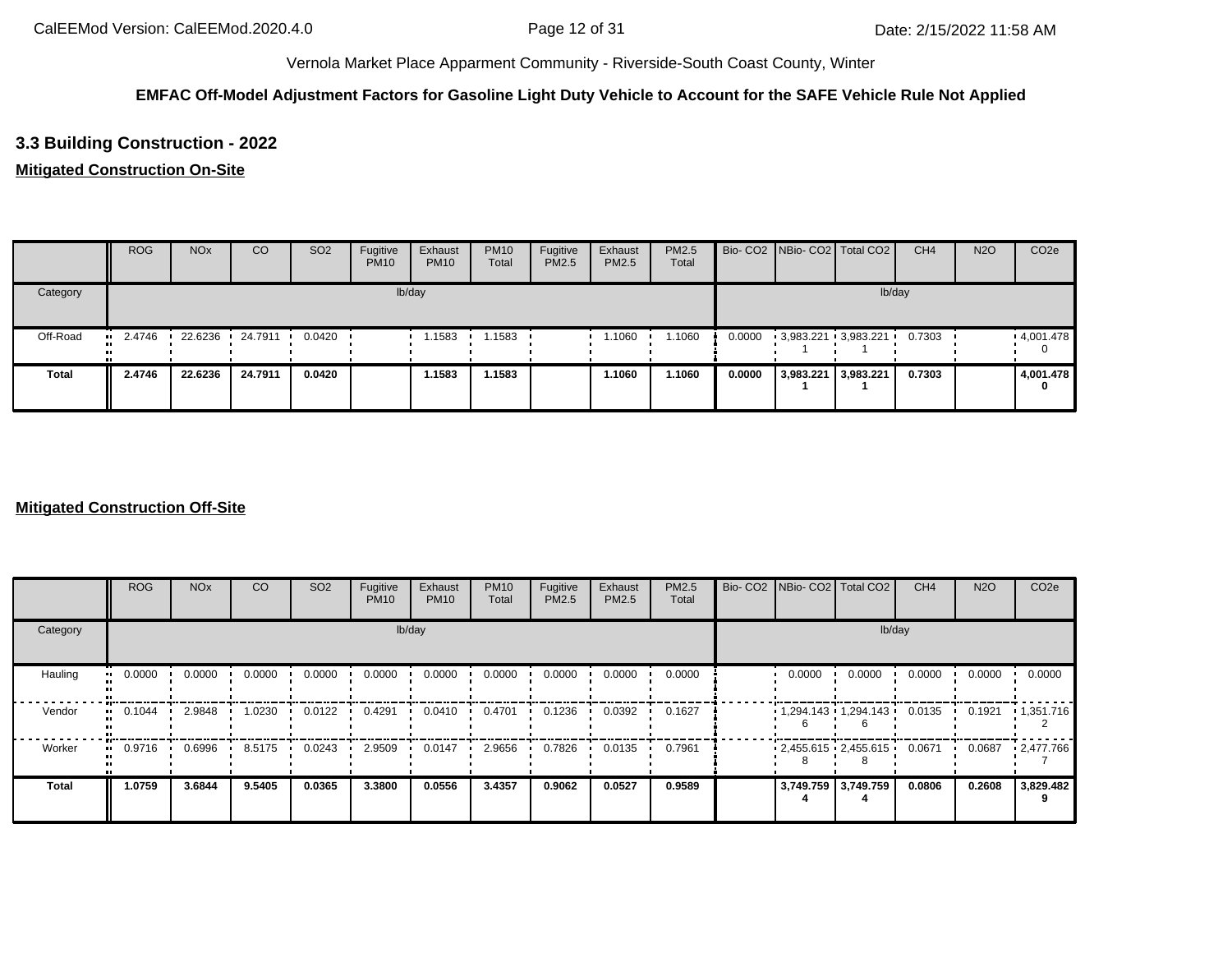## **EMFAC Off-Model Adjustment Factors for Gasoline Light Duty Vehicle to Account for the SAFE Vehicle Rule Not Applied**

# **3.3 Building Construction - 2023**

## **Unmitigated Construction On-Site**

|              | <b>ROG</b> | <b>NO<sub>x</sub></b> | CO      | SO <sub>2</sub> | Fugitive<br><b>PM10</b> | Exhaust<br><b>PM10</b> | <b>PM10</b><br>Total | Fugitive<br>PM2.5 | Exhaust<br>PM2.5 | <b>PM2.5</b><br>Total |  | Bio- CO2 NBio- CO2 Total CO2 | CH <sub>4</sub> | <b>N2O</b> | CO <sub>2e</sub>  |
|--------------|------------|-----------------------|---------|-----------------|-------------------------|------------------------|----------------------|-------------------|------------------|-----------------------|--|------------------------------|-----------------|------------|-------------------|
| Category     |            |                       |         |                 |                         | lb/day                 |                      |                   |                  |                       |  | lb/day                       |                 |            |                   |
| Off-Road     | 2.2852     | 20.8689               | 24.6488 | 0.0420          |                         | 1.0046                 | 1.0046               |                   | 0.9594           | 0.9594                |  | $3,984.222$ $3,984.222$      | 0.7218          |            | $\cdot$ 4,002.268 |
| <b>Total</b> | 2.2852     | 20.8689               | 24.6488 | 0.0420          |                         | 1.0046                 | 1.0046               |                   | 0.9594           | 0.9594                |  | 3,984.222 3,984.222          | 0.7218          |            | 4,002.268         |

|              | <b>ROG</b>          | <b>NO<sub>x</sub></b> | <b>CO</b> | SO <sub>2</sub> | Fugitive<br><b>PM10</b> | Exhaust<br><b>PM10</b> | <b>PM10</b><br>Total | Fugitive<br>PM2.5 | Exhaust<br>PM2.5 | PM2.5<br>Total |        | Bio- CO2   NBio- CO2   Total CO2 | CH <sub>4</sub> | <b>N2O</b> | CO <sub>2e</sub>  |
|--------------|---------------------|-----------------------|-----------|-----------------|-------------------------|------------------------|----------------------|-------------------|------------------|----------------|--------|----------------------------------|-----------------|------------|-------------------|
| Category     |                     |                       |           |                 |                         | lb/day                 |                      |                   |                  |                |        | lb/day                           |                 |            |                   |
| Hauling      | 0.0000<br>$\bullet$ | 0.0000                | 0.0000    | 0.0000          | 0.0000                  | 0.0000                 | 0.0000               | 0.0000            | 0.0000           | 0.0000         | 0.0000 | 0.0000                           | 0.0000          | 0.0000     | 0.0000            |
| Vendor       | 0.0699<br>$\bullet$ | 2.3214                | 0.9316    | 0.0117          | 0.4291                  | 0.0191                 | 0.4483               | 0.1236            | 0.0183           | 0.1419         |        | $1,244.396$ $1,244.396$          | 0.0124          | 0.1840     | $\cdot$ 1,299.550 |
| Worker       | 0.9035              | 0.6180                | 7.8433    | 0.0235          | 2.9509                  | 0.0138                 | 2.9647               | 0.7826            | 0.0127           | 0.7953         |        | $2,377.117$ $2,377.117$ $\cdot$  | 0.0605          | 0.0634     | $\cdot$ 2,397.518 |
| <b>Total</b> | 0.9734              | 2.9394                | 8.7749    | 0.0353          | 3.3800                  | 0.0329                 | 3.4130               | 0.9062            | 0.0310           | 0.9372         |        | 3,621.514 3,621.514              | 0.0729          | 0.2474     | 3,697.068<br>8    |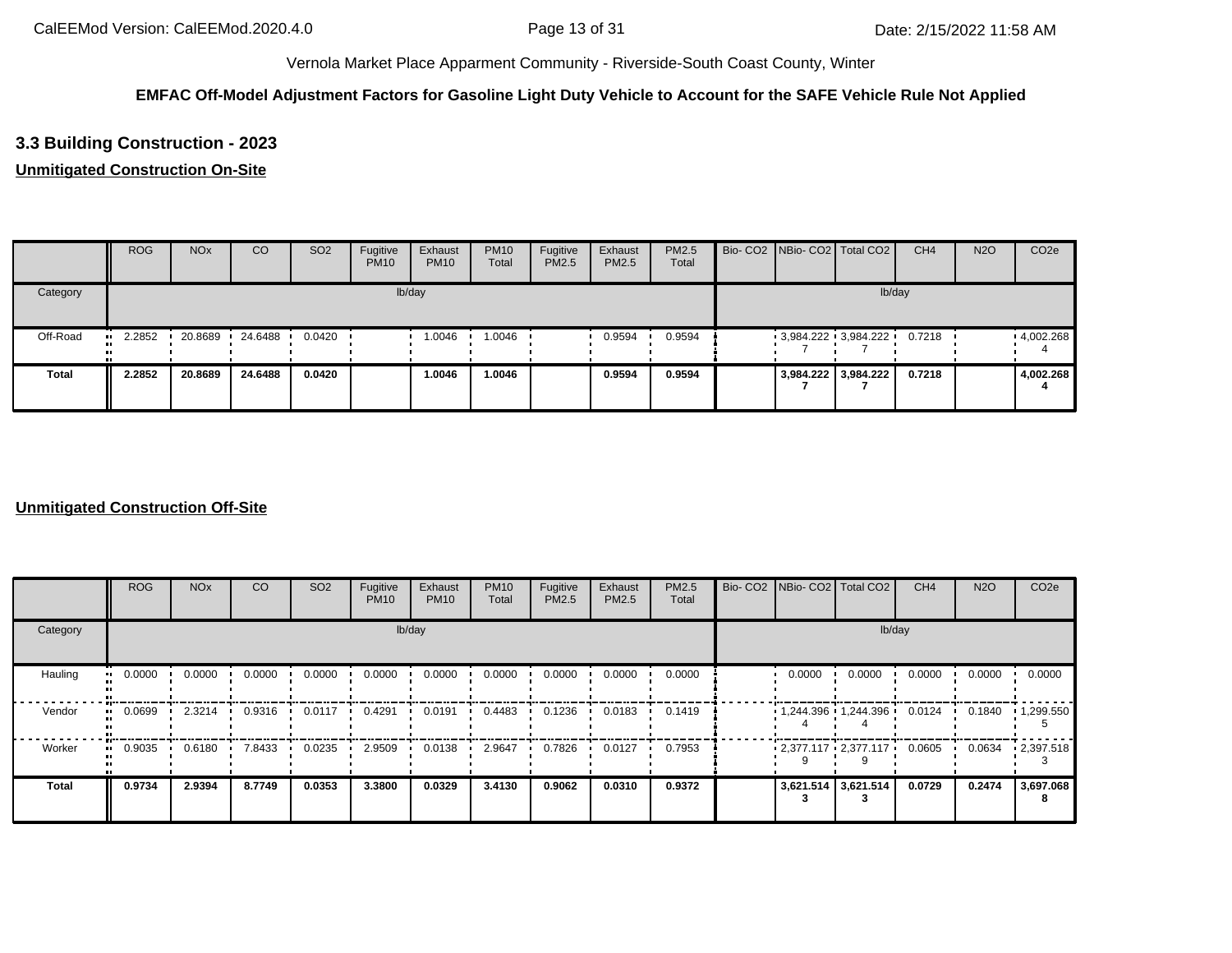## **EMFAC Off-Model Adjustment Factors for Gasoline Light Duty Vehicle to Account for the SAFE Vehicle Rule Not Applied**

# **3.3 Building Construction - 2023**

## **Mitigated Construction On-Site**

|              | <b>ROG</b>    | <b>NO<sub>x</sub></b> | CO      | SO <sub>2</sub> | Fugitive<br><b>PM10</b> | Exhaust<br><b>PM10</b> | <b>PM10</b><br>Total | Fugitive<br>PM2.5 | Exhaust<br>PM2.5 | PM2.5<br>Total |        | Bio- CO2 NBio- CO2 Total CO2 | CH <sub>4</sub> | <b>N2O</b> | CO <sub>2e</sub> |
|--------------|---------------|-----------------------|---------|-----------------|-------------------------|------------------------|----------------------|-------------------|------------------|----------------|--------|------------------------------|-----------------|------------|------------------|
| Category     |               |                       |         |                 |                         | lb/day                 |                      |                   |                  |                |        | lb/day                       |                 |            |                  |
| Off-Road     | 2.2852<br>. . | 20.8689               | 24.6488 | 0.0420          |                         | 1.0046                 | 1.0046               |                   | 0.9594           | 0.9594         | 0.0000 | $-3,984.222 - 3,984.222$     | 0.7218          |            | 4,002.268        |
| <b>Total</b> | 2.2852        | 20.8689               | 24.6488 | 0.0420          |                         | 1.0046                 | 1.0046               |                   | 0.9594           | 0.9594         | 0.0000 | 3,984.222 3,984.222          | 0.7218          |            | 4,002.268        |

|                     | <b>ROG</b>                 | <b>NO<sub>x</sub></b> | CO     | SO <sub>2</sub> | Fugitive<br><b>PM10</b> | Exhaust<br><b>PM10</b> | <b>PM10</b><br>Total | Fugitive<br><b>PM2.5</b> | Exhaust<br>PM2.5 | <b>PM2.5</b><br>Total |        | Bio- CO2 NBio- CO2 Total CO2 | CH <sub>4</sub> | <b>N2O</b> | CO <sub>2e</sub>  |
|---------------------|----------------------------|-----------------------|--------|-----------------|-------------------------|------------------------|----------------------|--------------------------|------------------|-----------------------|--------|------------------------------|-----------------|------------|-------------------|
| Category            |                            |                       |        |                 |                         | lb/day                 |                      |                          |                  |                       |        | lb/day                       |                 |            |                   |
| Hauling             | 0.0000<br>$\bullet\bullet$ | 0.0000                | 0.0000 | 0.0000          | 0.0000                  | 0.0000                 | 0.0000               | 0.0000                   | 0.0000           | 0.0000                | 0.0000 | 0.0000                       | 0.0000          | 0.0000     | 0.0000            |
| Vendor<br>$\bullet$ | 0.0699                     | 2.3214                | 0.9316 | 0.0117          | 0.4291                  | 0.0191                 | 0.4483               | 0.1236                   | 0.0183           | 0.1419                |        | 1,244.396 1,244.396          | 0.0124          | 0.1840     | $\cdot$ 1,299.550 |
| Worker<br>$\bullet$ | 0.9035                     | 0.6180                | 7.8433 | 0.0235          | 2.9509                  | 0.0138                 | 2.9647               | 0.7826                   | 0.0127           | 0.7953                |        | $2,377.117$ $2,377.117$      | 0.0605          | 0.0634     | $\cdot 2,397.518$ |
| <b>Total</b>        | 0.9734                     | 2.9394                | 8.7749 | 0.0353          | 3.3800                  | 0.0329                 | 3.4130               | 0.9062                   | 0.0310           | 0.9372                |        | 3,621.514 3,621.514          | 0.0729          | 0.2474     | 3,697.068         |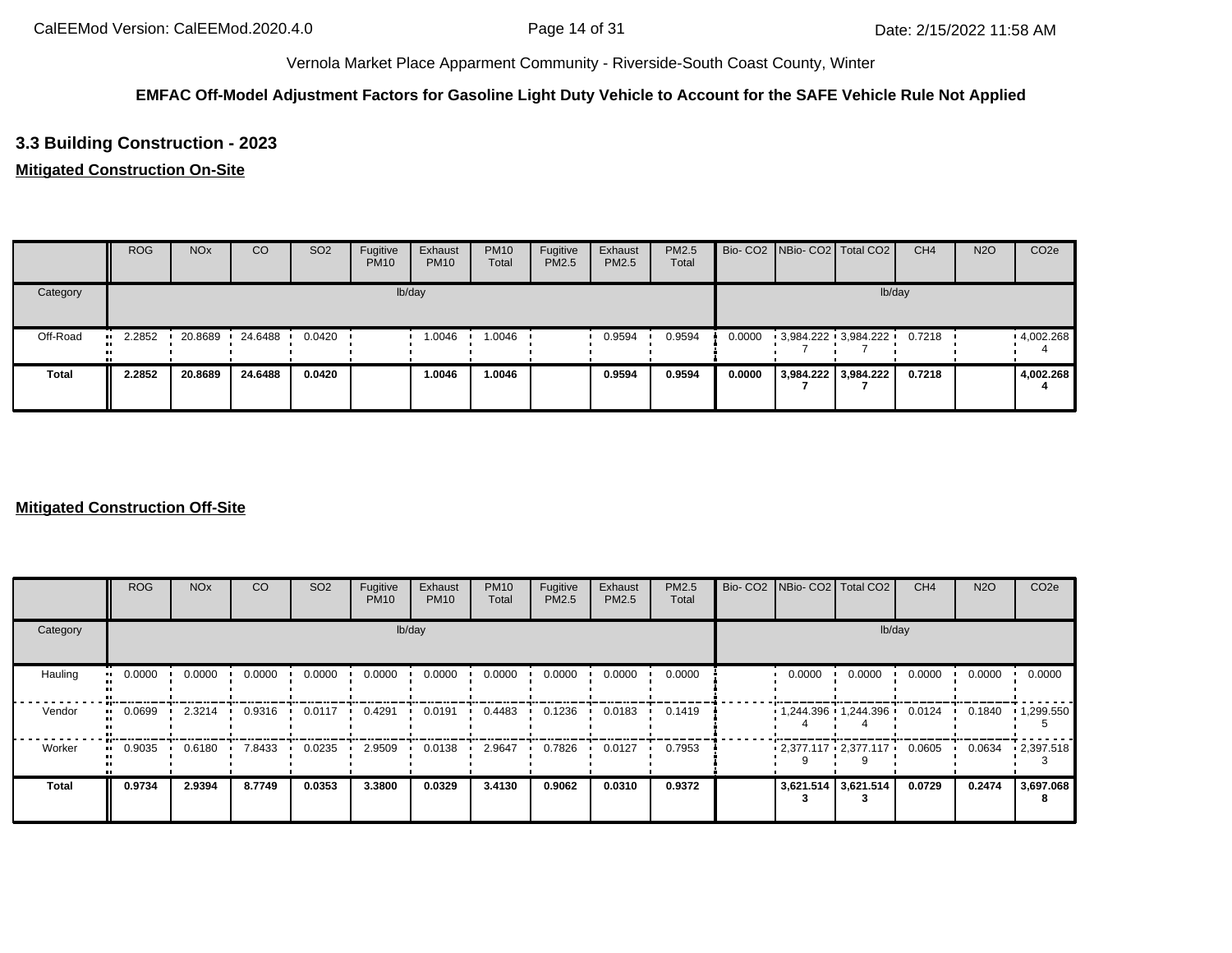## **EMFAC Off-Model Adjustment Factors for Gasoline Light Duty Vehicle to Account for the SAFE Vehicle Rule Not Applied**

# **3.3 Building Construction - 2024**

## **Unmitigated Construction On-Site**

|          | <b>ROG</b> | <b>NO<sub>x</sub></b> | CO              | SO <sub>2</sub> | Fugitive<br><b>PM10</b> | Exhaust<br><b>PM10</b> | <b>PM10</b><br>Total | Fugitive<br><b>PM2.5</b> | Exhaust<br>PM2.5 | PM2.5<br>Total |  | Bio- CO2 NBio- CO2 Total CO2 | CH <sub>4</sub> | <b>N2O</b> | CO <sub>2e</sub> |
|----------|------------|-----------------------|-----------------|-----------------|-------------------------|------------------------|----------------------|--------------------------|------------------|----------------|--|------------------------------|-----------------|------------|------------------|
| Category |            |                       |                 |                 |                         | lb/day                 |                      |                          |                  |                |  | lb/day                       |                 |            |                  |
| Off-Road | $-2.1371$  |                       | 19.5140 24.5548 | 0.0420          |                         | 0.8779                 | 0.8779               |                          | 0.8381           | 0.8381         |  | $3,984.781$ 3,984.781        | 0.7140          |            | .4,002.630<br>8  |
| Total    | 2.1371     | 19.5140               | 24.5548         | 0.0420          |                         | 0.8779                 | 0.8779               |                          | 0.8381           | 0.8381         |  | 3,984.781 3,984.781          | 0.7140          |            | 4,002.630        |

|              | <b>ROG</b>          | <b>NO<sub>x</sub></b> | <b>CO</b> | SO <sub>2</sub> | Fugitive<br><b>PM10</b> | Exhaust<br><b>PM10</b> | <b>PM10</b><br>Total | Fugitive<br>PM2.5 | Exhaust<br>PM2.5 | PM2.5<br>Total | Bio- CO2   NBio- CO2   Total CO2 |                     | CH <sub>4</sub> | <b>N2O</b> | CO <sub>2e</sub>  |
|--------------|---------------------|-----------------------|-----------|-----------------|-------------------------|------------------------|----------------------|-------------------|------------------|----------------|----------------------------------|---------------------|-----------------|------------|-------------------|
| Category     |                     |                       |           |                 |                         | lb/day                 |                      |                   |                  |                |                                  | lb/day              |                 |            |                   |
| Hauling      | 0.0000<br>$\bullet$ | 0.0000                | 0.0000    | 0.0000          | 0.0000                  | 0.0000                 | 0.0000               | 0.0000            | 0.0000           | 0.0000         | 0.0000                           | 0.0000              | 0.0000          | 0.0000     | 0.0000            |
| Vendor       | 0.0688<br>$\bullet$ | 2.3217                | 0.9212    | 0.0116          | 0.4291                  | 0.0190                 | 0.4481               | 0.1236            | 0.0182           | 0.1417         |                                  | 1,225.238 1,225.238 | 0.0129          | 0.1809     | $\cdot$ 1,279.476 |
| Worker       | 0.8445              | 0.5502                | 7.3352    | 0.0228          | 2.9509                  | 0.0132                 | 2.9641               | 0.7826            | 0.0121           | 0.7947         | $2,301.886$ $2,301.886$          |                     | 0.0549          | 0.0589     | $-2,320.802$      |
| <b>Total</b> | 0.9133              | 2.8719                | 8.2564    | 0.0343          | 3.3800                  | 0.0322                 | 3.4122               | 0.9062            | 0.0303           | 0.9365         | 3,527.125 3,527.125              |                     | 0.0677          | 0.2398     | 3,600.278         |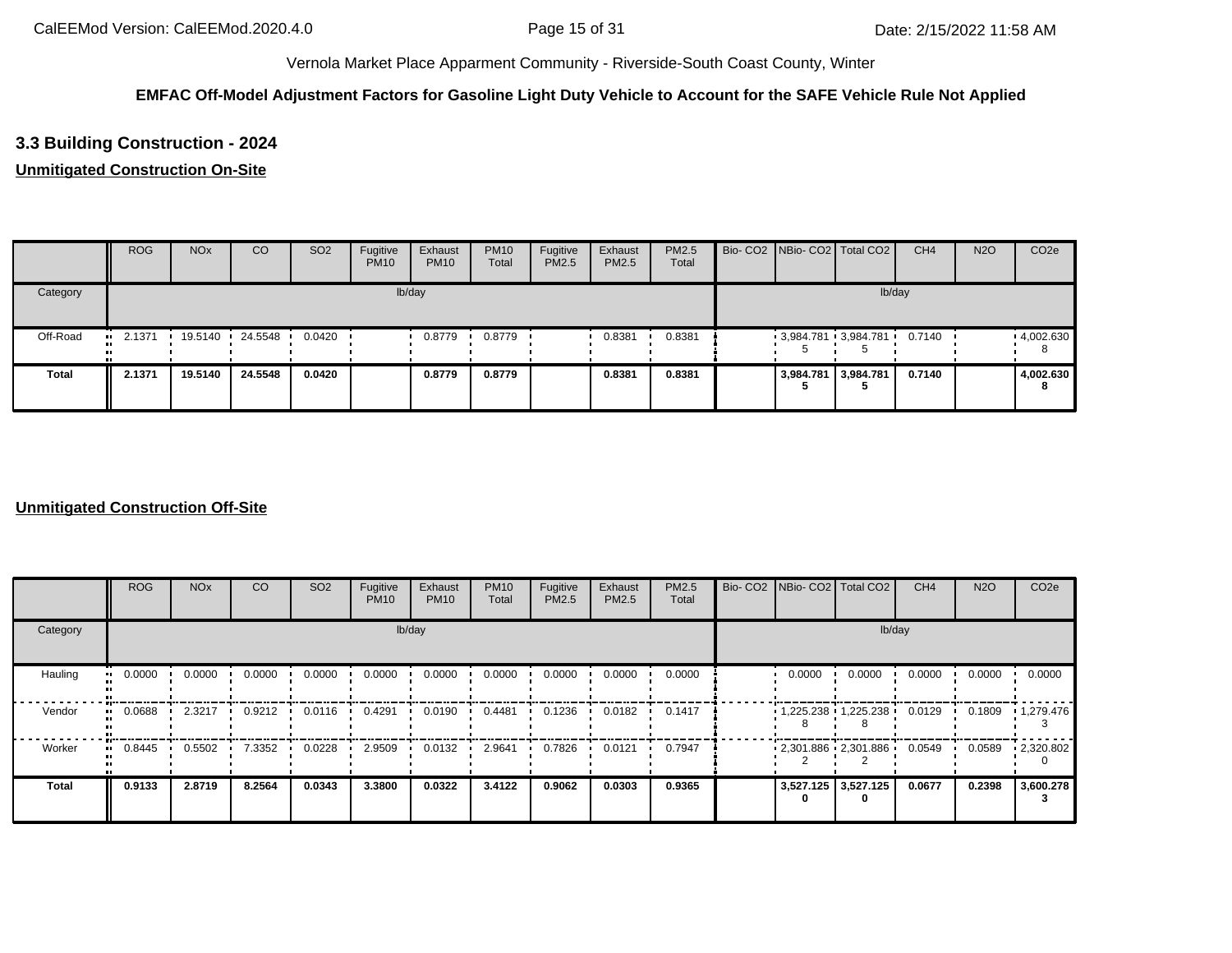## **EMFAC Off-Model Adjustment Factors for Gasoline Light Duty Vehicle to Account for the SAFE Vehicle Rule Not Applied**

# **3.3 Building Construction - 2024**

## **Mitigated Construction On-Site**

|              | <b>ROG</b>          | <b>NO<sub>x</sub></b> | CO      | SO <sub>2</sub> | Fugitive<br><b>PM10</b> | Exhaust<br><b>PM10</b> | <b>PM10</b><br>Total | Fugitive<br>PM2.5 | Exhaust<br><b>PM2.5</b> | PM2.5<br>Total |        |                     | Bio- CO2 NBio- CO2 Total CO2 | CH <sub>4</sub> | <b>N2O</b> | CO <sub>2e</sub> |
|--------------|---------------------|-----------------------|---------|-----------------|-------------------------|------------------------|----------------------|-------------------|-------------------------|----------------|--------|---------------------|------------------------------|-----------------|------------|------------------|
| Category     |                     |                       |         |                 |                         | lb/day                 |                      |                   |                         |                |        |                     |                              | lb/day          |            |                  |
| Off-Road     | 2.1371<br>$\bullet$ | 19.5140               | 24.5548 | 0.0420          |                         | 0.8779                 | 0.8779               |                   | 0.8381                  | 0.8381         | 0.0000 |                     | 3,984.781 3,984.781          | 0.7140          |            | 4,002.630        |
| <b>Total</b> | 2.1371              | 19.5140               | 24.5548 | 0.0420          |                         | 0.8779                 | 0.8779               |                   | 0.8381                  | 0.8381         | 0.0000 | 3,984.781 3,984.781 |                              | 0.7140          |            | 4,002.630<br>8   |

|                        | <b>ROG</b>                 | <b>NO<sub>x</sub></b> | CO     | SO <sub>2</sub> | Fugitive<br><b>PM10</b> | Exhaust<br><b>PM10</b> | <b>PM10</b><br>Total | Fugitive<br><b>PM2.5</b> | Exhaust<br>PM2.5 | <b>PM2.5</b><br>Total | Bio- CO2 NBio- CO2 Total CO2 |                     | CH <sub>4</sub> | <b>N2O</b> | CO <sub>2e</sub>  |
|------------------------|----------------------------|-----------------------|--------|-----------------|-------------------------|------------------------|----------------------|--------------------------|------------------|-----------------------|------------------------------|---------------------|-----------------|------------|-------------------|
| Category               |                            |                       |        |                 |                         | lb/day                 |                      |                          |                  |                       |                              | lb/day              |                 |            |                   |
| Hauling                | 0.0000<br>$\bullet\bullet$ | 0.0000                | 0.0000 | 0.0000          | 0.0000                  | 0.0000                 | 0.0000               | 0.0000                   | 0.0000           | 0.0000                | 0.0000                       | 0.0000              | 0.0000          | 0.0000     | 0.0000            |
| Vendor<br>$\mathbf{u}$ | 0.0688                     | 2.3217                | 0.9212 | 0.0116          | 0.4291                  | 0.0190                 | 0.4481               | 0.1236                   | 0.0182           | 0.1417                |                              | 1,225.238 1,225.238 | 0.0129          | 0.1809     | $\cdot$ 1,279.476 |
| Worker<br>$\mathbf{u}$ | 0.8445                     | 0.5502                | 7.3352 | 0.0228          | 2.9509                  | 0.0132                 | 2.9641               | 0.7826                   | 0.0121           | 0.7947                | $2,301.886$ $2,301.886$      |                     | 0.0549          | 0.0589     | $-2,320.802$      |
| <b>Total</b>           | 0.9133                     | 2.8719                | 8.2564 | 0.0343          | 3.3800                  | 0.0322                 | 3.4122               | 0.9062                   | 0.0303           | 0.9365                | 3,527.125 3,527.125<br>0     |                     | 0.0677          | 0.2398     | 3,600.278         |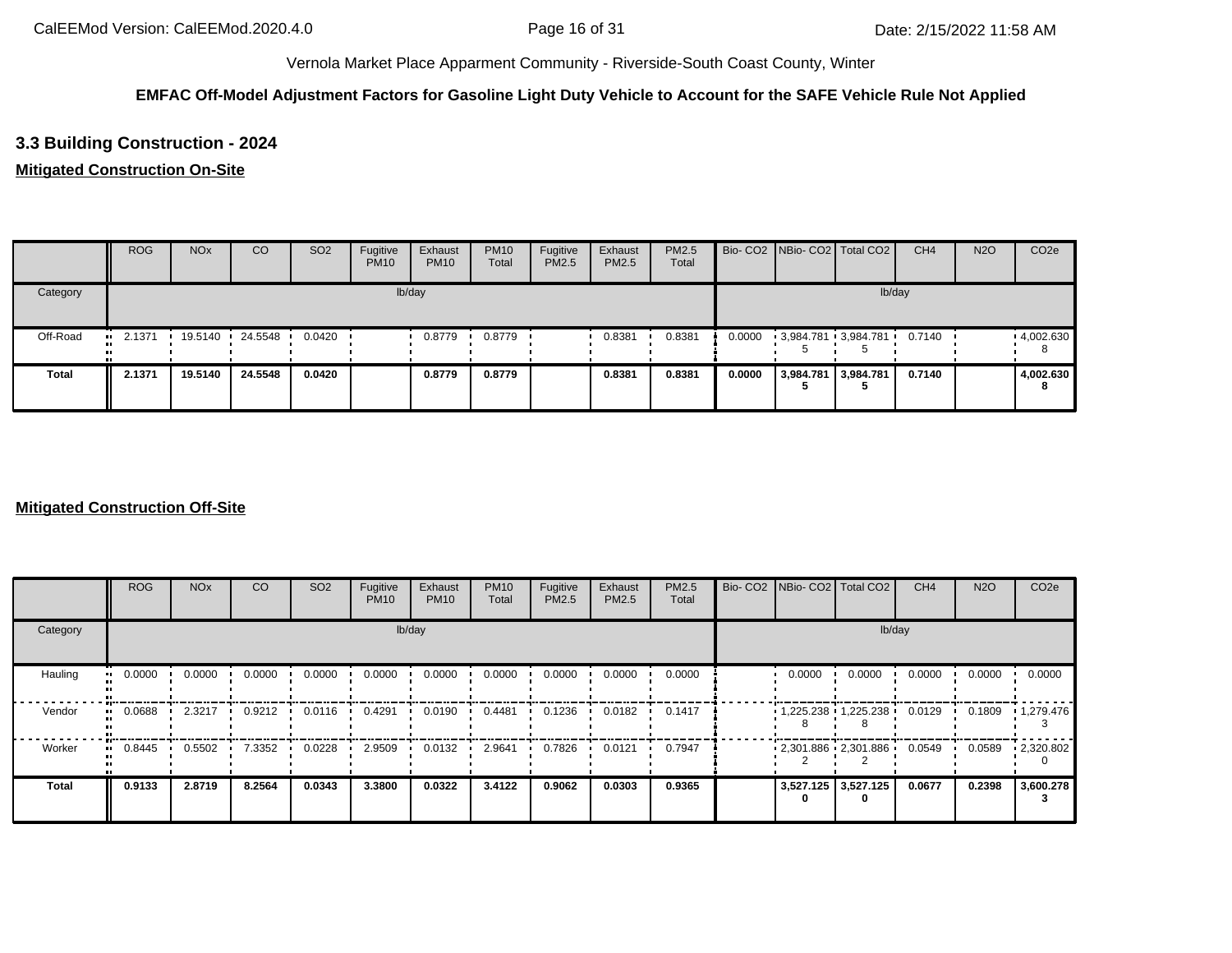# **EMFAC Off-Model Adjustment Factors for Gasoline Light Duty Vehicle to Account for the SAFE Vehicle Rule Not Applied**

**3.4 Paving - 2022**

**Unmitigated Construction On-Site**

|              | <b>ROG</b>   | <b>NO<sub>x</sub></b> | <sub>CO</sub>   | SO <sub>2</sub> | Fugitive<br><b>PM10</b> | Exhaust<br><b>PM10</b> | <b>PM10</b><br>Total | Fugitive<br>PM2.5 | Exhaust<br>PM2.5 | PM2.5<br>Total | Bio- CO2 NBio- CO2 Total CO2 |                     | CH <sub>4</sub> | <b>N2O</b> | CO <sub>2e</sub>  |
|--------------|--------------|-----------------------|-----------------|-----------------|-------------------------|------------------------|----------------------|-------------------|------------------|----------------|------------------------------|---------------------|-----------------|------------|-------------------|
| Category     |              |                       |                 |                 |                         | lb/day                 |                      |                   |                  |                |                              |                     | lb/day          |            |                   |
| Off-Road     | 1.1028<br>   |                       | 11.1249 14.5805 | 0.0228          |                         | 0.5679                 | 0.5679               |                   | 0.5225           | 0.5225         | $-2,207.660 - 2,207.660$     |                     | 0.7140          |            | $\cdot$ 2,225.510 |
| Paving       | 0.5201<br>ш. |                       |                 |                 |                         | 0.0000                 | 0.0000               |                   | 0.0000           | 0.0000         |                              | 0.0000              |                 |            | 0.0000            |
| <b>Total</b> | 1.6229       | 11.1249               | 14.5805         | 0.0228          |                         | 0.5679                 | 0.5679               |                   | 0.5225           | 0.5225         |                              | 2,207.660 2,207.660 | 0.7140          |            | 2,225.510         |

|              | ROG               | <b>NO<sub>x</sub></b> | CO     | SO <sub>2</sub> | Fugitive<br><b>PM10</b> | Exhaust<br><b>PM10</b> | <b>PM10</b><br>Total | Fugitive<br>PM2.5 | Exhaust<br>PM2.5 | <b>PM2.5</b><br>Total | Bio- CO2 NBio- CO2 Total CO2 |                     | CH <sub>4</sub>    | <b>N2O</b>      | CO <sub>2e</sub>  |
|--------------|-------------------|-----------------------|--------|-----------------|-------------------------|------------------------|----------------------|-------------------|------------------|-----------------------|------------------------------|---------------------|--------------------|-----------------|-------------------|
| Category     |                   |                       |        |                 |                         | lb/day                 |                      |                   |                  |                       |                              | lb/day              |                    |                 |                   |
| Hauling      | 0.0000            | 0.0000                | 0.0000 | 0.0000          | 0.0000                  | 0.0000                 | 0.0000               | 0.0000            | 0.0000           | 0.0000                | 0.0000                       | 0.0000              | 0.0000             | 0.0000          | 0.0000            |
| Vendor       | ■ 3.1200e-<br>003 | 0.0891                | 0.0305 | 3.6000e-<br>004 | 0.0128                  | 1.2200e-<br>003        | 0.0140               | 3.6900e-<br>003   | 1700e-<br>003    | 4.8600e-<br>003       | 38.6312                      | 38.6312             | 4.0000e-<br>004    | 5.7300e-<br>003 | 40.3497           |
| Worker       | 0.0552            | 0.0398                | 0.4840 | --3800e.<br>003 | 0.1677                  | 8.3000e-<br>004        | 0.1685               | 0.0445            | 7.7000e-<br>004  | 0.0452                |                              | 139.5236 139.5236 1 | $3.8100e -$<br>003 | 003             | 3.9000e- 140.7822 |
| <b>Total</b> | 0.0583            | 0.1289                | 0.5145 | 1.7400e-<br>003 | 0.1805                  | 2.0500e-<br>003        | 0.1825               | 0.0482            | 1.9400e-<br>003  | 0.0501                | 178.1548                     | 178.1548            | 4.2100e-<br>003    | 9.6300e-<br>003 | 181.1319          |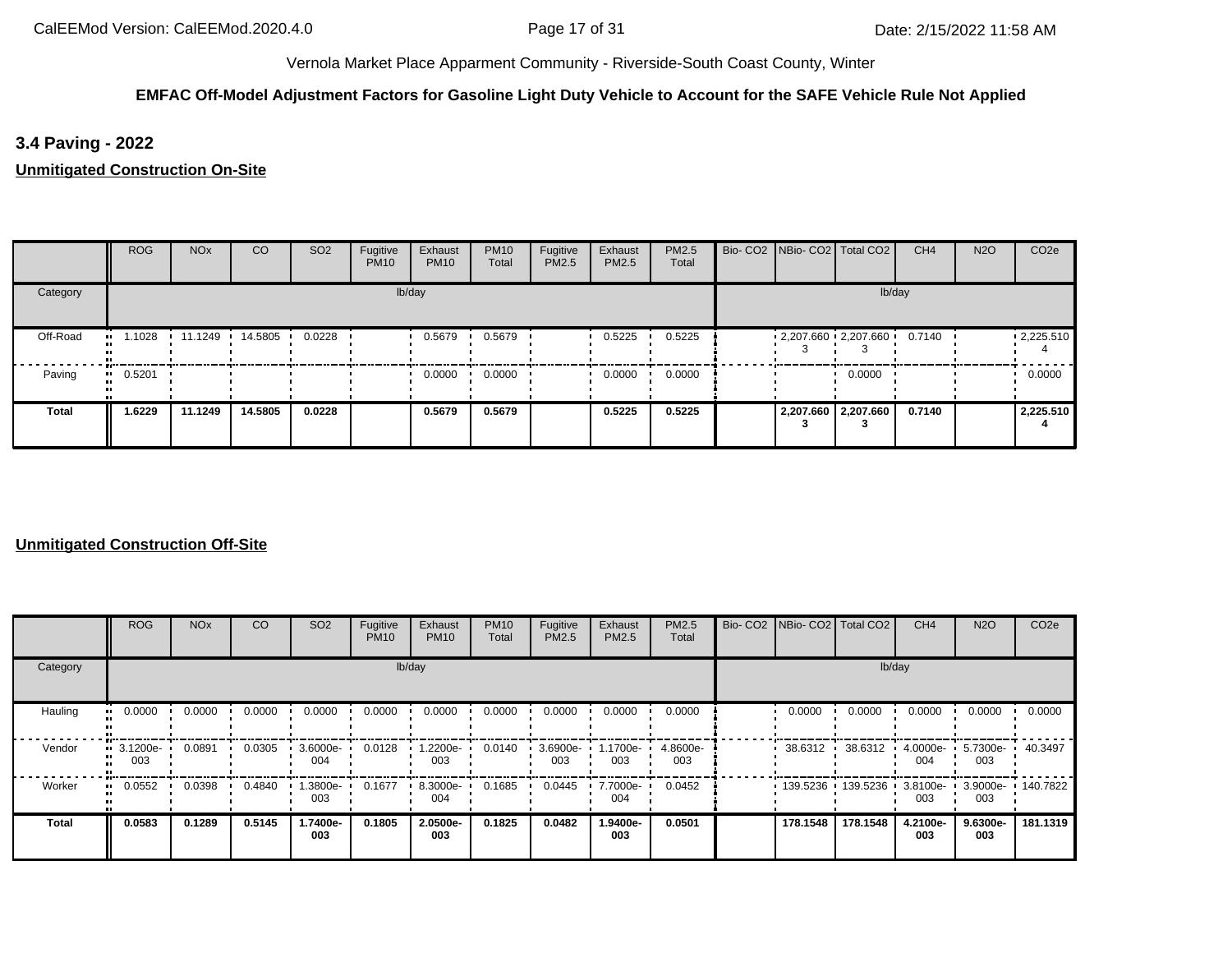# **EMFAC Off-Model Adjustment Factors for Gasoline Light Duty Vehicle to Account for the SAFE Vehicle Rule Not Applied**

**3.4 Paving - 2022**

**Mitigated Construction On-Site**

|          | <b>ROG</b>            | <b>NO<sub>x</sub></b> | <sub>CO</sub>    | SO <sub>2</sub> | Fugitive<br><b>PM10</b> | Exhaust<br><b>PM10</b> | <b>PM10</b><br>Total | Fugitive<br>PM2.5 | Exhaust<br>PM2.5 | PM2.5<br>Total |        | Bio- CO2   NBio- CO2   Total CO2 |                     | CH <sub>4</sub> | <b>N2O</b> | CO <sub>2e</sub> |
|----------|-----------------------|-----------------------|------------------|-----------------|-------------------------|------------------------|----------------------|-------------------|------------------|----------------|--------|----------------------------------|---------------------|-----------------|------------|------------------|
| Category |                       |                       |                  |                 |                         | lb/day                 |                      |                   |                  |                |        |                                  | lb/day              |                 |            |                  |
| Off-Road | 1.1028<br>. .         |                       | 11.1249  14.5805 | 0.0228          |                         | 0.5679                 | 0.5679               |                   | 0.5225           | 0.5225         | 0.0000 | $-2,207.660 - 2,207.660$         |                     | 0.7140          |            | .225.510         |
| Paving   | $\blacksquare$ 0.5201 |                       |                  |                 |                         | 0.0000                 | 0.0000               |                   | 0.0000           | 0.0000         |        |                                  | 0.0000              |                 |            | 0.0000           |
| Total    | 1.6229                | 11.1249               | 14.5805          | 0.0228          |                         | 0.5679                 | 0.5679               |                   | 0.5225           | 0.5225         | 0.0000 |                                  | 2,207.660 2,207.660 | 0.7140          |            | 2,225.510        |

|          | ROG                            | <b>NO<sub>x</sub></b> | <sub>CO</sub> | SO <sub>2</sub> | Fugitive<br><b>PM10</b> | Exhaust<br><b>PM10</b> | <b>PM10</b><br>Total | Fugitive<br>PM2.5 | Exhaust<br>PM2.5 | <b>PM2.5</b><br>Total | Bio- CO2   NBio- CO2   Total CO2 |                             | CH <sub>4</sub> | <b>N2O</b>      | CO <sub>2e</sub>  |
|----------|--------------------------------|-----------------------|---------------|-----------------|-------------------------|------------------------|----------------------|-------------------|------------------|-----------------------|----------------------------------|-----------------------------|-----------------|-----------------|-------------------|
| Category |                                |                       |               |                 |                         | lb/day                 |                      |                   |                  |                       |                                  |                             | lb/day          |                 |                   |
| Hauling  | 0.0000                         | 0.0000                | 0.0000        | 0.0000          | 0.0000                  | 0.0000                 | 0.0000               | 0.0000            | 0.0000           | 0.0000                | 0.0000                           | 0.0000                      | 0.0000          | 0.0000          | 0.0000            |
| Vendor   | $\blacksquare$ 3.1200e-<br>003 | 0.0891                | 0.0305        | 3.6000e-<br>004 | 0.0128                  | 1.2200e-<br>003        | 0.0140               | 3.6900e-<br>003   | 1.1700e-<br>003  | 4.8600e-<br>003       | 38.6312 ·                        | 38.6312                     | 4.0000e-<br>004 | 5.7300e-<br>003 | 40.3497           |
| Worker   | 0.0552                         | 0.0398                | 0.4840        | --3800e.<br>003 | 0.1677                  | 8.3000e-<br>004        | 0.1685               | 0.0445            | 7.7000e-<br>004  | 0.0452                |                                  | 139.5236 139.5236 3.8100e · | 003             | 003             | 3.9000e- 140.7822 |
| Total    | 0.0583                         | 0.1289                | 0.5145        | 1.7400e-<br>003 | 0.1805                  | 2.0500e-<br>003        | 0.1825               | 0.0482            | 1.9400e-<br>003  | 0.0501                | 178.1548                         | 178.1548                    | 4.2100e-<br>003 | 9.6300e-<br>003 | 181.1319          |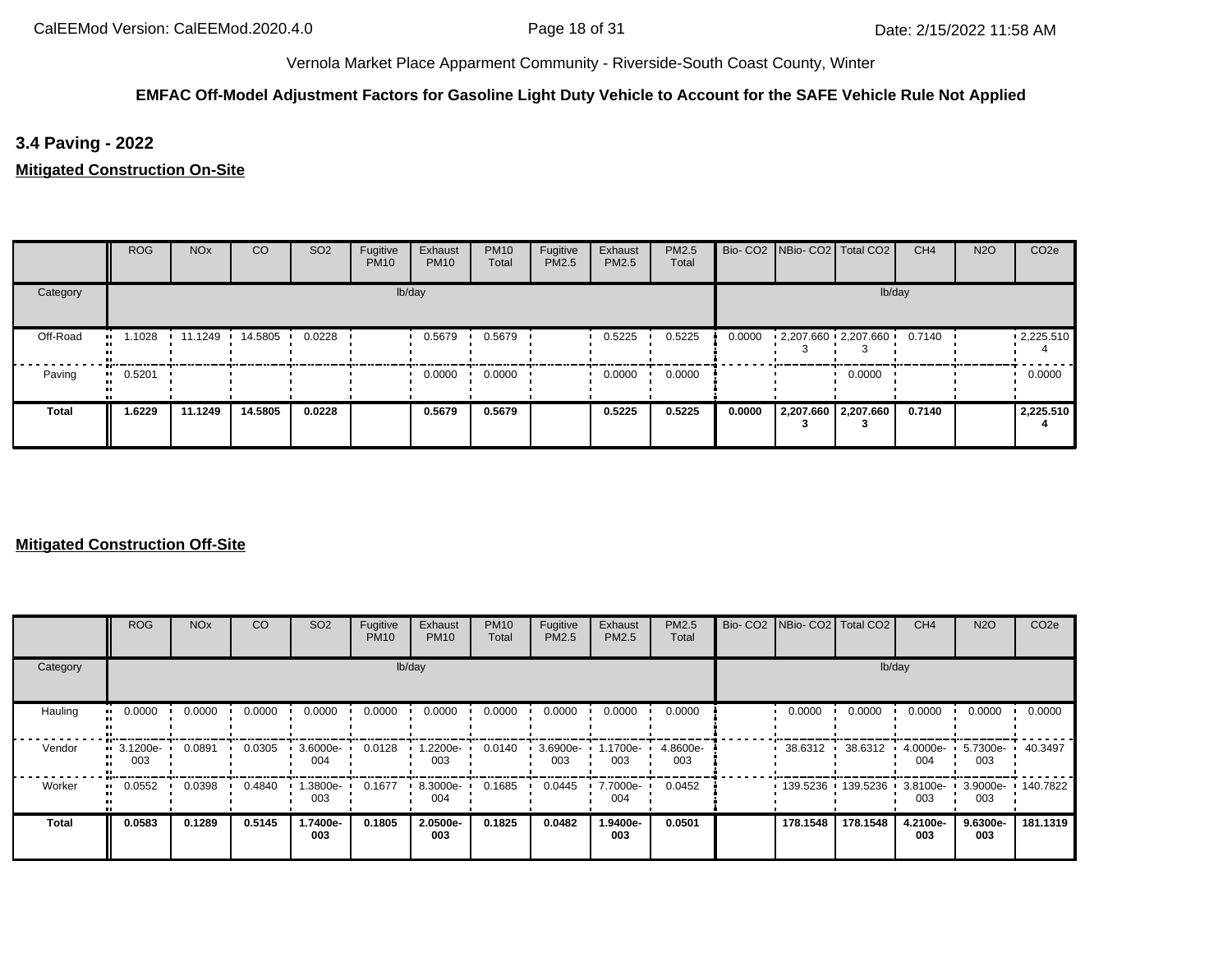## **EMFAC Off-Model Adjustment Factors for Gasoline Light Duty Vehicle to Account for the SAFE Vehicle Rule Not Applied**

# **3.5 Architectural Coating - 2022**

### **Unmitigated Construction On-Site**

|                 | <b>ROG</b> | <b>NO<sub>x</sub></b> | CO     | SO <sub>2</sub> | Fugitive<br><b>PM10</b> | Exhaust<br><b>PM10</b> | <b>PM10</b><br>Total | Fugitive<br>PM2.5 | Exhaust<br>PM2.5 | <b>PM2.5</b><br>Total | Bio- CO2 NBio- CO2 Total CO2 |          | CH <sub>4</sub> | <b>N2O</b> | CO <sub>2e</sub> |
|-----------------|------------|-----------------------|--------|-----------------|-------------------------|------------------------|----------------------|-------------------|------------------|-----------------------|------------------------------|----------|-----------------|------------|------------------|
| Category        |            |                       |        |                 |                         | lb/day                 |                      |                   |                  |                       |                              | lb/day   |                 |            |                  |
| Archit. Coating | 4.2740     |                       |        |                 |                         | 0.0000                 | 0.0000               |                   | 0.0000           | 0.0000                |                              | 0.0000   |                 |            | 0.0000           |
| Off-Road        | 0.5454     | 3.7560                | 4.8363 | 7.9200e-<br>003 |                         | 0.2179                 | 0.2179               |                   | 0.2179           | 0.2179                | 750.5281 750.5281            |          | 0.0489          |            | ■ 751.7497       |
| <b>Total</b>    | 4.8195     | 3.7560                | 4.8363 | 7.9200e-<br>003 |                         | 0.2179                 | 0.2179               |                   | 0.2179           | 0.2179                | 750.5281                     | 750.5281 | 0.0489          |            | 751.7497         |

|              | ROG    | <b>NO<sub>x</sub></b> | <sub>CO</sub> | SO <sub>2</sub> | Fugitive<br><b>PM10</b> | Exhaust<br><b>PM10</b> | <b>PM10</b><br>Total | Fugitive<br>PM2.5 | Exhaust<br>PM2.5 | <b>PM2.5</b><br>Total |          | Bio- CO2   NBio- CO2   Total CO2 | CH <sub>4</sub> | <b>N2O</b> | CO <sub>2e</sub> |
|--------------|--------|-----------------------|---------------|-----------------|-------------------------|------------------------|----------------------|-------------------|------------------|-----------------------|----------|----------------------------------|-----------------|------------|------------------|
| Category     |        |                       |               |                 |                         | lb/day                 |                      |                   |                  |                       |          | lb/day                           |                 |            |                  |
| Hauling      | 0.0000 | 0.0000                | 0.0000        | 0.0000          | 0.0000                  | 0.0000                 | 0.0000               | 0.0000            | 0.0000           | 0.0000                | 0.0000   | 0.0000                           | 0.0000          | 0.0000     | 0.0000           |
| Vendor       | 0.0000 | 0.0000                | 0.0000        | 0.0000          | 0.0000                  | 0.0000                 | 0.0000               | 0.0000            | 0.0000           | 0.0000                | 0.0000   | 0.0000                           | 0.0000          | 0.0000     | 0.0000           |
| Worker       | 0.1951 | 0.1404                | 1.7100        | 4.8800e-<br>003 | 0.5924                  | 2.9500e-<br>003        | 0.5954               | 0.1571            | 2.7100e-<br>003  | 0.1598                |          | 492.9835 492.9835                | 0.0135          | 0.0138     | $+497.4304$      |
| <b>Total</b> | 0.1951 | 0.1404                | 1.7100        | 4.8800e-<br>003 | 0.5924                  | 2.9500e-<br>003        | 0.5954               | 0.1571            | 2.7100e-<br>003  | 0.1598                | 492.9835 | 492.9835                         | 0.0135          | 0.0138     | 497.4304         |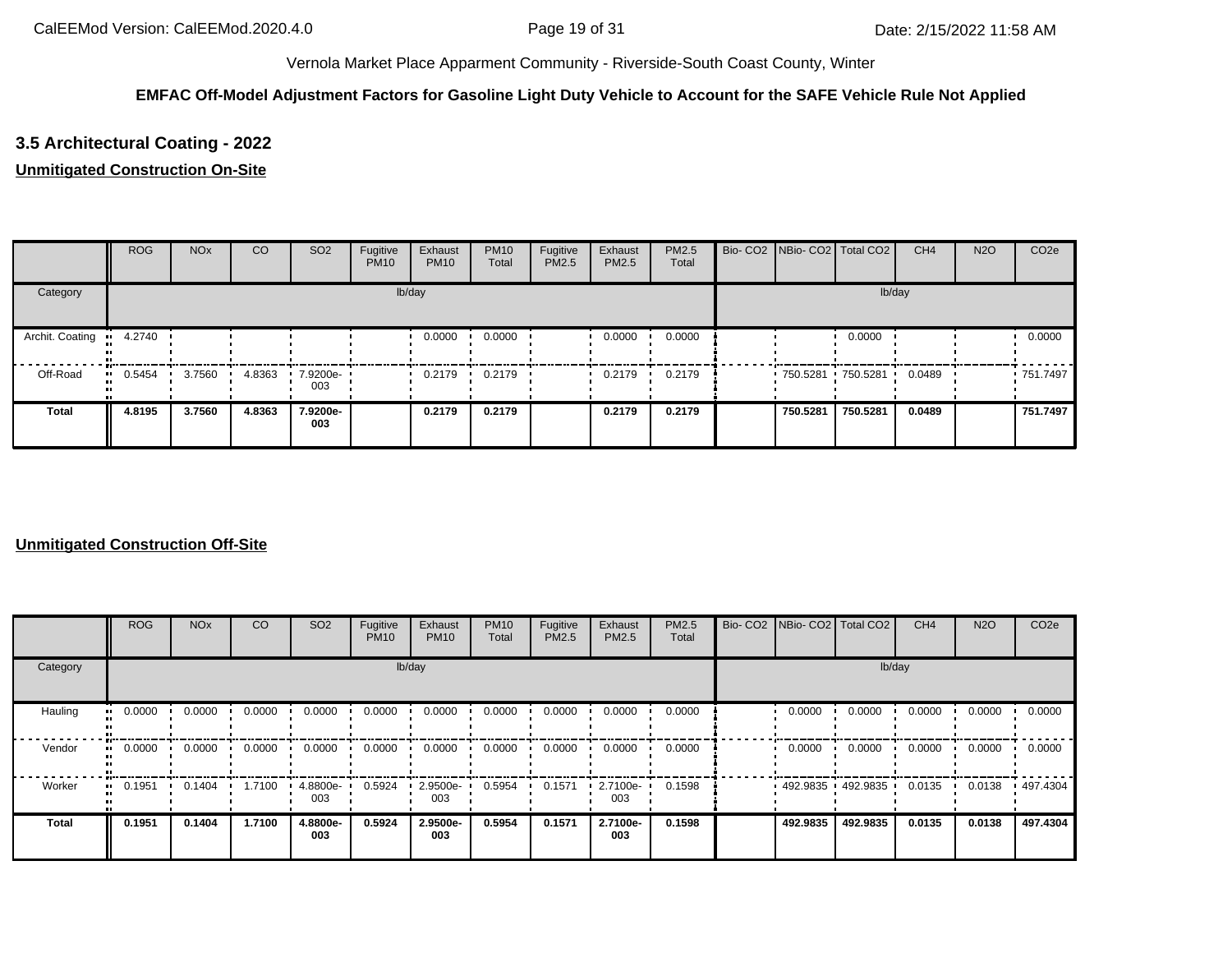## **EMFAC Off-Model Adjustment Factors for Gasoline Light Duty Vehicle to Account for the SAFE Vehicle Rule Not Applied**

# **3.5 Architectural Coating - 2022**

### **Mitigated Construction On-Site**

|                 | <b>ROG</b> | <b>NO<sub>x</sub></b> | CO     | SO <sub>2</sub>         | Fugitive<br><b>PM10</b> | Exhaust<br><b>PM10</b> | <b>PM10</b><br>Total | Fugitive<br>PM2.5 | Exhaust<br><b>PM2.5</b> | <b>PM2.5</b><br>Total |        | Bio- CO2   NBio- CO2   Total CO2 |                     | CH <sub>4</sub> | <b>N2O</b> | CO <sub>2e</sub> |
|-----------------|------------|-----------------------|--------|-------------------------|-------------------------|------------------------|----------------------|-------------------|-------------------------|-----------------------|--------|----------------------------------|---------------------|-----------------|------------|------------------|
| Category        |            |                       |        |                         |                         | lb/day                 |                      |                   |                         |                       |        |                                  | lb/day              |                 |            |                  |
| Archit. Coating | 4.2740     |                       |        |                         |                         | 0.0000                 | 0.0000               |                   | 0.0000                  | 0.0000                |        |                                  | 0.0000              |                 |            | 0.0000           |
| Off-Road        | 0.5454     | 3.7560                | 4.8363 | $\cdot$ 7.9200e-<br>003 |                         | 0.2179                 | 0.2179               |                   | 0.2179                  | 0.2179                | 0.0000 |                                  | 750.5281 750.5281 ' | 0.0489          |            | ■ 751.7497       |
| <b>Total</b>    | 4.8195     | 3.7560                | 4.8363 | 7.9200e-<br>003         |                         | 0.2179                 | 0.2179               |                   | 0.2179                  | 0.2179                | 0.0000 | 750.5281                         | 750.5281            | 0.0489          |            | 751.7497         |

|              | <b>ROG</b> | <b>NO<sub>x</sub></b> | <sub>CO</sub> | SO <sub>2</sub> | Fugitive<br><b>PM10</b> | Exhaust<br><b>PM10</b> | <b>PM10</b><br>Total | Fugitive<br><b>PM2.5</b> | Exhaust<br><b>PM2.5</b> | PM2.5<br>Total | Bio- CO2   NBio- CO2   Total CO2 |                   | CH <sub>4</sub> | <b>N2O</b> | CO <sub>2e</sub> |
|--------------|------------|-----------------------|---------------|-----------------|-------------------------|------------------------|----------------------|--------------------------|-------------------------|----------------|----------------------------------|-------------------|-----------------|------------|------------------|
| Category     |            |                       |               |                 |                         | lb/day                 |                      |                          |                         |                |                                  | lb/day            |                 |            |                  |
| Hauling      | 0.0000     | 0.0000                | 0.0000        | 0.0000          | 0.0000                  | 0.0000                 | 0.0000               | 0.0000                   | 0.0000                  | 0.0000         | 0.0000                           | 0.0000            | 0.0000          | 0.0000     | 0.0000           |
| Vendor       | 0.0000     | 0.0000                | 0.0000        | 0.0000          | 0.0000                  | 0.0000                 | 0.0000               | 0.0000                   | 0.0000                  | 0.0000         | 0.0000                           | 0.0000            | 0.0000          | 0.0000     | 0.0000           |
| Worker       | 0.1951     | 0.1404                | 1.7100        | 4.8800e-<br>003 | 0.5924                  | 2.9500e-<br>003        | 0.5954               | 0.1571                   | 2.7100e-<br>003         | 0.1598         |                                  | 492.9835 492.9835 | 0.0135          | 0.0138     | ▪ 497.4304       |
| <b>Total</b> | 0.1951     | 0.1404                | 1.7100        | 4.8800e-<br>003 | 0.5924                  | 2.9500e-<br>003        | 0.5954               | 0.1571                   | 2.7100e-<br>003         | 0.1598         | 492.9835                         | 492.9835          | 0.0135          | 0.0138     | 497.4304         |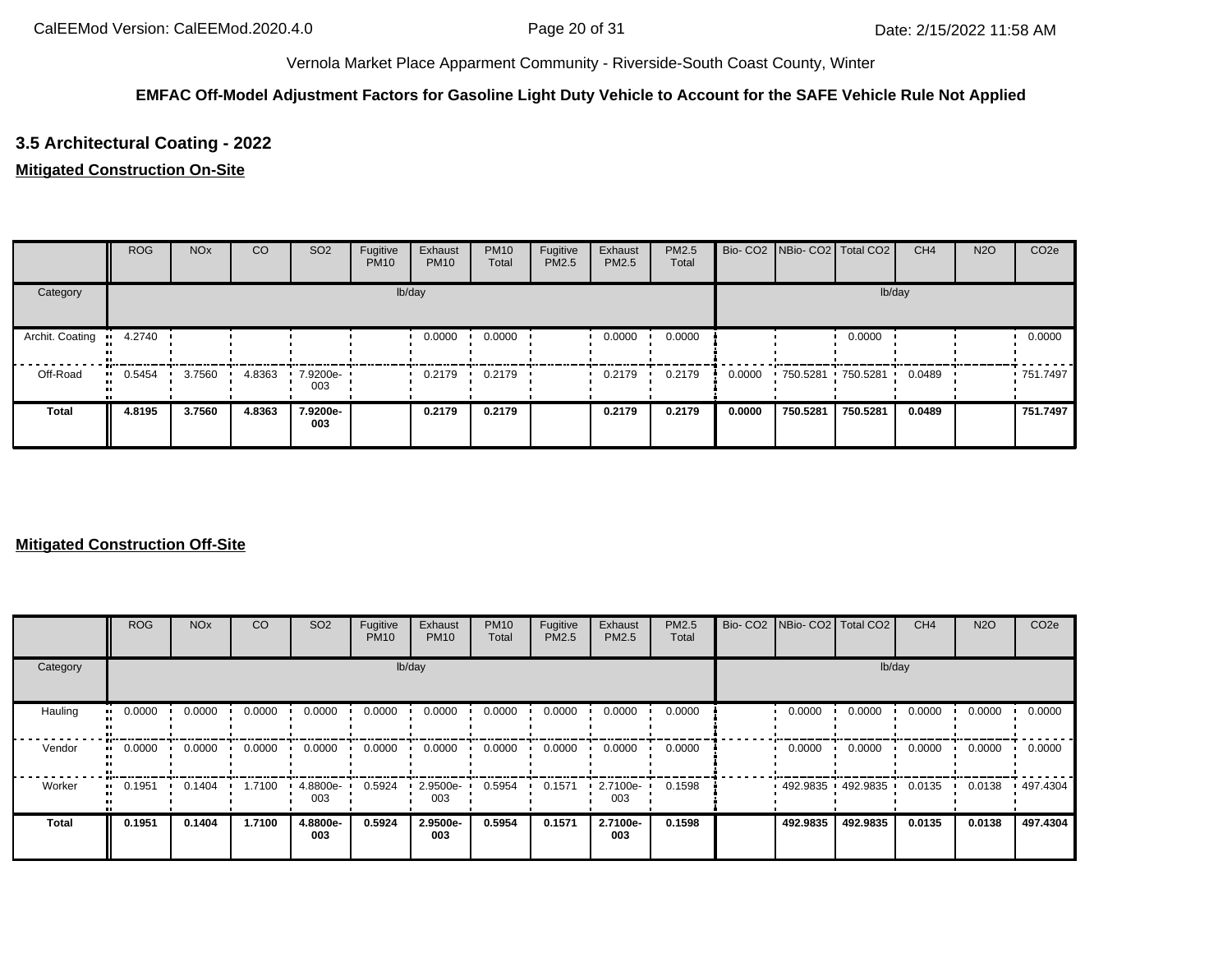## **EMFAC Off-Model Adjustment Factors for Gasoline Light Duty Vehicle to Account for the SAFE Vehicle Rule Not Applied**

# **3.5 Architectural Coating - 2023**

### **Unmitigated Construction On-Site**

|                 | <b>ROG</b> | <b>NO<sub>x</sub></b> | <sub>CO</sub> | SO <sub>2</sub> | Fugitive<br><b>PM10</b> | Exhaust<br><b>PM10</b> | <b>PM10</b><br>Total | Fugitive<br>PM2.5 | Exhaust<br>PM2.5 | PM2.5<br>Total | Bio- CO2 NBio- CO2 Total CO2 |          | CH <sub>4</sub> | <b>N2O</b> | CO <sub>2e</sub> |
|-----------------|------------|-----------------------|---------------|-----------------|-------------------------|------------------------|----------------------|-------------------|------------------|----------------|------------------------------|----------|-----------------|------------|------------------|
| Category        |            |                       |               |                 |                         | lb/day                 |                      |                   |                  |                |                              | lb/day   |                 |            |                  |
| Archit. Coating | 4.2740     |                       |               |                 |                         | 0.0000                 | 0.0000               |                   | 0.0000           | 0.0000         |                              | 0.0000   |                 |            | 0.0000           |
| Off-Road        | 0.5111     | 3.4747                | 4.8296        | 7.9200e-<br>003 |                         | 0.1889                 | 0.1889               |                   | 0.1889           | 0.1889         | 750.5281 750.5281            |          | 0.0449          |            | ■ 751.6507       |
| <b>Total</b>    | 4.7851     | 3.4747                | 4.8296        | 7.9200e-<br>003 |                         | 0.1889                 | 0.1889               |                   | 0.1889           | 0.1889         | 750,5281                     | 750.5281 | 0.0449          |            | 751.6507         |

|          | ROG    | <b>NO<sub>x</sub></b> | <sub>CO</sub> | SO <sub>2</sub> | Fugitive<br><b>PM10</b> | Exhaust<br><b>PM10</b> | <b>PM10</b><br>Total | Fugitive<br>PM2.5 | Exhaust<br>PM2.5 | PM2.5<br>Total |                       | Bio- CO2 NBio- CO2 Total CO2 | CH <sub>4</sub> | <b>N2O</b> | CO <sub>2e</sub> |
|----------|--------|-----------------------|---------------|-----------------|-------------------------|------------------------|----------------------|-------------------|------------------|----------------|-----------------------|------------------------------|-----------------|------------|------------------|
| Category |        |                       |               |                 |                         | lb/day                 |                      |                   |                  |                |                       | lb/day                       |                 |            |                  |
| Hauling  | 0.0000 | 0.0000                | 0.0000        | 0.0000          | 0.0000                  | 0.0000                 | 0.0000               | 0.0000            | 0.0000           | 0.0000         | 0.0000                | 0.0000                       | 0.0000          | 0.0000     | 0.0000           |
| Vendor   | 0.0000 | 0.0000                | 0.0000        | 0.0000          | 0.0000                  | 0.0000                 | 0.0000               | 0.0000            | 0.0000           | 0.0000         | 0.0000                | 0.0000                       | 0.0000          | 0.0000     | 0.0000           |
| Worker   | 0.1814 | 0.1241                | 1.5746        | 4.7200e-<br>003 | 0.5924                  | 2.7700e-<br>003        | 0.5952               | 0.1571            | 2.5500e-<br>003  | 0.1597         | $477.2244$ $477.2244$ |                              | 0.0121          | 0.0127     | 481.3200         |
| Total    | 0.1814 | 0.1241                | 1.5746        | 4.7200e-<br>003 | 0.5924                  | 2.7700e-<br>003        | 0.5952               | 0.1571            | 2.5500e-<br>003  | 0.1597         | 477.2244              | 477.2244                     | 0.0121          | 0.0127     | 481.3200         |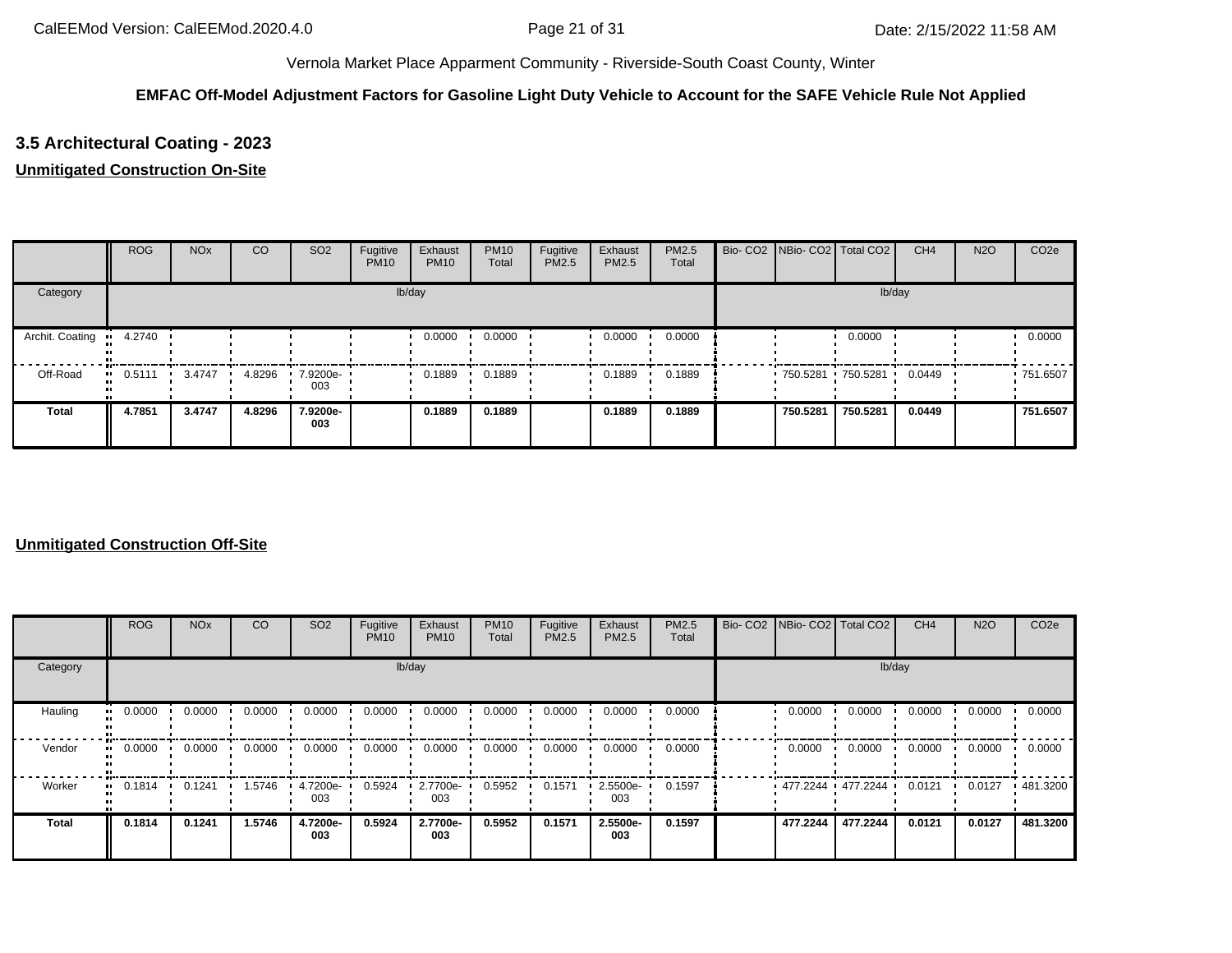## **EMFAC Off-Model Adjustment Factors for Gasoline Light Duty Vehicle to Account for the SAFE Vehicle Rule Not Applied**

# **3.5 Architectural Coating - 2023**

### **Mitigated Construction On-Site**

|                 | <b>ROG</b> | <b>NO<sub>x</sub></b> | CO     | SO <sub>2</sub>    | Fugitive<br><b>PM10</b> | Exhaust<br><b>PM10</b> | <b>PM10</b><br>Total | Fugitive<br>PM2.5 | Exhaust<br><b>PM2.5</b> | <b>PM2.5</b><br>Total |        | Bio- CO2   NBio- CO2   Total CO2 |                     | CH <sub>4</sub> | <b>N2O</b> | CO <sub>2e</sub> |
|-----------------|------------|-----------------------|--------|--------------------|-------------------------|------------------------|----------------------|-------------------|-------------------------|-----------------------|--------|----------------------------------|---------------------|-----------------|------------|------------------|
| Category        |            |                       |        |                    |                         | lb/day                 |                      |                   |                         |                       |        |                                  | lb/day              |                 |            |                  |
| Archit. Coating | 4.2740     |                       |        |                    |                         | 0.0000                 | 0.0000               |                   | 0.0000                  | 0.0000                |        |                                  | 0.0000              |                 |            | 0.0000           |
| Off-Road        | 0.5111     | 3.4747                | 4.8296 | $.79200e -$<br>003 |                         | 0.1889                 | 0.1889               |                   | 0.1889                  | 0.1889                | 0.0000 |                                  | 750.5281 750.5281 ' | 0.0449          |            | ■ 751.6507       |
| <b>Total</b>    | 4.7851     | 3.4747                | 4.8296 | 7.9200e-<br>003    |                         | 0.1889                 | 0.1889               |                   | 0.1889                  | 0.1889                | 0.0000 | 750.5281                         | 750.5281            | 0.0449          |            | 751.6507         |

|              | ROG    | <b>NO<sub>x</sub></b> | <sub>CO</sub> | SO <sub>2</sub> | Fugitive<br><b>PM10</b> | Exhaust<br><b>PM10</b> | <b>PM10</b><br>Total | Fugitive<br><b>PM2.5</b> | Exhaust<br><b>PM2.5</b> | PM2.5<br>Total | Bio- CO2   NBio- CO2   Total CO2 |          | CH <sub>4</sub> | <b>N2O</b> | CO <sub>2e</sub> |
|--------------|--------|-----------------------|---------------|-----------------|-------------------------|------------------------|----------------------|--------------------------|-------------------------|----------------|----------------------------------|----------|-----------------|------------|------------------|
| Category     |        |                       |               |                 |                         | lb/day                 |                      |                          |                         |                |                                  | lb/day   |                 |            |                  |
| Hauling      | 0.0000 | 0.0000                | 0.0000        | 0.0000          | 0.0000                  | 0.0000                 | 0.0000               | 0.0000                   | 0.0000                  | 0.0000         | 0.0000                           | 0.0000   | 0.0000          | 0.0000     | 0.0000           |
| Vendor       | 0.0000 | 0.0000                | 0.0000        | 0.0000          | 0.0000                  | 0.0000                 | 0.0000               | 0.0000                   | 0.0000                  | 0.0000         | 0.0000                           | 0.0000   | 0.0000          | 0.0000     | 0.0000           |
| Worker       | 0.1814 | 0.1241                | 1.5746        | 4.7200e-<br>003 | 0.5924                  | 2.7700e-<br>003        | 0.5952               | 0.1571                   | 2.5500e-<br>003         | 0.1597         | $477.2244$ $477.2244$            |          | 0.0121          | 0.0127     | 481.3200         |
| <b>Total</b> | 0.1814 | 0.1241                | 1.5746        | 4.7200e-<br>003 | 0.5924                  | 2.7700e-<br>003        | 0.5952               | 0.1571                   | 2.5500e-<br>003         | 0.1597         | 477.2244                         | 477.2244 | 0.0121          | 0.0127     | 481.3200         |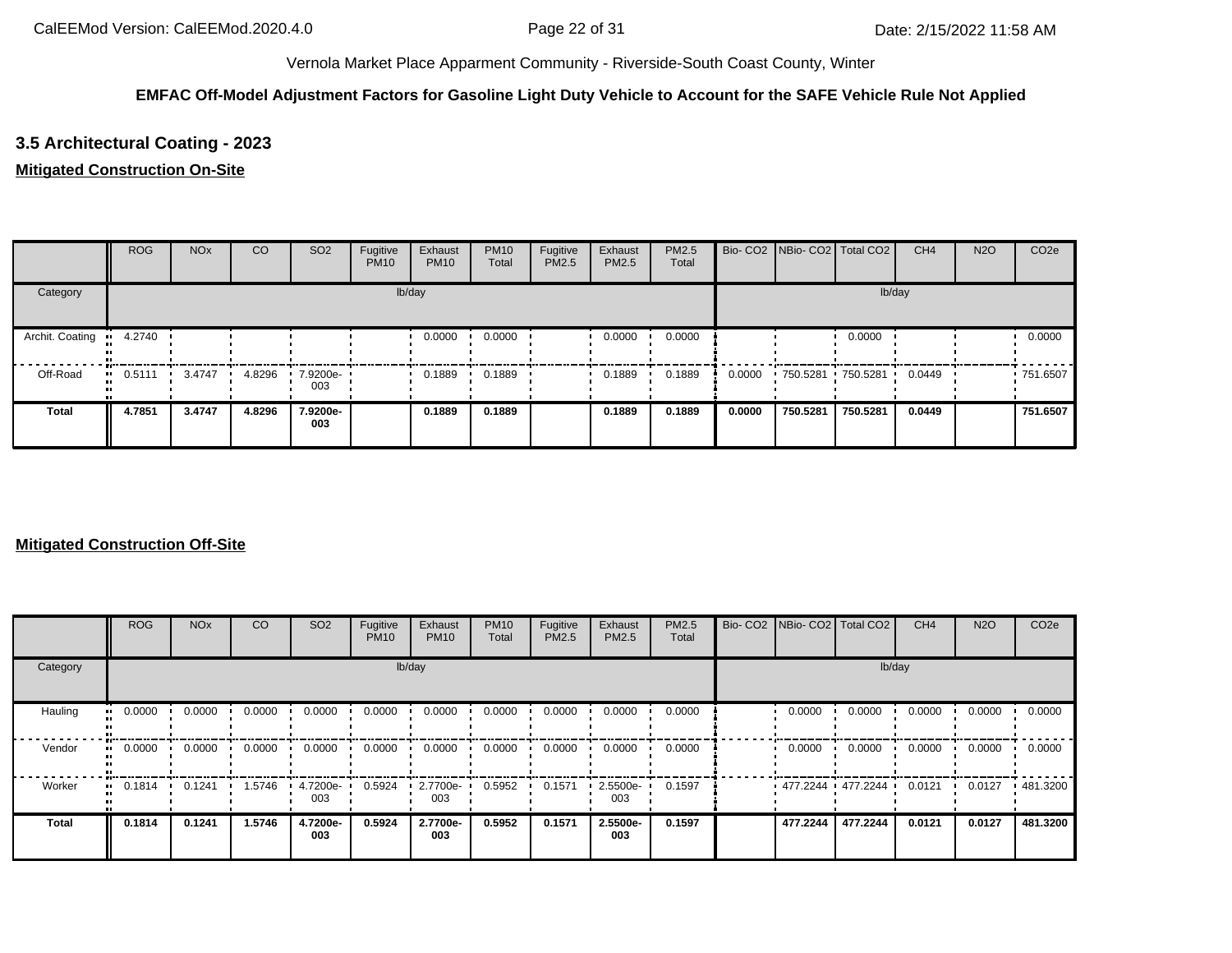## **EMFAC Off-Model Adjustment Factors for Gasoline Light Duty Vehicle to Account for the SAFE Vehicle Rule Not Applied**

# **3.5 Architectural Coating - 2024**

### **Unmitigated Construction On-Site**

|                 | <b>ROG</b> | <b>NO<sub>x</sub></b> | CO     | SO <sub>2</sub> | Fugitive<br><b>PM10</b> | Exhaust<br><b>PM10</b> | <b>PM10</b><br>Total | Fugitive<br>PM2.5 | Exhaust<br>PM2.5 | PM2.5<br>Total | Bio- CO2 NBio- CO2 Total CO2 |          | CH <sub>4</sub> | <b>N2O</b> | CO <sub>2e</sub> |
|-----------------|------------|-----------------------|--------|-----------------|-------------------------|------------------------|----------------------|-------------------|------------------|----------------|------------------------------|----------|-----------------|------------|------------------|
| Category        |            |                       |        |                 |                         | lb/day                 |                      |                   |                  |                |                              | lb/day   |                 |            |                  |
| Archit. Coating | 4.2740     |                       |        |                 |                         | 0.0000                 | 0.0000               |                   | 0.0000           | 0.0000         |                              | 0.0000   |                 |            | 0.0000           |
| Off-Road        | 0.4820     | 3.2501                | 4.8270 | 7.9200e-<br>003 |                         | 0.1624                 | 0.1624               |                   | 0.1624           | 0.1624         | 750.5281 750.5281            |          | 0.0423          |            | ■ 751.5847       |
| <b>Total</b>    | 4.7561     | 3.2501                | 4.8270 | 7.9200e-<br>003 |                         | 0.1624                 | 0.1624               |                   | 0.1624           | 0.1624         | 750.5281                     | 750.5281 | 0.0423          |            | 751.5847         |

|              | <b>ROG</b>            | <b>NO<sub>x</sub></b> | CO     | SO <sub>2</sub> | Fugitive<br><b>PM10</b> | Exhaust<br><b>PM10</b> | <b>PM10</b><br>Total | Fugitive<br><b>PM2.5</b> | Exhaust<br><b>PM2.5</b> | PM2.5<br>Total | Bio- CO2   NBio- CO2   Total CO2 |          | CH <sub>4</sub> | <b>N2O</b> | CO <sub>2e</sub> |
|--------------|-----------------------|-----------------------|--------|-----------------|-------------------------|------------------------|----------------------|--------------------------|-------------------------|----------------|----------------------------------|----------|-----------------|------------|------------------|
| Category     |                       |                       |        |                 |                         | lb/day                 |                      |                          |                         |                |                                  | lb/day   |                 |            |                  |
| Hauling      | 0.0000<br>ш.          | 0.0000                | 0.0000 | 0.0000          | 0.0000                  | 0.0000                 | 0.0000               | 0.0000                   | 0.0000                  | 0.0000         | 0.0000                           | 0.0000   | 0.0000          | 0.0000     | 0.0000           |
| Vendor       | $\blacksquare$ 0.0000 | 0.0000                | 0.0000 | 0.0000          | 0.0000                  | 0.0000                 | 0.0000               | 0.0000                   | 0.0000                  | 0.0000         | 0.0000                           | 0.0000   | 0.0000          | 0.0000     | 0.0000           |
| Worker       | 0.1696<br>            | 0.1105                | 1.4726 | 4.5700e-<br>003 | 0.5924                  | 2.6400e-<br>003        | 0.5951               | 0.1571                   | 2.4300e-<br>003         | 0.1595         | $462.1211$ $462.1211$            |          | 0.0110          | 0.0118     | 465.9186         |
| <b>Total</b> | 0.1696                | 0.1105                | 1.4726 | 4.5700e-<br>003 | 0.5924                  | 2.6400e-<br>003        | 0.5951               | 0.1571                   | 2.4300e-<br>003         | 0.1595         | 462.1211                         | 462.1211 | 0.0110          | 0.0118     | 465.9186         |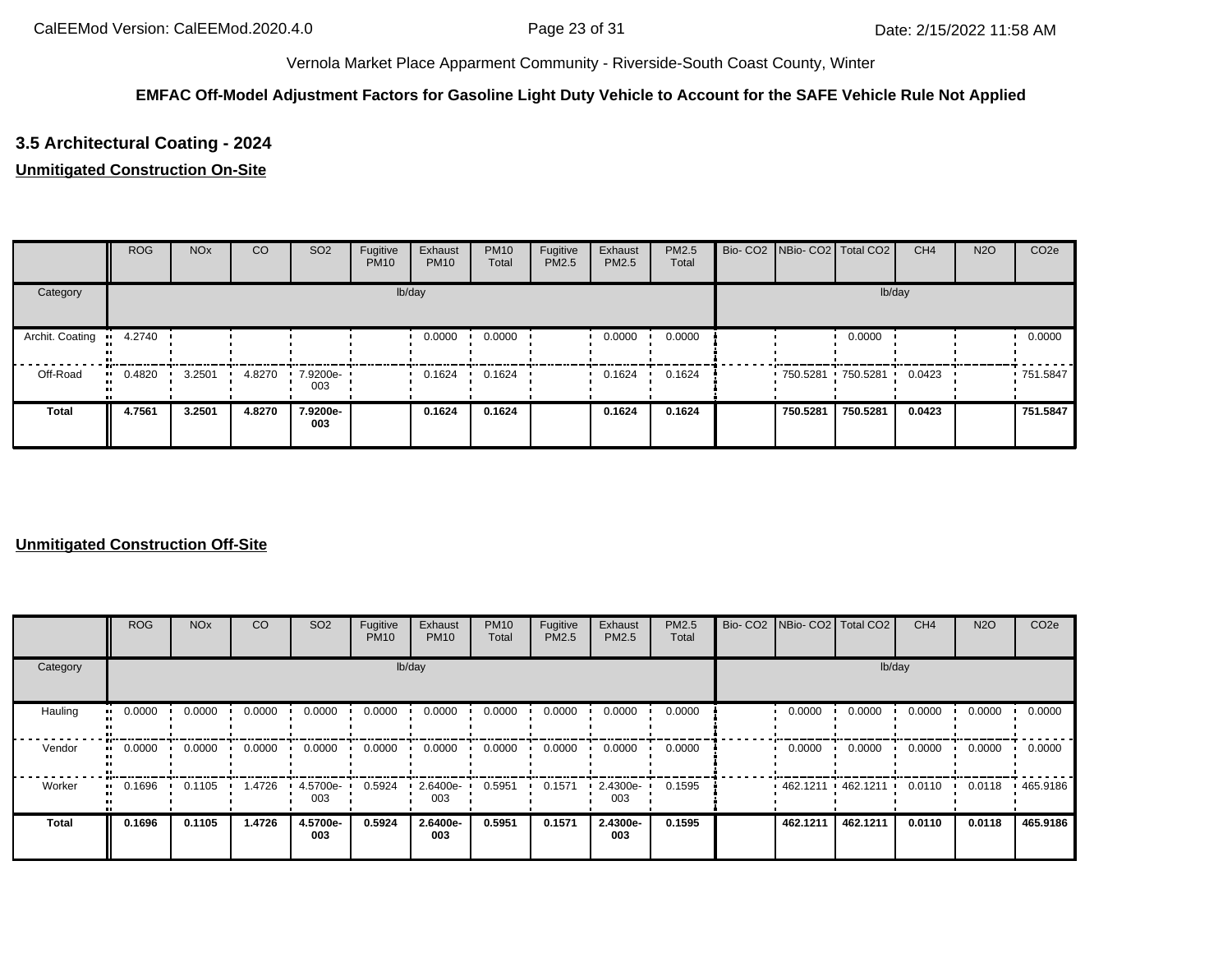## **EMFAC Off-Model Adjustment Factors for Gasoline Light Duty Vehicle to Account for the SAFE Vehicle Rule Not Applied**

# **3.5 Architectural Coating - 2024**

### **Mitigated Construction On-Site**

|                 | <b>ROG</b> | <b>NO<sub>x</sub></b> | CO     | SO <sub>2</sub>       | Fugitive<br><b>PM10</b> | Exhaust<br><b>PM10</b> | <b>PM10</b><br>Total | Fugitive<br>PM2.5 | Exhaust<br><b>PM2.5</b> | <b>PM2.5</b><br>Total |        | Bio- CO2   NBio- CO2   Total CO2 |                     | CH <sub>4</sub> | <b>N2O</b> | CO <sub>2e</sub> |
|-----------------|------------|-----------------------|--------|-----------------------|-------------------------|------------------------|----------------------|-------------------|-------------------------|-----------------------|--------|----------------------------------|---------------------|-----------------|------------|------------------|
| Category        |            |                       |        |                       |                         | lb/day                 |                      |                   |                         |                       |        |                                  | lb/day              |                 |            |                  |
| Archit. Coating | 4.2740     |                       |        |                       |                         | 0.0000                 | 0.0000               |                   | 0.0000                  | 0.0000                |        |                                  | 0.0000              |                 |            | 0.0000           |
| Off-Road        | 0.4820     | 3.2501                | 4.8270 | $17.9200e - 1$<br>003 |                         | 0.1624                 | 0.1624               |                   | 0.1624                  | 0.1624                | 0.0000 |                                  | 750.5281 750.5281 ' | 0.0423          |            | ■ 751.5847       |
| <b>Total</b>    | 4.7561     | 3.2501                | 4.8270 | 7.9200e-<br>003       |                         | 0.1624                 | 0.1624               |                   | 0.1624                  | 0.1624                | 0.0000 | 750.5281                         | 750.5281            | 0.0423          |            | 751.5847         |

|              | ROG    | <b>NO<sub>x</sub></b> | <sub>CO</sub> | SO <sub>2</sub> | Fugitive<br><b>PM10</b> | Exhaust<br><b>PM10</b> | <b>PM10</b><br>Total | Fugitive<br><b>PM2.5</b> | Exhaust<br><b>PM2.5</b> | PM2.5<br>Total | Bio- CO2   NBio- CO2   Total CO2 |          | CH <sub>4</sub> | <b>N2O</b> | CO <sub>2e</sub> |
|--------------|--------|-----------------------|---------------|-----------------|-------------------------|------------------------|----------------------|--------------------------|-------------------------|----------------|----------------------------------|----------|-----------------|------------|------------------|
| Category     |        |                       |               |                 |                         | lb/day                 |                      |                          |                         |                |                                  | lb/day   |                 |            |                  |
| Hauling      | 0.0000 | 0.0000                | 0.0000        | 0.0000          | 0.0000                  | 0.0000                 | 0.0000               | 0.0000                   | 0.0000                  | 0.0000         | 0.0000                           | 0.0000   | 0.0000          | 0.0000     | 0.0000           |
| Vendor       | 0.0000 | 0.0000                | 0.0000        | 0.0000          | 0.0000                  | 0.0000                 | 0.0000               | 0.0000                   | 0.0000                  | 0.0000         | 0.0000                           | 0.0000   | 0.0000          | 0.0000     | 0.0000           |
| Worker       | 0.1696 | 0.1105                | l.4726        | 4.5700e-<br>003 | 0.5924                  | 2.6400e-<br>003        | 0.5951               | 0.1571                   | 2.4300e-<br>003         | 0.1595         | 462.1211 462.1211                |          | 0.0110          | 0.0118     | 465.9186         |
| <b>Total</b> | 0.1696 | 0.1105                | 1.4726        | 4.5700e-<br>003 | 0.5924                  | 2.6400e-<br>003        | 0.5951               | 0.1571                   | 2.4300e-<br>003         | 0.1595         | 462.1211                         | 462.1211 | 0.0110          | 0.0118     | 465.9186         |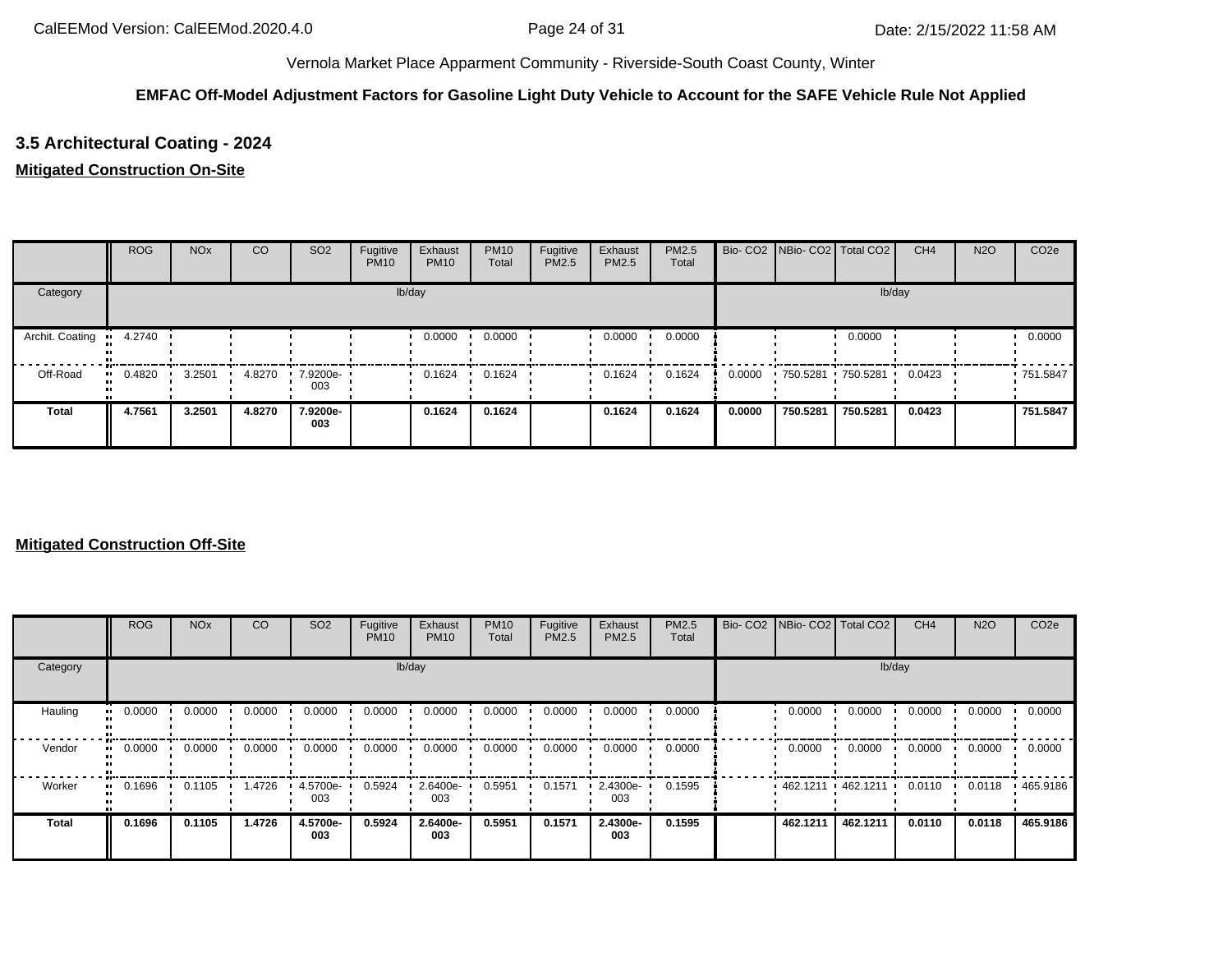#### **EMFAC Off-Model Adjustment Factors for Gasoline Light Duty Vehicle to Account for the SAFE Vehicle Rule Not Applied**

# **4.0 Operational Detail - Mobile**

## **4.1 Mitigation Measures Mobile**

|             | <b>ROG</b> | <b>NO<sub>x</sub></b> | CO      | SO <sub>2</sub>  | Fugitive<br><b>PM10</b> | Exhaust<br><b>PM10</b> | <b>PM10</b><br>Total | Fugitive<br><b>PM2.5</b> | Exhaust<br>PM2.5 | <b>PM2.5</b><br>Total |    | Bio- CO2 NBio- CO2 Total CO2        | CH <sub>4</sub> | <b>N2O</b> | CO <sub>2e</sub> |
|-------------|------------|-----------------------|---------|------------------|-------------------------|------------------------|----------------------|--------------------------|------------------|-----------------------|----|-------------------------------------|-----------------|------------|------------------|
| Category    |            |                       |         |                  |                         | lb/day                 |                      |                          |                  |                       |    |                                     | lb/day          |            |                  |
| Mitigated   | 4.4937     | 7.3059                | 45.6898 | $0.1114$ $\cdot$ | 12.2243                 | 0.0915                 | 12.3157              | 3.2613                   | 0.0857           | 3.3470                | 96 | $11,351.69$ 11,351.69 $\cdot$<br>96 | 0.5962          | 0.5705     | 11,536.62        |
| Unmitigated | 4.4937     | 7.3059                | 45.6898 | 0.1114           | 12.2243                 | 0.0915                 | 12.3157              | 3.2613                   | 0.0857           | $3.3470$ $\bullet$    | 96 | $11.351.69$ $11.351.69$<br>96       | 0.5962          | 0.5705     | $-11,536.62$     |

# **4.2 Trip Summary Information**

|                                   |          | <b>Average Daily Trip Rate</b> |          | Unmitigated       | Mitigated         |
|-----------------------------------|----------|--------------------------------|----------|-------------------|-------------------|
| Land Use                          | Weekday  | Saturday                       | Sunday   | <b>Annual VMT</b> | <b>Annual VMT</b> |
| <b>Apartments Low Rise</b>        | 1,522.56 | 1.693.12                       | 1306.24  | 5,180,480         | 5.180.480         |
| <b>Other Asphalt Surfaces</b>     | 0.00     | 0.00                           | 0.00     |                   |                   |
| Other Non-Asphalt Surfaces        | 0.00     | 0.00                           | 0.00     |                   |                   |
| <b>Recreational Swimming Pool</b> | 0.00     | 0.00                           | 0.00     |                   |                   |
| Total                             | 522.56.  | 1.693.12                       | 1.306.24 | 5.180.480         | 5,180,480         |

# **4.3 Trip Type Information**

|                               |            | <b>Miles</b>   |      |       | Trip % |                                               |         | Trip Purpose %  |         |
|-------------------------------|------------|----------------|------|-------|--------|-----------------------------------------------|---------|-----------------|---------|
| Land Use                      | H-W or C-W | $H-S$ or $C-C$ |      |       |        | H-O or C-NW H-W or C-W H-S or C-C H-O or C-NW | Primary | <b>Diverted</b> | Pass-by |
| <b>Apartments Low Rise</b>    | 14.70      | 5.90           | 8.70 | 40.20 | 19.20  | 40.60                                         | 86      |                 |         |
| <b>Other Asphalt Surfaces</b> | 16.60      | 8.40           | 6.90 | 0.00  | 0.00   | 0.00                                          |         |                 |         |
| Other Non-Asphalt Surfaces    | 16.60      | 8.40           | 6.90 | 0.00  | 0.00   | 0.00                                          |         |                 |         |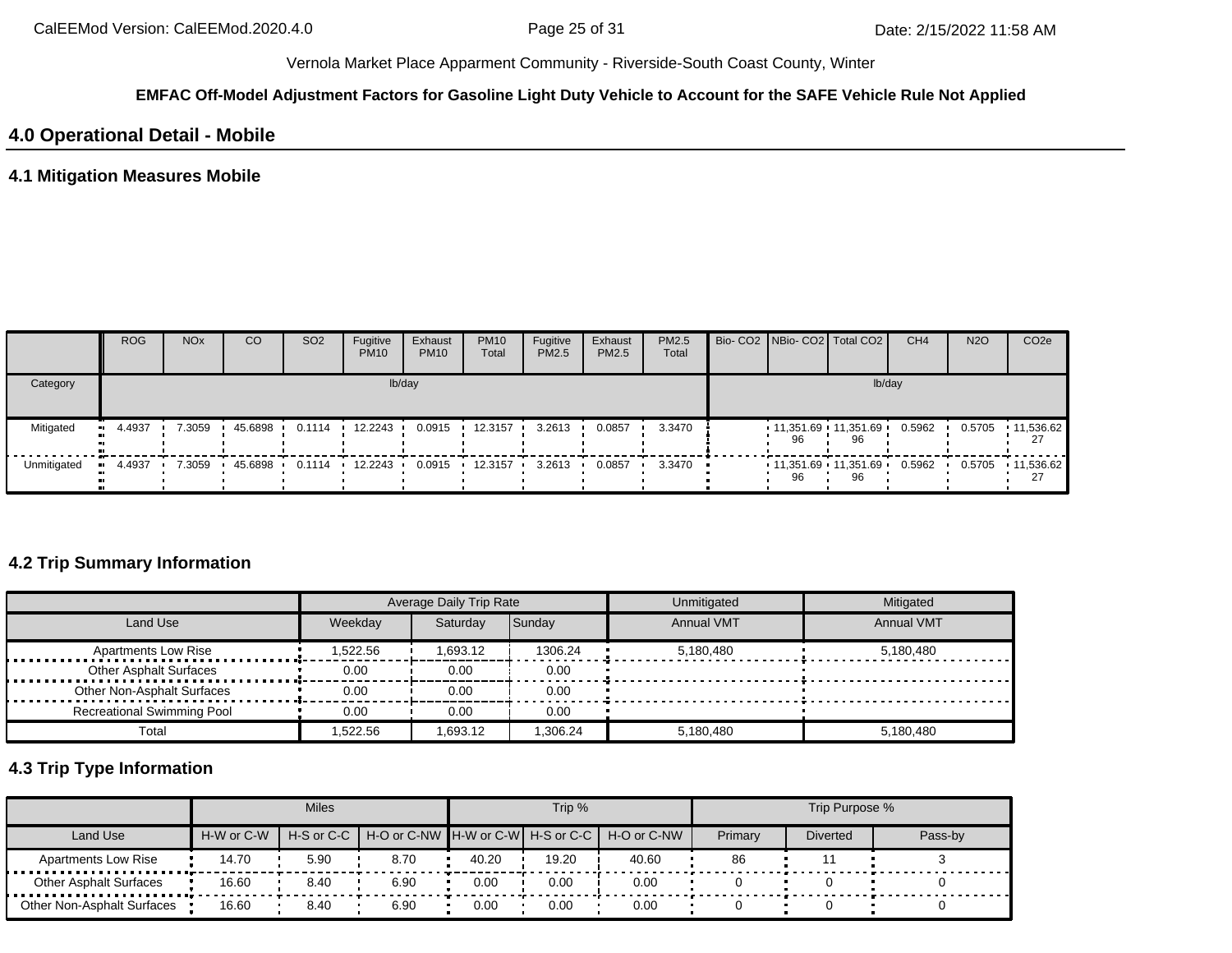#### **EMFAC Off-Model Adjustment Factors for Gasoline Light Duty Vehicle to Account for the SAFE Vehicle Rule Not Applied**

|                                   |            | Miles |      |       | Trip % |                                                                |         | Trip Purpose %  |         |
|-----------------------------------|------------|-------|------|-------|--------|----------------------------------------------------------------|---------|-----------------|---------|
| Land Use                          | H-W or C-W |       |      |       |        | H-S or C-C I H-O or C-NW IH-W or C-WI H-S or C-C I H-O or C-NW | Primary | <b>Diverted</b> | Pass-by |
| <b>Recreational Swimming Pool</b> | 16.60      | 8.40  | 6.90 | 33.00 | 48.00  | 19.00                                                          | 52      | ЗΞ              |         |

## **4.4 Fleet Mix**

| Land Use                          | LDA      | LDT <sub>1</sub> | LDT2     | MDV      | LHD1     | LHD <sub>2</sub> | <b>MHD</b>            | <b>HHD</b> | OBUS     | <b>UBUS</b> | <b>MCY</b> | <b>SBUS</b> | <b>MH</b> |
|-----------------------------------|----------|------------------|----------|----------|----------|------------------|-----------------------|------------|----------|-------------|------------|-------------|-----------|
| <b>Apartments Low Rise</b>        | 0.537845 | 0.056225         | 0.173186 | 0.138405 | 0.025906 | 0.007191         | 0.011447              | 0.018769   | 0.000611 | 0.000309    | 0.023821   | 0.001097    | 0.005189  |
| <b>Other Asphalt Surfaces</b>     | 0.537845 | 0.056225         | 0.173186 | 0.138405 | 0.025906 | 0.007191         | 0.011447              | 0.018769   | 0.000611 | 0.000309    | 0.023821   | 0.001097    | 0.005189  |
| Other Non-Asphalt Surfaces        | 0.537845 | 0.056225         | 0.173186 | 0.138405 | 0.025906 |                  | $0.007191$ $0.011447$ | 0.018769 i | 0.000611 | 0.000309    | 0.023821   | 0.001097    | 0.005189  |
| <b>Recreational Swimming Pool</b> | 0.537845 | 0.056225         | 0.173186 | 0.138405 | 0.025906 | 0.007191         | 0.011447              | 0.018769   | 0.000611 | 0.000309    | 0.023821   | 0.001097    | 0.005189  |

# **5.0 Energy Detail**

Historical Energy Use: N

# **5.1 Mitigation Measures Energy**

|                           | <b>ROG</b> | <b>NO<sub>x</sub></b> | CO     | SO <sub>2</sub> | Fugitive<br><b>PM10</b> | Exhaust<br><b>PM10</b> | <b>PM10</b><br>Total | Fugitive<br>PM2.5 | Exhaust<br>PM2.5 | <b>PM2.5</b><br>Total |  | Bio- CO2   NBio- CO2   Total CO2 | CH <sub>4</sub> | <b>N2O</b> | CO <sub>2</sub> e |
|---------------------------|------------|-----------------------|--------|-----------------|-------------------------|------------------------|----------------------|-------------------|------------------|-----------------------|--|----------------------------------|-----------------|------------|-------------------|
| Category                  |            |                       |        |                 | lb/day                  |                        |                      |                   |                  |                       |  | lb/day                           |                 |            |                   |
| NaturalGas<br>Mitigated   | 0.0930     | 0.7944                | 0.3380 | 5.0700e-<br>003 |                         | 0.0642                 | 0.0642               |                   | 0.0642           | 0.0642                |  | • 1,014.082 • 1,014.082 •        | 0.0194          | 0.0186     | 1,020.108         |
| NaturalGas<br>Unmitigated | 0.0930     | 0.7944                | 0.3380 | 5.0700e-<br>003 |                         | 0.0642                 | 0.0642               |                   | 0.0642           | 0.0642                |  | $1,014.082$ $1,014.082$ $1$      | 0.0194          | 0.0186     | 1,020.108         |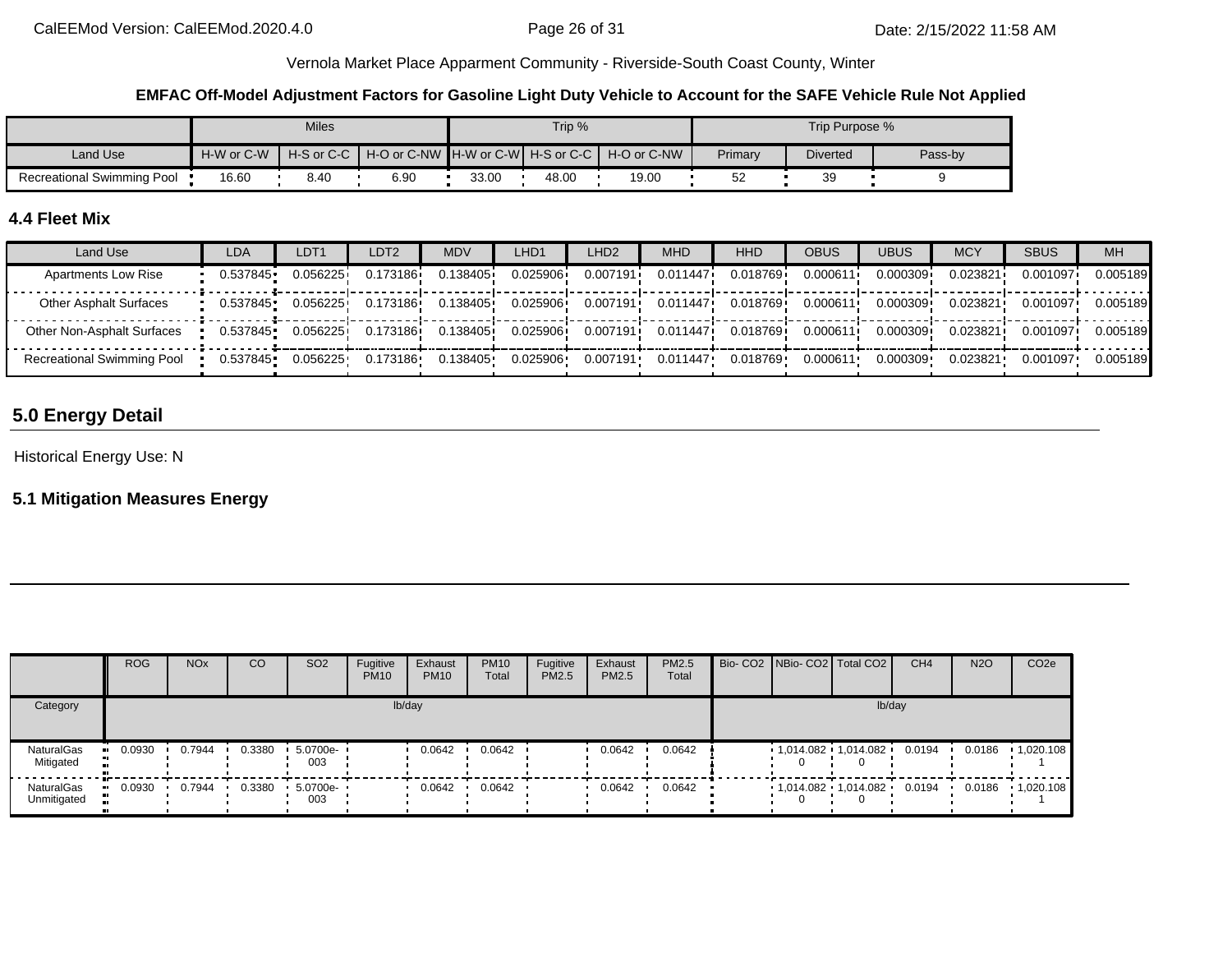#### **EMFAC Off-Model Adjustment Factors for Gasoline Light Duty Vehicle to Account for the SAFE Vehicle Rule Not Applied**

# **5.2 Energy by Land Use - NaturalGas**

### **Unmitigated**

|                                       | NaturalGa<br>s Use | <b>ROG</b>   | <b>NO<sub>x</sub></b> | CO     | SO <sub>2</sub> | Fugitive<br><b>PM10</b> | Exhaust<br><b>PM10</b> | <b>PM10</b><br>Total | Fugitive<br>PM2.5 | Exhaust<br>PM2.5 | PM2.5<br>Total | Bio- CO2 NBio- CO2 Total CO2 |                             | CH <sub>4</sub> | <b>N2O</b> | CO <sub>2e</sub> |
|---------------------------------------|--------------------|--------------|-----------------------|--------|-----------------|-------------------------|------------------------|----------------------|-------------------|------------------|----------------|------------------------------|-----------------------------|-----------------|------------|------------------|
| Land Use                              | kBTU/yr            |              |                       |        |                 |                         | lb/day                 |                      |                   |                  |                |                              | lb/day                      |                 |            |                  |
| Apartments Low<br>Rise                | 8619.7             | 0.0930       | 0.7944                | 0.3380 | 5.0700e-<br>003 |                         | 0.0642                 | 0.0642               |                   | 0.0642           | 0.0642         |                              | $1,014.082$ $1,014.082$ $1$ | 0.0194          | 0.0186     | 1,020.108        |
| Other Asphalt<br>Surfaces             | $\mathbf 0$        | 0.0000<br>ш. | 0.0000                | 0.0000 | 0.0000          |                         | 0.0000                 | 0.0000               |                   | 0.0000           | 0.0000         | 0.0000                       | 0.0000                      | 0.0000          | 0.0000     | 0.0000           |
| Other Non-<br><b>Asphalt Surfaces</b> | $\Omega$           | 0.0000<br>ш. | 0.0000                | 0.0000 | 0.0000          |                         | 0.0000                 | 0.0000               |                   | 0.0000           | 0.0000         | 0.0000                       | 0.0000                      | 0.0000          | 0.0000     | 0.0000           |
| Recreational<br>Swimming Pool         | $\Omega$           | 0.0000       | 0.0000                | 0.0000 | 0.0000          |                         | 0.0000                 | 0.0000               |                   | 0.0000           | 0.0000         | 0.0000                       | 0.0000                      | 0.0000          | 0.0000     | 0.0000           |
| Total                                 |                    | 0.0930       | 0.7944                | 0.3380 | 5.0700e-<br>003 |                         | 0.0642                 | 0.0642               |                   | 0.0642           | 0.0642         | 1,014.082<br>0               | 1,014.082<br>0              | 0.0194          | 0.0186     | 1,020.108        |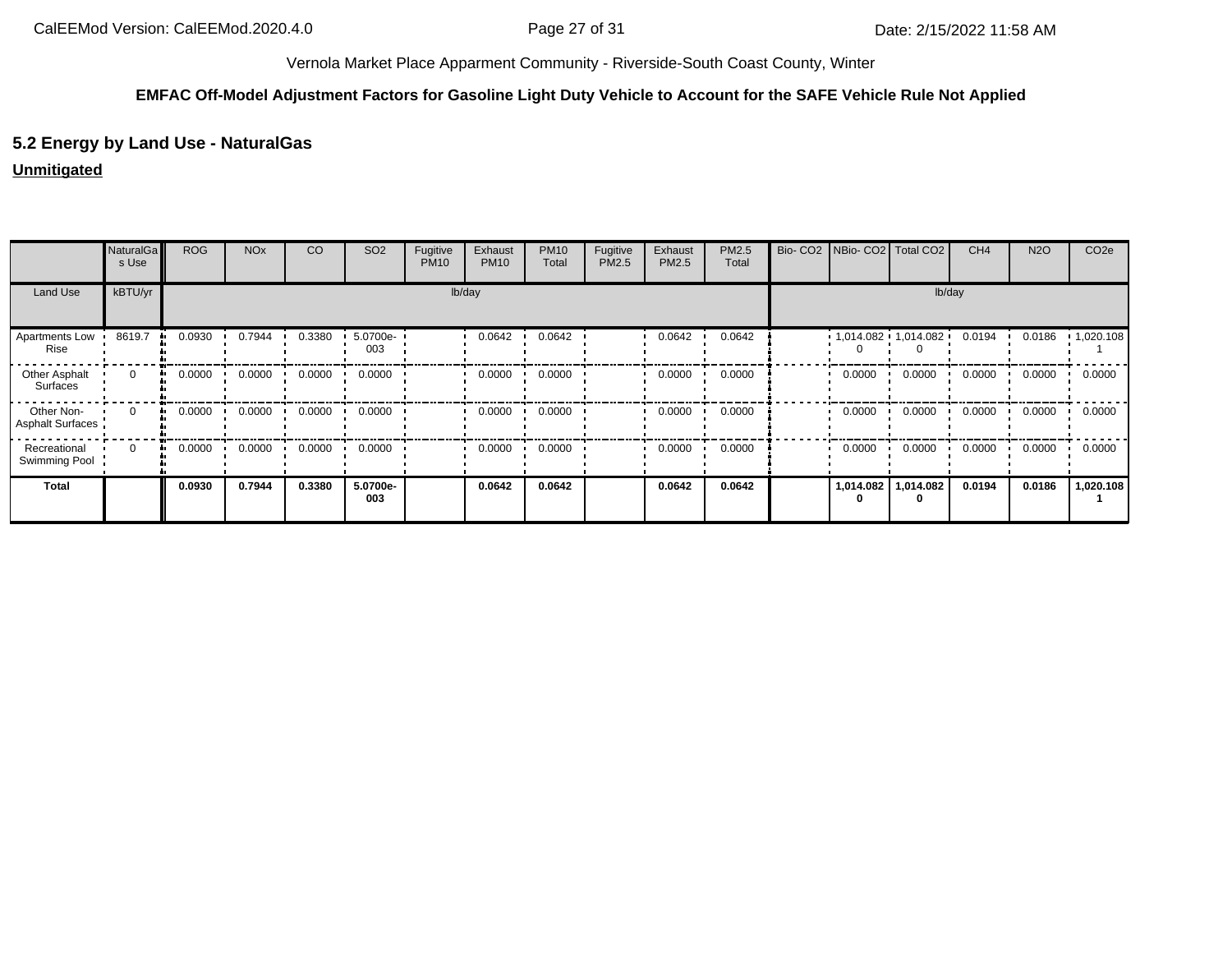#### **EMFAC Off-Model Adjustment Factors for Gasoline Light Duty Vehicle to Account for the SAFE Vehicle Rule Not Applied**

# **5.2 Energy by Land Use - NaturalGas**

## **Mitigated**

|                                | <b>NaturalGa</b><br>s Use | <b>ROG</b>   | <b>NO<sub>x</sub></b> | CO     | SO <sub>2</sub> | Fugitive<br><b>PM10</b> | Exhaust<br><b>PM10</b> | <b>PM10</b><br>Total | Fugitive<br>PM2.5 | Exhaust<br>PM2.5 | PM2.5<br>Total | Bio-CO <sub>2</sub> |           | NBio- CO2   Total CO2     | CH <sub>4</sub> | <b>N2O</b> | CO <sub>2e</sub> |
|--------------------------------|---------------------------|--------------|-----------------------|--------|-----------------|-------------------------|------------------------|----------------------|-------------------|------------------|----------------|---------------------|-----------|---------------------------|-----------------|------------|------------------|
| Land Use                       | kBTU/yr                   |              |                       |        |                 |                         | lb/day                 |                      |                   |                  |                |                     |           | lb/day                    |                 |            |                  |
| Apartments Low<br>Rise         | 8.6197                    | 0.0930       | 0.7944                | 0.3380 | 5.0700e-<br>003 |                         | 0.0642                 | 0.0642               |                   | 0.0642           | 0.0642         |                     |           | $1,014.082 + 1,014.082 +$ | 0.0194          | 0.0186     | 1,020.108        |
| Other Asphalt<br>Surfaces      | $\mathbf{0}$              | 0.0000<br>ш. | 0.0000                | 0.0000 | 0.0000          |                         | 0.0000                 | 0.0000               |                   | 0.0000           | 0.0000         |                     | 0.0000    | 0.0000                    | 0.0000          | 0.0000     | 0.0000           |
| Other Non-<br>Asphalt Surfaces | $\Omega$                  | 0.0000<br>ш. | 0.0000                | 0.0000 | 0.0000          |                         | 0.0000                 | 0.0000               |                   | 0.0000           | 0.0000         |                     | 0.0000    | 0.0000                    | 0.0000          | 0.0000     | 0.0000           |
| Recreational<br>Swimming Pool  | $\Omega$                  | 0.0000<br>ш. | 0.0000                | 0.0000 | 0.0000          |                         | 0.0000                 | 0.0000               |                   | 0.0000           | 0.0000         |                     | 0.0000    | 0.0000                    | 0.0000          | 0.0000     | 0.0000           |
| <b>Total</b>                   |                           | 0.0930       | 0.7944                | 0.3380 | 5.0700e-<br>003 |                         | 0.0642                 | 0.0642               |                   | 0.0642           | 0.0642         |                     | 1,014.082 | 1,014.082                 | 0.0194          | 0.0186     | 1,020.108        |

# **6.0 Area Detail**

**6.1 Mitigation Measures Area**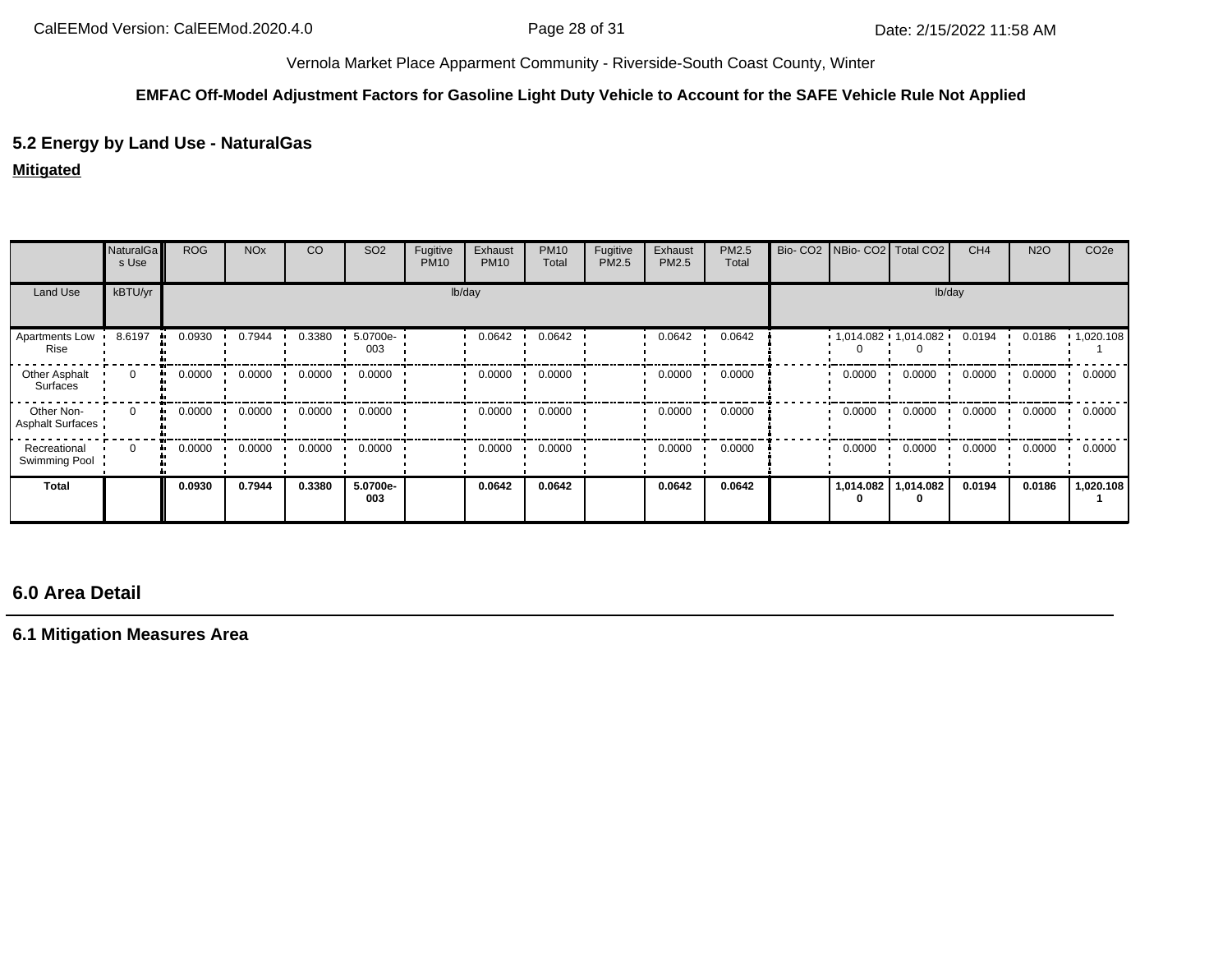# **EMFAC Off-Model Adjustment Factors for Gasoline Light Duty Vehicle to Account for the SAFE Vehicle Rule Not Applied**

|             | <b>ROG</b> | <b>NO<sub>x</sub></b> | CO | SO <sub>2</sub>                 | Fugitive<br><b>PM10</b> | Exhaust<br><b>PM10</b> | <b>PM10</b><br>Total | Fugitive<br><b>PM2.5</b> | Exhaust<br><b>PM2.5</b> | <b>PM2.5</b><br>Total |        | Bio- CO2 NBio- CO2 Total CO2 |         | CH <sub>4</sub> | <b>N2O</b> | CO <sub>2</sub> e |
|-------------|------------|-----------------------|----|---------------------------------|-------------------------|------------------------|----------------------|--------------------------|-------------------------|-----------------------|--------|------------------------------|---------|-----------------|------------|-------------------|
| Category    |            |                       |    |                                 |                         | lb/day                 |                      |                          |                         |                       |        |                              | lb/day  |                 |            |                   |
| Mitigated   | 7.3968     | 0.1979                |    | $17.1807$ $9.1000e -$<br>004    |                         | 0.0952                 | 0.0952               |                          | 0.0952                  | 0.0952                | 0.0000 | 30.9583                      | 30.9583 | 0.0298          | 0.0000     | .31.7034          |
| Unmitigated | 7.3968     |                       |    | 0.1979 17.1807 9.1000e ·<br>004 |                         | 0.0952                 | 0.0952               |                          | 0.0952                  | 0.0952                | 0.0000 | 30.9583                      | 30.9583 | 0.0298          | 0.0000     | $\cdot$ 31.7034   |

# **6.2 Area by SubCategory**

#### **Unmitigated**

|                          | <b>ROG</b> | <b>NO<sub>x</sub></b> | CO      | SO <sub>2</sub>    | Fugitive<br><b>PM10</b> | Exhaust<br><b>PM10</b> | <b>PM10</b><br>Total | Fugitive<br>PM2.5 | Exhaust<br>PM2.5 | PM2.5<br>Total |        | Bio- CO2 NBio- CO2 Total CO2 |         | CH <sub>4</sub> | <b>N2O</b> | CO <sub>2e</sub> |
|--------------------------|------------|-----------------------|---------|--------------------|-------------------------|------------------------|----------------------|-------------------|------------------|----------------|--------|------------------------------|---------|-----------------|------------|------------------|
| SubCategory              |            |                       |         |                    |                         | lb/day                 |                      |                   |                  |                |        |                              |         | lb/day          |            |                  |
| Architectural<br>Coating | 0.5597     |                       |         |                    |                         | 0.0000                 | 0.0000               |                   | 0.0000           | 0.0000         |        |                              | 0.0000  |                 |            | 0.0000           |
| Consumer<br>Products     | 6.3188     |                       |         |                    |                         | 0.0000                 | 0.0000               |                   | 0.0000           | 0.0000         |        |                              | 0.0000  |                 |            | 0.0000           |
| Hearth                   | 0.0000     | 0.0000                | 0.0000  | 0.0000             |                         | 0.0000                 | 0.0000               |                   | 0.0000           | 0.0000         | 0.0000 | 0.0000                       | 0.0000  | 0.0000          | 0.0000     | 0.0000           |
| Landscaping              | 0.5183     | 0.1979                | 17.1807 | $9.1000e -$<br>004 |                         | 0.0952                 | 0.0952               |                   | 0.0952           | 0.0952         |        | 30.9583                      | 30.9583 | 0.0298          |            | 31.7034          |
| Total                    | 7.3968     | 0.1979                | 17.1807 | 9.1000e-<br>004    |                         | 0.0952                 | 0.0952               |                   | 0.0952           | 0.0952         | 0.0000 | 30.9583                      | 30.9583 | 0.0298          | 0.0000     | 31.7034          |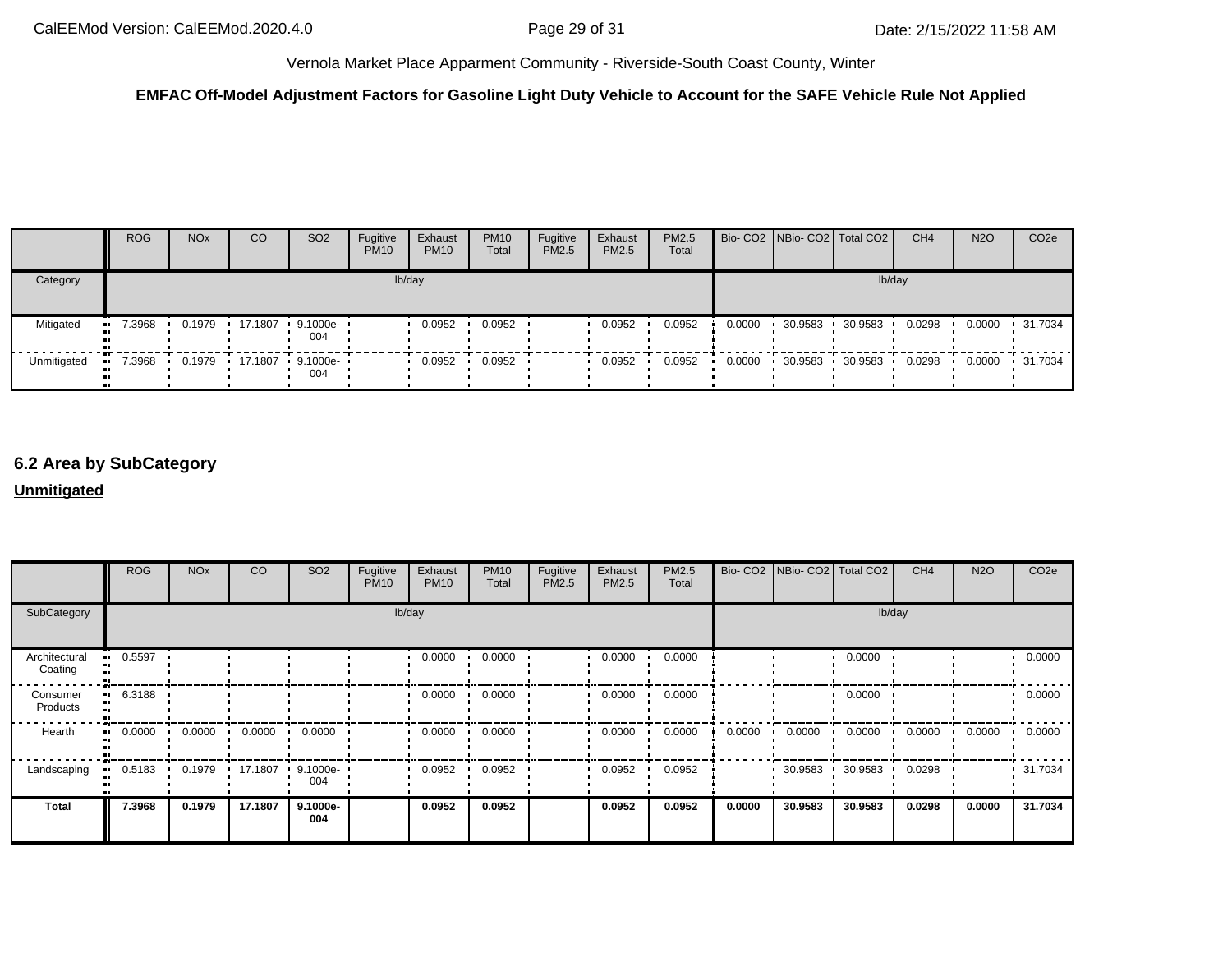#### **EMFAC Off-Model Adjustment Factors for Gasoline Light Duty Vehicle to Account for the SAFE Vehicle Rule Not Applied**

# **6.2 Area by SubCategory**

### **Mitigated**

|                          | <b>ROG</b> | <b>NO<sub>x</sub></b> | CO      | SO <sub>2</sub>    | Fugitive<br><b>PM10</b> | Exhaust<br><b>PM10</b> | <b>PM10</b><br>Total | Fugitive<br>PM2.5 | Exhaust<br><b>PM2.5</b> | PM2.5<br>Total |        | Bio- CO2   NBio- CO2   Total CO2 |         | CH <sub>4</sub> | <b>N2O</b> | CO <sub>2e</sub> |
|--------------------------|------------|-----------------------|---------|--------------------|-------------------------|------------------------|----------------------|-------------------|-------------------------|----------------|--------|----------------------------------|---------|-----------------|------------|------------------|
| SubCategory              |            |                       |         |                    |                         | lb/day                 |                      |                   |                         |                |        |                                  | lb/day  |                 |            |                  |
| Architectural<br>Coating | 0.5597     |                       |         |                    |                         | 0.0000                 | 0.0000               |                   | 0.0000                  | 0.0000         |        |                                  | 0.0000  |                 |            | 0.0000           |
| Consumer<br>Products     | 6.3188     |                       |         |                    |                         | 0.0000                 | 0.0000               |                   | 0.0000                  | 0.0000         |        |                                  | 0.0000  |                 |            | 0.0000           |
| Hearth                   | 0.0000     | 0.0000                | 0.0000  | 0.0000             |                         | 0.0000                 | 0.0000               |                   | 0.0000                  | 0.0000         | 0.0000 | 0.0000                           | 0.0000  | 0.0000          | 0.0000     | 0.0000           |
| Landscaping              | 0.5183     | 0.1979                | 17.1807 | $9.1000e -$<br>004 |                         | 0.0952                 | 0.0952               |                   | 0.0952                  | 0.0952         |        | 30.9583                          | 30.9583 | 0.0298          |            | 31.7034          |
| Total                    | 7.3968     | 0.1979                | 17.1807 | 9.1000e-<br>004    |                         | 0.0952                 | 0.0952               |                   | 0.0952                  | 0.0952         | 0.0000 | 30.9583                          | 30.9583 | 0.0298          | 0.0000     | 31.7034          |

# **7.0 Water Detail**

**7.1 Mitigation Measures Water**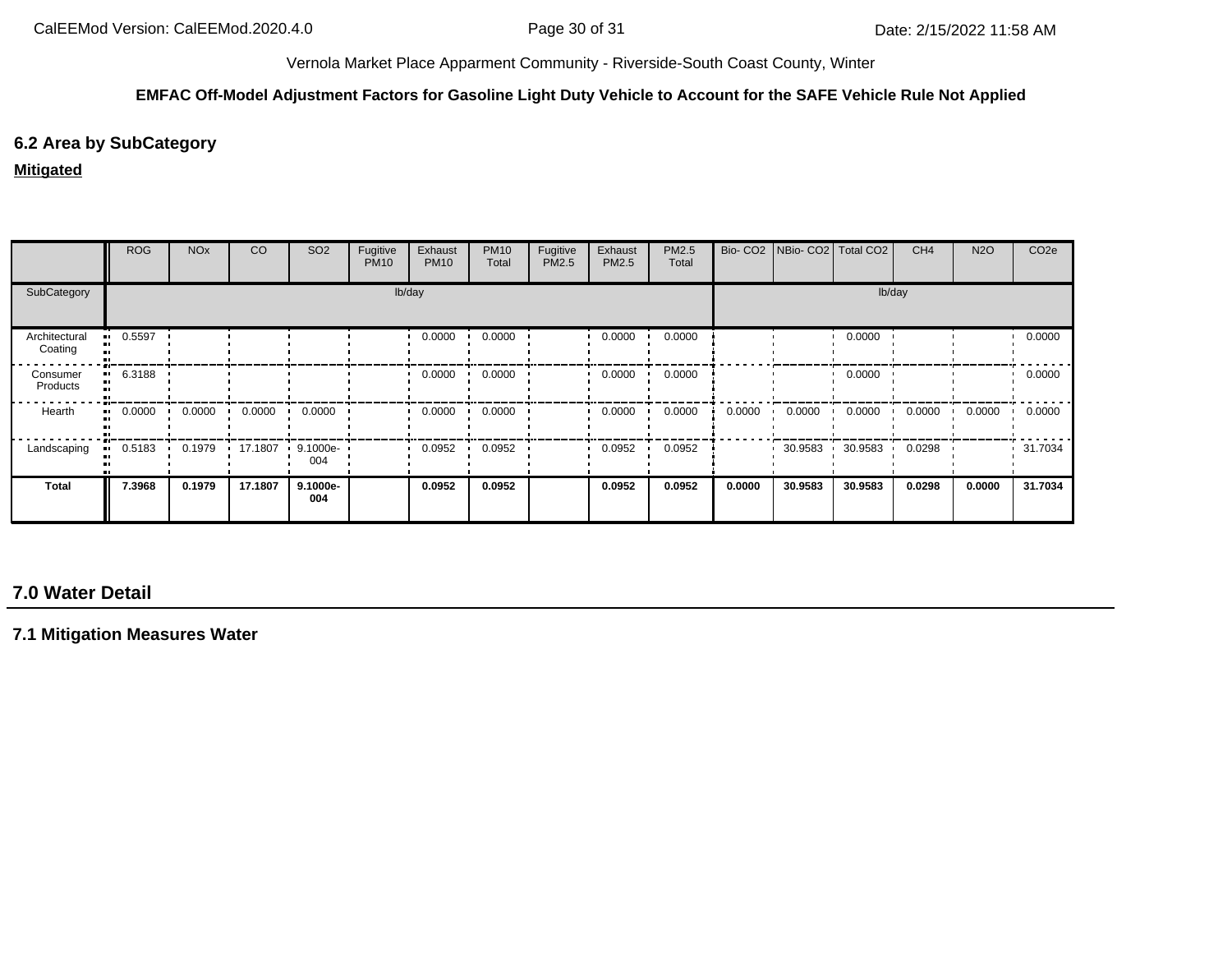# **EMFAC Off-Model Adjustment Factors for Gasoline Light Duty Vehicle to Account for the SAFE Vehicle Rule Not Applied**

# **8.0 Waste Detail**

## **8.1 Mitigation Measures Waste**

Institute Recycling and Composting Services

# **9.0 Operational Offroad**

| Equipment Type | <b>Number</b> | Hours/Day | Days/Year | <b>Horse Power</b> | <b>Load Factor</b> | Fuel Type |
|----------------|---------------|-----------|-----------|--------------------|--------------------|-----------|

# **10.0 Stationary Equipment**

## **Fire Pumps and Emergency Generators**

| Number<br><b>Fuel Type</b><br>Load Factor<br>Hours/Year<br>Horse Power<br>Equipment Type<br>Hours/Dav |
|-------------------------------------------------------------------------------------------------------|
|-------------------------------------------------------------------------------------------------------|

#### **Boilers**

| Equipment Type | Number | Heat Input/Dav | Heat Input/Year | <b>Boiler Rating</b> | <b>Fuel Type</b> |
|----------------|--------|----------------|-----------------|----------------------|------------------|
|----------------|--------|----------------|-----------------|----------------------|------------------|

## **User Defined Equipment**

| <b>Equipment Type</b> | Number |
|-----------------------|--------|

# **11.0 Vegetation**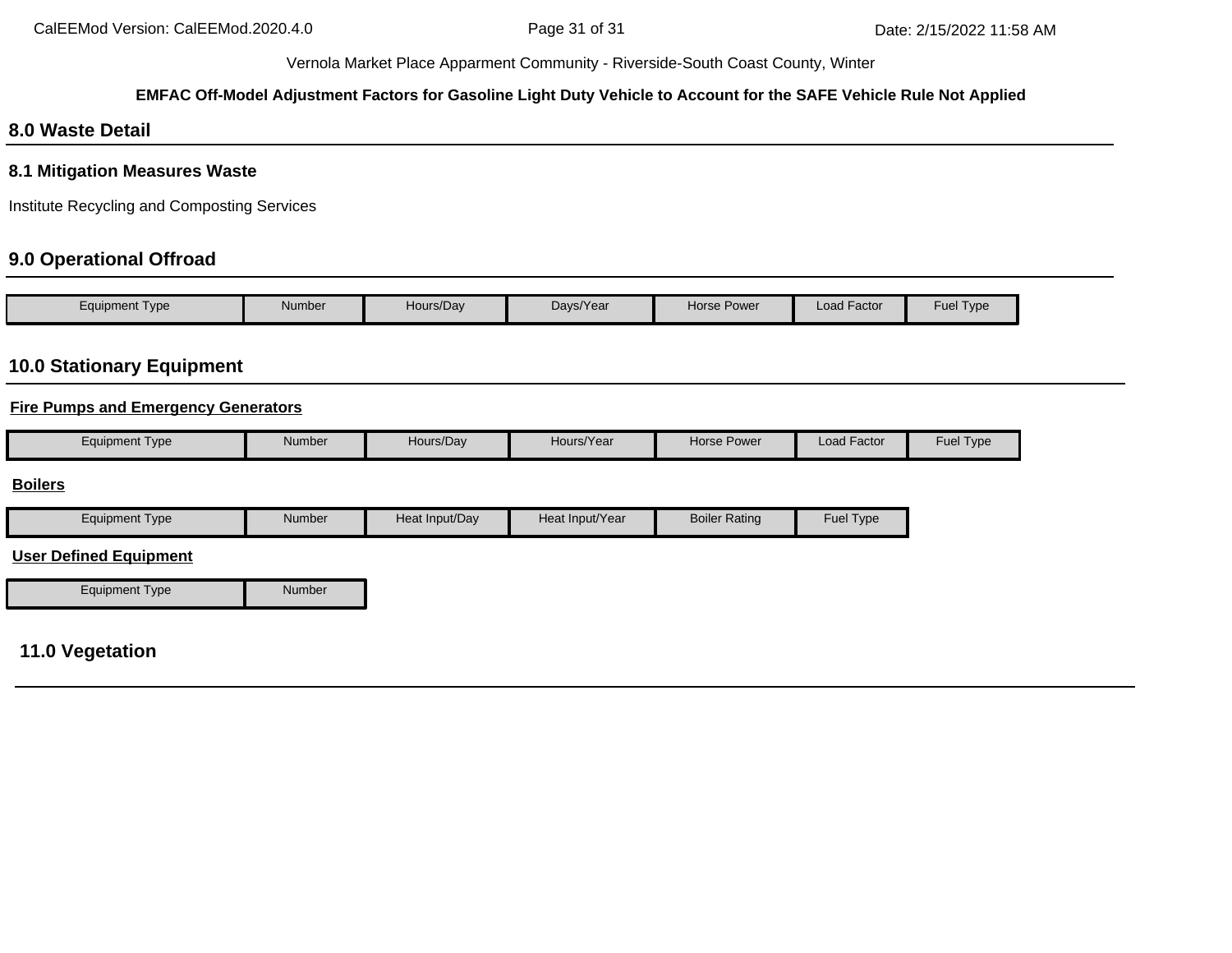**EMFAC Off-Model Adjustment Factors for Gasoline Light Duty Vehicle to Account for the SAFE Vehicle Rule Not Applied**

# **Vernola Market Place Apparment Community**

**Riverside-South Coast County, Annual**

# **1.0 Project Characteristics**

### **1.1 Land Usage**

| <b>Land Uses</b>                  | Size   | <b>Metric</b> | Lot Acreage | Floor Surface Area | Population |
|-----------------------------------|--------|---------------|-------------|--------------------|------------|
| <b>Other Asphalt Surfaces</b>     | 172.93 | 1000sqft      | 3.97        | 172.933.20         |            |
| Other Non-Asphalt Surfaces        | 97.31  | 1000sqft      | 2.23        | 97.311.00          |            |
| <b>Recreational Swimming Pool</b> | 23، ا  | 1000sqft      | 0.03        | 1.225.00           |            |
| <b>Apartments Low Rise</b>        | 208.00 | Dwelling Unit | 2.51        | 313.895.00         | 595        |

### **1.2 Other Project Characteristics**

| <b>Urbanization</b>               | Urban                      | Wind Speed (m/s)                  | 2.4   | <b>Precipitation Freg (Days)</b>        | 28    |
|-----------------------------------|----------------------------|-----------------------------------|-------|-----------------------------------------|-------|
| <b>Climate Zone</b>               | 10                         |                                   |       | <b>Operational Year</b>                 | 2024  |
| <b>Utility Company</b>            | Southern California Edison |                                   |       |                                         |       |
| <b>CO2 Intensity</b><br>(lb/MWhr) | 390.98                     | <b>CH4 Intensity</b><br>(lb/MWhr) | 0.033 | N <sub>2</sub> O Intensity<br>(lb/MWhr) | 0.004 |

### **1.3 User Entered Comments & Non-Default Data**

Project Characteristics -

Land Use - Per Architectural Site Plan, include offsite improvements.

Construction Phase - Per Applicant

Off-road Equipment - Per Applicant, 8 hours per day.

Off-road Equipment - Per Applicant team; 8 hours per day

Off-road Equipment -

Trips and VMT - Two (2) daily water truck trips added to grading and paving activities per Rule 403. 0.80 mi. hauling trips per Applicant.

Grading - Per Engineer

Vehicle Trips - MFR Trip Rates per TIA. Swimming Pool Accounted for Under MFR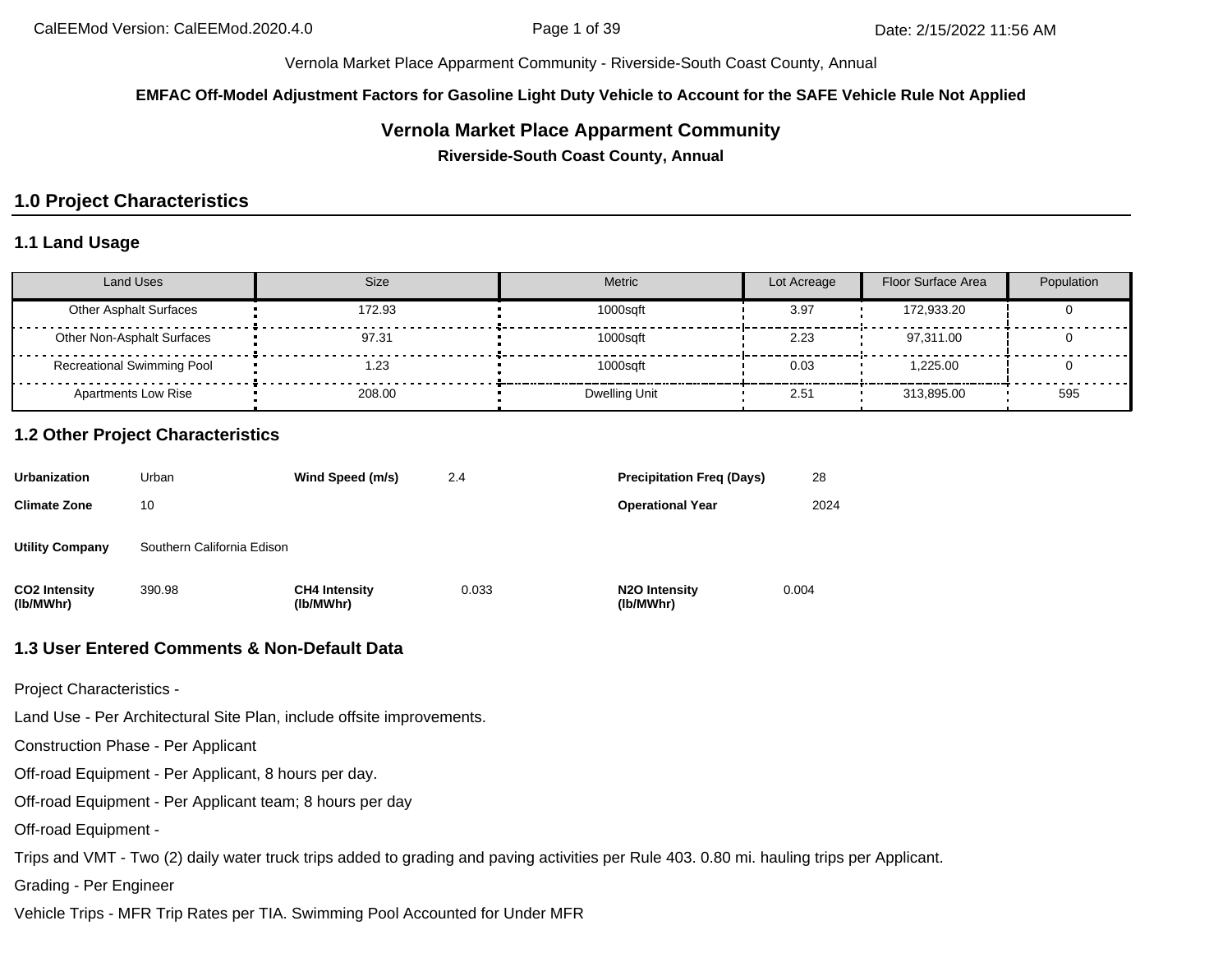### **EMFAC Off-Model Adjustment Factors for Gasoline Light Duty Vehicle to Account for the SAFE Vehicle Rule Not Applied**

Woodstoves - No Fireplaces assumed.

Energy Use - Added 0.35 lighting energy intensity to account for parking lot lighting.

Water And Wastewater - Per Landscape Plan

Sequestration - Per Landscape Plan

Construction Off-road Equipment Mitigation - 3 times - Per Rule 403

Waste Mitigation - Per CalRecycle

| <b>Table Name</b>    | <b>Column Name</b>         | Default Value | New Value  |
|----------------------|----------------------------|---------------|------------|
| tblConstructionPhase | NumDays                    | 20.00         | 478.00     |
| tblConstructionPhase | NumDays                    | 230.00        | 521.00     |
| tblConstructionPhase | NumDays                    | 20.00         | 22.00      |
| tblEnergyUse         | LightingElect              | 0.00          | 0.35       |
| tblEnergyUse         | LightingElect              | 0.00          | 0.35       |
| tblFireplaces        | NumberGas                  | 176.80        | 0.00       |
| tblFireplaces        | NumberNoFireplace          | 20.80         | 208.00     |
| tblFireplaces        | NumberWood                 | 10.40         | 0.00       |
| tblGrading           | MaterialExported           | 0.00          | 49,000.00  |
| tblLandUse           | LandUseSquareFeet          | 172,930.00    | 172,933.20 |
| tblLandUse           | LandUseSquareFeet          | 97,310.00     | 97,311.00  |
| tblLandUse           | LandUseSquareFeet          | 1,230.00      | 1,225.00   |
| tblLandUse           | LandUseSquareFeet          | 208,000.00    | 313,895.00 |
| tblLandUse           | LotAcreage                 | 13.00         | 2.51       |
| tblOffRoadEquipment  | OffRoadEquipmentUnitAmount | 1.00          | 2.00       |
| tblOffRoadEquipment  | OffRoadEquipmentUnitAmount | 1.00          | 3.00       |
| tblOffRoadEquipment  | UsageHours                 | 6.00          | 8.00       |
| tblOffRoadEquipment  | UsageHours                 | 7.00          | 8.00       |
| tblOffRoadEquipment  | UsageHours                 | 7.00          | 8.00       |
| tblSequestration     | NumberOfNewTrees           | 0.00          | 202.00     |
| tblTripsAndVMT       | HaulingTripLength          | 20.00         | 0.80       |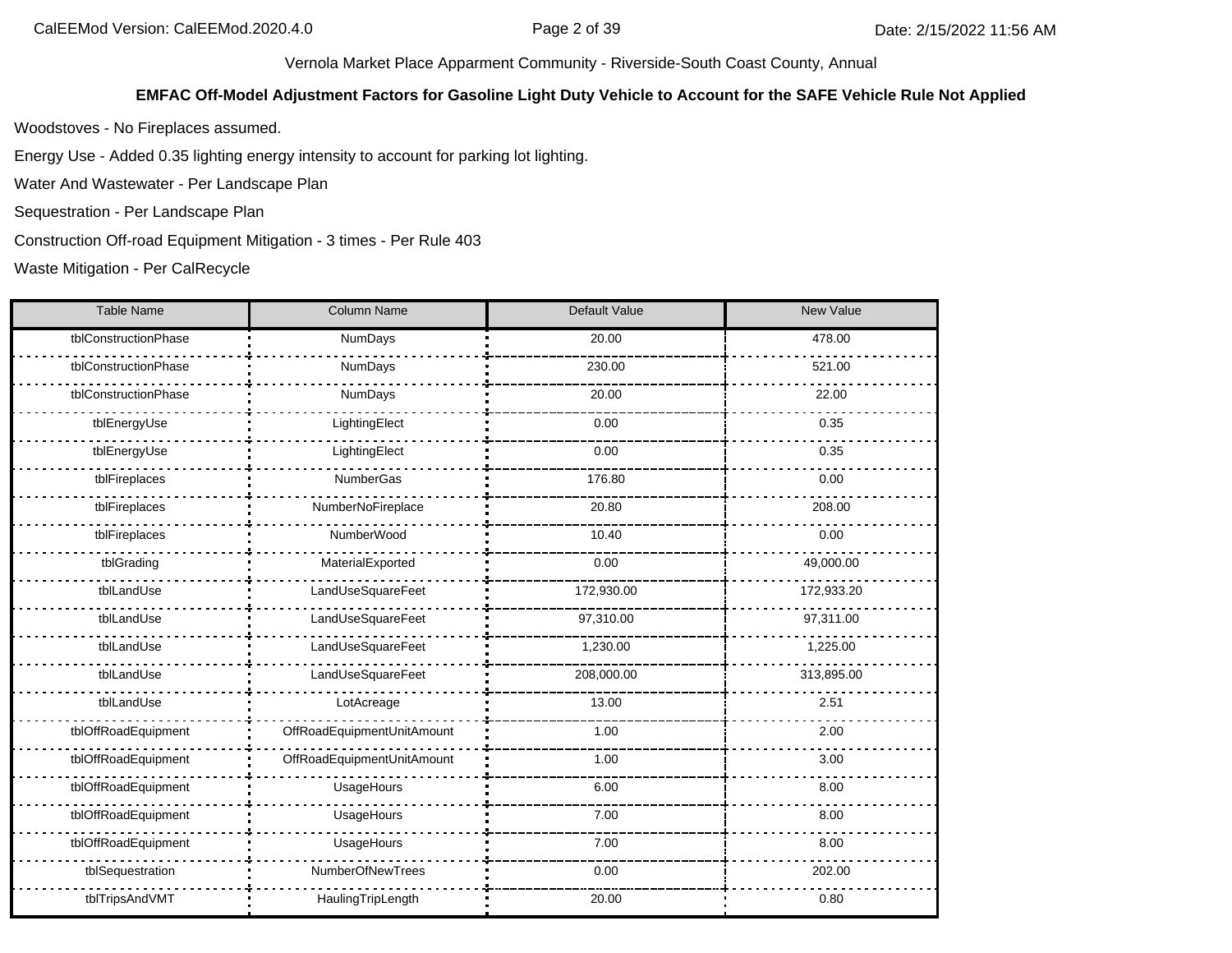## **EMFAC Off-Model Adjustment Factors for Gasoline Light Duty Vehicle to Account for the SAFE Vehicle Rule Not Applied**

| tblTripsAndVMT  | VendorTripNumber    | 0.00         | 2.00         |
|-----------------|---------------------|--------------|--------------|
| tblTripsAndVMT  | VendorTripNumber    | 0.00         | 2.00         |
| tblVehicleTrips | ST TR               | 9.10         | 0.00         |
| tblVehicleTrips | SU TR               | 13.60        | 0.00         |
| tblVehicleTrips | WD TR               | 28.82        | 0.00         |
| tblWater        | OutdoorWaterUseRate | 8,543,675.71 | 1,616,208.00 |
| tblWater        | OutdoorWaterUseRate | 44.586.30    | 0.00         |
| tblWoodstoves   | NumberCatalytic     | 10.40        | 0.00         |
| tblWoodstoves   | NumberNoncatalytic  | 10.40        | 0.00         |

# **2.0 Emissions Summary**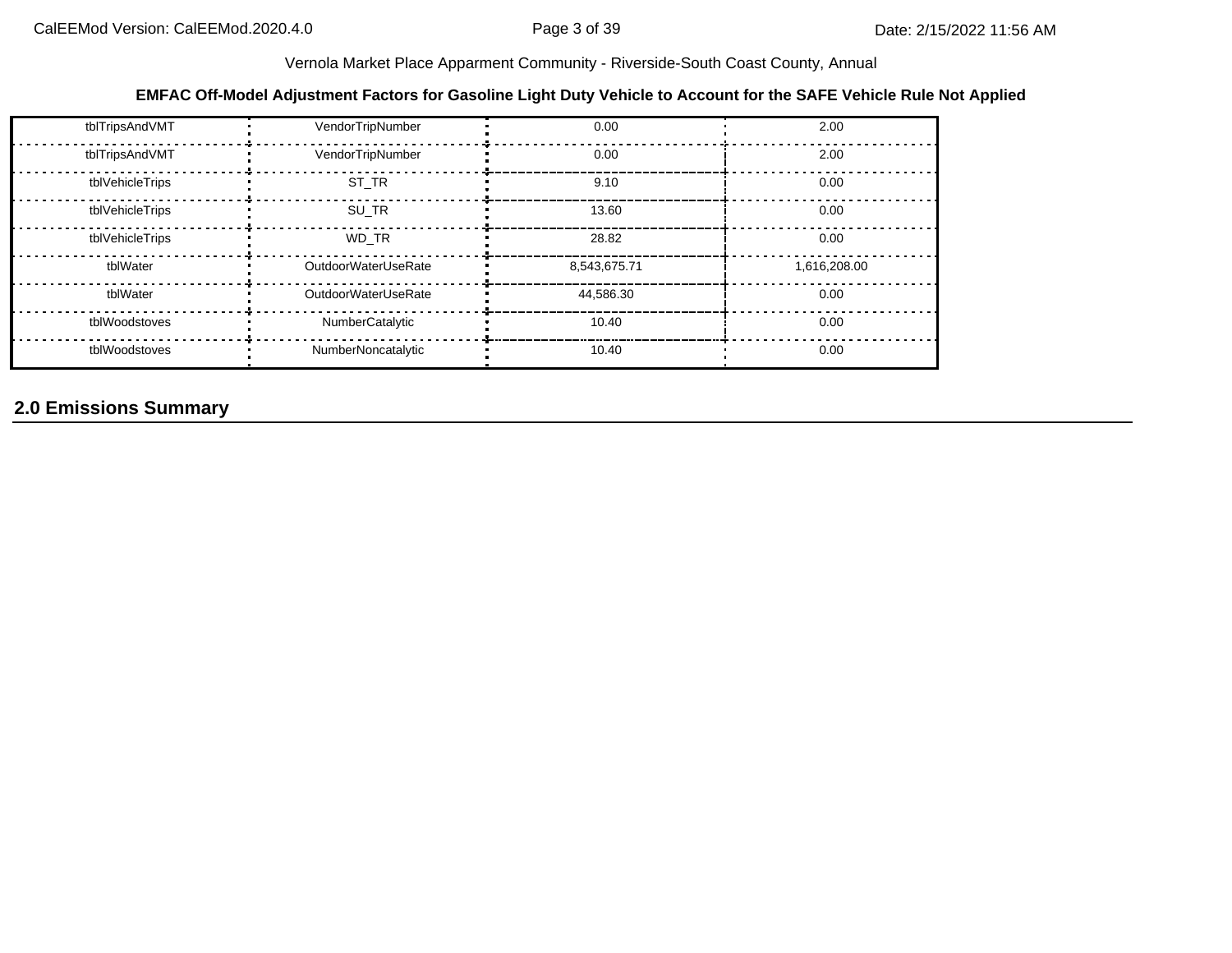# **EMFAC Off-Model Adjustment Factors for Gasoline Light Duty Vehicle to Account for the SAFE Vehicle Rule Not Applied**

# **2.1 Overall Construction**

## **Unmitigated Construction**

|                      | <b>ROG</b> | <b>NO<sub>x</sub></b> | CO     | SO <sub>2</sub> | Fugitive<br><b>PM10</b> | Exhaust<br><b>PM10</b> | <b>PM10</b><br>Total | Fugitive<br>PM2.5 | Exhaust<br>PM2.5 | PM2.5<br>Total |        | Bio- CO2   NBio- CO2   Total CO2 |           | CH <sub>4</sub> | <b>N2O</b> | CO <sub>2e</sub>  |
|----------------------|------------|-----------------------|--------|-----------------|-------------------------|------------------------|----------------------|-------------------|------------------|----------------|--------|----------------------------------|-----------|-----------------|------------|-------------------|
| Year                 |            |                       |        |                 | tons/yr                 |                        |                      |                   |                  |                |        |                                  | MT/yr     |                 |            |                   |
| 2022<br>$\bullet$    | 0.2119     | 1.3213                | 1.5835 | 3.4700e-<br>003 | 0.2014                  | 0.0582                 | 0.2596               | 0.0705            | 0.0551           | 0.1255         | 0.0000 | $-310.3123 - 310.3123$           |           | 0.0406          | 0.0106     | $\cdot$ 314.4762  |
| 2023                 | 1.0623     | 3.5623                | 5.2414 | 0.0118          | 0.5080                  | 0.1598                 | 0.6678               | 0.1362            | 0.1536           | 0.2898         | 0.0000 | $1,049.389$ $1,049.389$          |           | 0.1005          | 0.0308     | $\cdot$ 1,061.084 |
| 2024<br>$\mathbf{u}$ | 0.7766     | 2.5225                | 3.8777 | 8.7600e-<br>003 | 0.3829                  | 0.1054                 | 0.4883               | 0.1026            | 0.1013           | 0.2039         | 0.0000 | 781.2042 781.2042                |           | 0.0743          | 0.0225     | .789.7545         |
| <b>Maximum</b>       | 1.0623     | 3.5623                | 5.2414 | 0.0118          | 0.5080                  | 0.1598                 | 0.6678               | 0.1362            | 0.1536           | 0.2898         | 0.0000 | 1,049.389                        | 1,049.389 | 0.1005          | 0.0308     | 1,061.084         |

#### **Mitigated Construction**

|                | <b>ROG</b> | <b>NO<sub>x</sub></b> | CO     | SO <sub>2</sub> | Fugitive<br><b>PM10</b> | Exhaust<br><b>PM10</b> | <b>PM10</b><br>Total | Fugitive<br><b>PM2.5</b> | Exhaust<br>PM2.5 | <b>PM2.5</b><br>Total |        |           | Bio- CO2 NBio- CO2   Total CO2 | CH <sub>4</sub> | <b>N2O</b> | CO <sub>2e</sub>  |
|----------------|------------|-----------------------|--------|-----------------|-------------------------|------------------------|----------------------|--------------------------|------------------|-----------------------|--------|-----------|--------------------------------|-----------------|------------|-------------------|
| Year           |            | tons/yr               |        |                 |                         |                        |                      |                          |                  |                       |        |           | MT/yr                          |                 |            |                   |
| 2022<br>       | 0.2119     | 1.3213                | 1.5835 | 3.4700e-<br>003 | 0.1520                  | 0.0582                 | 0.2102               | 0.0472                   | 0.0551           | 0.1023                | 0.0000 |           | $-310.3121 - 310.3121$         | 0.0406          | 0.0106     | $\cdot$ 314.4760  |
| 2023           | 1.0623     | 3.5623                | 5.2414 | 0.0118          | 0.5080                  | 0.1598                 | 0.6678               | 0.1362                   | 0.1536           | 0.2898                | 0.0000 |           | 1,049.388 1,049.388            | 0.1005          | 0.0308     | $\cdot$ 1,061.084 |
| 2024           | 0.7766     | 2.5225                | 3.8777 | 8.7600e-<br>003 | 0.3829                  | 0.1054                 | 0.4883               | 0.1026                   | 0.1013           | 0.2039                | 0.0000 |           | 781.2037 781.2037              | 0.0743          | 0.0225     | 789.7540          |
| <b>Maximum</b> | 1.0623     | 3.5623                | 5.2414 | 0.0118          | 0.5080                  | 0.1598                 | 0.6678               | 0.1362                   | 0.1536           | 0.2898                | 0.0000 | 1,049.388 | 1,049.388                      | 0.1005          | 0.0308     | 1,061.084         |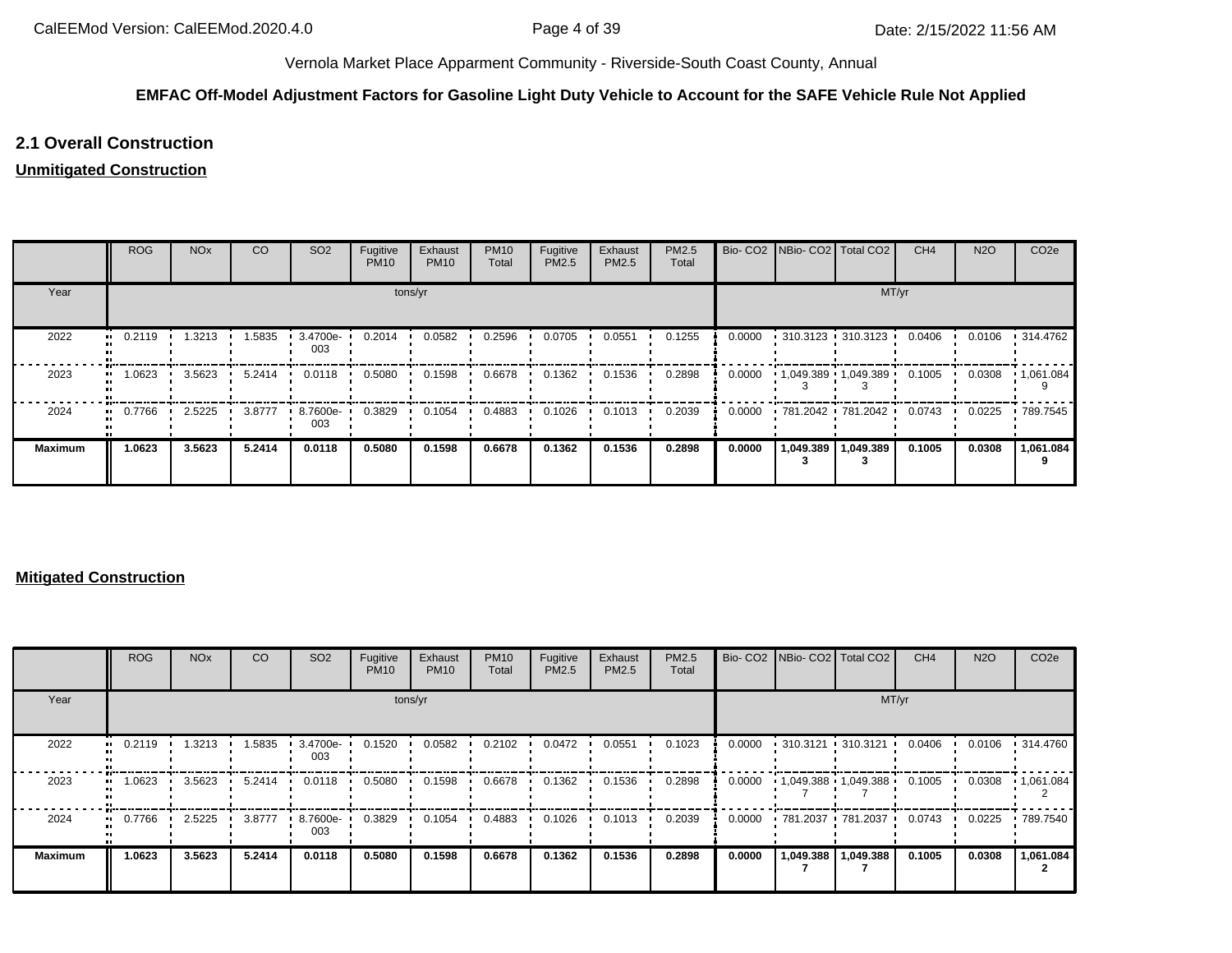## **EMFAC Off-Model Adjustment Factors for Gasoline Light Duty Vehicle to Account for the SAFE Vehicle Rule Not Applied**

|                             | <b>ROG</b> | <b>NO<sub>x</sub></b> | co   | <b>SO2</b> | <b>Fugitive</b><br><b>PM10</b> | <b>Exhaust</b><br><b>PM10</b> | <b>PM10</b><br>Total | <b>Fugitive</b><br><b>PM2.5</b> | <b>Exhaust</b><br><b>PM2.5</b> | <b>PM2.5</b><br><b>Total</b> |      |      | Bio- CO2   NBio-CO2   Total CO2 | CH <sub>4</sub> | <b>N20</b> | CO <sub>2e</sub> |
|-----------------------------|------------|-----------------------|------|------------|--------------------------------|-------------------------------|----------------------|---------------------------------|--------------------------------|------------------------------|------|------|---------------------------------|-----------------|------------|------------------|
| Percent<br><b>Reduction</b> | 0.00       | 0.00                  | 0.00 | 0.00       | 4.52                           | 0.00                          | 3.49                 | 7.52                            | 0.00                           | 3.76                         | 0.00 | 0.00 | 0.00                            | 0.00            | 0.00       | 0.00             |

| Quarter      | <b>Start Date</b> | <b>End Date</b> | Maximum Unmitigated ROG + NOX (tons/quarter) | Maximum Mitigated ROG + NOX (tons/quarter) |
|--------------|-------------------|-----------------|----------------------------------------------|--------------------------------------------|
|              | $9 - 1 - 2022$    | 11-30-2022      | 1.1054                                       | 1.1054                                     |
| $\mathbf{2}$ | 12-1-2022         | 2-28-2023       | 1.1800                                       | 1.1800                                     |
| 3            | 3-1-2023          | 5-31-2023       | 1.1690                                       | 1.1690                                     |
| 4            | 6-1-2023          | 8-31-2023       | 1.1681                                       | 1.1681                                     |
| 5            | $9 - 1 - 2023$    | 11-30-2023      | 1.1572                                       | 1.1572                                     |
| 6            | 12-1-2023         | 2-29-2024       | 1.1171                                       | 1.1171                                     |
| 7            | $3 - 1 - 2024$    | 5-31-2024       | 1.1061                                       | 1.1061                                     |
| 8            | 6-1-2024          | 8-31-2024       | 1.1052                                       | 1.1052                                     |
| 9            | $9 - 1 - 2024$    | 9-30-2024       | 0.3604                                       | 0.3604                                     |
|              |                   | Highest         | 1.1800                                       | 1.1800                                     |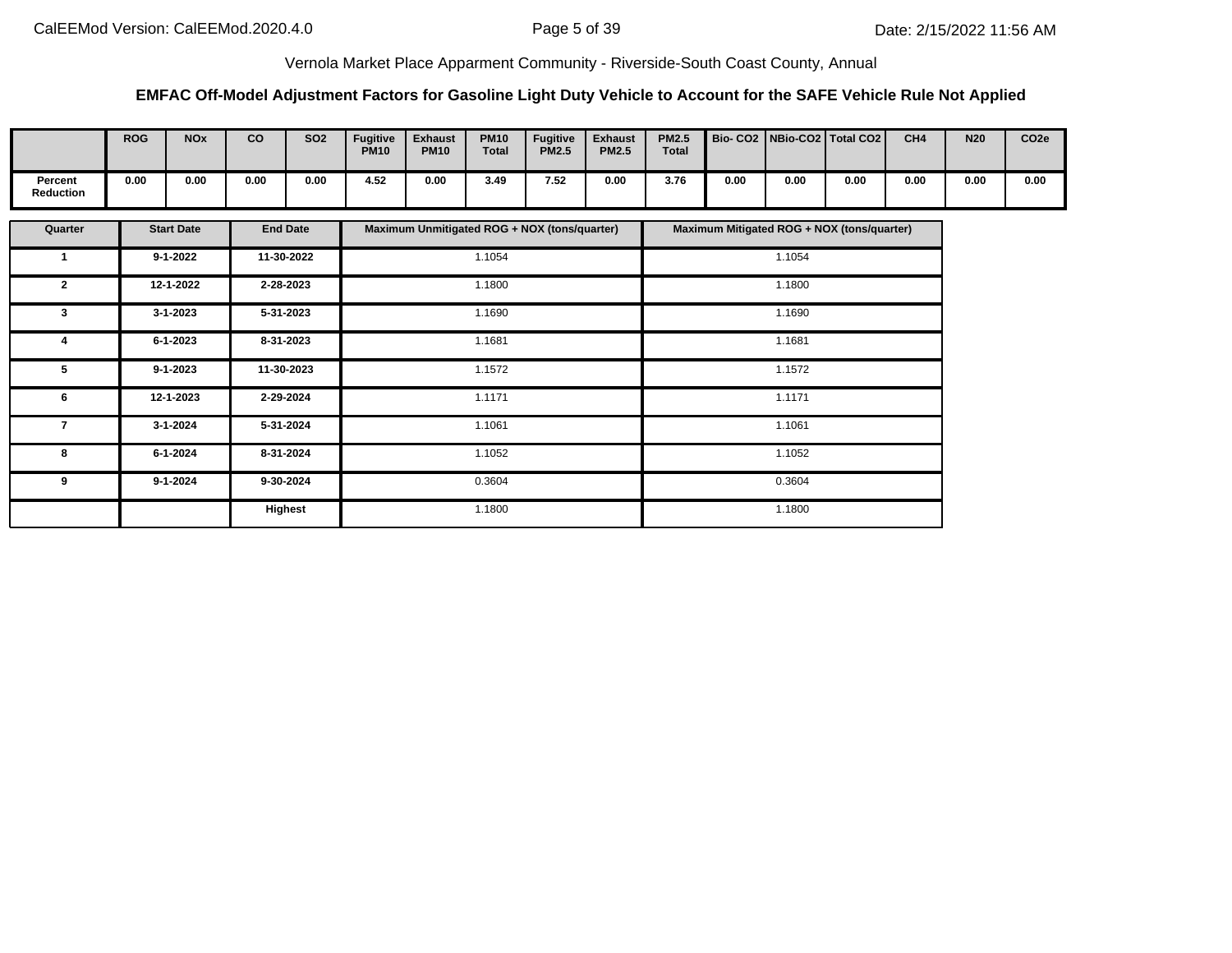# **EMFAC Off-Model Adjustment Factors for Gasoline Light Duty Vehicle to Account for the SAFE Vehicle Rule Not Applied**

# **2.2 Overall Operational**

# **Unmitigated Operational**

|              | <b>ROG</b> | <b>NO<sub>x</sub></b> | CO     | SO <sub>2</sub>    | Fugitive<br><b>PM10</b> | Exhaust<br><b>PM10</b> | <b>PM10</b><br>Total | Fugitive<br>PM2.5 | Exhaust<br>PM2.5 | PM2.5<br>Total |         | Bio- CO2   NBio- CO2   Total CO2 |                     | CH <sub>4</sub> | <b>N2O</b> | CO <sub>2e</sub>  |
|--------------|------------|-----------------------|--------|--------------------|-------------------------|------------------------|----------------------|-------------------|------------------|----------------|---------|----------------------------------|---------------------|-----------------|------------|-------------------|
| Category     |            |                       |        |                    | tons/yr                 |                        |                      |                   |                  |                |         |                                  | MT/yr               |                 |            |                   |
| Area         | 1.3201     | 0.0247                | 2.1476 | 1.1000e-<br>004    |                         | 0.0119                 | 0.0119               |                   | 0.0119           | 0.0119         | 0.0000  | 3.5106                           | 3.5106              | 3.3800e-<br>003 | 0.0000     | 3.5951            |
| Energy       | 0.0170     | 0.1450<br>. .         | 0.0617 | $9.3000e -$<br>004 |                         | 0.0117                 | 0.0117               |                   | 0.0117           | 0.0117         | 0.0000  |                                  | $338.4875$ 338.4875 | 0.0176          | 003        | 4.8200e- 340.3653 |
| Mobile       | 0.7407     | 1.1976                | 7.6949 | 0.0184             | 1.9593                  | 0.0149                 | 1.9742               | 0.5234            | 0.0140           | 0.5374         | 0.0000  |                                  | 1,704.749 1,704.749 | 0.0880          | 0.0848     | 1,732.216         |
| Waste        |            |                       |        |                    |                         | 0.0000                 | 0.0000               |                   | 0.0000           | 0.0000         | 20.8451 | 0.0000                           | 20.8451             | 1.2319          | 0.0000     | 51.6430           |
| Water        |            |                       |        |                    |                         | 0.0000                 | 0.0000               |                   | 0.0000           | 0.0000         | 4.3225  | 34.6470                          | 38.9695             | 0.4469          | 0.0108     | 53.3713           |
| <b>Total</b> | 2.0777     | 1.3673                | 9.9042 | 0.0195             | 1.9593                  | 0.0385                 | 1.9978               | 0.5234            | 0.0376           | 0.5610         | 25.1677 | 2,081.394                        | 2,106.562           | 1.7878          | 0.1005     | 2,181.191         |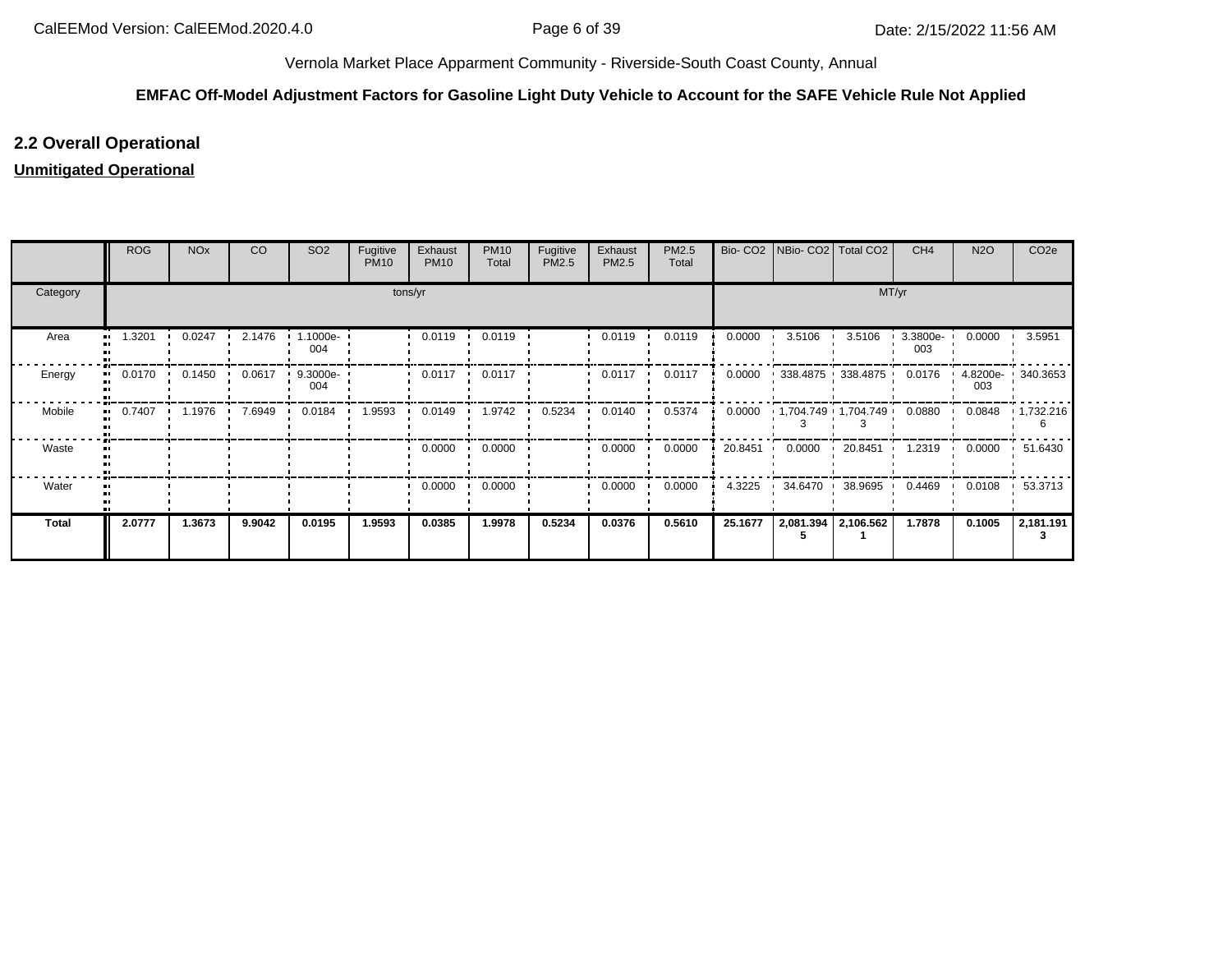# **EMFAC Off-Model Adjustment Factors for Gasoline Light Duty Vehicle to Account for the SAFE Vehicle Rule Not Applied**

# **2.2 Overall Operational**

# **Mitigated Operational**

|                     | <b>ROG</b> | <b>NO<sub>x</sub></b> | CO     | SO <sub>2</sub>    | Fugitive<br><b>PM10</b> | Exhaust<br><b>PM10</b> | <b>PM10</b><br>Total | Fugitive<br>PM2.5 | Exhaust<br>PM2.5 | PM2.5<br>Total |         | Bio- CO2 NBio- CO2       | Total CO <sub>2</sub> | CH <sub>4</sub> | <b>N2O</b> | CO <sub>2e</sub>    |
|---------------------|------------|-----------------------|--------|--------------------|-------------------------|------------------------|----------------------|-------------------|------------------|----------------|---------|--------------------------|-----------------------|-----------------|------------|---------------------|
| Category            |            |                       |        |                    |                         | tons/yr                |                      |                   |                  |                |         |                          | MT/yr                 |                 |            |                     |
| Area<br>п.          | 1.3201     | 0.0247                | 2.1476 | 1.1000e-<br>004    |                         | 0.0119                 | 0.0119               |                   | 0.0119           | 0.0119         | 0.0000  | 3.5106                   | 3.5106                | 3.3800e-<br>003 | 0.0000     | 3.5951              |
| Energy<br>          | 0.0170     | 0.1450                | 0.0617 | $9.3000e -$<br>004 |                         | 0.0117                 | 0.0117               |                   | 0.0117           | 0.0117         | 0.0000  | 338.4875 338.4875        |                       | 0.0176          | 003        | 4.8200e- 1 340.3653 |
| Mobile<br>$\bullet$ | 0.7407     | 1.1976                | 7.6949 | 0.0184             | 1.9593                  | 0.0149                 | 1.9742               | 0.5234            | 0.0140           | 0.5374         | 0.0000  | 1,704.749 1,704.749      |                       | 0.0880          | 0.0848     | 1,732.216           |
| Waste               |            |                       |        |                    |                         | 0.0000                 | 0.0000               |                   | 0.0000           | 0.0000         | 13.1324 | 0.0000<br>$\blacksquare$ | 13.1324               | 0.7761          | 0.0000     | 32.5351             |
| Water               |            |                       |        |                    |                         | 0.0000<br>. .          | 0.0000               |                   | 0.0000           | 0.0000         | 4.3225  | 34.6470 38.9695          |                       | 0.4469          | 0.0108     | 53.3713             |
| <b>Total</b>        | 2.0777     | 1.3673                | 9.9042 | 0.0195             | 1.9593                  | 0.0385                 | 1.9978               | 0.5234            | 0.0376           | 0.5610         | 17.4550 | 2,081.394                | 2,098.849             | 1.3320          | 0.1005     | 2,162.083           |

|                             | <b>ROG</b> | <b>NOx</b> | <b>CO</b> | <b>SO2</b> | <b>Fugitive</b><br><b>PM10</b> | <b>Exhaust</b><br><b>PM10</b> | <b>PM10</b><br><b>Total</b> | <b>Fugitive</b><br><b>PM2.5</b> | <b>Exhaust</b><br><b>PM2.5</b> | <b>PM2.5</b><br><b>Total</b> |       |      | Bio-CO2 NBio-CO2 Total CO2 L | CH <sub>4</sub> | <b>N20</b> | CO <sub>2e</sub> |
|-----------------------------|------------|------------|-----------|------------|--------------------------------|-------------------------------|-----------------------------|---------------------------------|--------------------------------|------------------------------|-------|------|------------------------------|-----------------|------------|------------------|
| Percent<br><b>Reduction</b> | 0.00       | 0.00       | 0.00      | 0.00       | 0.00                           | 0.00                          | 0.00                        | 0.00                            | 0.00                           | 0.00                         | 30.65 | 0.00 | 0.37                         | 25.50           | 0.00       | 0.88             |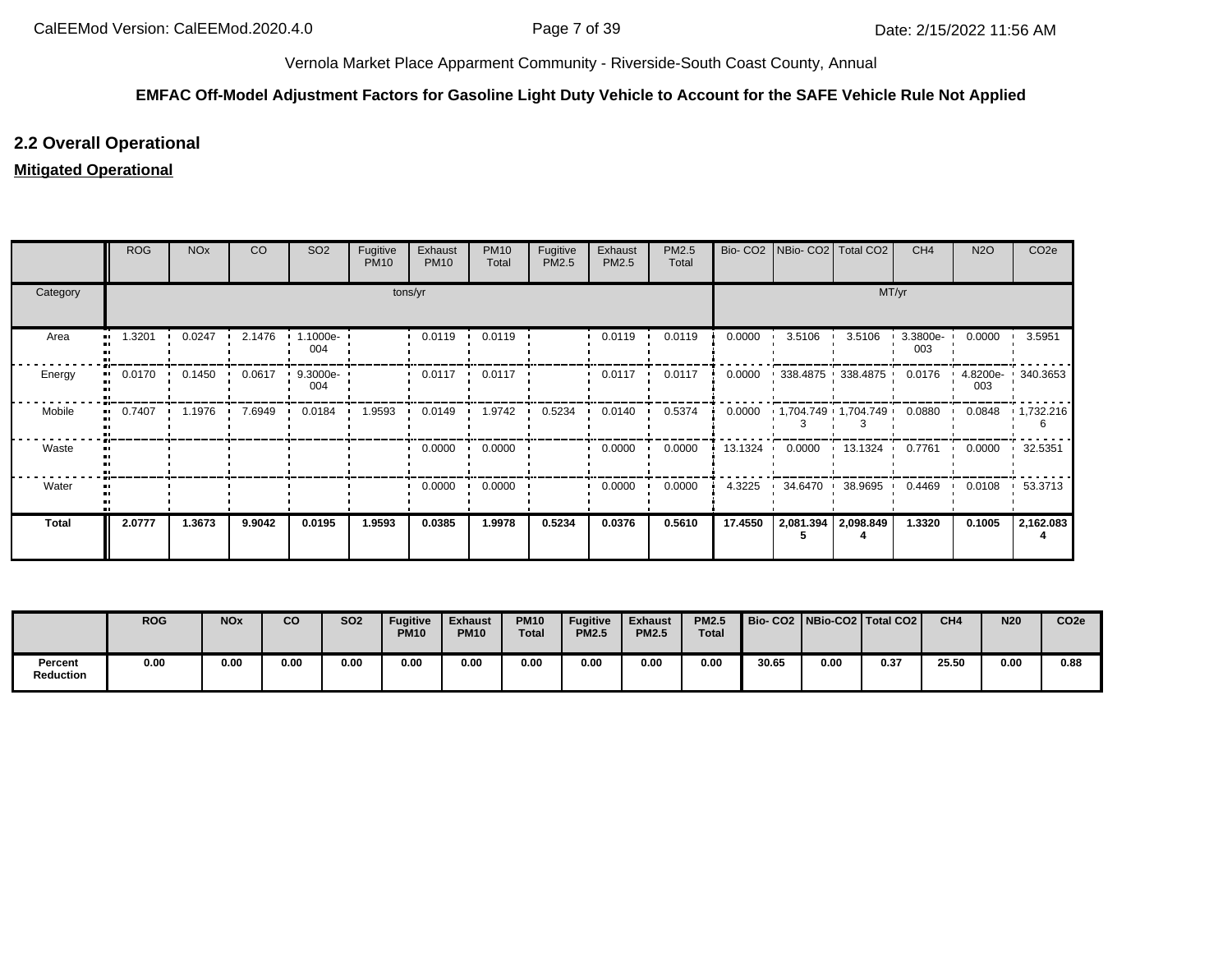### **EMFAC Off-Model Adjustment Factors for Gasoline Light Duty Vehicle to Account for the SAFE Vehicle Rule Not Applied**

**2.3 Vegetation**

**Vegetation**

|                          | CO <sub>2e</sub> |
|--------------------------|------------------|
| Category                 | <b>MT</b>        |
| <b>New Trees</b><br><br> | 143.0160         |
| Total                    | 143.0160         |

# **3.0 Construction Detail**

#### **Construction Phase**

| Phase<br><b>Number</b> | <b>Phase Name</b>            | Phase Type                   | <b>Start Date</b> | <b>End Date</b> | Week | Num Days Num Days | <b>Phase Description</b> |
|------------------------|------------------------------|------------------------------|-------------------|-----------------|------|-------------------|--------------------------|
|                        | •Grading                     | -Grading                     | 9/1/2022          | !9/30/2022      |      | 22'               |                          |
|                        | <b>Building Construction</b> | <b>Building Construction</b> | 10/1/2022         | !9/30/2024      |      | 521               |                          |
|                        | •Paving                      | •Paving                      | 10/1/2022         | !10/28/2022     |      | 20 <sub>1</sub>   |                          |
|                        | Architectural Coating        | Architectural Coating        | 12/1/2022         | 9/30/2024       | 5.   | 478.              |                          |

**Acres of Grading (Site Preparation Phase): 0**

**Acres of Grading (Grading Phase): 22**

**Acres of Paving: 6.2**

**Residential Indoor: 635,637; Residential Outdoor: 211,879; Non-Residential Indoor: 600; Non-Residential Outdoor: 200; Striped Parking Area: 16,215 (Architectural Coating – sqft)**

# **OffRoad Equipment**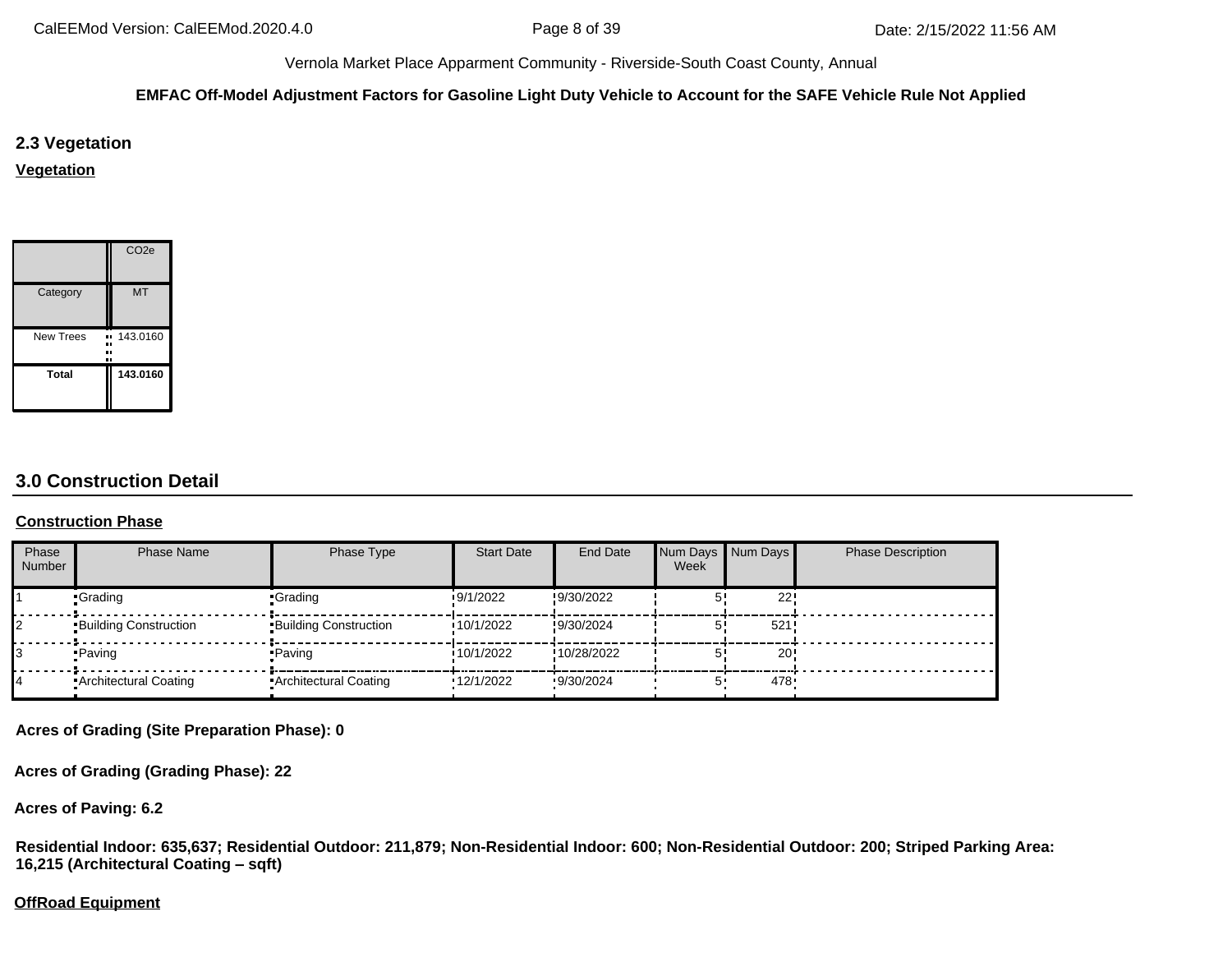#### **EMFAC Off-Model Adjustment Factors for Gasoline Light Duty Vehicle to Account for the SAFE Vehicle Rule Not Applied**

| <b>Phase Name</b>            | <b>Offroad Equipment Type</b> | Amount | <b>Usage Hours</b> | <b>Horse Power</b> | Load Factor |
|------------------------------|-------------------------------|--------|--------------------|--------------------|-------------|
| Grading                      | <b>Excavators</b>             |        | $8.00 \cdot$       | 158:               | 0.38        |
| Grading                      | <b>Graders</b>                |        | $8.00 \cdot$       | 187:               | 0.41        |
| Grading                      | Rubber Tired Dozers           |        | $8.00 \cdot$       | 247                | 0.40        |
| Grading                      | Tractors/Loaders/Backhoes     |        | $8.00 \cdot$       | 97'                | 0.37        |
| <b>Building Construction</b> | <b>Cranes</b>                 |        | $8.00 -$           | 231:               | 0.29        |
| <b>Building Construction</b> | -Forklifts                    |        | $8.00 -$           | 89!                | 0.20        |
| <b>Building Construction</b> | Generator Sets                |        | $8.00 \cdot$       | 84'                | 0.74        |
| <b>Building Construction</b> | Tractors/Loaders/Backhoes     |        | $8.00 -$           | 97'                | 0.37        |
| <b>Building Construction</b> | · Welders                     |        | 8.00 <sup>1</sup>  | 46'                | 0.45        |
| Paving                       | Pavers                        |        | 8.00               | 130:               | 0.42        |
| Paving                       | Paving Equipment              |        | $8.00 \cdot$       | 132!               | 0.36        |
| Paving                       | Rollers                       |        | 8.00               | 80:                | 0.38        |
| <b>Architectural Coating</b> | Air Compressors               |        | 8.00:              | 78 <sub>1</sub>    | 0.48        |

## **Trips and VMT**

| <b>Phase Name</b>     | <b>Offroad Equipment</b><br>Count | <b>Worker Trip</b><br><b>Number</b> | Vendor Trip<br><b>Number</b> | <b>Hauling Trip</b><br><b>Number</b> | <b>Worker Trip</b><br>Length | Vendor Trip<br>Length | <b>Hauling Trip</b><br>Length | <b>Worker Vehicle</b><br>Class | Vendor<br>Vehicle Class Vehicle Class | Hauling     |
|-----------------------|-----------------------------------|-------------------------------------|------------------------------|--------------------------------------|------------------------------|-----------------------|-------------------------------|--------------------------------|---------------------------------------|-------------|
| Grading               |                                   | 15.00                               | 2.00                         | 6,125.00                             | 14.70i                       | 6.90!                 |                               | $0.80$ <sup>ILD</sup> Mix      | <b>HDT Mix</b>                        | !HHDT       |
| Building Construction | 11                                | 264.00                              | 67.00                        | $0.00 \cdot$                         | 14.70i                       | 6.90!                 |                               | $20.00 \cdot LD$ Mix           | <b>HDT Mix</b>                        | !HHDT       |
| Paving                |                                   | 15.00                               | 2.00                         | $0.00 \cdot$                         | 14.70i                       | 6.90!                 |                               | $20.00 \cdot LD$ Mix           | <b>HDT Mix</b>                        | !HHDT       |
| Architectural Coating |                                   | 53.00                               | $0.00 \cdot$                 | $0.00 -$                             | $14.70 \cdot$                | $6.90 -$              |                               | 20.00 LD Mix                   | <b>HDT Mix</b>                        | <b>HHDT</b> |

## **3.1 Mitigation Measures Construction**

Water Exposed Area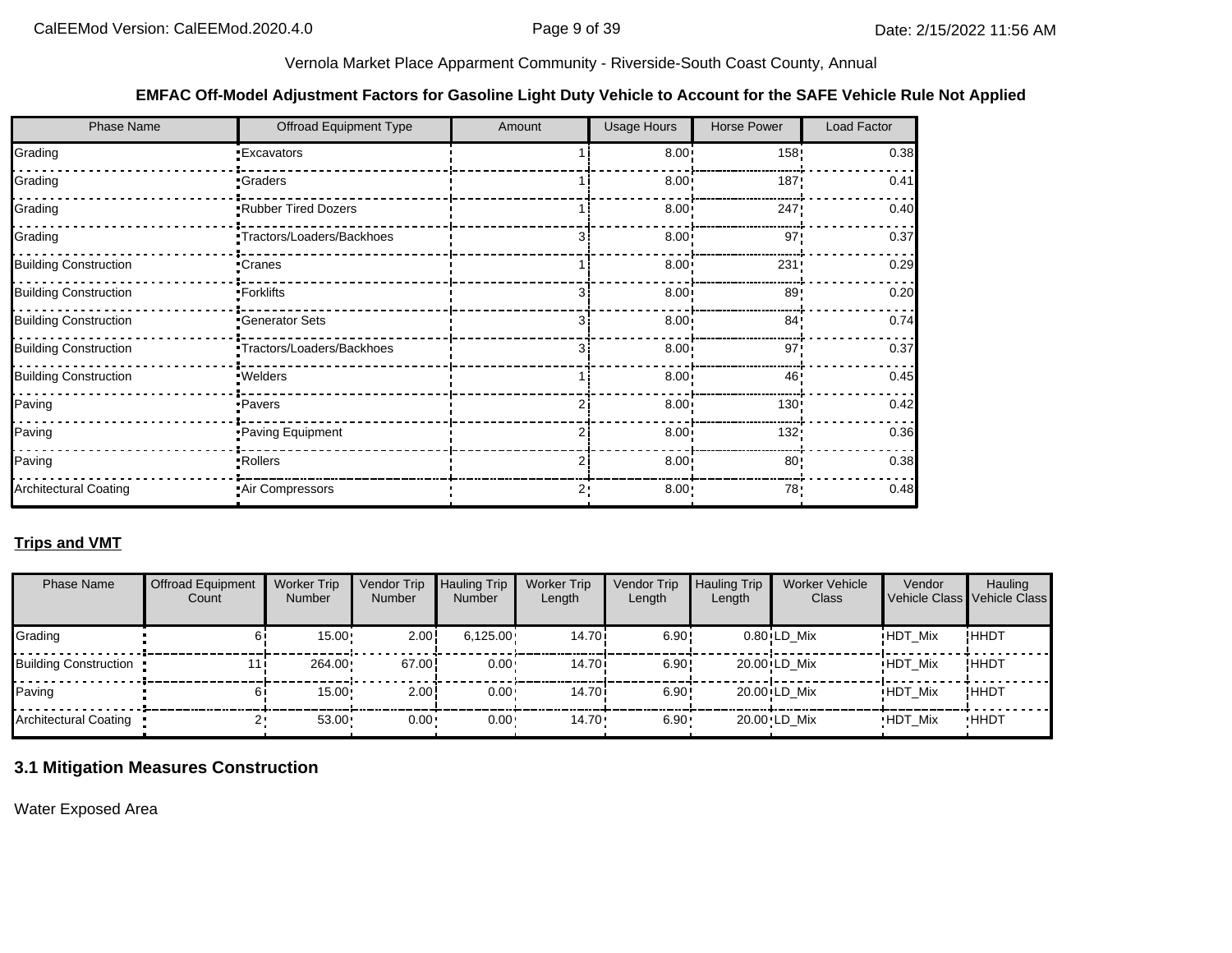# **EMFAC Off-Model Adjustment Factors for Gasoline Light Duty Vehicle to Account for the SAFE Vehicle Rule Not Applied**

# **3.2 Grading - 2022**

**Unmitigated Construction On-Site**

|                      | <b>ROG</b> | <b>NO<sub>x</sub></b> | CO     | <b>SO2</b>         | Fugitive<br><b>PM10</b> | Exhaust<br><b>PM10</b> | <b>PM10</b><br>Total | Fugitive<br>PM2.5 | Exhaust<br>PM2.5 | PM2.5<br>Total  |        | Bio- CO2   NBio- CO2   Total CO2 |         | CH <sub>4</sub> | <b>N2O</b> | CO <sub>2e</sub> |
|----------------------|------------|-----------------------|--------|--------------------|-------------------------|------------------------|----------------------|-------------------|------------------|-----------------|--------|----------------------------------|---------|-----------------|------------|------------------|
| Category             |            |                       |        |                    |                         | tons/yr                |                      |                   |                  |                 |        |                                  | MT/yr   |                 |            |                  |
| <b>Fugitive Dust</b> |            |                       |        |                    | 0.0810                  | 0.0000                 | 0.0810               | 0.0381            | 0.0000           | 0.0381          | 0.0000 | 0.0000                           | 0.0000  | 0.0000          | 0.0000     | 0.0000           |
| Off-Road             | 0.0214<br> | 0.2294                | 0.1680 | $3.3000e -$<br>004 |                         | 0.0104                 | 0.0104               |                   | 9.5200e-<br>003  | 9.5200e-<br>003 | 0.0000 | 28.6602                          | 28.6602 | 9.2700e-<br>003 | 0.0000     | 28.8920          |
| <b>Total</b>         | 0.0214     | 0.2294                | 0.1680 | 3.3000e-<br>004    | 0.0810                  | 0.0104                 | 0.0914               | 0.0381            | 9.5200e-<br>003  | 0.0477          | 0.0000 | 28.6602                          | 28.6602 | 9.2700e-<br>003 | 0.0000     | 28.8920          |

|          | <b>ROG</b>                     | <b>NO<sub>x</sub></b> | CO              | SO <sub>2</sub> | Fugitive<br><b>PM10</b> | Exhaust<br><b>PM10</b> | <b>PM10</b><br>Total | Fugitive<br>PM2.5 | Exhaust<br><b>PM2.5</b> | <b>PM2.5</b><br>Total |        |         | Bio- CO2 NBio- CO2 Total CO2 | CH <sub>4</sub> | <b>N2O</b>         | CO <sub>2e</sub> |
|----------|--------------------------------|-----------------------|-----------------|-----------------|-------------------------|------------------------|----------------------|-------------------|-------------------------|-----------------------|--------|---------|------------------------------|-----------------|--------------------|------------------|
| Category |                                |                       |                 |                 | tons/yr                 |                        |                      |                   | MT/yr                   |                       |        |         |                              |                 |                    |                  |
| Hauling  | $\blacksquare$ 4.1000e-<br>003 | 0.0798                | 0.0552          | 1.7000e-<br>004 | 2.1800e-<br>003         | 2.3000e-<br>004        | 2.4000e-<br>003      | 6.0000e-<br>004   | 2.2000e-<br>004         | 8.2000e-<br>004       | 0.0000 | 15.9828 | 15.9828                      | 2.6000e-<br>004 | 2.5200e-<br>003    | 16.7391          |
| Vendor   | $\blacksquare$ 3.0000e-<br>005 | 9.8000e-<br>004       | 3.3000e-<br>004 | 0.0000          | .4000e-<br>004          | 1.0000e-<br>005        | 1.5000e-<br>004      | 4.0000e-<br>005   | 1.0000e-<br>005         | 5.0000e-<br>005       | 0.0000 | 0.3853  | 0.3853                       | 0.0000          | 6.0000e-<br>005    | 0.4024           |
| Worker   | $\blacksquare$ 5.8000e-<br>004 | 4.5000e- ·<br>004     | 5.6100e-<br>003 | 2.0000e-<br>005 | 1.8100e- L<br>003       | 1.0000e-<br>005        | 1.8200e-<br>003      | 4.8000e-<br>004   | -0000e-<br>005          | 4.9000e-<br>004       | 0.0000 | 1.4248  | 1.4248                       | 4.0000e-<br>005 | $4.0000e -$<br>005 | 1.4376           |
| Total    | 4.7100e-<br>003                | 0.0812                | 0.0611          | 1.9000e-<br>004 | 4.1300e-<br>003         | 2.5000e-<br>004        | 4.3700e-<br>003      | .1200e-<br>003    | 2.4000e-<br>004         | 1.3600e-<br>003       | 0.0000 | 17.7928 | 17.7928                      | 3.0000e-<br>004 | 2.6200e-<br>003    | 18.5791          |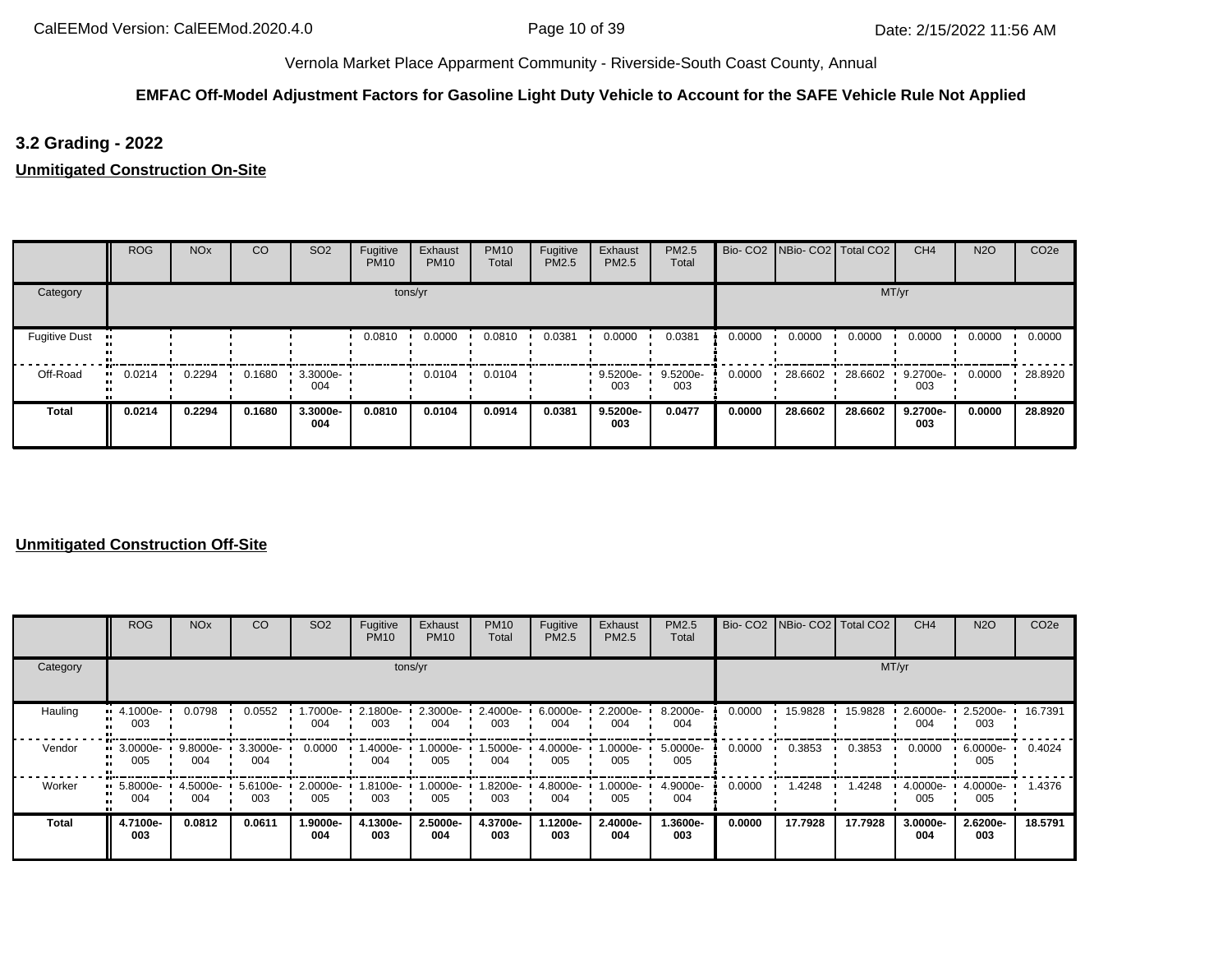# **EMFAC Off-Model Adjustment Factors for Gasoline Light Duty Vehicle to Account for the SAFE Vehicle Rule Not Applied**

# **3.2 Grading - 2022**

**Mitigated Construction On-Site**

|                      | <b>ROG</b> | <b>NO<sub>x</sub></b> | CO     | SO <sub>2</sub>    | Fugitive<br><b>PM10</b> | Exhaust<br><b>PM10</b> | <b>PM10</b><br>Total | Fugitive<br>PM2.5 | Exhaust<br>PM2.5 | PM2.5<br>Total  |        | Bio- CO2   NBio- CO2   Total CO2 |         | CH <sub>4</sub> | <b>N2O</b> | CO <sub>2e</sub> |
|----------------------|------------|-----------------------|--------|--------------------|-------------------------|------------------------|----------------------|-------------------|------------------|-----------------|--------|----------------------------------|---------|-----------------|------------|------------------|
| Category             |            |                       |        |                    |                         | tons/yr                |                      |                   |                  |                 |        |                                  | MT/yr   |                 |            |                  |
| <b>Fugitive Dust</b> |            |                       |        |                    | 0.0316                  | 0.0000                 | 0.0316               | 0.0149            | 0.0000           | 0.0149          | 0.0000 | 0.0000                           | 0.0000  | 0.0000          | 0.0000     | 0.0000           |
| Off-Road             | 0.0214<br> | 0.2294                | 0.1680 | $3.3000e -$<br>004 |                         | 0.0104                 | 0.0104               |                   | 9.5200e-<br>003  | 9.5200e-<br>003 | 0.0000 | 28.6602                          | 28.6602 | 9.2700e-<br>003 | 0.0000     | 28.8919          |
| <b>Total</b>         | 0.0214     | 0.2294                | 0.1680 | 3.3000e-<br>004    | 0.0316                  | 0.0104                 | 0.0419               | 0.0149            | 9.5200e-<br>003  | 0.0244          | 0.0000 | 28.6602                          | 28.6602 | 9.2700e-<br>003 | 0.0000     | 28.8919          |

|          | <b>ROG</b>                     | <b>NO<sub>x</sub></b> | CO              | SO <sub>2</sub>    | Fugitive<br><b>PM10</b> | Exhaust<br><b>PM10</b> | <b>PM10</b><br>Total | Fugitive<br>PM2.5 | Exhaust<br>PM2.5 | <b>PM2.5</b><br>Total |        |         | Bio- CO2   NBio- CO2   Total CO2 | CH <sub>4</sub> | <b>N2O</b>         | CO <sub>2e</sub> |
|----------|--------------------------------|-----------------------|-----------------|--------------------|-------------------------|------------------------|----------------------|-------------------|------------------|-----------------------|--------|---------|----------------------------------|-----------------|--------------------|------------------|
| Category |                                |                       |                 |                    |                         | tons/yr                |                      |                   |                  |                       |        |         | MT/yr                            |                 |                    |                  |
| Hauling  | $\blacksquare$ 4.1000e-<br>003 | 0.0798                | 0.0552          | --7000e.l<br>004   | 2.1800e-<br>003         | 2.3000e-<br>004        | 2.4000e-<br>003      | 6.0000e-<br>004   | 2.2000e-<br>004  | 8.2000e-<br>004       | 0.0000 | 15.9828 | 15.9828                          | 2.6000e-<br>004 | 2.5200e-<br>003    | 16.7391          |
| Vendor   | $\cdot$ 3.0000e-<br>005        | 9.8000e-<br>004       | 3.3000e-<br>004 | 0.0000             | 1.4000e-<br>004         | 1.0000e-<br>005        | 1.5000e-<br>004      | 4.0000e-<br>005   | 1.0000e-<br>005  | 5.0000e-<br>005       | 0.0000 | 0.3853  | 0.3853                           | 0.0000          | 6.0000e-<br>005    | 0.4024           |
| Worker   | $\blacksquare$ 5.8000e-<br>004 | 4.5000e ·<br>004      | 5.6100e-<br>003 | $2.0000e -$<br>005 | 1.8100e-<br>003         | 1.0000e-<br>005        | 1.8200e-<br>003      | 4.8000e-<br>004   | --0000e-1<br>005 | 4.9000e-<br>004       | 0.0000 | .4248   | 1.4248                           | 4.0000e-<br>005 | $4.0000e -$<br>005 | 1.4376           |
| Total    | 4.7100e-<br>003                | 0.0812                | 0.0611          | 1.9000e-<br>004    | 4.1300e-<br>003         | 2.5000e-<br>004        | 4.3700e-<br>003      | 1.1200e-<br>003   | 2.4000e-<br>004  | 1.3600e-<br>003       | 0.0000 | 17.7928 | 17.7928                          | 3.0000e-<br>004 | 2.6200e-<br>003    | 18.5791          |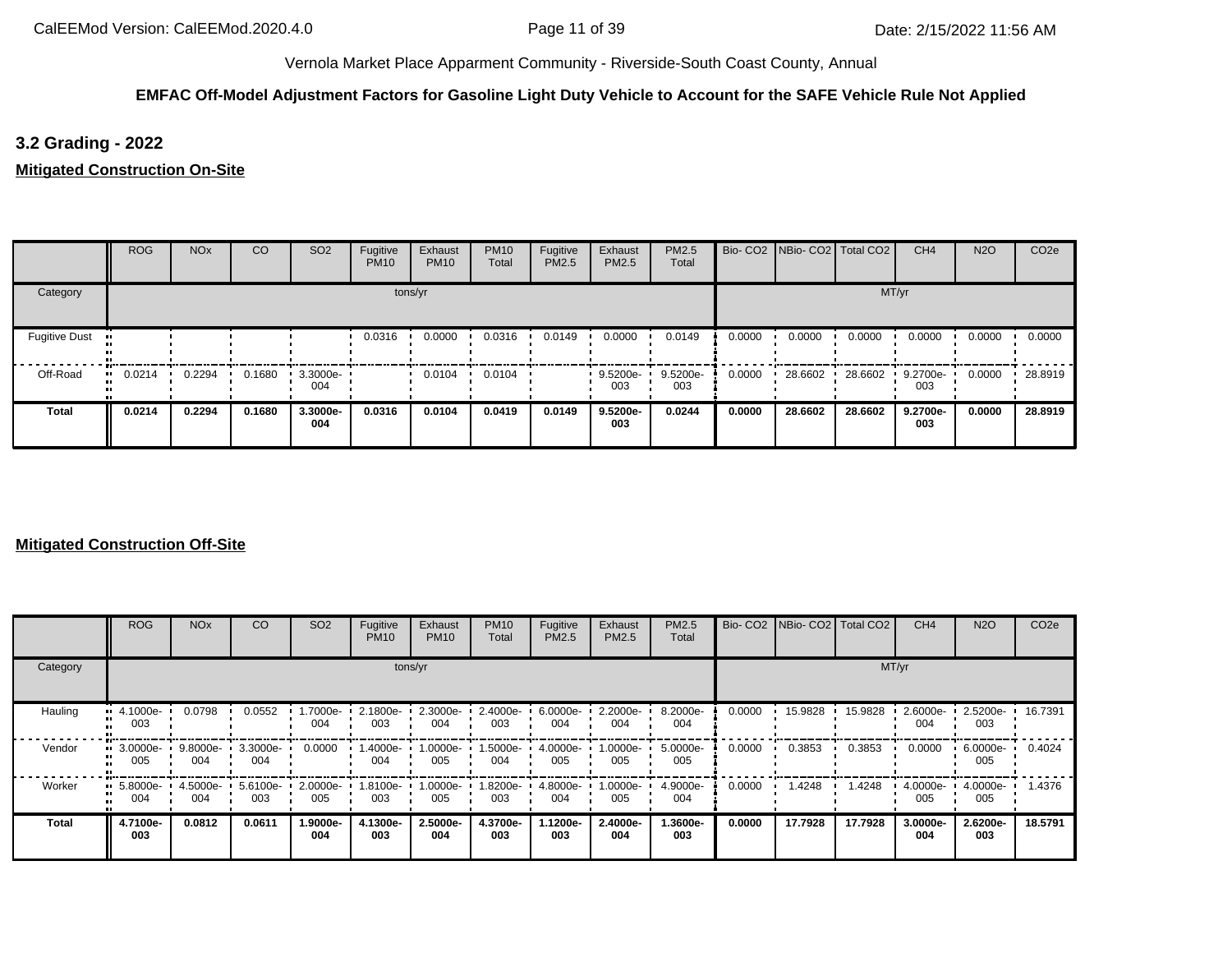# **EMFAC Off-Model Adjustment Factors for Gasoline Light Duty Vehicle to Account for the SAFE Vehicle Rule Not Applied**

# **3.3 Building Construction - 2022**

## **Unmitigated Construction On-Site**

|              | <b>ROG</b> | <b>NO<sub>x</sub></b> | CO     | SO <sub>2</sub>   | Fugitive<br><b>PM10</b> | Exhaust<br><b>PM10</b> | <b>PM10</b><br>Total | Fugitive<br>PM2.5 | Exhaust<br>PM2.5 | <b>PM2.5</b><br>Total |        | Bio- CO2 NBio- CO2 Total CO2 |          | CH <sub>4</sub> | <b>N2O</b> | CO <sub>2e</sub> |
|--------------|------------|-----------------------|--------|-------------------|-------------------------|------------------------|----------------------|-------------------|------------------|-----------------------|--------|------------------------------|----------|-----------------|------------|------------------|
| Category     |            |                       |        |                   |                         | tons/yr                |                      |                   |                  |                       |        |                              | MT/yr    |                 |            |                  |
| Off-Road     | 0.0804<br> | 0.7353                | 0.8057 | 1.3600e- •<br>003 |                         | 0.0377                 | 0.0377               |                   | 0.0360           | 0.0360                | 0.0000 | 117.4393 117.4393            |          | 0.0215          | 0.0000     | $\cdot$ 117.9776 |
| <b>Total</b> | 0.0804     | 0.7353                | 0.8057 | 1.3600e-<br>003   |                         | 0.0377                 | 0.0377               |                   | 0.0360           | 0.0360                | 0.0000 | 117.4393                     | 117.4393 | 0.0215          | 0.0000     | 117.9776         |

|          | <b>ROG</b>          | <b>NO<sub>x</sub></b> | CO     | SO <sub>2</sub> | Fugitive<br><b>PM10</b> | Exhaust<br><b>PM10</b> | <b>PM10</b><br>Total | Fugitive<br>PM2.5 | Exhaust<br>PM2.5 | PM2.5<br>Total  |        | Bio- CO2   NBio- CO2   Total CO2 |          | CH <sub>4</sub> | <b>N2O</b>         | CO <sub>2e</sub> |
|----------|---------------------|-----------------------|--------|-----------------|-------------------------|------------------------|----------------------|-------------------|------------------|-----------------|--------|----------------------------------|----------|-----------------|--------------------|------------------|
| Category |                     |                       |        |                 |                         | tons/yr                |                      |                   |                  |                 |        |                                  | MT/yr    |                 |                    |                  |
| Hauling  | 0.0000<br>$\bullet$ | 0.0000                | 0.0000 | 0.0000          | 0.0000                  | 0.0000                 | 0.0000               | 0.0000            | 0.0000           | 0.0000          | 0.0000 | 0.0000                           | 0.0000   | 0.0000          | 0.0000             | 0.0000           |
| Vendor   | 3.4600e-<br>003     | 0.0967                | 0.0326 | 4.0000e-<br>004 | 0.0138                  | 1.3300e-<br>003        | 0.0151               | 3.9700e-<br>003   | .2700e-<br>003   | 5.2400e-<br>003 | 0.0000 | 38.1318                          | 38.1318  | 4.0000e-<br>004 | 5.6600e-<br>003    | 39.8281          |
| Worker   | 0.0300              | 0.0234                | 0.2919 | 8.1000e-<br>004 | 0.0943                  | 4.8000e-<br>004        | 0.0948               | 0.0250            | 4.4000e-<br>004  | 0.0255          | 0.0000 | 74.0910 ·                        | 74.0910  | 1.9900e-<br>003 | $2.0600e -$<br>003 | 74.7559          |
| Total    | 0.0334              | 0.1200                | 0.3244 | 1.2100e-<br>003 | 0.1081                  | 1.8100e-<br>003        | 0.1099               | 0.0290            | 1.7100e-<br>003  | 0.0307          | 0.0000 | 112.2229                         | 112.2229 | 2.3900e-<br>003 | 7.7200e-<br>003    | 114.5840         |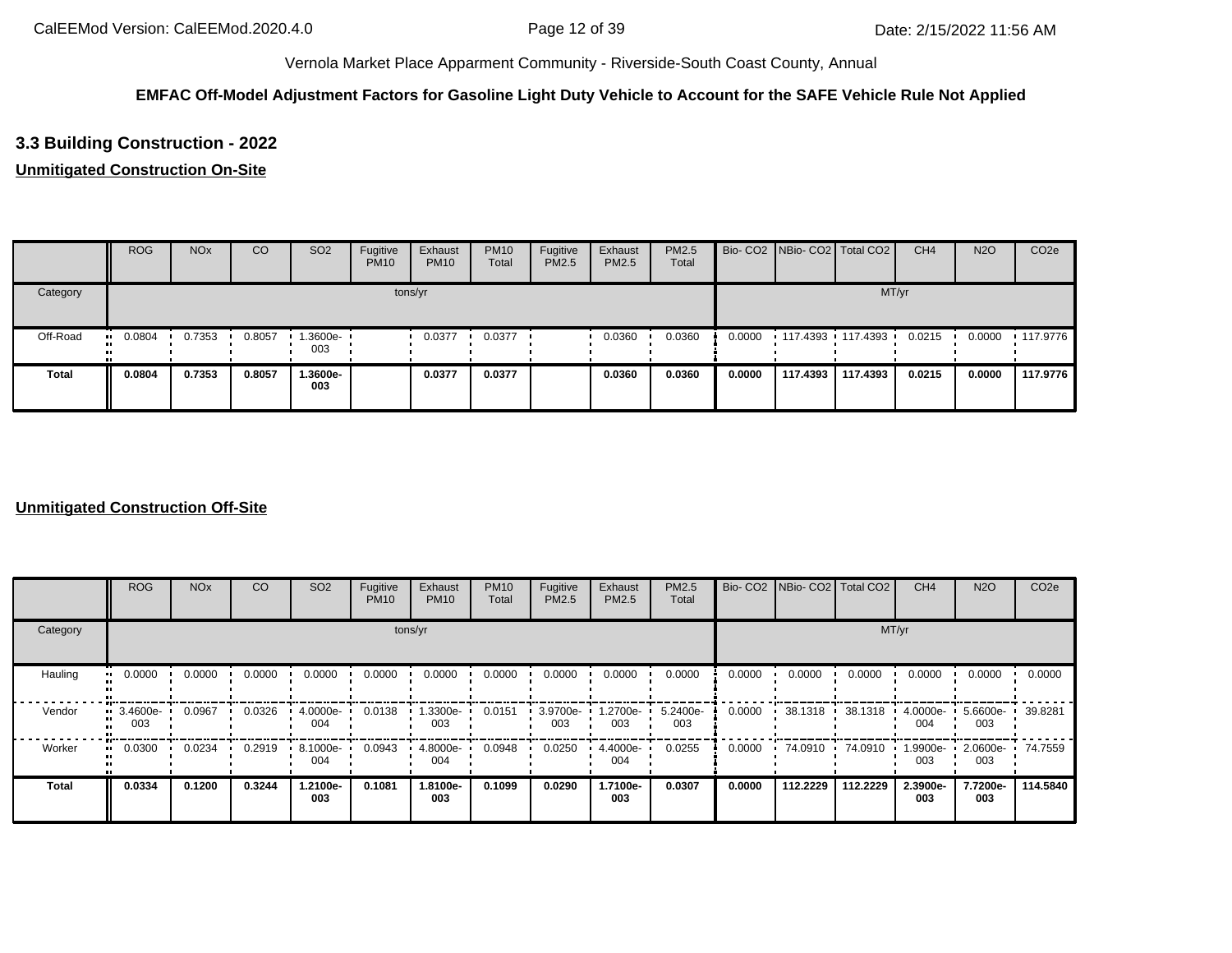# **EMFAC Off-Model Adjustment Factors for Gasoline Light Duty Vehicle to Account for the SAFE Vehicle Rule Not Applied**

# **3.3 Building Construction - 2022**

# **Mitigated Construction On-Site**

|              | <b>ROG</b> | <b>NO<sub>x</sub></b> | CO     | SO <sub>2</sub>    | Fugitive<br><b>PM10</b> | Exhaust<br><b>PM10</b> | <b>PM10</b><br>Total | Fugitive<br>PM2.5 | Exhaust<br><b>PM2.5</b> | <b>PM2.5</b><br>Total |        | Bio- CO2 NBio- CO2 Total CO2 |          | CH <sub>4</sub> | <b>N2O</b> | CO <sub>2e</sub> |
|--------------|------------|-----------------------|--------|--------------------|-------------------------|------------------------|----------------------|-------------------|-------------------------|-----------------------|--------|------------------------------|----------|-----------------|------------|------------------|
| Category     |            |                       |        |                    |                         | tons/yr                |                      |                   |                         |                       |        |                              | MT/yr    |                 |            |                  |
| Off-Road     | 0.0804<br> | 0.7353                | 0.8057 | $1.3600e -$<br>003 |                         | 0.0377                 | 0.0377               |                   | 0.0360                  | 0.0360                | 0.0000 | 117.4392 117.4392            |          | 0.0215          | 0.0000     | $\cdot$ 117.9775 |
| <b>Total</b> | 0.0804     | 0.7353                | 0.8057 | 1.3600e-<br>003    |                         | 0.0377                 | 0.0377               |                   | 0.0360                  | 0.0360                | 0.0000 | 117.4392                     | 117.4392 | 0.0215          | 0.0000     | 117.9775         |

|              | <b>ROG</b>                 | <b>NO<sub>x</sub></b> | CO     | SO <sub>2</sub> | Fugitive<br><b>PM10</b> | Exhaust<br><b>PM10</b> | <b>PM10</b><br>Total | Fugitive<br><b>PM2.5</b> | Exhaust<br>PM2.5 | <b>PM2.5</b><br>Total |        | Bio- CO2 NBio- CO2 Total CO2 |          | CH <sub>4</sub> | <b>N2O</b>      | CO <sub>2e</sub> |
|--------------|----------------------------|-----------------------|--------|-----------------|-------------------------|------------------------|----------------------|--------------------------|------------------|-----------------------|--------|------------------------------|----------|-----------------|-----------------|------------------|
| Category     |                            |                       |        |                 |                         | tons/yr                |                      |                          |                  |                       |        |                              | MT/yr    |                 |                 |                  |
| Hauling      | 0.0000<br>$\bullet\bullet$ | 0.0000                | 0.0000 | 0.0000          | 0.0000                  | 0.0000                 | 0.0000               | 0.0000                   | 0.0000           | 0.0000                | 0.0000 | 0.0000                       | 0.0000   | 0.0000          | 0.0000          | 0.0000           |
| Vendor       | 3.4600e-<br>003            | 0.0967                | 0.0326 | 4.0000e-<br>004 | 0.0138                  | 1.3300e-<br>003        | 0.0151               | 3.9700e-<br>003          | 1.2700e-<br>003  | 5.2400e-<br>003       | 0.0000 | 38.1318                      | 38.1318  | 4.0000e-<br>004 | 5.6600e-<br>003 | 39.8281          |
| Worker       | 0.0300<br>$\bullet$        | 0.0234                | 0.2919 | 8.1000e-<br>004 | 0.0943                  | 4.8000e-<br>004        | 0.0948               | 0.0250                   | 4.4000e-<br>004  | 0.0255                | 0.0000 | 74.0910                      | 74.0910  | 1.9900e-<br>003 | 2.0600e-<br>003 | 74.7559          |
| <b>Total</b> | 0.0334                     | 0.1200                | 0.3244 | 1.2100e-<br>003 | 0.1081                  | 1.8100e-<br>003        | 0.1099               | 0.0290                   | 1.7100e-<br>003  | 0.0307                | 0.0000 | 112.2229                     | 112.2229 | 2.3900e-<br>003 | 7.7200e-<br>003 | 114.5840         |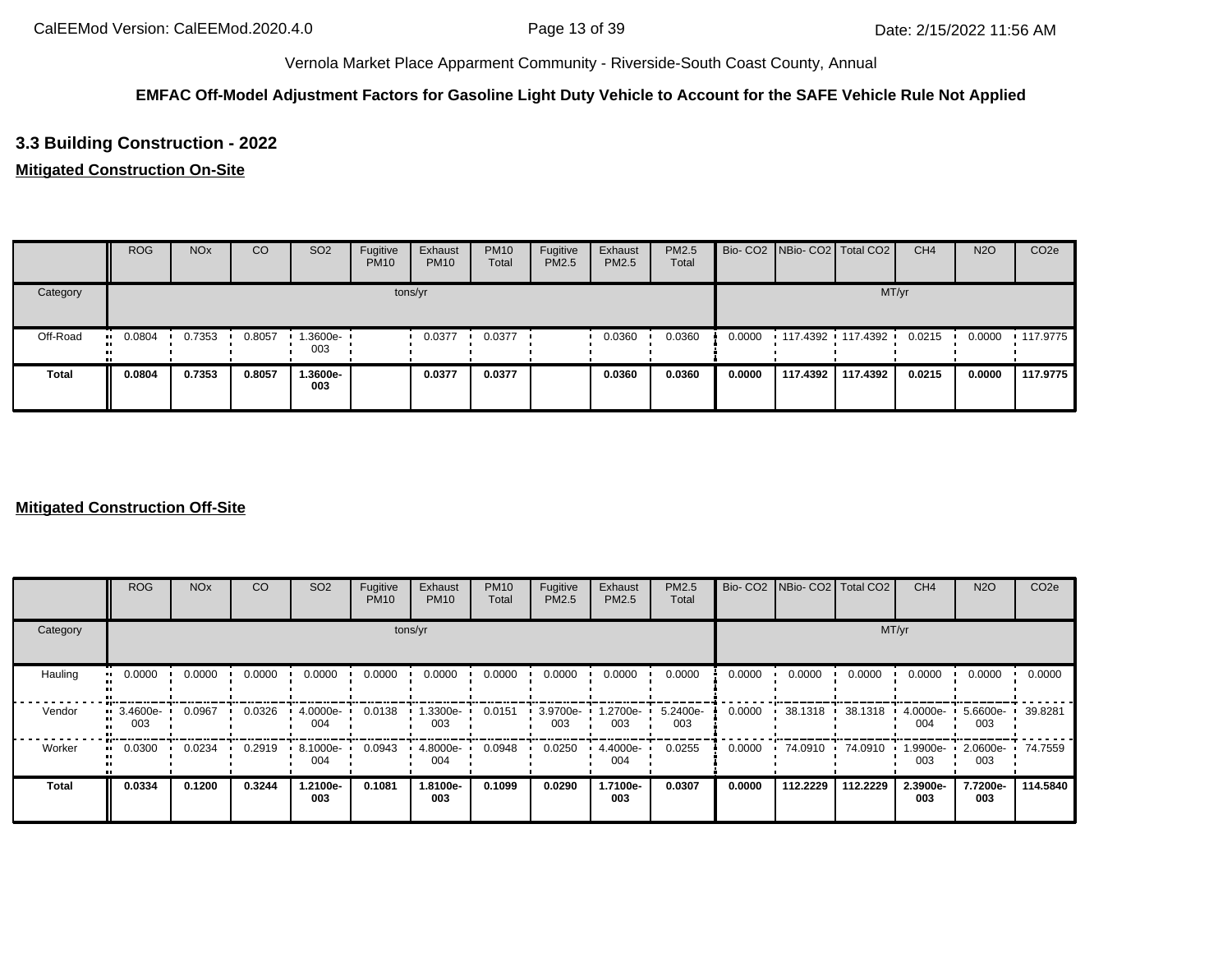# **EMFAC Off-Model Adjustment Factors for Gasoline Light Duty Vehicle to Account for the SAFE Vehicle Rule Not Applied**

# **3.3 Building Construction - 2023**

# **Unmitigated Construction On-Site**

|              | <b>ROG</b>    | <b>NO<sub>x</sub></b> | CO     | SO <sub>2</sub>                 | Fugitive<br><b>PM10</b> | Exhaust<br><b>PM10</b> | <b>PM10</b><br>Total | Fugitive<br>PM2.5 | Exhaust<br>PM2.5 | <b>PM2.5</b><br>Total |        | Bio- CO2   NBio- CO2   Total CO2 |          | CH <sub>4</sub> | <b>N2O</b> | CO <sub>2e</sub> |
|--------------|---------------|-----------------------|--------|---------------------------------|-------------------------|------------------------|----------------------|-------------------|------------------|-----------------------|--------|----------------------------------|----------|-----------------|------------|------------------|
| Category     |               |                       |        |                                 |                         | tons/yr                |                      |                   |                  |                       |        |                                  | MT/yr    |                 |            |                  |
| Off-Road     | 0.2971<br>. . | 2.7130                | 3.2043 | $\cdot$ 5.4600e- $\cdot$<br>003 |                         | 0.1306                 | 0.1306               |                   | 0.1247           | 0.1247                | 0.0000 | 469.8754                         | 469.8754 | 0.0851          | 0.0000     | .472.0036        |
| <b>Total</b> | 0.2971        | 2.7130                | 3.2043 | 5.4600e-<br>003                 |                         | 0.1306                 | 0.1306               |                   | 0.1247           | 0.1247                | 0.0000 | 469.8754                         | 469.8754 | 0.0851          | 0.0000     | 472.0036         |

|              | <b>ROG</b>                 | <b>NO<sub>x</sub></b> | CO     | SO <sub>2</sub> | Fugitive<br><b>PM10</b> | Exhaust<br><b>PM10</b> | <b>PM10</b><br>Total | Fugitive<br>PM2.5 | Exhaust<br>PM2.5 | PM2.5<br>Total |        | Bio- CO2 NBio- CO2 Total CO2 |          | CH <sub>4</sub>    | <b>N2O</b> | CO <sub>2e</sub>  |
|--------------|----------------------------|-----------------------|--------|-----------------|-------------------------|------------------------|----------------------|-------------------|------------------|----------------|--------|------------------------------|----------|--------------------|------------|-------------------|
| Category     |                            |                       |        |                 |                         | tons/yr                |                      |                   |                  |                |        |                              | MT/yr    |                    |            |                   |
| Hauling      | 0.0000<br>$\bullet\bullet$ | 0.0000                | 0.0000 | 0.0000          | 0.0000                  | 0.0000                 | 0.0000               | 0.0000            | 0.0000           | 0.0000         | 0.0000 | 0.0000                       | 0.0000   | 0.0000             | 0.0000     | 0.0000            |
| Vendor       | 9.4400e-<br>003            | 0.2986                | 0.1190 | 1.5200e-<br>003 | 0.0550                  | 2.4800e-<br>003        | 0.0575               | 0.0159            | 2.3700e-<br>003  | 0.0183         | 0.0000 | 146.5462  146.5462           |          | .4800e-<br>003     | 0.0217     | $\cdot$ 153.0406  |
| Worker       | 0.1113<br>$\bullet$        | 0.0825                | 1.0745 | 3.1300e-<br>003 | 0.3772                  | 1.7900e-<br>003        | 0.3790               | 0.1002            | .6500e-<br>003   | 0.1018         | 0.0000 | 286.8647 286.8647            |          | $7.1600e -$<br>003 | 003        | 7.6200e- 289.3136 |
| <b>Total</b> | 0.1208                     | 0.3811                | 1.1935 | 4.6500e-<br>003 | 0.4323                  | 4.2700e-<br>003        | 0.4365               | 0.1161            | 4.0200e-<br>003  | 0.1201         | 0.0000 | 433,4109                     | 433.4109 | 8.6400e-<br>003    | 0.0293     | 442.3542          |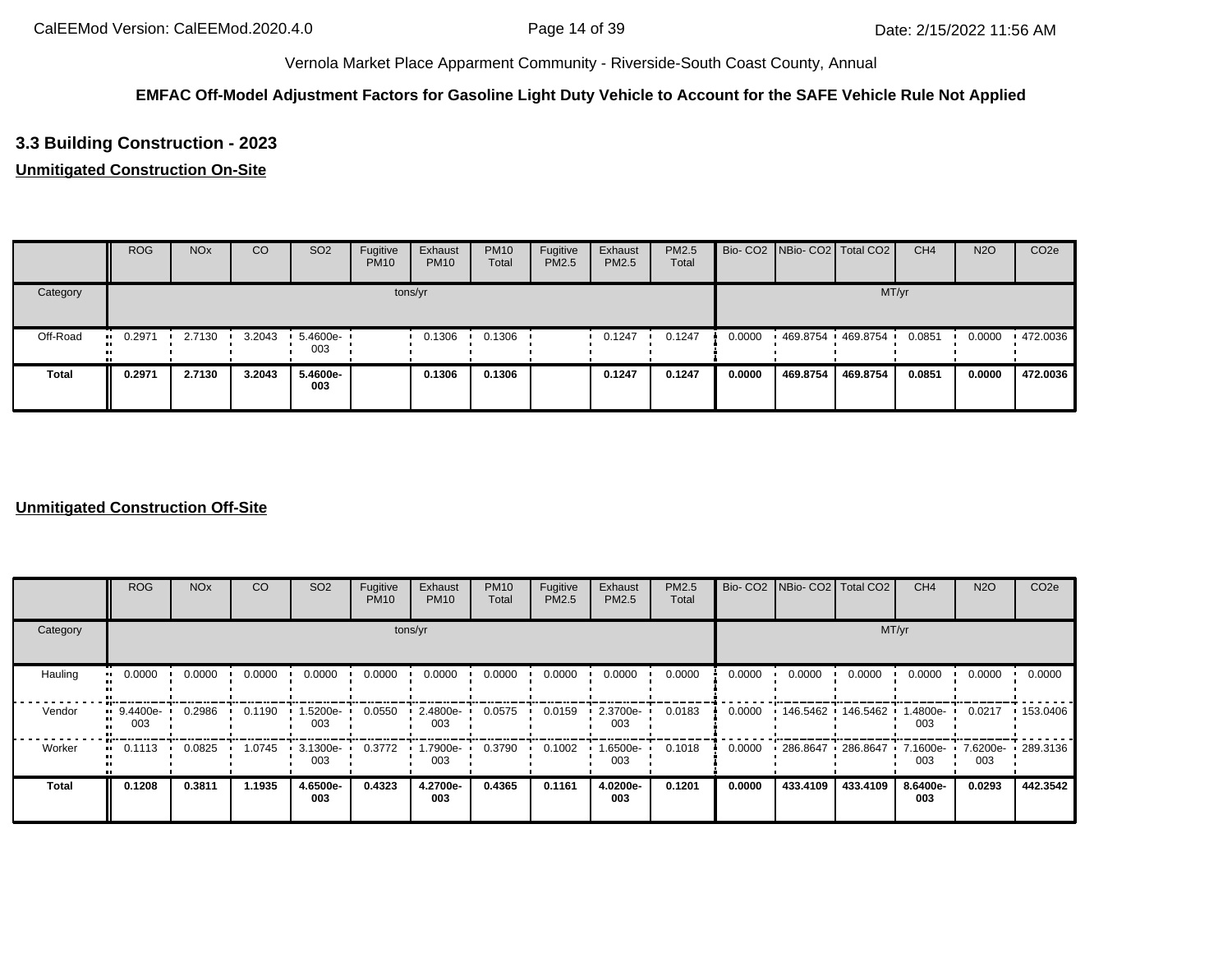# **EMFAC Off-Model Adjustment Factors for Gasoline Light Duty Vehicle to Account for the SAFE Vehicle Rule Not Applied**

# **3.3 Building Construction - 2023**

## **Mitigated Construction On-Site**

|              | <b>ROG</b> | <b>NO<sub>x</sub></b> | CO     | SO <sub>2</sub>    | Fugitive<br><b>PM10</b> | Exhaust<br><b>PM10</b> | <b>PM10</b><br>Total | Fugitive<br><b>PM2.5</b> | Exhaust<br>PM2.5 | PM2.5<br>Total |        | Bio- CO2 NBio- CO2 Total CO2 |          | CH <sub>4</sub> | <b>N2O</b> | CO <sub>2e</sub> |
|--------------|------------|-----------------------|--------|--------------------|-------------------------|------------------------|----------------------|--------------------------|------------------|----------------|--------|------------------------------|----------|-----------------|------------|------------------|
| Category     |            |                       |        |                    |                         | tons/yr                |                      |                          |                  |                |        |                              | MT/yr    |                 |            |                  |
| Off-Road     | 0.2971<br> | 2.7130                | 3.2043 | $5.4600e -$<br>003 |                         | 0.1306                 | 0.1306               |                          | 0.1247           | 0.1247         | 0.0000 | 469.8748 469.8748            |          | 0.0851          | 0.0000     | $\cdot$ 472.0030 |
| <b>Total</b> | 0.2971     | 2.7130                | 3.2043 | 5.4600e-<br>003    |                         | 0.1306                 | 0.1306               |                          | 0.1247           | 0.1247         | 0.0000 | 469.8748                     | 469.8748 | 0.0851          | 0.0000     | 472.0030         |

|                         | <b>ROG</b>          | <b>NO<sub>x</sub></b> | CO     | SO <sub>2</sub> | Fugitive<br><b>PM10</b> | Exhaust<br><b>PM10</b> | <b>PM10</b><br>Total | Fugitive<br><b>PM2.5</b> | Exhaust<br>PM2.5 | PM2.5<br>Total |        | Bio- CO2 NBio- CO2 Total CO2 |                    | CH <sub>4</sub> | <b>N2O</b> | CO <sub>2e</sub>  |
|-------------------------|---------------------|-----------------------|--------|-----------------|-------------------------|------------------------|----------------------|--------------------------|------------------|----------------|--------|------------------------------|--------------------|-----------------|------------|-------------------|
| Category                |                     |                       |        |                 |                         | tons/yr                |                      |                          |                  |                |        |                              | MT/yr              |                 |            |                   |
| Hauling<br>$\mathbf{u}$ | 0.0000              | 0.0000                | 0.0000 | 0.0000          | 0.0000                  | 0.0000                 | 0.0000               | 0.0000                   | 0.0000           | 0.0000         | 0.0000 | 0.0000                       | 0.0000             | 0.0000          | 0.0000     | 0.0000            |
| Vendor<br>$\mathbf{u}$  | 9.4400e-<br>003     | 0.2986                | 0.1190 | 1.5200e-<br>003 | 0.0550                  | 2.4800e-<br>003        | 0.0575               | 0.0159                   | 2.3700e-<br>003  | 0.0183         | 0.0000 |                              | 146.5462  146.5462 | .4800e-<br>003  | 0.0217     | $\cdot$ 153.0406  |
| Worker                  | 0.1113<br>$\bullet$ | 0.0825                | 1.0745 | 3.1300e-<br>003 | 0.3772                  | -.7900e<br>003         | 0.3790               | 0.1002                   | -6500e-<br>003   | 0.1018         | 0.0000 | 286.8647                     | 286.8647           | 7.1600e-<br>003 | 003        | 7.6200e- 289.3136 |
| <b>Total</b>            | 0.1208              | 0.3811                | 1.1935 | 4.6500e-<br>003 | 0.4323                  | 4.2700e-<br>003        | 0.4365               | 0.1161                   | 4.0200e-<br>003  | 0.1201         | 0.0000 | 433.4109                     | 433.4109           | 8.6400e-<br>003 | 0.0293     | 442.3542          |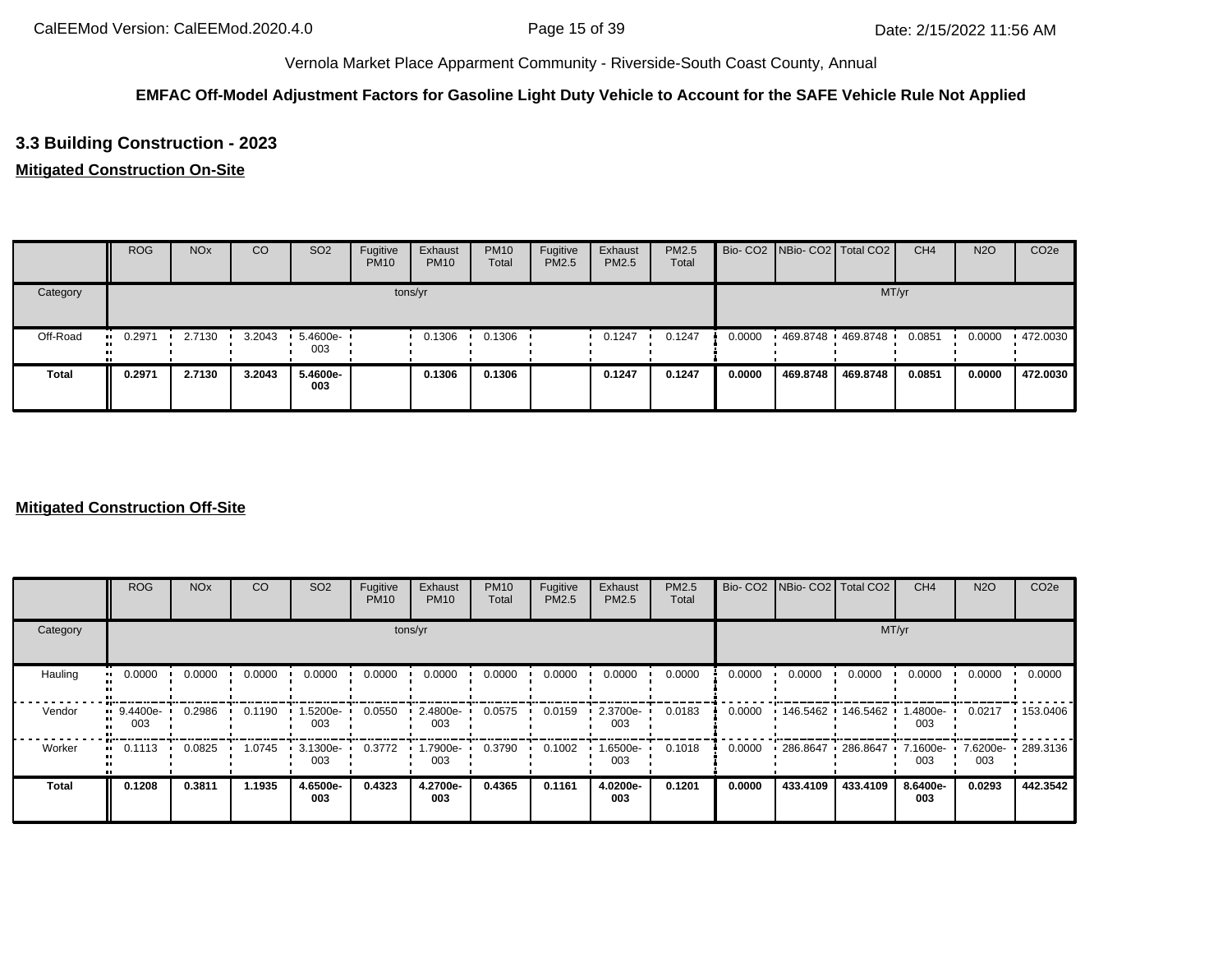# **EMFAC Off-Model Adjustment Factors for Gasoline Light Duty Vehicle to Account for the SAFE Vehicle Rule Not Applied**

# **3.3 Building Construction - 2024**

## **Unmitigated Construction On-Site**

|              | <b>ROG</b> | <b>NO<sub>x</sub></b> | CO     | SO <sub>2</sub>     | Fugitive<br><b>PM10</b> | Exhaust<br><b>PM10</b> | <b>PM10</b><br>Total | Fugitive<br>PM2.5 | Exhaust<br>PM2.5 | PM2.5<br>Total |        | Bio- CO2 NBio- CO2 Total CO2 |                   | CH <sub>4</sub> | <b>N2O</b> | CO <sub>2</sub> e |
|--------------|------------|-----------------------|--------|---------------------|-------------------------|------------------------|----------------------|-------------------|------------------|----------------|--------|------------------------------|-------------------|-----------------|------------|-------------------|
| Category     |            |                       |        |                     | tons/yr                 |                        |                      |                   |                  |                |        |                              | MT/yr             |                 |            |                   |
| Off-Road     | 0.2094<br> | .9124                 | 2.4064 | $-4.1200e -$<br>003 |                         | 0.0860                 | 0.0860               |                   | 0.0821           | 0.0821         | 0.0000 |                              | 354.2634 354.2634 | 0.0635          | 0.0000     | 355.8503          |
| <b>Total</b> | 0.2094     | 1.9124                | 2.4064 | 4.1200e-<br>003     |                         | 0.0860                 | 0.0860               |                   | 0.0821           | 0.0821         | 0.0000 | 354.2634                     | 354.2634          | 0.0635          | 0.0000     | 355.8503          |

|          | <b>ROG</b>          | <b>NO<sub>x</sub></b> | CO     | SO <sub>2</sub> | Fugitive<br><b>PM10</b> | Exhaust<br><b>PM10</b> | <b>PM10</b><br>Total | Fugitive<br>PM2.5 | Exhaust<br>PM2.5 | PM2.5<br>Total |        | Bio- CO2   NBio- CO2   Total CO2 |          | CH <sub>4</sub> | <b>N2O</b>               | CO <sub>2e</sub> |
|----------|---------------------|-----------------------|--------|-----------------|-------------------------|------------------------|----------------------|-------------------|------------------|----------------|--------|----------------------------------|----------|-----------------|--------------------------|------------------|
| Category |                     |                       |        |                 | tons/yr                 |                        |                      |                   |                  |                |        |                                  | MT/yr    |                 |                          |                  |
| Hauling  | 0.0000<br>$\bullet$ | 0.0000                | 0.0000 | 0.0000          | 0.0000                  | 0.0000                 | 0.0000               | 0.0000            | 0.0000           | 0.0000         | 0.0000 | 0.0000                           | 0.0000   | 0.0000          | 0.0000                   | 0.0000           |
| Vendor   | 7.0000e-<br>003     | 0.2251                | 0.0887 | .1300e-<br>003  | 0.0415                  | -9006.l<br>003         | 0.0433               | 0.0120            | -.7800e<br>003   | 0.0138         | 0.0000 | 108.7714                         | 108.7714 | -.1600e<br>003  | 0.0161                   | $\cdot$ 113.5859 |
| Worker   | 0.0783              | 0.0553                | 0.7576 | 2.2800e-<br>003 | 0.2844                  | -2900e-<br>003         | 0.2857               | 0.0755            | 1.1900e-<br>003  | 0.0767         | 0.0000 | 209.4047 209.4047                |          | 4.9000e-<br>003 | 5.3300e- 211.1162<br>003 |                  |
| Total    | 0.0853              | 0.2805                | 0.8462 | 3.4100e-<br>003 | 0.3259                  | 3.1500e-<br>003        | 0.3290               | 0.0875            | 2.9700e-<br>003  | 0.0905         | 0.0000 | 318.1761                         | 318.1761 | 6.0600e-<br>003 | 0.0214                   | 324.7021         |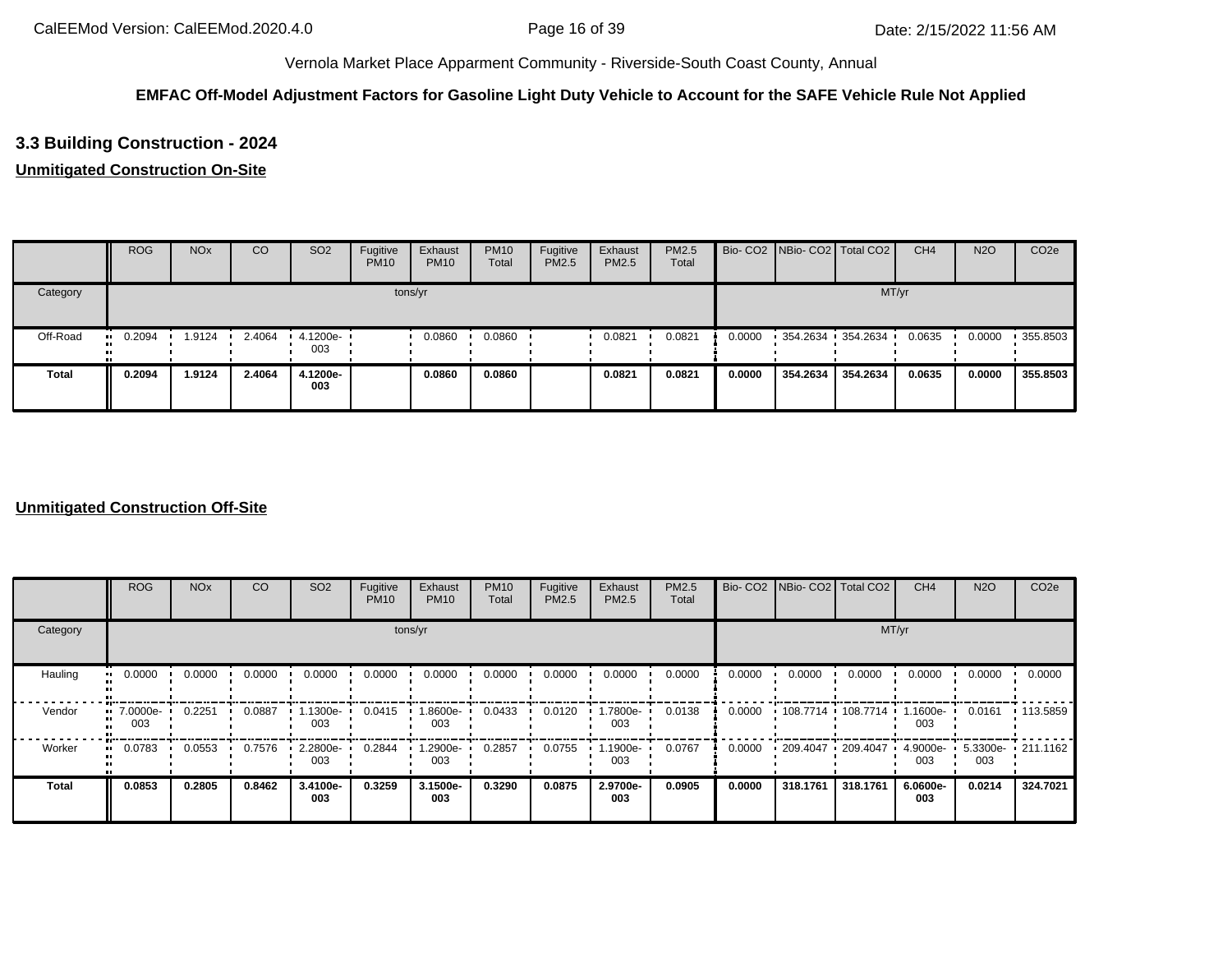# **EMFAC Off-Model Adjustment Factors for Gasoline Light Duty Vehicle to Account for the SAFE Vehicle Rule Not Applied**

# **3.3 Building Construction - 2024**

## **Mitigated Construction On-Site**

|              | <b>ROG</b> | <b>NO<sub>x</sub></b> | CO     | SO <sub>2</sub>                 | Fugitive<br><b>PM10</b> | Exhaust<br><b>PM10</b> | <b>PM10</b><br>Total | Fugitive<br><b>PM2.5</b> | Exhaust<br>PM2.5 | PM2.5<br>Total |        | Bio- CO2 NBio- CO2 Total CO2 |          | CH <sub>4</sub> | <b>N2O</b> | CO <sub>2e</sub> |
|--------------|------------|-----------------------|--------|---------------------------------|-------------------------|------------------------|----------------------|--------------------------|------------------|----------------|--------|------------------------------|----------|-----------------|------------|------------------|
| Category     |            |                       |        |                                 |                         | tons/yr                |                      |                          |                  |                |        |                              | MT/yr    |                 |            |                  |
| Off-Road     | 0.2094<br> | .9124                 | 2.4064 | $\cdot$ 4.1200e- $\cdot$<br>003 |                         | 0.0860                 | 0.0860               |                          | 0.0821           | 0.0821         | 0.0000 | 354.2630 354.2630            |          | 0.0635          | 0.0000     | 355.8499         |
| <b>Total</b> | 0.2094     | 1.9124                | 2.4064 | 4.1200e-<br>003                 |                         | 0.0860                 | 0.0860               |                          | 0.0821           | 0.0821         | 0.0000 | 354.2630                     | 354.2630 | 0.0635          | 0.0000     | 355.8499         |

|              | <b>ROG</b>          | <b>NO<sub>x</sub></b> | CO     | SO <sub>2</sub> | Fugitive<br><b>PM10</b> | Exhaust<br><b>PM10</b> | <b>PM10</b><br>Total | Fugitive<br>PM2.5 | Exhaust<br>PM2.5 | PM2.5<br>Total |        | Bio- CO2 NBio- CO2 Total CO2 |          | CH <sub>4</sub>    | <b>N2O</b> | CO <sub>2e</sub>     |
|--------------|---------------------|-----------------------|--------|-----------------|-------------------------|------------------------|----------------------|-------------------|------------------|----------------|--------|------------------------------|----------|--------------------|------------|----------------------|
| Category     |                     |                       |        |                 |                         | tons/yr                |                      |                   |                  |                |        |                              |          | MT/yr              |            |                      |
| Hauling      | 0.0000<br>$\bullet$ | 0.0000                | 0.0000 | 0.0000          | 0.0000                  | 0.0000                 | 0.0000               | 0.0000            | 0.0000           | 0.0000         | 0.0000 | 0.0000                       | 0.0000   | 0.0000             | 0.0000     | 0.0000               |
| Vendor       | 7.0000e-<br>003     | 0.2251                | 0.0887 | 1.1300e-<br>003 | 0.0415                  | 1.8600e-<br>003        | 0.0433               | 0.0120            | .7800e-<br>003   | 0.0138         | 0.0000 | 108.7714 108.7714            |          | .1600e-<br>003     | 0.0161     | .113.5859            |
| Worker       | 0.0783<br>$\bullet$ | 0.0553                | 0.7576 | 2.2800e-<br>003 | 0.2844                  | 1.2900e-<br>003        | 0.2857               | 0.0755            | .1900e-<br>003   | 0.0767         | 0.0000 | 209.4047 209.4047            |          | $4.9000e -$<br>003 | 003        | $5.3300e - 211.1162$ |
| <b>Total</b> | 0.0853              | 0.2805                | 0.8462 | 3.4100e-<br>003 | 0.3259                  | 3.1500e-<br>003        | 0.3290               | 0.0875            | 2.9700e-<br>003  | 0.0905         | 0.0000 | 318,1761                     | 318.1761 | 6.0600e-<br>003    | 0.0214     | 324.7021             |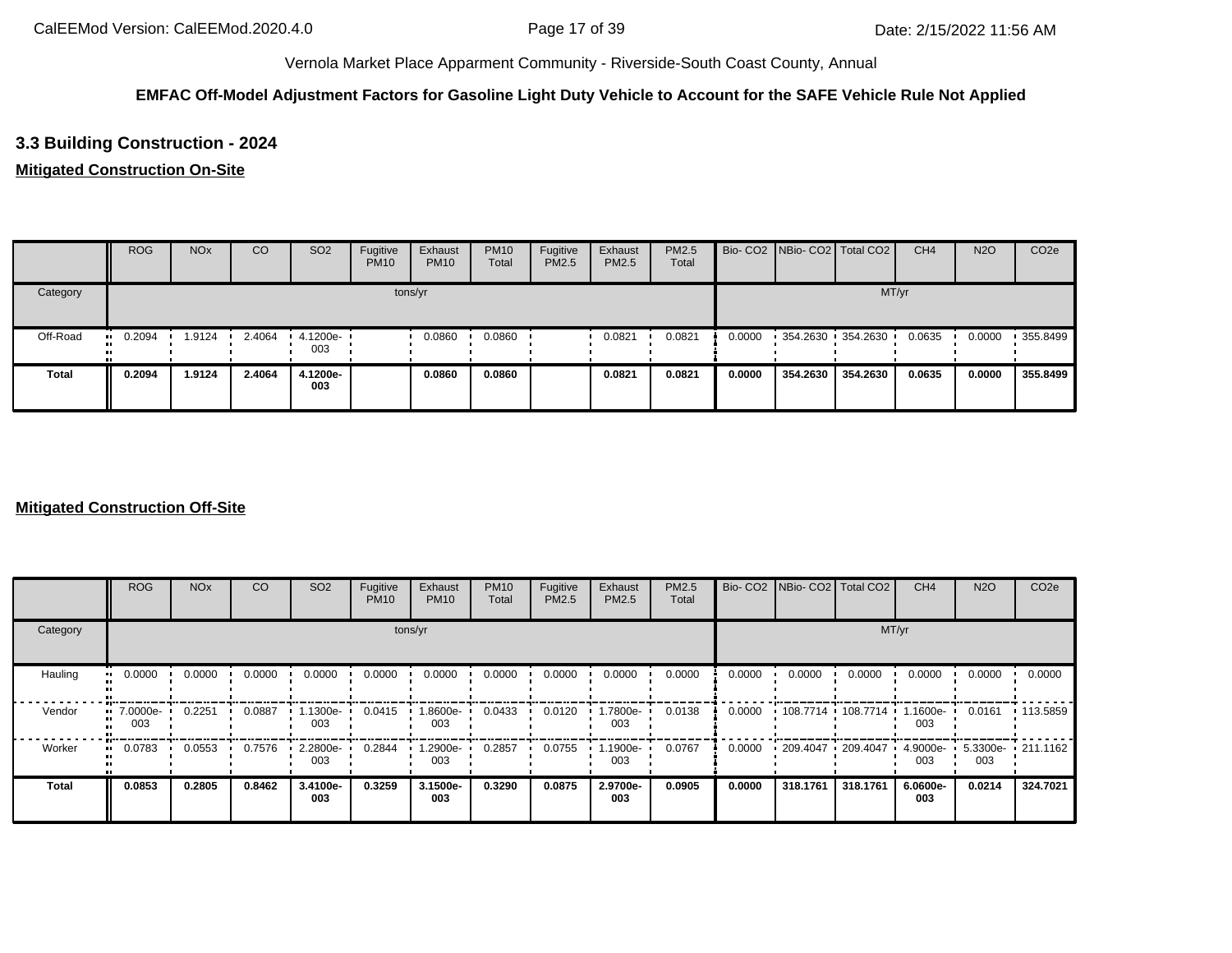# **EMFAC Off-Model Adjustment Factors for Gasoline Light Duty Vehicle to Account for the SAFE Vehicle Rule Not Applied**

**3.4 Paving - 2022**

**Unmitigated Construction On-Site**

|              | <b>ROG</b>                     | <b>NO<sub>x</sub></b> | CO     | SO <sub>2</sub>    | Fugitive<br><b>PM10</b> | Exhaust<br><b>PM10</b> | <b>PM10</b><br>Total | Fugitive<br>PM2.5 | Exhaust<br>PM2.5 | PM2.5<br>Total  |        | Bio- CO2 NBio- CO2 Total CO2 |         | CH <sub>4</sub> | <b>N2O</b> | CO <sub>2e</sub> |
|--------------|--------------------------------|-----------------------|--------|--------------------|-------------------------|------------------------|----------------------|-------------------|------------------|-----------------|--------|------------------------------|---------|-----------------|------------|------------------|
| Category     |                                |                       |        |                    |                         | tons/yr                |                      |                   |                  |                 |        |                              |         | MT/yr           |            |                  |
| Off-Road     | 0.0110                         | 0.1113                | 0.1458 | $-2.3000e-$<br>004 |                         | $5.6800e -$<br>003     | 5.6800e-<br>003      |                   | 5.2200e-<br>003  | 5.2200e-<br>003 | 0.0000 | 20.0276                      | 20.0276 | 6.4800e-<br>003 | 0.0000     | 20.1895          |
| Paving       | $\blacksquare$ 5.2000e-<br>003 |                       |        |                    |                         | 0.0000                 | 0.0000               |                   | 0.0000           | 0.0000          | 0.0000 | 0.0000                       | 0.0000  | 0.0000          | 0.0000     | 0.0000           |
| <b>Total</b> | 0.0162                         | 0.1113                | 0.1458 | 2.3000e-<br>004    |                         | 5.6800e-<br>003        | 5.6800e-<br>003      |                   | 5.2200e-<br>003  | 5.2200e-<br>003 | 0.0000 | 20.0276                      | 20.0276 | 6.4800e-<br>003 | 0.0000     | 20.1895          |

|          | ROG                            | <b>NO<sub>x</sub></b> | CO              | SO <sub>2</sub> | Fugitive<br><b>PM10</b> | Exhaust<br><b>PM10</b> | <b>PM10</b><br>Total | Fugitive<br>PM2.5 | Exhaust<br>PM2.5  | <b>PM2.5</b><br>Total |        | Bio- CO2 NBio- CO2 Total CO2 |        | CH <sub>4</sub> | <b>N2O</b>      | CO <sub>2e</sub> |
|----------|--------------------------------|-----------------------|-----------------|-----------------|-------------------------|------------------------|----------------------|-------------------|-------------------|-----------------------|--------|------------------------------|--------|-----------------|-----------------|------------------|
| Category |                                |                       |                 |                 |                         | tons/yr                |                      |                   |                   |                       |        |                              | MT/yr  |                 |                 |                  |
| Hauling  | 0.0000<br>. .                  | 0.0000                | 0.0000          | 0.0000          | 0.0000                  | 0.0000                 | 0.0000               | 0.0000            | 0.0000            | 0.0000                | 0.0000 | 0.0000                       | 0.0000 | 0.0000          | 0.0000          | 0.0000           |
| Vendor   | $\blacksquare$ 3.0000e-<br>005 | 8.9000e-<br>004       | 3.0000e-<br>004 | 0.0000          | 1.3000e-<br>004         | 1.0000e-<br>005        | 1.4000e-<br>004      | 4.0000e-<br>005   | 1.0000e-<br>005   | 5.0000e-<br>005       | 0.0000 | 0.3502                       | 0.3502 | 0.0000          | 5.0000e-<br>005 | 0.3658           |
| Worker   | $\blacksquare$ 5.2000e-<br>004 | 4.1000e- I<br>004     | 5.1000e-<br>003 | 1.0000e-<br>005 | 1.6500e- +<br>003       | 1.0000e-<br>005        | 1.6600e-<br>003      | 4.4000e-<br>004   | --0000e- I<br>005 | 4.5000e-<br>004       | 0.0000 | 1.2953                       | 1.2953 | 3.0000e-<br>005 | 4.0000e-<br>005 | 1.3069           |
| Total    | 5.5000e-<br>004                | 1.3000e-<br>003       | 5.4000e-<br>003 | -.0000e<br>005  | 1.7800e-<br>003         | 2.0000e-<br>005        | 1.8000e-<br>003      | 4.8000e-<br>004   | 2.0000e-<br>005   | 5.0000e-<br>004       | 0.0000 | 1.6455                       | 1.6455 | 3.0000e-<br>005 | 9.0000e-<br>005 | 1.6727           |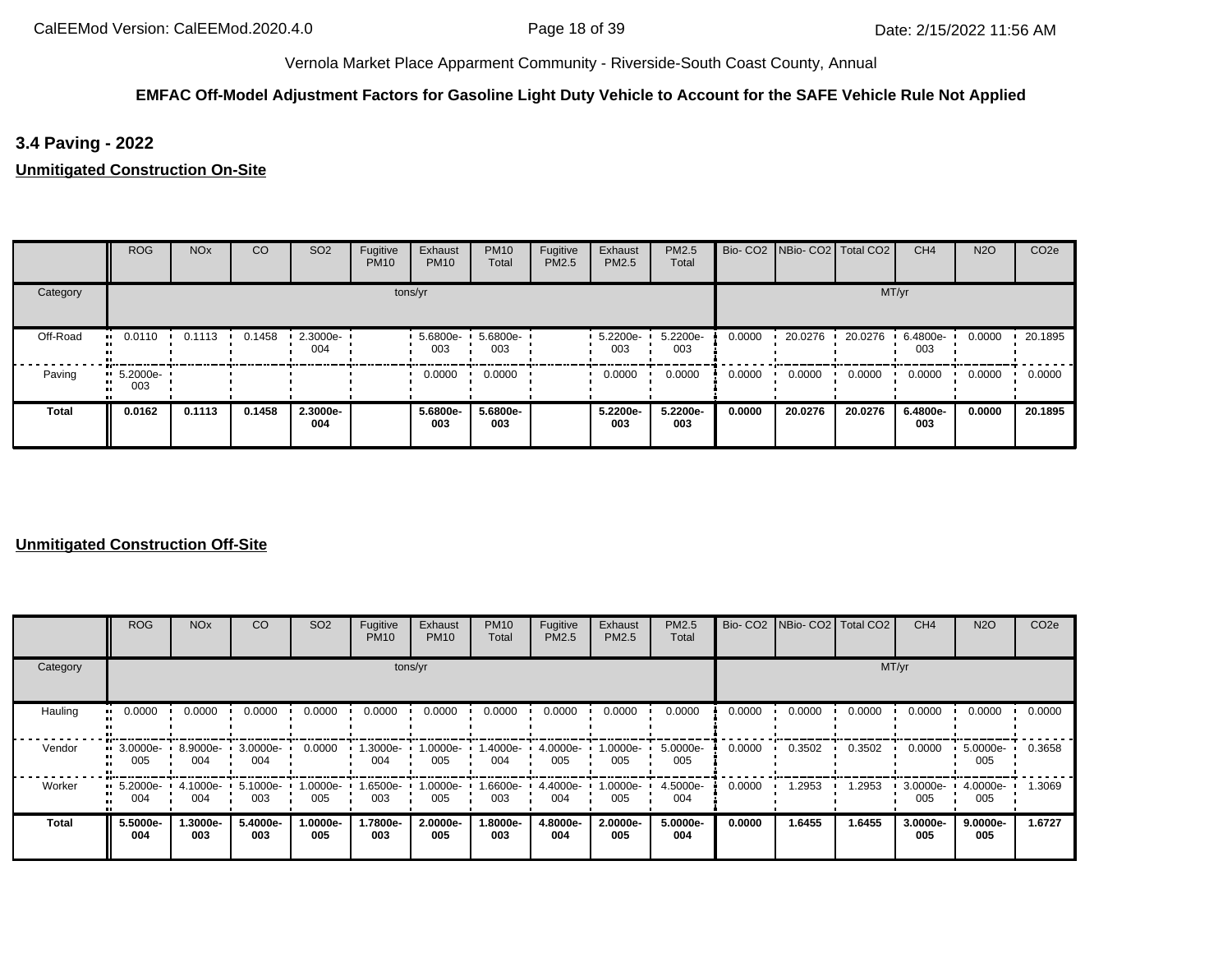# **EMFAC Off-Model Adjustment Factors for Gasoline Light Duty Vehicle to Account for the SAFE Vehicle Rule Not Applied**

**3.4 Paving - 2022**

**Mitigated Construction On-Site**

|              | <b>ROG</b>                     | <b>NO<sub>x</sub></b> | CO     | SO <sub>2</sub>    | Fugitive<br><b>PM10</b> | Exhaust<br><b>PM10</b> | <b>PM10</b><br>Total | Fugitive<br>PM2.5 | Exhaust<br><b>PM2.5</b> | PM2.5<br>Total  |        | Bio- CO2 NBio- CO2 Total CO2 |         | CH <sub>4</sub> | <b>N2O</b> | CO <sub>2e</sub> |
|--------------|--------------------------------|-----------------------|--------|--------------------|-------------------------|------------------------|----------------------|-------------------|-------------------------|-----------------|--------|------------------------------|---------|-----------------|------------|------------------|
| Category     |                                |                       |        |                    |                         | tons/yr                |                      |                   |                         |                 |        |                              |         | MT/yr           |            |                  |
| Off-Road     | 0.0110                         | 0.1113                | 0.1458 | $-2.3000e-$<br>004 |                         | 5.6800e-<br>003        | 5.6800e-<br>003      |                   | 5.2200e-<br>003         | 5.2200e-<br>003 | 0.0000 | 20.0275                      | 20.0275 | 6.4800e-<br>003 | 0.0000     | 20.1895          |
| Paving       | $\blacksquare$ 5.2000e-<br>003 |                       |        |                    |                         | 0.0000                 | 0.0000               |                   | 0.0000                  | 0.0000          | 0.0000 | 0.0000                       | 0.0000  | 0.0000          | 0.0000     | 0.0000           |
| <b>Total</b> | 0.0162                         | 0.1113                | 0.1458 | 2.3000e-<br>004    |                         | 5.6800e-<br>003        | 5.6800e-<br>003      |                   | 5.2200e-<br>003         | 5.2200e-<br>003 | 0.0000 | 20.0275                      | 20.0275 | 6.4800e-<br>003 | 0.0000     | 20.1895          |

|          | <b>ROG</b>                     | <b>NO<sub>x</sub></b> | CO              | SO <sub>2</sub> | Fugitive<br><b>PM10</b> | Exhaust<br><b>PM10</b> | <b>PM10</b><br>Total | Fugitive<br><b>PM2.5</b> | Exhaust<br>PM2.5  | <b>PM2.5</b><br>Total |        | Bio- CO2 NBio- CO2 Total CO2 |        | CH <sub>4</sub> | <b>N2O</b>      | CO <sub>2e</sub> |
|----------|--------------------------------|-----------------------|-----------------|-----------------|-------------------------|------------------------|----------------------|--------------------------|-------------------|-----------------------|--------|------------------------------|--------|-----------------|-----------------|------------------|
| Category |                                |                       |                 |                 |                         | tons/yr                |                      |                          |                   |                       |        |                              | MT/yr  |                 |                 |                  |
| Hauling  | 0.0000<br>$\mathbf{u}$         | 0.0000                | 0.0000          | 0.0000          | 0.0000                  | 0.0000                 | 0.0000               | 0.0000                   | 0.0000            | 0.0000                | 0.0000 | 0.0000                       | 0.0000 | 0.0000          | 0.0000          | 0.0000           |
| Vendor   | $\cdot$ 3.0000e-<br>005        | 8.9000e-<br>004       | 3.0000e-<br>004 | 0.0000          | 1.3000e-<br>004         | 1.0000e-<br>005        | 1.4000e-<br>004      | 4.0000e-<br>005          | 1.0000e-<br>005   | 5.0000e-<br>005       | 0.0000 | 0.3502                       | 0.3502 | 0.0000          | 5.0000e-<br>005 | 0.3658           |
| Worker   | $\blacksquare$ 5.2000e-<br>004 | 4.1000e-<br>004       | 5.1000e-<br>003 | -0000e-<br>005  | 1.6500e-<br>003         | 1.0000e-<br>005        | 1.6600e-<br>003      | 4.4000e-<br>004          | --0000e-1.<br>005 | 4.5000e-<br>004       | 0.0000 | .2953                        | 1.2953 | 3.0000e-<br>005 | 4.0000e-<br>005 | 1.3069           |
| Total    | 5.5000e-<br>004                | 1.3000e-<br>003       | 5.4000e-<br>003 | -.0000e<br>005  | 1.7800e-<br>003         | 2.0000e-<br>005        | 1.8000e-<br>003      | 4.8000e-<br>004          | 2.0000e-<br>005   | 5.0000e-<br>004       | 0.0000 | 1.6455                       | 1.6455 | 3.0000e-<br>005 | 9.0000e-<br>005 | 1.6727           |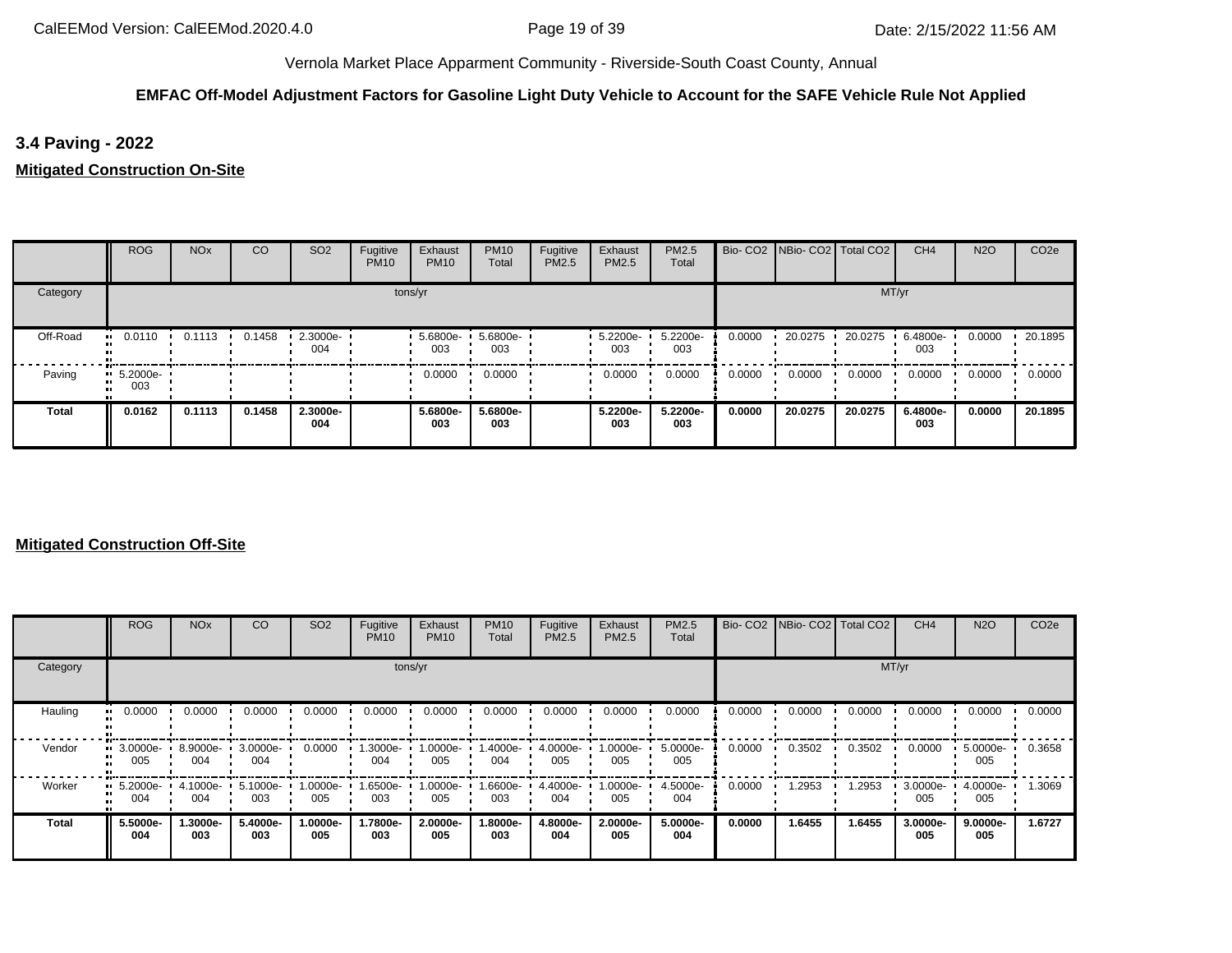# **EMFAC Off-Model Adjustment Factors for Gasoline Light Duty Vehicle to Account for the SAFE Vehicle Rule Not Applied**

# **3.5 Architectural Coating - 2022**

## **Unmitigated Construction On-Site**

|                 | <b>ROG</b>         | <b>NO<sub>x</sub></b> | CO     | SO <sub>2</sub>    | Fugitive<br><b>PM10</b> | Exhaust<br><b>PM10</b> | <b>PM10</b><br>Total | Fugitive<br>PM2.5 | Exhaust<br><b>PM2.5</b> | <b>PM2.5</b><br>Total |        | Bio- CO2 NBio- CO2 Total CO2 |        | CH <sub>4</sub> | <b>N2O</b> | CO <sub>2</sub> e |
|-----------------|--------------------|-----------------------|--------|--------------------|-------------------------|------------------------|----------------------|-------------------|-------------------------|-----------------------|--------|------------------------------|--------|-----------------|------------|-------------------|
| Category        |                    |                       |        |                    | tons/yr                 |                        |                      |                   |                         |                       |        |                              | MT/yr  |                 |            |                   |
| Archit. Coating | 0.0470             |                       |        |                    |                         | 0.0000                 | 0.0000               |                   | 0.0000                  | 0.0000                | 0.0000 | 0.0000                       | 0.0000 | 0.0000          | 0.0000     | 0.0000            |
| Off-Road        | $-6.0000e-$<br>003 | 0.0413                | 0.0532 | $9.0000e -$<br>005 |                         | 2.4000e-<br>003        | 2.4000e-<br>003      |                   | $\cdot$ 2.4000e-<br>003 | 2.4000e-<br>003       | 0.0000 | 7.4895                       | 7.4895 | 4.9000e-<br>004 | 0.0000     | 7.5017            |
| <b>Total</b>    | 0.0530             | 0.0413                | 0.0532 | 9.0000e-<br>005    |                         | 2.4000e-<br>003        | 2.4000e-<br>003      |                   | 2.4000e-<br>003         | 2.4000e-<br>003       | 0.0000 | 7.4895                       | 7.4895 | 4.9000e-<br>004 | 0.0000     | 7.5017            |

|          | <b>ROG</b>                     | <b>NO<sub>x</sub></b> | CO     | SO <sub>2</sub> | Fugitive<br><b>PM10</b> | Exhaust<br><b>PM10</b> | <b>PM10</b><br>Total | Fugitive<br>PM2.5 | Exhaust<br><b>PM2.5</b> | <b>PM2.5</b><br>Total |        | Bio- CO2 NBio- CO2 Total CO2 |        | CH <sub>4</sub> | <b>N2O</b>      | CO <sub>2e</sub> |
|----------|--------------------------------|-----------------------|--------|-----------------|-------------------------|------------------------|----------------------|-------------------|-------------------------|-----------------------|--------|------------------------------|--------|-----------------|-----------------|------------------|
| Category |                                |                       |        |                 |                         | tons/yr                |                      |                   |                         |                       |        |                              | MT/yr  |                 |                 |                  |
| Hauling  | 0.0000<br>                     | 0.0000                | 0.0000 | 0.0000          | 0.0000                  | 0.0000                 | 0.0000               | 0.0000            | 0.0000                  | 0.0000                | 0.0000 | 0.0000                       | 0.0000 | 0.0000          | 0.0000          | 0.0000           |
| Vendor   | $\blacksquare$ 0.0000          | 0.0000                | 0.0000 | 0.0000          | 0.0000                  | 0.0000                 | 0.0000               | 0.0000            | 0.0000                  | 0.0000                | 0.0000 | 0.0000                       | 0.0000 | 0.0000          | 0.0000          | 0.0000           |
| Worker   | $\blacksquare$ 2.0400e-<br>003 | 1.5900e-<br>003       | 0.0198 | 5.0000e-<br>005 | 6.4100e-<br>003         | $3.0000e -$<br>005     | 6.4400e-<br>003      | 1.7000e-<br>003   | 3.0000e-<br>005         | 1.7300e-<br>003       | 0.0000 | 5.0344                       | 5.0344 | 1.4000e-<br>004 | -.4000e<br>004  | 5.0796           |
| Total    | 2.0400e-<br>003                | 1.5900e-<br>003       | 0.0198 | 5.0000e-<br>005 | 6.4100e-<br>003         | 3.0000e-<br>005        | 6.4400e-<br>003      | 1.7000e-<br>003   | 3.0000e-<br>005         | 1.7300e-<br>003       | 0.0000 | 5.0344                       | 5.0344 | 1.4000e-<br>004 | 1.4000e-<br>004 | 5.0796           |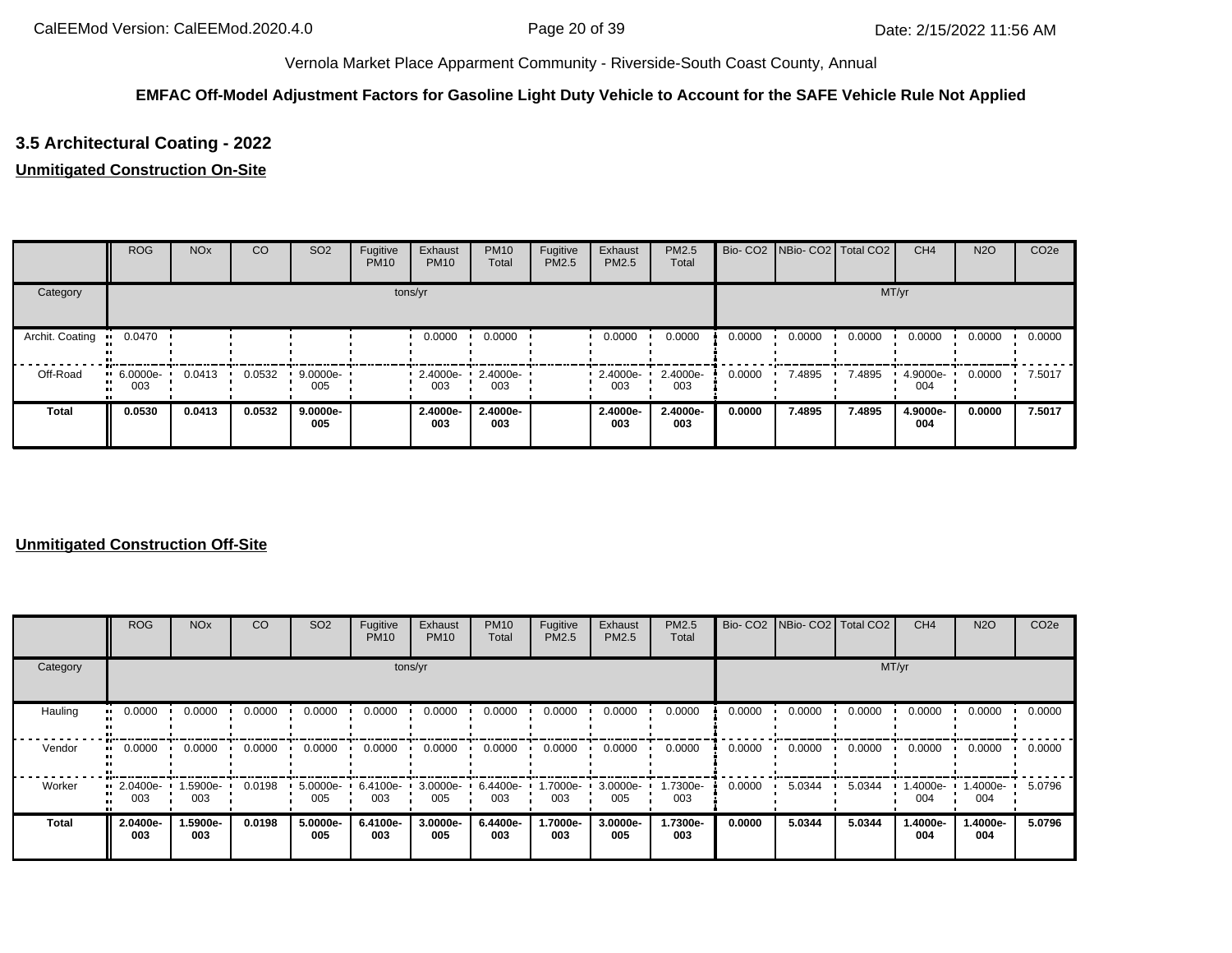# **EMFAC Off-Model Adjustment Factors for Gasoline Light Duty Vehicle to Account for the SAFE Vehicle Rule Not Applied**

# **3.5 Architectural Coating - 2022**

## **Mitigated Construction On-Site**

|                 | <b>ROG</b>         | <b>NO<sub>x</sub></b> | CO     | SO <sub>2</sub>    | Fugitive<br><b>PM10</b> | Exhaust<br><b>PM10</b> | <b>PM10</b><br>Total | Fugitive<br>PM2.5 | Exhaust<br><b>PM2.5</b> | PM2.5<br>Total  |        | Bio- CO2 NBio- CO2 Total CO2 |        | CH <sub>4</sub> | <b>N2O</b> | CO <sub>2e</sub> |
|-----------------|--------------------|-----------------------|--------|--------------------|-------------------------|------------------------|----------------------|-------------------|-------------------------|-----------------|--------|------------------------------|--------|-----------------|------------|------------------|
| Category        |                    |                       |        |                    | tons/yr                 |                        |                      |                   |                         |                 |        |                              | MT/yr  |                 |            |                  |
| Archit. Coating | 0.0470             |                       |        |                    |                         | 0.0000                 | 0.0000               |                   | 0.0000                  | 0.0000          | 0.0000 | 0.0000                       | 0.0000 | 0.0000          | 0.0000     | 0.0000           |
| Off-Road        | $-6.0000e-$<br>003 | 0.0413                | 0.0532 | $9.0000e -$<br>005 |                         | 2.4000e-<br>003        | 2.4000e-<br>003      |                   | $\cdot$ 2.4000e-<br>003 | 2.4000e-<br>003 | 0.0000 | 7.4895                       | 7.4895 | 4.9000e-<br>004 | 0.0000     | 7.5017           |
| <b>Total</b>    | 0.0530             | 0.0413                | 0.0532 | $9.0000e-$<br>005  |                         | 2.4000e-<br>003        | 2.4000e-<br>003      |                   | 2.4000e-<br>003         | 2.4000e-<br>003 | 0.0000 | 7.4895                       | 7.4895 | 4.9000e-<br>004 | 0.0000     | 7.5017           |

|          | <b>ROG</b>                     | <b>NO<sub>x</sub></b> | CO     | SO <sub>2</sub> | Fugitive<br><b>PM10</b> | Exhaust<br><b>PM10</b> | <b>PM10</b><br>Total | Fugitive<br>PM2.5 | Exhaust<br><b>PM2.5</b> | <b>PM2.5</b><br>Total |        | Bio- CO2 NBio- CO2 Total CO2 |        | CH <sub>4</sub> | <b>N2O</b>      | CO <sub>2e</sub> |
|----------|--------------------------------|-----------------------|--------|-----------------|-------------------------|------------------------|----------------------|-------------------|-------------------------|-----------------------|--------|------------------------------|--------|-----------------|-----------------|------------------|
| Category |                                |                       |        |                 |                         | tons/yr                |                      |                   |                         |                       |        |                              | MT/yr  |                 |                 |                  |
| Hauling  | 0.0000<br>                     | 0.0000                | 0.0000 | 0.0000          | 0.0000                  | 0.0000                 | 0.0000               | 0.0000            | 0.0000                  | 0.0000                | 0.0000 | 0.0000                       | 0.0000 | 0.0000          | 0.0000          | 0.0000           |
| Vendor   | $\blacksquare$ 0.0000          | 0.0000                | 0.0000 | 0.0000          | 0.0000                  | 0.0000                 | 0.0000               | 0.0000            | 0.0000                  | 0.0000                | 0.0000 | 0.0000                       | 0.0000 | 0.0000          | 0.0000          | 0.0000           |
| Worker   | $\blacksquare$ 2.0400e-<br>003 | 1.5900e-<br>003       | 0.0198 | 5.0000e-<br>005 | 6.4100e-<br>003         | $3.0000e -$<br>005     | 6.4400e-<br>003      | 1.7000e-<br>003   | 3.0000e-<br>005         | 1.7300e-<br>003       | 0.0000 | 5.0344                       | 5.0344 | 1.4000e-<br>004 | i.4000e-<br>004 | 5.0796           |
| Total    | 2.0400e-<br>003                | 1.5900e-<br>003       | 0.0198 | 5.0000e-<br>005 | 6.4100e-<br>003         | 3.0000e-<br>005        | 6.4400e-<br>003      | 1.7000e-<br>003   | 3.0000e-<br>005         | 1.7300e-<br>003       | 0.0000 | 5.0344                       | 5.0344 | 1.4000e-<br>004 | 1.4000e-<br>004 | 5.0796           |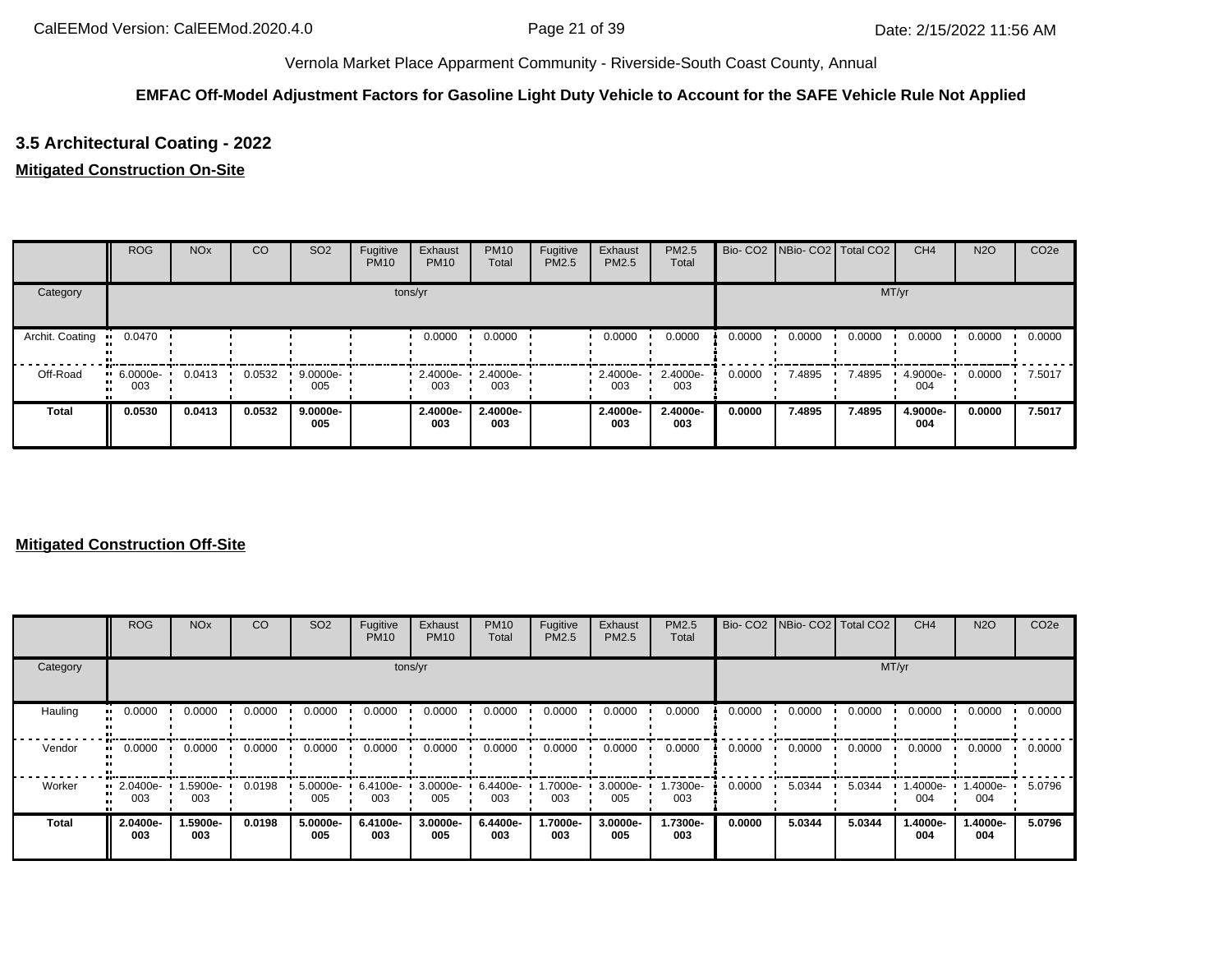# **EMFAC Off-Model Adjustment Factors for Gasoline Light Duty Vehicle to Account for the SAFE Vehicle Rule Not Applied**

# **3.5 Architectural Coating - 2023**

## **Unmitigated Construction On-Site**

|                 | <b>ROG</b> | <b>NO<sub>x</sub></b> | CO     | SO <sub>2</sub> | Fugitive<br><b>PM10</b> | Exhaust<br><b>PM10</b> | <b>PM10</b><br>Total | Fugitive<br>PM2.5 | Exhaust<br>PM2.5 | PM2.5<br>Total |        | Bio- CO2   NBio- CO2   Total CO2 |         | CH <sub>4</sub> | <b>N2O</b> | CO <sub>2e</sub> |
|-----------------|------------|-----------------------|--------|-----------------|-------------------------|------------------------|----------------------|-------------------|------------------|----------------|--------|----------------------------------|---------|-----------------|------------|------------------|
| Category        |            |                       |        |                 |                         | tons/yr                |                      |                   |                  |                |        |                                  | MT/yr   |                 |            |                  |
| Archit. Coating | 0.5556     |                       |        |                 |                         | 0.0000                 | 0.0000               |                   | 0.0000           | 0.0000         | 0.0000 | 0.0000                           | 0.0000  | 0.0000          | 0.0000     | 0.0000           |
| Off-Road        | 0.0664<br> | 0.4517                | 0.6279 | 1.0300e-<br>003 |                         | 0.0246                 | 0.0246               |                   | 0.0246           | 0.0246         | 0.0000 | 88.5128                          | 88.5128 | 5.3000e-<br>003 | 0.0000     | 88.6452          |
| <b>Total</b>    | 0.6221     | 0.4517                | 0.6279 | 1.0300e-<br>003 |                         | 0.0246                 | 0.0246               |                   | 0.0246           | 0.0246         | 0.0000 | 88.5128                          | 88.5128 | 5.3000e-<br>003 | 0.0000     | 88.6452          |

|              | <b>ROG</b> | <b>NO<sub>x</sub></b> | CO     | SO <sub>2</sub> | Fugitive<br><b>PM10</b> | Exhaust<br><b>PM10</b> | <b>PM10</b><br>Total | Fugitive<br>PM2.5 | Exhaust<br>PM2.5 | <b>PM2.5</b><br>Total |        |         | Bio- CO2   NBio- CO2   Total CO2 | CH <sub>4</sub> | <b>N2O</b>        | CO <sub>2e</sub> |
|--------------|------------|-----------------------|--------|-----------------|-------------------------|------------------------|----------------------|-------------------|------------------|-----------------------|--------|---------|----------------------------------|-----------------|-------------------|------------------|
| Category     |            |                       |        |                 |                         | tons/yr                |                      |                   |                  |                       |        |         | MT/yr                            |                 |                   |                  |
| Hauling      | 0.0000     | 0.0000                | 0.0000 | 0.0000          | 0.0000                  | 0.0000                 | 0.0000               | 0.0000            | 0.0000           | 0.0000                | 0.0000 | 0.0000  | 0.0000                           | 0.0000          | 0.0000            | 0.0000           |
| Vendor       | 0.0000     | 0.0000                | 0.0000 | 0.0000          | 0.0000                  | 0.0000                 | 0.0000               | 0.0000            | 0.0000           | 0.0000                | 0.0000 | 0.0000  | 0.0000                           | 0.0000          | 0.0000            | 0.0000           |
| Worker       | 0.0224     | 0.0166                | 0.2157 | 6.3000e-<br>004 | 0.0757                  | 3.6000e-<br>004        | 0.0761               | 0.0201            | 3.3000e-<br>004  | 0.0204                | 0.0000 | 57.5903 | 57.5903                          | .4400e-<br>003  | 1.5300e- •<br>003 | 58.0819          |
| <b>Total</b> | 0.0224     | 0.0166                | 0.2157 | 6.3000e-<br>004 | 0.0757                  | 3.6000e-<br>004        | 0.0761               | 0.0201            | 3.3000e-<br>004  | 0.0204                | 0.0000 | 57.5903 | 57.5903                          | 1.4400e-<br>003 | 1.5300e-<br>003   | 58.0819          |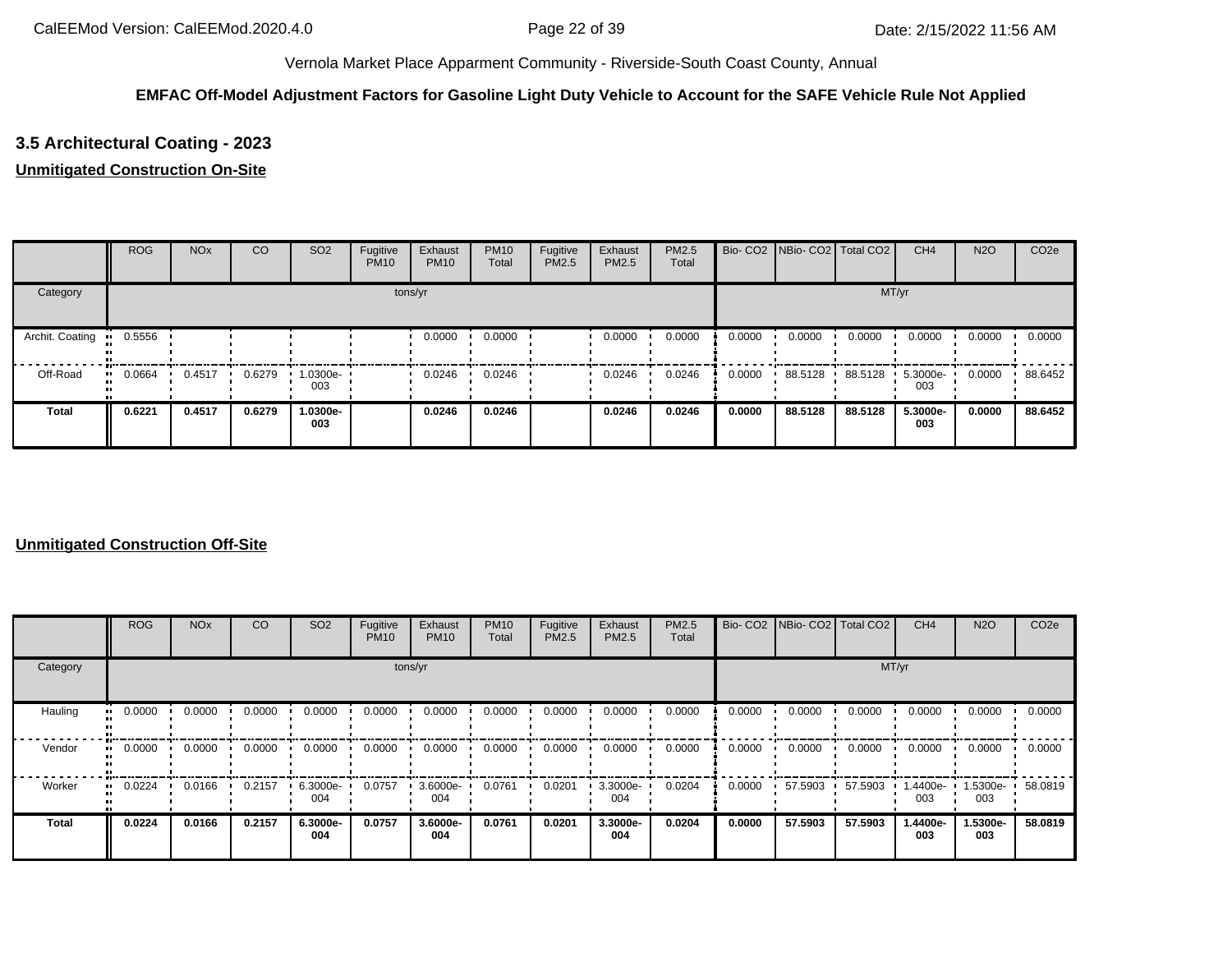# **EMFAC Off-Model Adjustment Factors for Gasoline Light Duty Vehicle to Account for the SAFE Vehicle Rule Not Applied**

# **3.5 Architectural Coating - 2023**

## **Mitigated Construction On-Site**

|                 | <b>ROG</b> | <b>NO<sub>x</sub></b> | CO     | SO <sub>2</sub> | Fugitive<br><b>PM10</b> | Exhaust<br><b>PM10</b> | <b>PM10</b><br>Total | Fugitive<br>PM2.5 | Exhaust<br>PM2.5 | PM2.5<br>Total |        | Bio- CO2   NBio- CO2   Total CO2 |         | CH <sub>4</sub> | <b>N2O</b> | CO <sub>2e</sub> |
|-----------------|------------|-----------------------|--------|-----------------|-------------------------|------------------------|----------------------|-------------------|------------------|----------------|--------|----------------------------------|---------|-----------------|------------|------------------|
| Category        |            |                       |        |                 |                         | tons/yr                |                      |                   |                  |                |        |                                  |         | MT/yr           |            |                  |
| Archit. Coating | 0.5556     |                       |        |                 |                         | 0.0000                 | 0.0000               |                   | 0.0000           | 0.0000         | 0.0000 | 0.0000                           | 0.0000  | 0.0000          | 0.0000     | 0.0000           |
| Off-Road        | 0.0664<br> | 0.4517                | 0.6279 | 1.0300e-<br>003 |                         | 0.0246                 | 0.0246               |                   | 0.0246           | 0.0246         | 0.0000 | 88.5127                          | 88.5127 | 5.3000e-<br>003 | 0.0000     | 88.6451          |
| <b>Total</b>    | 0.6221     | 0.4517                | 0.6279 | 1.0300e-<br>003 |                         | 0.0246                 | 0.0246               |                   | 0.0246           | 0.0246         | 0.0000 | 88.5127                          | 88.5127 | 5.3000e-<br>003 | 0.0000     | 88.6451          |

|              | <b>ROG</b> | <b>NO<sub>x</sub></b> | CO     | SO <sub>2</sub> | Fugitive<br><b>PM10</b> | Exhaust<br><b>PM10</b> | <b>PM10</b><br>Total | Fugitive<br>PM2.5 | Exhaust<br>PM2.5 | <b>PM2.5</b><br>Total |        | Bio- CO2 NBio- CO2 Total CO2 |         | CH <sub>4</sub> | <b>N2O</b>        | CO <sub>2e</sub> |
|--------------|------------|-----------------------|--------|-----------------|-------------------------|------------------------|----------------------|-------------------|------------------|-----------------------|--------|------------------------------|---------|-----------------|-------------------|------------------|
| Category     |            |                       |        |                 |                         | tons/yr                |                      |                   |                  |                       |        |                              | MT/yr   |                 |                   |                  |
| Hauling      | 0.0000     | 0.0000                | 0.0000 | 0.0000          | 0.0000                  | 0.0000                 | 0.0000               | 0.0000            | 0.0000           | 0.0000                | 0.0000 | 0.0000                       | 0.0000  | 0.0000          | 0.0000            | 0.0000           |
| Vendor       | 0.0000     | 0.0000                | 0.0000 | 0.0000          | 0.0000                  | 0.0000                 | 0.0000               | 0.0000            | 0.0000           | 0.0000                | 0.0000 | 0.0000                       | 0.0000  | 0.0000          | 0.0000            | 0.0000           |
| Worker       | 0.0224     | 0.0166                | 0.2157 | 6.3000e-<br>004 | 0.0757                  | 3.6000e-<br>004        | 0.0761               | 0.0201            | 3.3000e-<br>004  | 0.0204                | 0.0000 | 57.5903                      | 57.5903 | .4400e-<br>003  | 1.5300e- •<br>003 | 58.0819          |
| <b>Total</b> | 0.0224     | 0.0166                | 0.2157 | 6.3000e-<br>004 | 0.0757                  | 3.6000e-<br>004        | 0.0761               | 0.0201            | 3.3000e-<br>004  | 0.0204                | 0.0000 | 57.5903                      | 57.5903 | 1.4400e-<br>003 | 1.5300e-<br>003   | 58.0819          |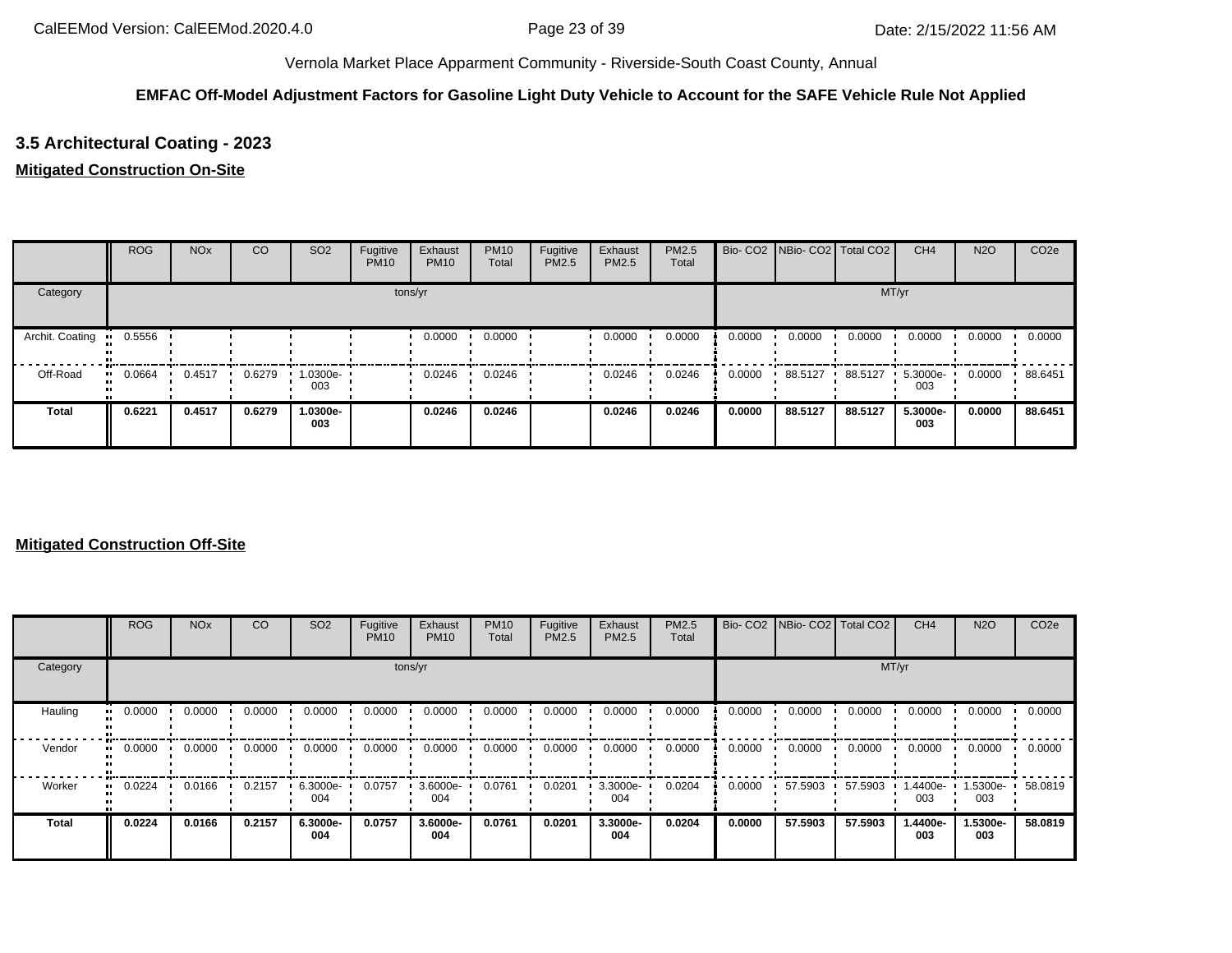# **EMFAC Off-Model Adjustment Factors for Gasoline Light Duty Vehicle to Account for the SAFE Vehicle Rule Not Applied**

# **3.5 Architectural Coating - 2024**

## **Unmitigated Construction On-Site**

|                 | <b>ROG</b> | <b>NO<sub>x</sub></b> | CO     | SO <sub>2</sub> | Fugitive<br><b>PM10</b> | Exhaust<br><b>PM10</b> | <b>PM10</b><br>Total | Fugitive<br>PM2.5 | Exhaust<br><b>PM2.5</b> | <b>PM2.5</b><br>Total |        | Bio- CO2   NBio- CO2   Total CO2 |         | CH <sub>4</sub> | <b>N2O</b> | CO <sub>2</sub> e |
|-----------------|------------|-----------------------|--------|-----------------|-------------------------|------------------------|----------------------|-------------------|-------------------------|-----------------------|--------|----------------------------------|---------|-----------------|------------|-------------------|
| Category        |            |                       |        |                 |                         | tons/yr                |                      |                   |                         |                       |        |                                  | MT/yr   |                 |            |                   |
| Archit. Coating | 0.4189     |                       |        |                 |                         | 0.0000                 | 0.0000               |                   | 0.0000                  | 0.0000                | 0.0000 | 0.0000                           | 0.0000  | 0.0000          | 0.0000     | 0.0000            |
| Off-Road        | 0.0472<br> | 0.3185                | 0.4731 | 7.8000e-<br>004 |                         | 0.0159                 | 0.0159               |                   | 0.0159                  | 0.0159                | 0.0000 | 66.7250                          | 66.7250 | 3.7600e-<br>003 | 0.0000     | 66.8190           |
| <b>Total</b>    | 0.4661     | 0.3185                | 0.4731 | 7.8000e-<br>004 |                         | 0.0159                 | 0.0159               |                   | 0.0159                  | 0.0159                | 0.0000 | 66.7250                          | 66.7250 | 3.7600e-<br>003 | 0.0000     | 66.8190           |

|              | <b>ROG</b> | <b>NO<sub>x</sub></b> | CO     | SO <sub>2</sub> | Fugitive<br><b>PM10</b> | Exhaust<br><b>PM10</b> | <b>PM10</b><br>Total | Fugitive<br>PM2.5 | Exhaust<br>PM2.5 | PM2.5<br>Total |        | Bio- CO2   NBio- CO2   Total CO2 |         | CH <sub>4</sub> | <b>N2O</b>      | CO <sub>2e</sub> |
|--------------|------------|-----------------------|--------|-----------------|-------------------------|------------------------|----------------------|-------------------|------------------|----------------|--------|----------------------------------|---------|-----------------|-----------------|------------------|
| Category     |            |                       |        |                 |                         | tons/yr                |                      |                   |                  |                |        |                                  | MT/yr   |                 |                 |                  |
| Hauling      | 0.0000     | 0.0000                | 0.0000 | 0.0000          | 0.0000                  | 0.0000                 | 0.0000               | 0.0000            | 0.0000           | 0.0000         | 0.0000 | 0.0000                           | 0.0000  | 0.0000          | 0.0000          | 0.0000           |
| Vendor       | 0.0000     | 0.0000                | 0.0000 | 0.0000          | 0.0000                  | 0.0000                 | 0.0000               | 0.0000            | 0.0000           | 0.0000         | 0.0000 | 0.0000                           | 0.0000  | 0.0000          | 0.0000          | 0.0000           |
| Worker       | 0.0157     | 0.0111                | 0.1521 | 4.6000e-<br>004 | 0.0571                  | 2.6000e-<br>004        | 0.0574               | 0.0152            | 2.4000e-<br>004  | 0.0154         | 0.0000 | 42.0396                          | 42.0396 | 9.8000e-<br>004 | 1.0700e-<br>003 | 42.3832          |
| <b>Total</b> | 0.0157     | 0.0111                | 0.1521 | 4.6000e-<br>004 | 0.0571                  | 2.6000e-<br>004        | 0.0574               | 0.0152            | 2.4000e-<br>004  | 0.0154         | 0.0000 | 42.0396                          | 42.0396 | 9.8000e-<br>004 | 1.0700e-<br>003 | 42.3832          |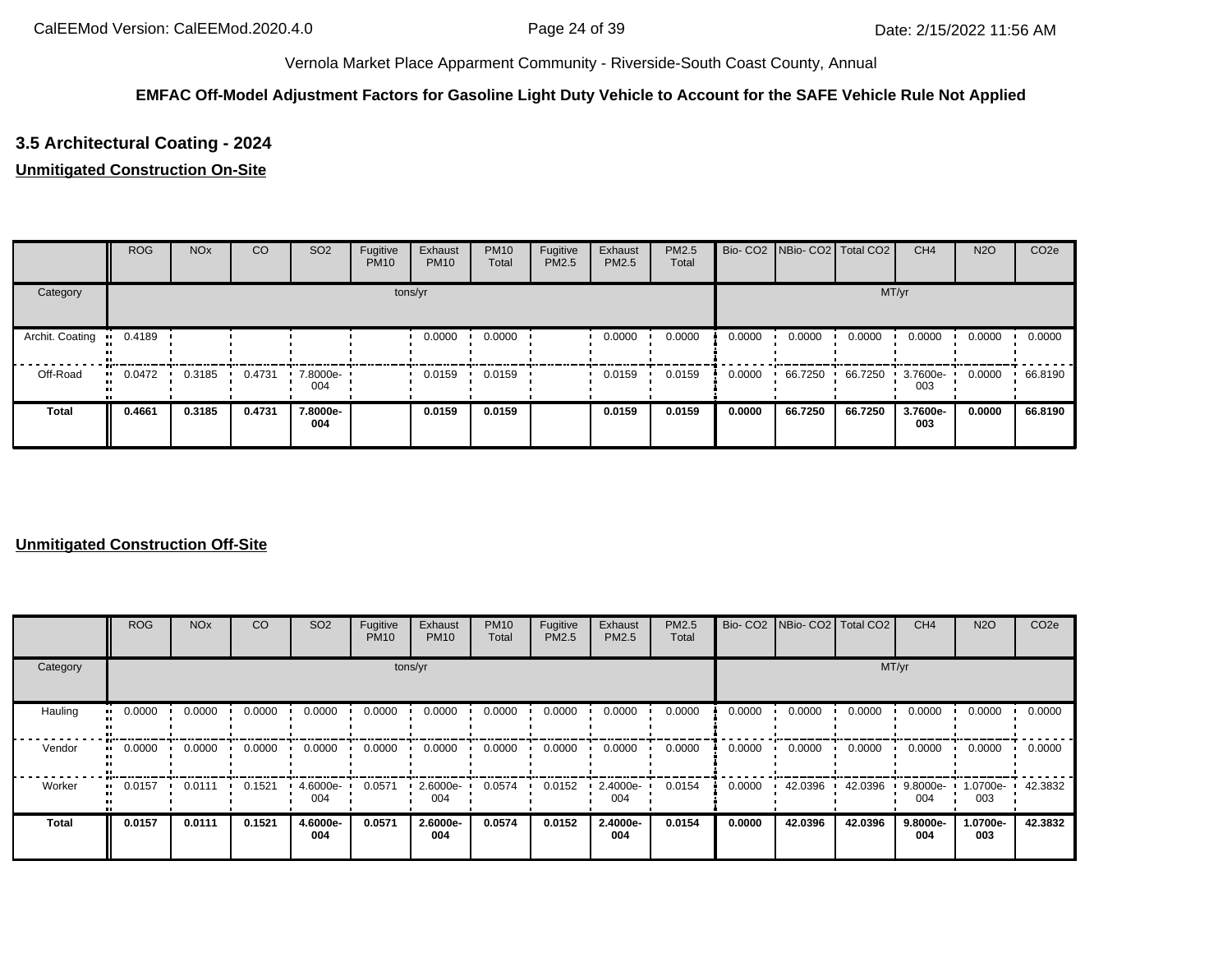# **EMFAC Off-Model Adjustment Factors for Gasoline Light Duty Vehicle to Account for the SAFE Vehicle Rule Not Applied**

# **3.5 Architectural Coating - 2024**

## **Mitigated Construction On-Site**

|                 | <b>ROG</b>   | <b>NO<sub>x</sub></b> | CO     | SO <sub>2</sub> | Fugitive<br><b>PM10</b> | Exhaust<br><b>PM10</b> | <b>PM10</b><br>Total | Fugitive<br>PM2.5 | Exhaust<br>PM2.5 | PM2.5<br>Total |        | Bio- CO2   NBio- CO2   Total CO2 |         | CH <sub>4</sub> | <b>N2O</b> | CO <sub>2e</sub> |
|-----------------|--------------|-----------------------|--------|-----------------|-------------------------|------------------------|----------------------|-------------------|------------------|----------------|--------|----------------------------------|---------|-----------------|------------|------------------|
| Category        |              |                       |        |                 |                         | tons/yr                |                      |                   |                  |                |        |                                  |         | MT/yr           |            |                  |
| Archit. Coating | 0.4189       |                       |        |                 |                         | 0.0000                 | 0.0000               |                   | 0.0000           | 0.0000         | 0.0000 | 0.0000                           | 0.0000  | 0.0000          | 0.0000     | 0.0000           |
| Off-Road        | 0.0472<br>ш. | 0.3185                | 0.4731 | 7.8000e-<br>004 |                         | 0.0159                 | 0.0159               |                   | 0.0159           | 0.0159         | 0.0000 | 66.7250                          | 66.7250 | 3.7600e-<br>003 | 0.0000     | 66.8189          |
| <b>Total</b>    | 0.4661       | 0.3185                | 0.4731 | 7.8000e-<br>004 |                         | 0.0159                 | 0.0159               |                   | 0.0159           | 0.0159         | 0.0000 | 66.7250                          | 66.7250 | 3.7600e-<br>003 | 0.0000     | 66.8189          |

|              | <b>ROG</b> | <b>NO<sub>x</sub></b> | CO     | SO <sub>2</sub> | Fugitive<br><b>PM10</b> | Exhaust<br><b>PM10</b> | <b>PM10</b><br>Total | Fugitive<br>PM2.5 | Exhaust<br>PM2.5 | <b>PM2.5</b><br>Total |        | Bio- CO2 NBio- CO2 Total CO2 |         | CH <sub>4</sub> | <b>N2O</b>      | CO <sub>2e</sub> |
|--------------|------------|-----------------------|--------|-----------------|-------------------------|------------------------|----------------------|-------------------|------------------|-----------------------|--------|------------------------------|---------|-----------------|-----------------|------------------|
| Category     |            |                       |        |                 |                         | tons/yr                |                      |                   |                  |                       |        |                              | MT/yr   |                 |                 |                  |
| Hauling      | 0.0000     | 0.0000                | 0.0000 | 0.0000          | 0.0000                  | 0.0000                 | 0.0000               | 0.0000            | 0.0000           | 0.0000                | 0.0000 | 0.0000                       | 0.0000  | 0.0000          | 0.0000          | 0.0000           |
| Vendor       | 0.0000     | 0.0000                | 0.0000 | 0.0000          | 0.0000                  | 0.0000                 | 0.0000               | 0.0000            | 0.0000           | 0.0000                | 0.0000 | 0.0000                       | 0.0000  | 0.0000          | 0.0000          | 0.0000           |
| Worker       | 0.0157     | 0.0111                | 0.1521 | 4.6000e-<br>004 | 0.0571                  | 2.6000e-<br>004        | 0.0574               | 0.0152            | 2.4000e-<br>004  | 0.0154                | 0.0000 | 42.0396                      | 42.0396 | 9.8000e-<br>004 | 1.0700e-<br>003 | 42.3832          |
| <b>Total</b> | 0.0157     | 0.0111                | 0.1521 | 4.6000e-<br>004 | 0.0571                  | 2.6000e-<br>004        | 0.0574               | 0.0152            | 2.4000e-<br>004  | 0.0154                | 0.0000 | 42.0396                      | 42.0396 | 9.8000e-<br>004 | 1.0700e-<br>003 | 42.3832          |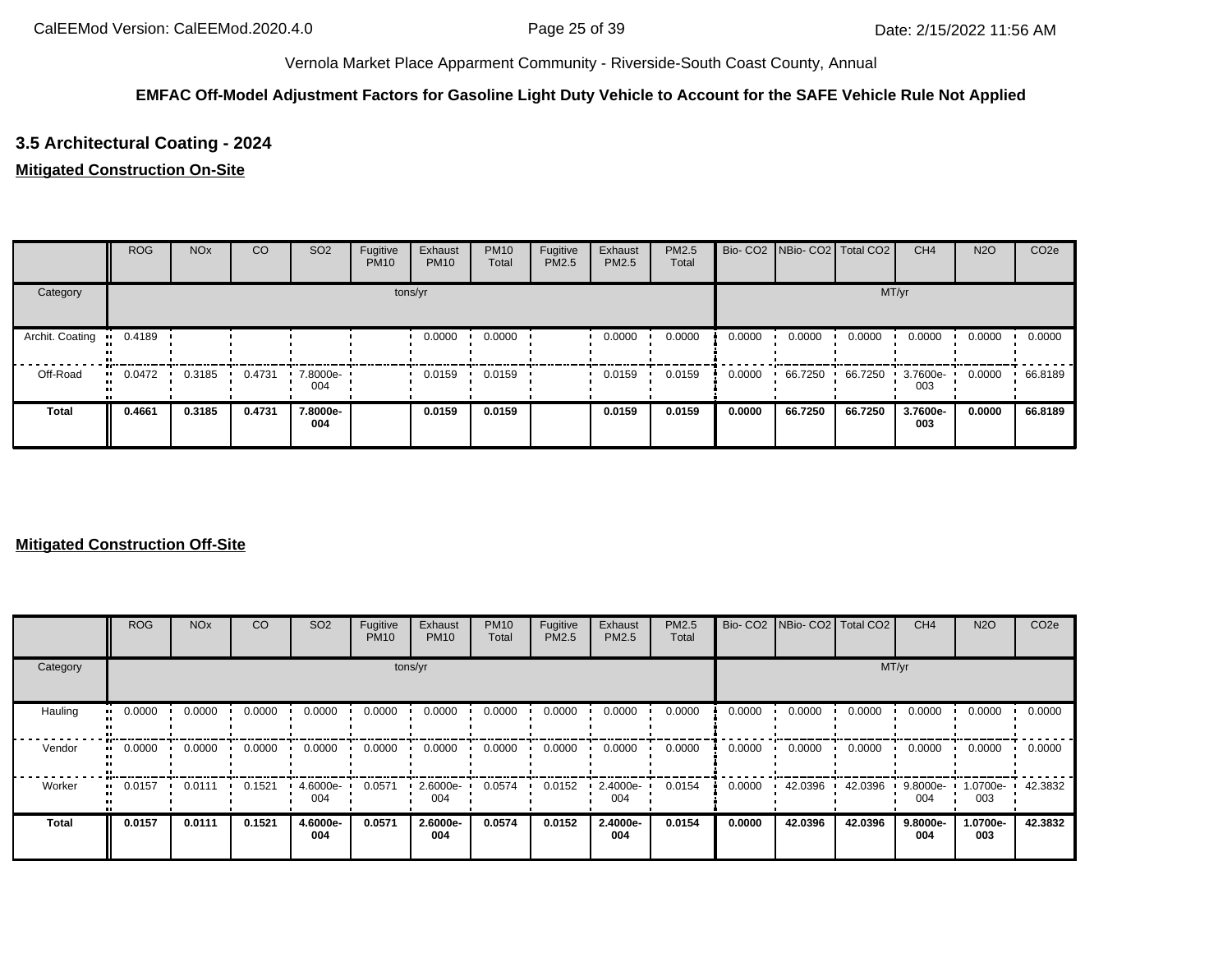### **EMFAC Off-Model Adjustment Factors for Gasoline Light Duty Vehicle to Account for the SAFE Vehicle Rule Not Applied**

# **4.0 Operational Detail - Mobile**

# **4.1 Mitigation Measures Mobile**

|             | <b>ROG</b>          | <b>NO<sub>x</sub></b> | CO     | SO <sub>2</sub> | Fugitive<br><b>PM10</b> | Exhaust<br><b>PM10</b> | <b>PM10</b><br>Total | Fugitive<br>PM2.5 | Exhaust<br><b>PM2.5</b> | <b>PM2.5</b><br>Total |        | Bio- CO2 NBio- CO2 Total CO2 | CH <sub>4</sub> | <b>N2O</b> | CO <sub>2e</sub>  |
|-------------|---------------------|-----------------------|--------|-----------------|-------------------------|------------------------|----------------------|-------------------|-------------------------|-----------------------|--------|------------------------------|-----------------|------------|-------------------|
| Category    |                     |                       |        |                 |                         | tons/yr                |                      |                   |                         |                       |        | MT/yr                        |                 |            |                   |
| Mitigated   | 0.7407<br>$\bullet$ | .1976                 | 7.6949 | 0.0184          | 1.9593                  | 0.0149                 | 1.9742               | 0.5234            | 0.0140                  | 0.5374                | 0.0000 | 1,704.749 1,704.749          | 0.0880          | 0.0848     | $\cdot$ 1,732.216 |
| Unmitigated | 0.7407              | 1.1976                | 7.6949 | 0.0184          | 1.9593                  | 0.0149                 | 1.9742               | 0.5234            | 0.0140                  | 0.5374                |        | 0.0000 1.704.749 1.704.749   | 0.0880          | 0.0848     | $-1,732.216$      |

# **4.2 Trip Summary Information**

|                                   |          | Average Daily Trip Rate |         | Unmitigated       | Mitigated         |
|-----------------------------------|----------|-------------------------|---------|-------------------|-------------------|
| Land Use                          | Weekday  | Saturday                | Sunday  | <b>Annual VMT</b> | <b>Annual VMT</b> |
| <b>Apartments Low Rise</b>        | 1,522.56 | 1.693.12                | 1306.24 | 5,180,480         | 5.180.480         |
| <b>Other Asphalt Surfaces</b>     | 0.00     | 0.00                    | 0.00    |                   |                   |
| Other Non-Asphalt Surfaces        | 0.00     | 0.00                    | 0.00    |                   |                   |
| <b>Recreational Swimming Pool</b> | 0.00     | 0.00                    | 0.00    |                   |                   |
| Total                             | .522.56  | 1.693.12                | .306.24 | 5,180,480         | 5,180,480         |

# **4.3 Trip Type Information**

|                               |            | <b>Miles</b> |                                                    |       | Trip % |             |         | Trip Purpose %  |         |
|-------------------------------|------------|--------------|----------------------------------------------------|-------|--------|-------------|---------|-----------------|---------|
| Land Use                      | H-W or C-W |              | H-S or C-C   H-O or C-NW   H-W or C-W   H-S or C-C |       |        | H-O or C-NW | Primary | <b>Diverted</b> | Pass-by |
| <b>Apartments Low Rise</b>    | 14.70      | 5.90         | 8.70                                               | 40.20 | 19.20  | 40.60       | 86      |                 |         |
| <b>Other Asphalt Surfaces</b> | 16.60      | 8.40         | 6.90                                               | 0.00  | 0.00   | 0.00        |         |                 |         |
| Other Non-Asphalt Surfaces    | 16.60      | 8.40         | 6.90                                               | 0.00  | 0.00   | 0.00        |         |                 |         |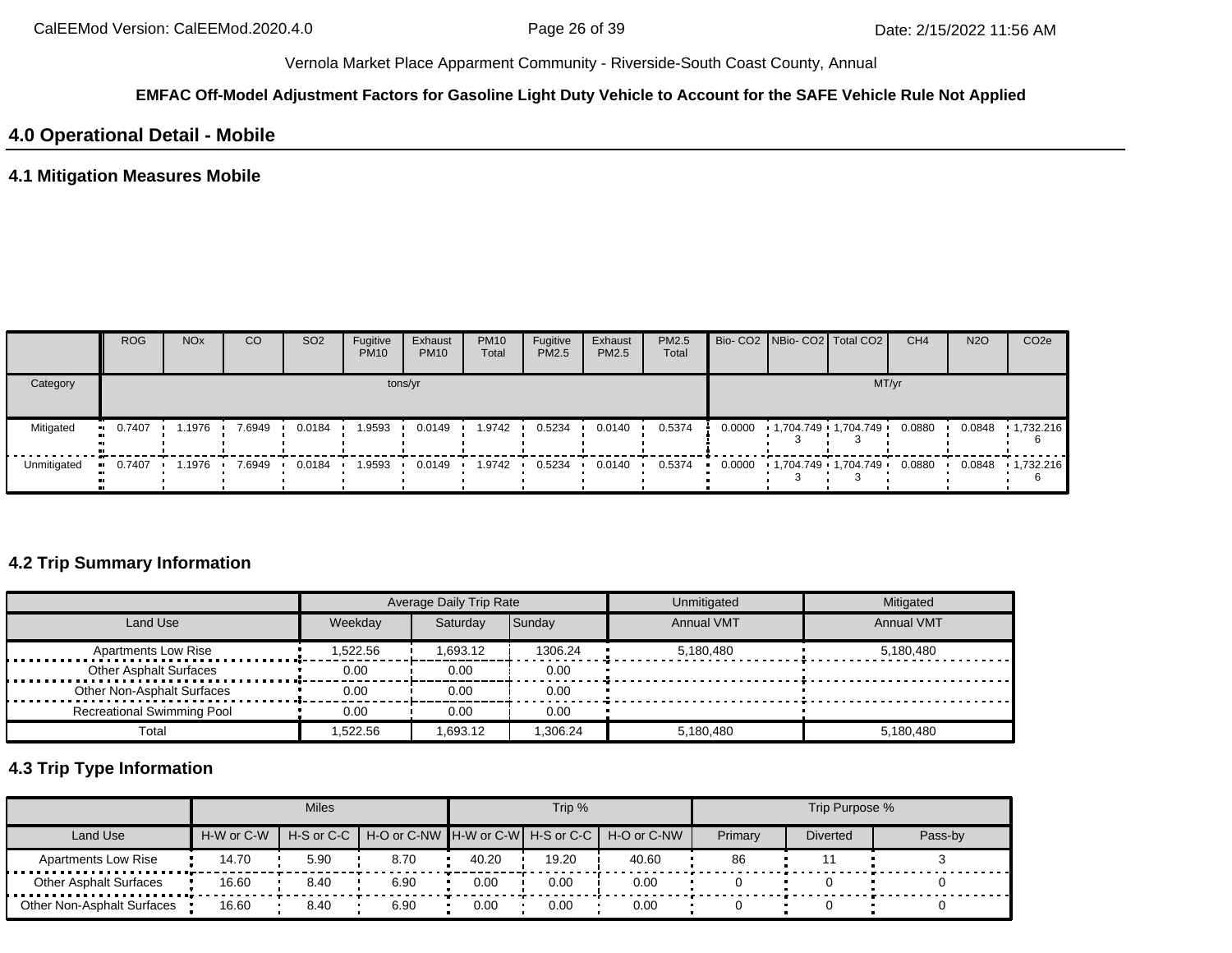### **EMFAC Off-Model Adjustment Factors for Gasoline Light Duty Vehicle to Account for the SAFE Vehicle Rule Not Applied**

|                            |            | <b>Miles</b> |      |       | Trip % |                                                                |         | Trip Purpose %  |         |
|----------------------------|------------|--------------|------|-------|--------|----------------------------------------------------------------|---------|-----------------|---------|
| Land Use                   | H-W or C-W |              |      |       |        | H-S or C-C I H-O or C-NW IH-W or C-WI H-S or C-C I H-O or C-NW | Primary | <b>Diverted</b> | Pass-by |
| Recreational Swimming Pool | 16.60      | 8.40         | 6.90 | 33.00 | 48.00  | 19.00                                                          | ∽<br>ےں | 39              |         |

# **4.4 Fleet Mix**

| Land Use                          | LDA      | LDT <sub>1</sub> | LDT2     | MDV      | LHD1     | LHD <sub>2</sub> | <b>MHD</b>            | <b>HHD</b> | OBUS     | <b>UBUS</b> | <b>MCY</b> | <b>SBUS</b> | <b>MH</b> |
|-----------------------------------|----------|------------------|----------|----------|----------|------------------|-----------------------|------------|----------|-------------|------------|-------------|-----------|
| <b>Apartments Low Rise</b>        | 0.537845 | 0.056225         | 0.173186 | 0.138405 | 0.025906 | 0.007191         | 0.011447              | 0.018769   | 0.000611 | 0.000309    | 0.023821   | 0.001097    | 0.005189  |
| <b>Other Asphalt Surfaces</b>     | 0.537845 | 0.056225         | 0.173186 | 0.138405 | 0.025906 | 0.007191         | 0.011447              | 0.018769   | 0.000611 | 0.000309    | 0.023821   | 0.001097    | 0.005189  |
| Other Non-Asphalt Surfaces        | 0.537845 | 0.056225         | 0.173186 | 0.138405 | 0.025906 |                  | $0.007191$ $0.011447$ | 0.018769 i | 0.000611 | 0.000309    | 0.023821   | 0.001097    | 0.005189  |
| <b>Recreational Swimming Pool</b> | 0.537845 | 0.056225         | 0.173186 | 0.138405 | 0.025906 | 0.007191         | 0.011447              | 0.018769   | 0.000611 | 0.000309    | 0.023821   | 0.001097    | 0.005189  |

# **5.0 Energy Detail**

Historical Energy Use: N

**5.1 Mitigation Measures Energy**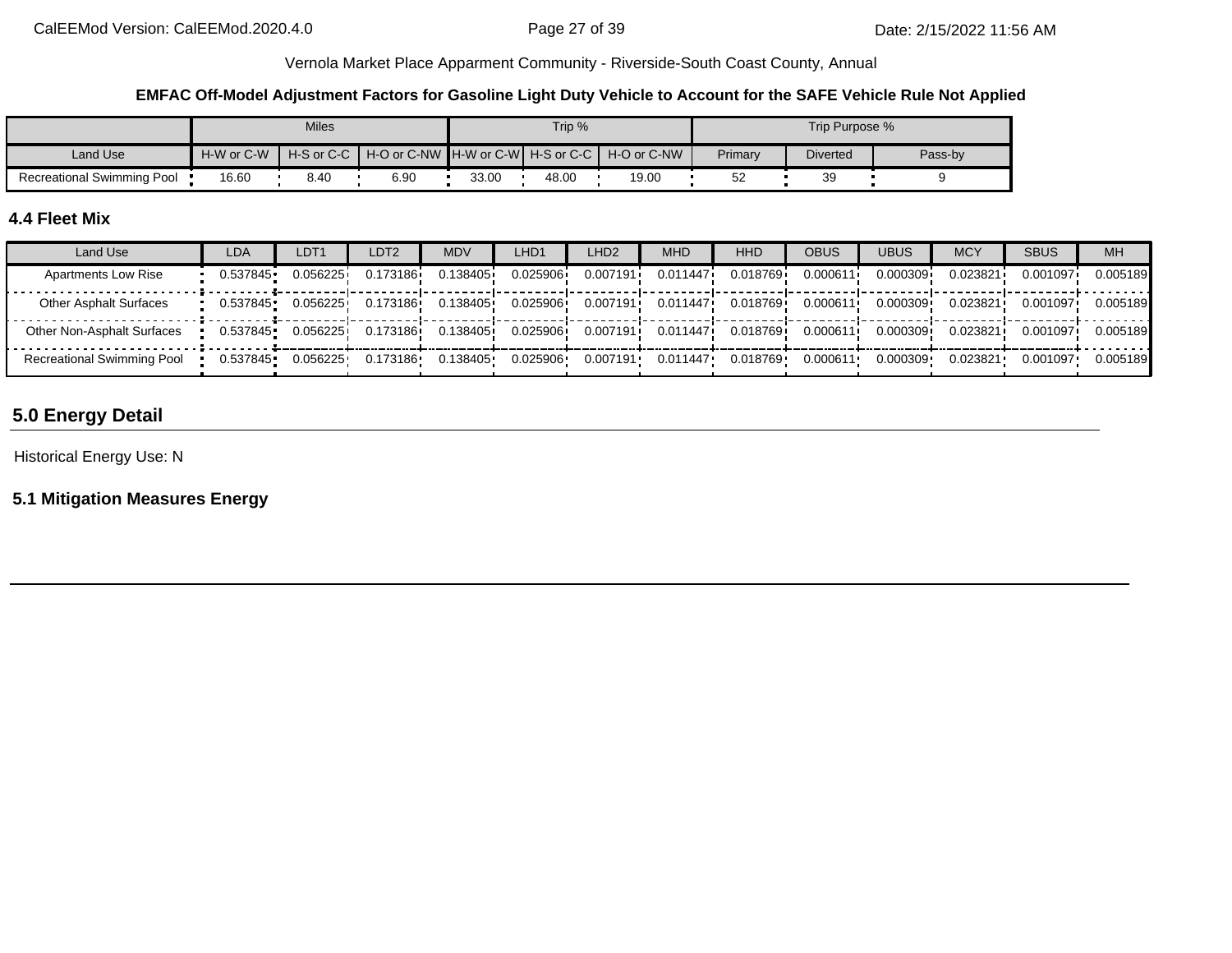## **EMFAC Off-Model Adjustment Factors for Gasoline Light Duty Vehicle to Account for the SAFE Vehicle Rule Not Applied**

|                                | <b>ROG</b> | <b>NO<sub>x</sub></b> | <b>CO</b> | SO <sub>2</sub>    | Fugitive<br><b>PM10</b> | Exhaust<br><b>PM10</b> | <b>PM10</b><br>Total       | Fugitive<br><b>PM2.5</b> | Exhaust<br>PM2.5 | <b>PM2.5</b><br>Total |        | Bio- CO2   NBio- CO2   Total CO2           | CH <sub>4</sub>    | <b>N2O</b>      | CO <sub>2e</sub>  |
|--------------------------------|------------|-----------------------|-----------|--------------------|-------------------------|------------------------|----------------------------|--------------------------|------------------|-----------------------|--------|--------------------------------------------|--------------------|-----------------|-------------------|
| Category                       |            |                       |           |                    |                         | tons/yr                |                            |                          |                  |                       |        | MT/yr                                      |                    |                 |                   |
| Electricity<br>Mitigated       |            |                       |           |                    |                         | 0.0000                 | 0.0000                     |                          | 0.0000           | 0.0000                | 0.0000 | $170.5949$ $170.5949$                      | 0.0144             | 003             | 1.7500e- 171.4750 |
| Electricity<br>Unmitigated     |            |                       |           |                    |                         | 0.0000                 | 0.0000                     |                          | 0.0000           | 0.0000                | 0.0000 | $170.5949$ $170.5949$ $\cdot$              | 0.0144             | 003             | 1.7500e- 171.4750 |
| <b>NaturalGas</b><br>Mitigated | 0.0170     | 0.1450                | 0.0617    | $9.3000e -$<br>004 |                         | 0.0117                 | 0.0117                     |                          | 0.0117           | 0.0117                | 0.0000 | 167.8926 + 167.8926 +                      | $3.2200e -$<br>003 | 3.0800e-<br>003 | 168.8903          |
| NaturalGas<br>Unmitigated      | 0.0170     | 0.1450                | 0.0617    | $9.3000e -$<br>004 |                         |                        | $0.0117$ $0.0117$ $0.0117$ |                          | 0.0117           | 0.0117                | 0.0000 | 167.8926 167.8926 3.2200e 3.0800e 168.8903 | 003                | 003             |                   |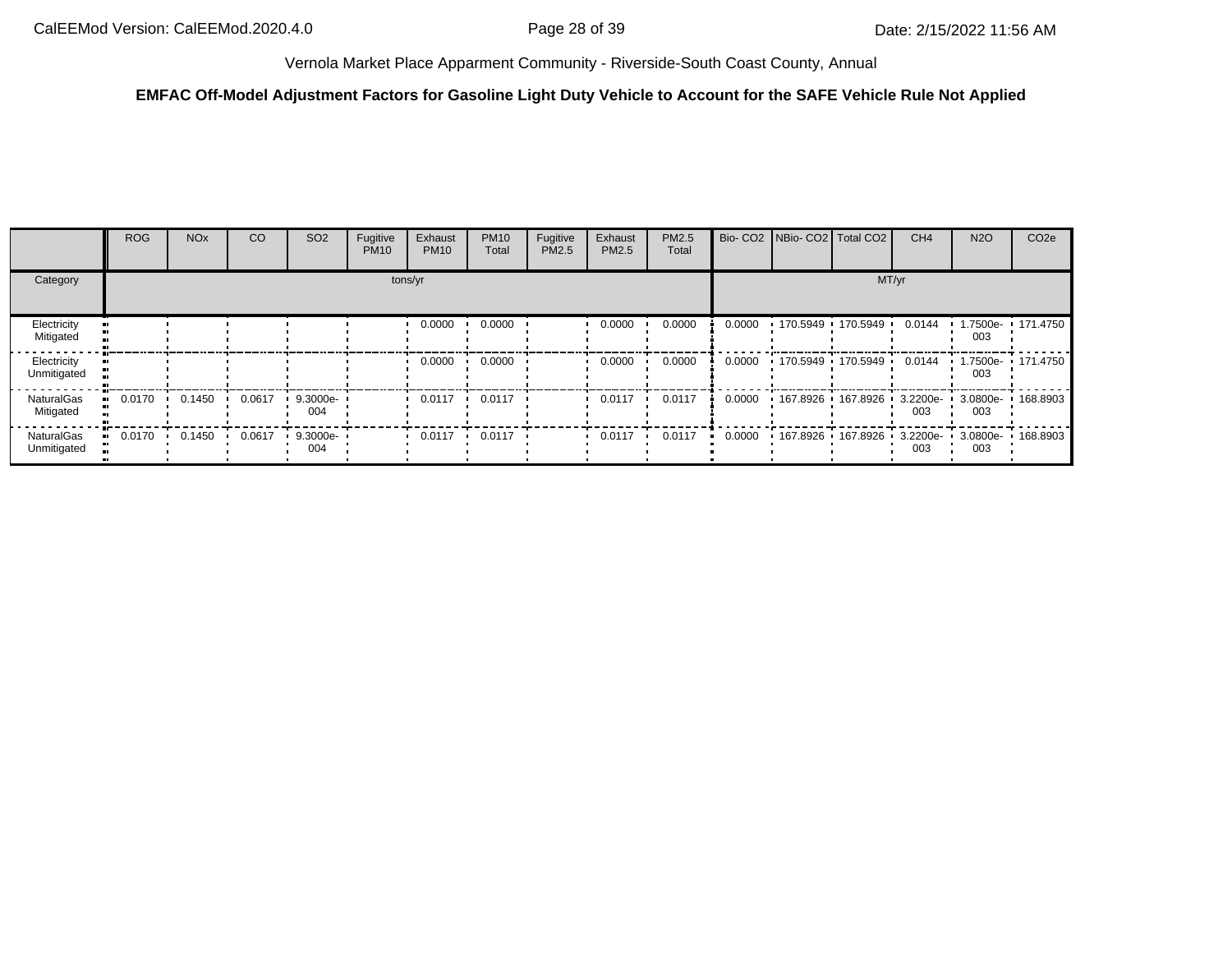### **EMFAC Off-Model Adjustment Factors for Gasoline Light Duty Vehicle to Account for the SAFE Vehicle Rule Not Applied**

# **5.2 Energy by Land Use - NaturalGas**

## **Unmitigated**

|                                | NaturalGa<br>s Use | <b>ROG</b>   | <b>NO<sub>x</sub></b> | CO     | SO <sub>2</sub> | Fugitive<br><b>PM10</b> | Exhaust<br><b>PM10</b> | <b>PM10</b><br>Total | Fugitive<br>PM2.5 | Exhaust<br>PM2.5 | PM2.5<br>Total |        | Bio- CO2 NBio- CO2 Total CO2 |                     | CH <sub>4</sub> | <b>N2O</b>      | CO <sub>2e</sub> |
|--------------------------------|--------------------|--------------|-----------------------|--------|-----------------|-------------------------|------------------------|----------------------|-------------------|------------------|----------------|--------|------------------------------|---------------------|-----------------|-----------------|------------------|
| Land Use                       | kBTU/yr            | tons/yr      |                       |        |                 |                         |                        |                      |                   |                  | MT/yr          |        |                              |                     |                 |                 |                  |
| Apartments Low<br>Rise         | 3.14619e<br>$+006$ | 0.0170       | 0.1450                | 0.0617 | 9.3000e-<br>004 |                         | 0.0117                 | 0.0117               |                   | 0.0117           | 0.0117         | 0.0000 |                              | 167.8926 167.8926 1 | 3.2200e-<br>003 | 3.0800e-<br>003 | 168.8903         |
| Other Asphalt<br>Surfaces      | $\mathbf{0}$       | 0.0000<br>ш. | 0.0000                | 0.0000 | 0.0000          |                         | 0.0000                 | 0.0000               |                   | 0.0000           | 0.0000         | 0.0000 | 0.0000                       | 0.0000              | 0.0000          | 0.0000          | 0.0000           |
| Other Non-<br>Asphalt Surfaces | $\Omega$           | 0.0000<br>ш. | 0.0000                | 0.0000 | 0.0000          |                         | 0.0000                 | 0.0000               |                   | 0.0000           | 0.0000         | 0.0000 | 0.0000                       | 0.0000              | 0.0000          | 0.0000          | 0.0000           |
| Recreational<br>Swimming Pool  | $\Omega$           | 0.0000<br>ш. | 0.0000                | 0.0000 | 0.0000          |                         | 0.0000                 | 0.0000               |                   | 0.0000           | 0.0000         | 0.0000 | 0.0000                       | 0.0000              | 0.0000          | 0.0000          | 0.0000           |
| <b>Total</b>                   |                    | 0.0170       | 0.1450                | 0.0617 | 9.3000e-<br>004 |                         | 0.0117                 | 0.0117               |                   | 0.0117           | 0.0117         | 0.0000 | 167.8926                     | 167.8926            | 3.2200e-<br>003 | 3.0800e-<br>003 | 168.8903         |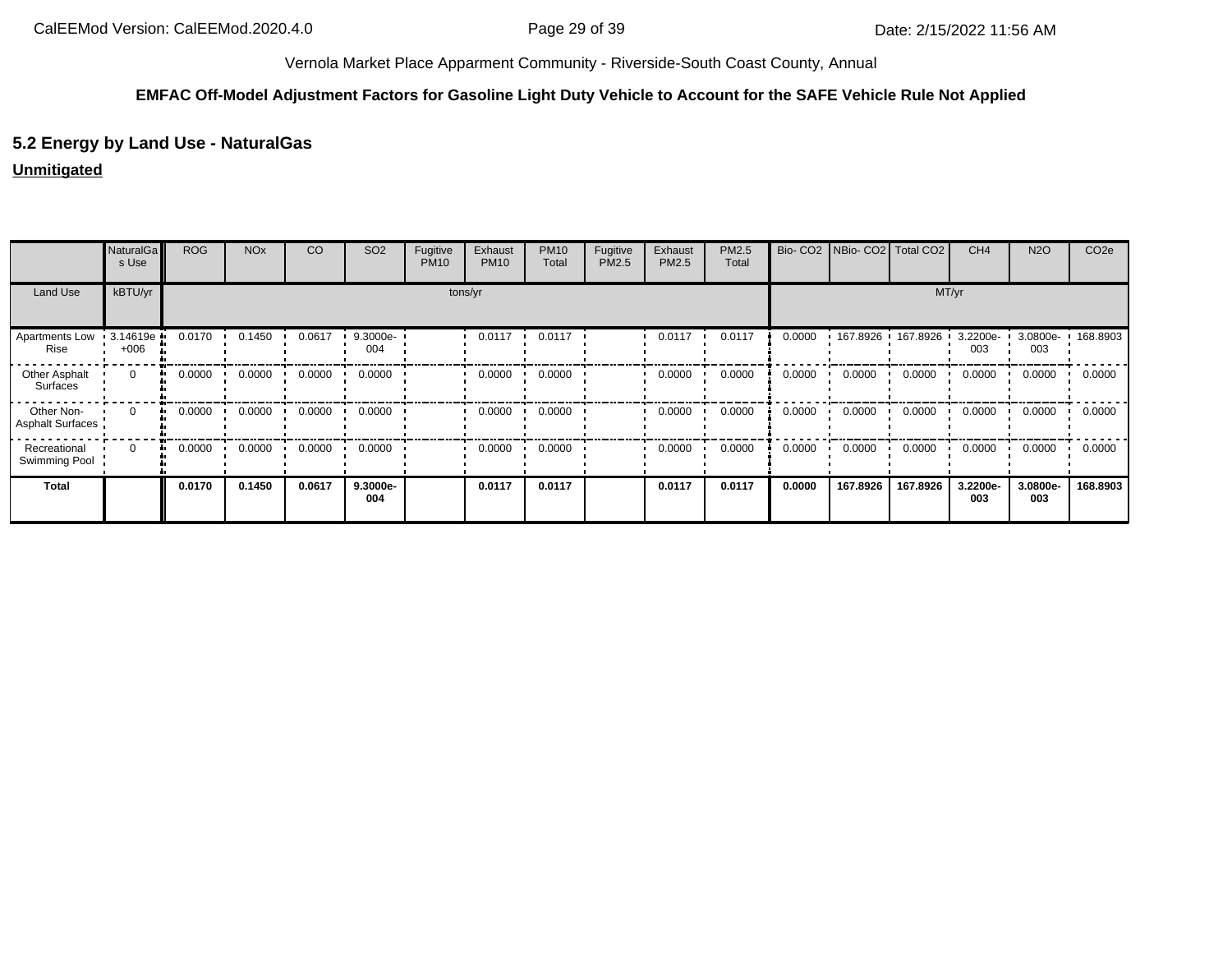### **EMFAC Off-Model Adjustment Factors for Gasoline Light Duty Vehicle to Account for the SAFE Vehicle Rule Not Applied**

# **5.2 Energy by Land Use - NaturalGas**

## **Mitigated**

|                                  | <b>NaturalGa</b><br>s Use | <b>ROG</b>   | <b>NO<sub>x</sub></b> | CO     | SO <sub>2</sub> | Fugitive<br><b>PM10</b> | Exhaust<br><b>PM10</b> | <b>PM10</b><br>Total | Fugitive<br>PM2.5 | Exhaust<br>PM2.5 | PM2.5<br>Total |        | Bio- CO2   NBio- CO2   Total CO2 |                       | CH <sub>4</sub> | <b>N2O</b>      | CO <sub>2e</sub> |
|----------------------------------|---------------------------|--------------|-----------------------|--------|-----------------|-------------------------|------------------------|----------------------|-------------------|------------------|----------------|--------|----------------------------------|-----------------------|-----------------|-----------------|------------------|
| Land Use                         | kBTU/yr                   | tons/yr      |                       |        |                 |                         |                        |                      |                   |                  | MT/yr          |        |                                  |                       |                 |                 |                  |
| Apartments Low<br>Rise           | 3.14619e<br>$+006$        | 0.0170       | 0.1450                | 0.0617 | 9.3000e-<br>004 |                         | 0.0117                 | 0.0117               |                   | 0.0117           | 0.0117         | 0.0000 |                                  | 167.8926 · 167.8926 · | 3.2200e-<br>003 | 3.0800e-<br>003 | 168.8903         |
| Other Asphalt<br><b>Surfaces</b> | $\mathbf{0}$              | 0.0000<br>ш. | 0.0000                | 0.0000 | 0.0000          |                         | 0.0000                 | 0.0000               |                   | 0.0000           | 0.0000         | 0.0000 | 0.0000                           | 0.0000                | 0.0000          | 0.0000          | 0.0000           |
| Other Non-<br>Asphalt Surfaces   | $\Omega$                  | 0.0000<br>ш. | 0.0000                | 0.0000 | 0.0000          |                         | 0.0000                 | 0.0000               |                   | 0.0000           | 0.0000         | 0.0000 | 0.0000                           | 0.0000                | 0.0000          | 0.0000          | 0.0000           |
| Recreational<br>Swimming Pool    | $\Omega$                  | 0.0000<br>ш. | 0.0000                | 0.0000 | 0.0000          |                         | 0.0000                 | 0.0000               |                   | 0.0000           | 0.0000         | 0.0000 | 0.0000                           | 0.0000                | 0.0000          | 0.0000          | 0.0000           |
| Total                            |                           | 0.0170       | 0.1450                | 0.0617 | 9.3000e-<br>004 |                         | 0.0117                 | 0.0117               |                   | 0.0117           | 0.0117         | 0.0000 | 167.8926                         | 167.8926              | 3.2200e-<br>003 | 3.0800e-<br>003 | 168.8903         |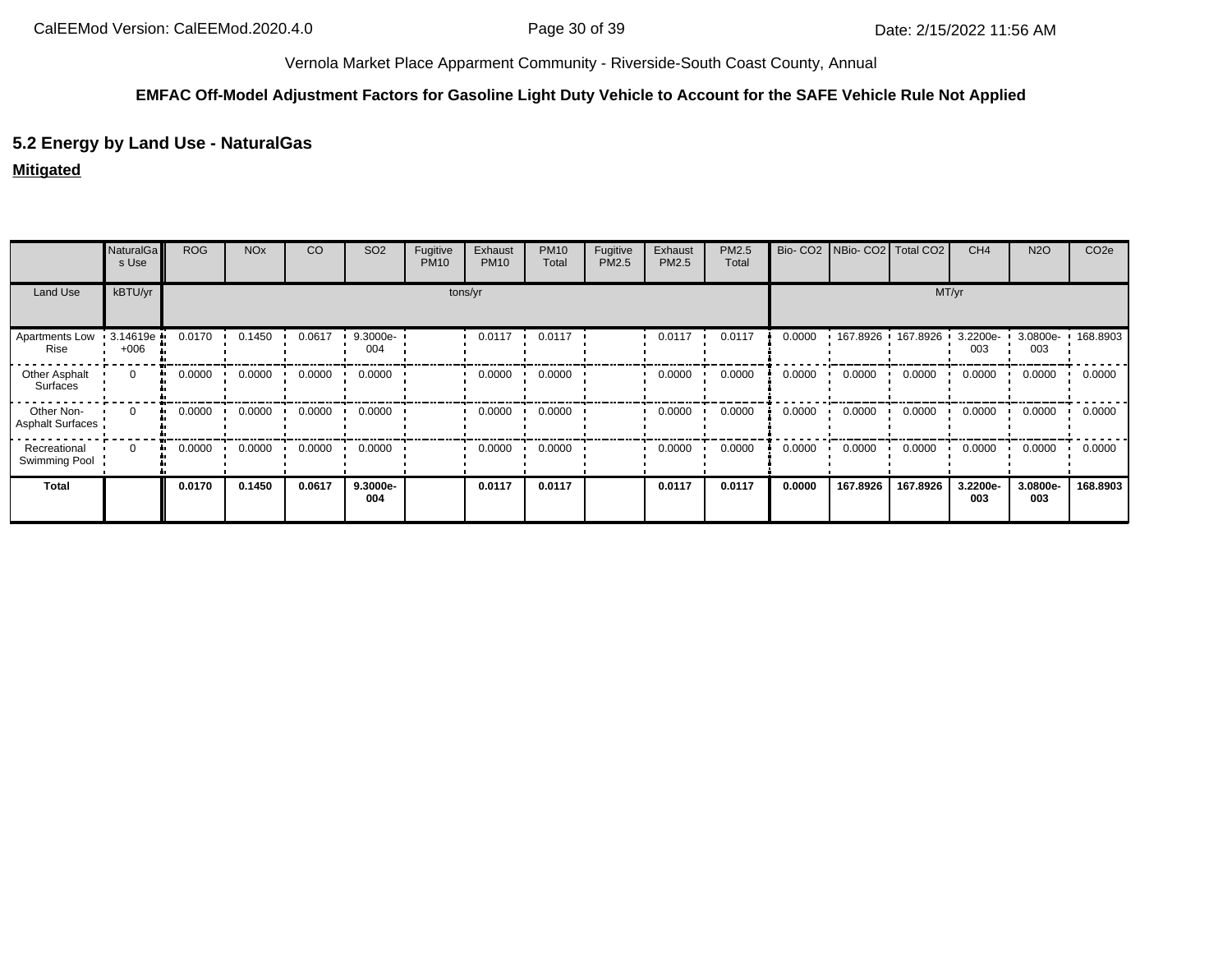#### **EMFAC Off-Model Adjustment Factors for Gasoline Light Duty Vehicle to Account for the SAFE Vehicle Rule Not Applied**

# **5.3 Energy by Land Use - Electricity**

**Unmitigated**

|                                       | Electricity<br>Use | <b>Total CO2</b> | CH <sub>4</sub> | <b>N2O</b>      | CO <sub>2e</sub> |  |  |  |  |  |  |
|---------------------------------------|--------------------|------------------|-----------------|-----------------|------------------|--|--|--|--|--|--|
| <b>Land Use</b>                       | kWh/yr             | MT/yr            |                 |                 |                  |  |  |  |  |  |  |
| Apartments Low<br>Rise                | 867350             | 153.8206         | 0.0130          | 1.5700e-<br>003 | 154.6141         |  |  |  |  |  |  |
| Other Asphalt<br><b>Surfaces</b>      | 60526.6            | 10.7341          | 9.1000e-<br>004 | 1.1000e-<br>004 | 10.7895          |  |  |  |  |  |  |
| Other Non-<br><b>Asphalt Surfaces</b> | 34058.8            | 6.0402           | 5.1000e-<br>004 | 6.0000e-<br>005 | 6.0714           |  |  |  |  |  |  |
| Recreational<br>Swimming Pool         | $\Omega$           | 0.0000           | 0.0000          | 0.0000          | 0.0000           |  |  |  |  |  |  |
| Total                                 |                    | 170.5949         | 0.0144          | 1.7400e-<br>003 | 171.4750         |  |  |  |  |  |  |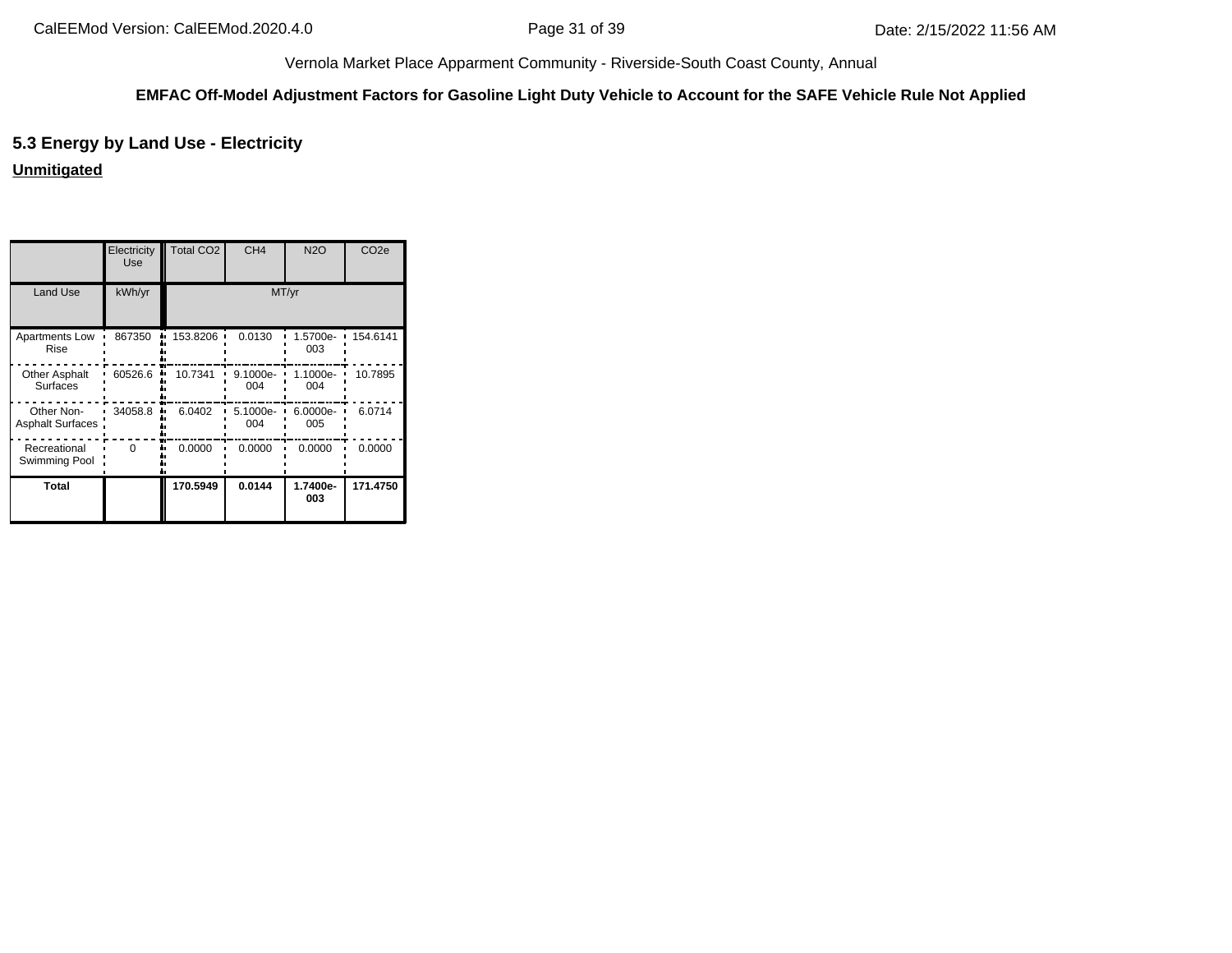#### **EMFAC Off-Model Adjustment Factors for Gasoline Light Duty Vehicle to Account for the SAFE Vehicle Rule Not Applied**

# **5.3 Energy by Land Use - Electricity**

# **Mitigated**

|                                       | Electricity<br>Use | <b>Total CO2</b> | CH <sub>4</sub> | <b>N2O</b>      | CO <sub>2e</sub> |  |  |  |  |  |  |  |
|---------------------------------------|--------------------|------------------|-----------------|-----------------|------------------|--|--|--|--|--|--|--|
| Land Use                              | kWh/yr             | MT/yr            |                 |                 |                  |  |  |  |  |  |  |  |
| Apartments Low<br>Rise                | 867350             | 153.8206         | 0.0130          | 1.5700e-<br>003 | 154.6141         |  |  |  |  |  |  |  |
| Other Asphalt<br><b>Surfaces</b>      | 60526.6            | 10.7341          | 9.1000e-<br>004 | 1.1000e-<br>004 | 10.7895          |  |  |  |  |  |  |  |
| Other Non-<br><b>Asphalt Surfaces</b> | 34058.8            | 6.0402           | 5.1000e-<br>004 | 6.0000e-<br>005 | 6.0714           |  |  |  |  |  |  |  |
| Recreational<br>Swimming Pool         | $\Omega$           | 0.0000           | 0.0000          | 0.0000          | 0.0000           |  |  |  |  |  |  |  |
| Total                                 |                    | 170.5949         | 0.0144          | 1.7400e-<br>003 | 171.4750         |  |  |  |  |  |  |  |

# **6.0 Area Detail**

**6.1 Mitigation Measures Area**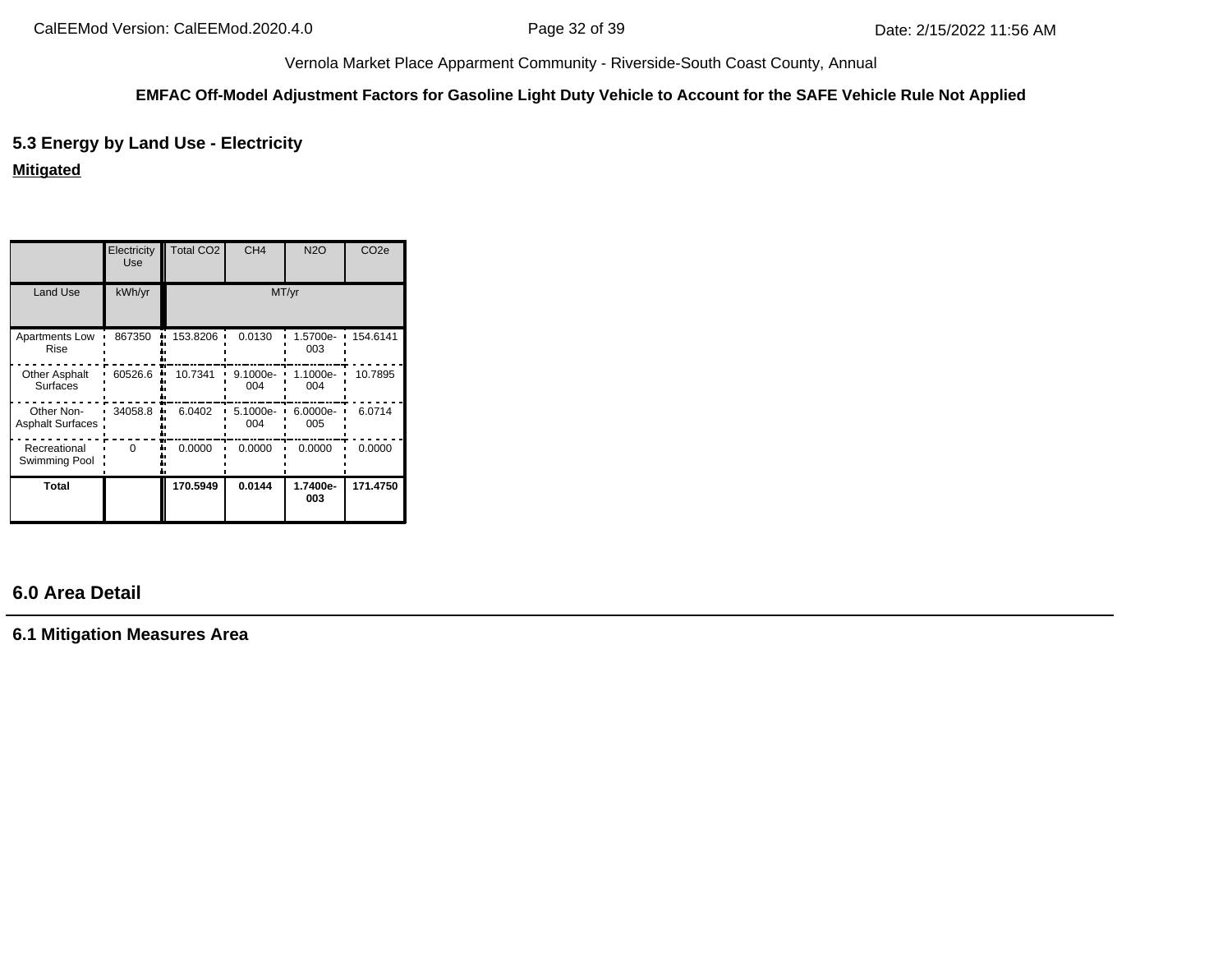## **EMFAC Off-Model Adjustment Factors for Gasoline Light Duty Vehicle to Account for the SAFE Vehicle Rule Not Applied**

|             | <b>ROG</b> | <b>NO<sub>x</sub></b> | CO        | SO <sub>2</sub>                 | Fugitive<br><b>PM10</b> | Exhaust<br><b>PM10</b> | <b>PM10</b><br>Total | Fugitive<br>PM2.5 | Exhaust<br><b>PM2.5</b> | <b>PM2.5</b><br>Total |        | Bio- CO2   NBio- CO2   Total CO2 |        | CH <sub>4</sub> | <b>N2O</b> | CO <sub>2e</sub> |
|-------------|------------|-----------------------|-----------|---------------------------------|-------------------------|------------------------|----------------------|-------------------|-------------------------|-----------------------|--------|----------------------------------|--------|-----------------|------------|------------------|
| Category    | tons/yr    |                       |           |                                 |                         |                        |                      |                   |                         | MT/yr                 |        |                                  |        |                 |            |                  |
| Mitigated   | .3201      | 0.0247                | 2.1476    | .1000e- ·<br>004                |                         | 0.0119                 | 0.0119               |                   | 0.0119                  | 0.0119                | 0.0000 | 3.5106                           | 3.5106 | 3.3800e-<br>003 | 0.0000     | 3.5951           |
| Unmitigated | .3201      | 0.0247                | $-2.1476$ | $\cdot$ 1.1000e- $\cdot$<br>004 |                         | 0.0119                 | 0.0119               |                   | 0.0119                  | 0.0119                | 0.0000 | 3.5106                           | 3.5106 | 3.3800e-<br>003 | 0.0000     | 3.5951           |

# **6.2 Area by SubCategory**

### **Unmitigated**

|                          | <b>ROG</b> | <b>NO<sub>x</sub></b> | CO     | SO <sub>2</sub>   | Fugitive<br><b>PM10</b> | Exhaust<br><b>PM10</b> | <b>PM10</b><br>Total | Fugitive<br>PM2.5 | Exhaust<br>PM2.5 | PM2.5<br>Total |        | Bio- CO2   NBio- CO2   Total CO2 |        | CH <sub>4</sub> | <b>N2O</b> | CO <sub>2e</sub> |  |
|--------------------------|------------|-----------------------|--------|-------------------|-------------------------|------------------------|----------------------|-------------------|------------------|----------------|--------|----------------------------------|--------|-----------------|------------|------------------|--|
| SubCategory              | tons/yr    |                       |        |                   |                         |                        |                      |                   |                  |                | MT/yr  |                                  |        |                 |            |                  |  |
| Architectural<br>Coating | 0.1022     |                       |        |                   |                         | 0.0000                 | 0.0000               |                   | 0.0000           | 0.0000         | 0.0000 | 0.0000                           | 0.0000 | 0.0000          | 0.0000     | 0.0000           |  |
| Consumer<br>Products     | 1.1532     |                       |        |                   |                         | 0.0000                 | 0.0000               |                   | 0.0000           | 0.0000         | 0.0000 | 0.0000                           | 0.0000 | 0.0000          | 0.0000     | 0.0000           |  |
| Hearth                   | 0.0000     | 0.0000                | 0.0000 | 0.0000            |                         | 0.0000                 | 0.0000               |                   | 0.0000           | 0.0000         | 0.0000 | 0.0000                           | 0.0000 | 0.0000          | 0.0000     | 0.0000           |  |
| Landscaping              | 0.0648     | 0.0247                | 2.1476 | $.1000e -$<br>004 |                         | 0.0119                 | 0.0119               |                   | 0.0119           | 0.0119         | 0.0000 | 3.5106                           | 3.5106 | 3.3800e-<br>003 | 0.0000     | 3.5951           |  |
| <b>Total</b>             | 1.3201     | 0.0247                | 2.1476 | 1.1000e-<br>004   |                         | 0.0119                 | 0.0119               |                   | 0.0119           | 0.0119         | 0.0000 | 3.5106                           | 3.5106 | 3.3800e-<br>003 | 0.0000     | 3.5951           |  |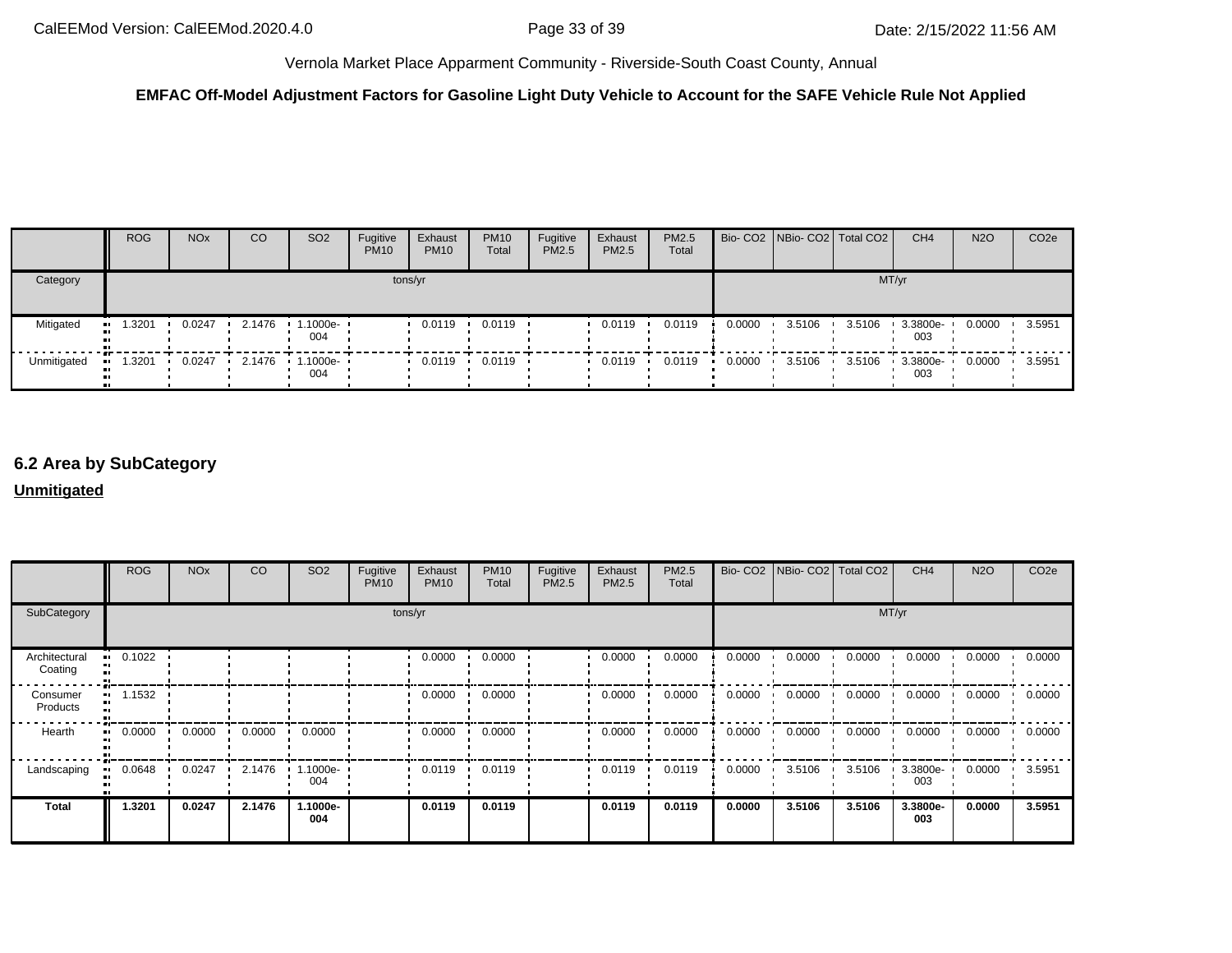#### **EMFAC Off-Model Adjustment Factors for Gasoline Light Duty Vehicle to Account for the SAFE Vehicle Rule Not Applied**

## **6.2 Area by SubCategory**

#### **Mitigated**

|                          | <b>ROG</b> | <b>NO<sub>x</sub></b> | CO     | SO <sub>2</sub>   | Fugitive<br><b>PM10</b> | Exhaust<br><b>PM10</b> | <b>PM10</b><br>Total | Fugitive<br>PM2.5 | Exhaust<br><b>PM2.5</b> | PM2.5<br>Total |        | Bio- CO2   NBio- CO2   Total CO2 |        | CH <sub>4</sub> | <b>N2O</b> | CO <sub>2</sub> e |
|--------------------------|------------|-----------------------|--------|-------------------|-------------------------|------------------------|----------------------|-------------------|-------------------------|----------------|--------|----------------------------------|--------|-----------------|------------|-------------------|
| SubCategory              |            |                       |        |                   |                         | tons/yr                |                      |                   |                         |                |        |                                  | MT/yr  |                 |            |                   |
| Architectural<br>Coating | 0.1022     |                       |        |                   |                         | 0.0000                 | 0.0000               |                   | 0.0000                  | 0.0000         | 0.0000 | 0.0000                           | 0.0000 | 0.0000          | 0.0000     | 0.0000            |
| Consumer<br>Products     | 1.1532     |                       |        |                   |                         | 0.0000                 | 0.0000               |                   | 0.0000                  | 0.0000         | 0.0000 | 0.0000                           | 0.0000 | 0.0000          | 0.0000     | 0.0000            |
| Hearth                   | 0.0000     | 0.0000                | 0.0000 | 0.0000            |                         | 0.0000                 | 0.0000               |                   | 0.0000                  | 0.0000         | 0.0000 | 0.0000                           | 0.0000 | 0.0000          | 0.0000     | 0.0000            |
| Landscaping              | 0.0648     | 0.0247                | 2.1476 | $.1000e -$<br>004 |                         | 0.0119                 | 0.0119               |                   | 0.0119                  | 0.0119         | 0.0000 | 3.5106                           | 3.5106 | 3.3800e-<br>003 | 0.0000     | 3.5951            |
| Total                    | 1.3201     | 0.0247                | 2.1476 | 1.1000e-<br>004   |                         | 0.0119                 | 0.0119               |                   | 0.0119                  | 0.0119         | 0.0000 | 3.5106                           | 3.5106 | 3.3800e-<br>003 | 0.0000     | 3.5951            |

# **7.0 Water Detail**

**7.1 Mitigation Measures Water**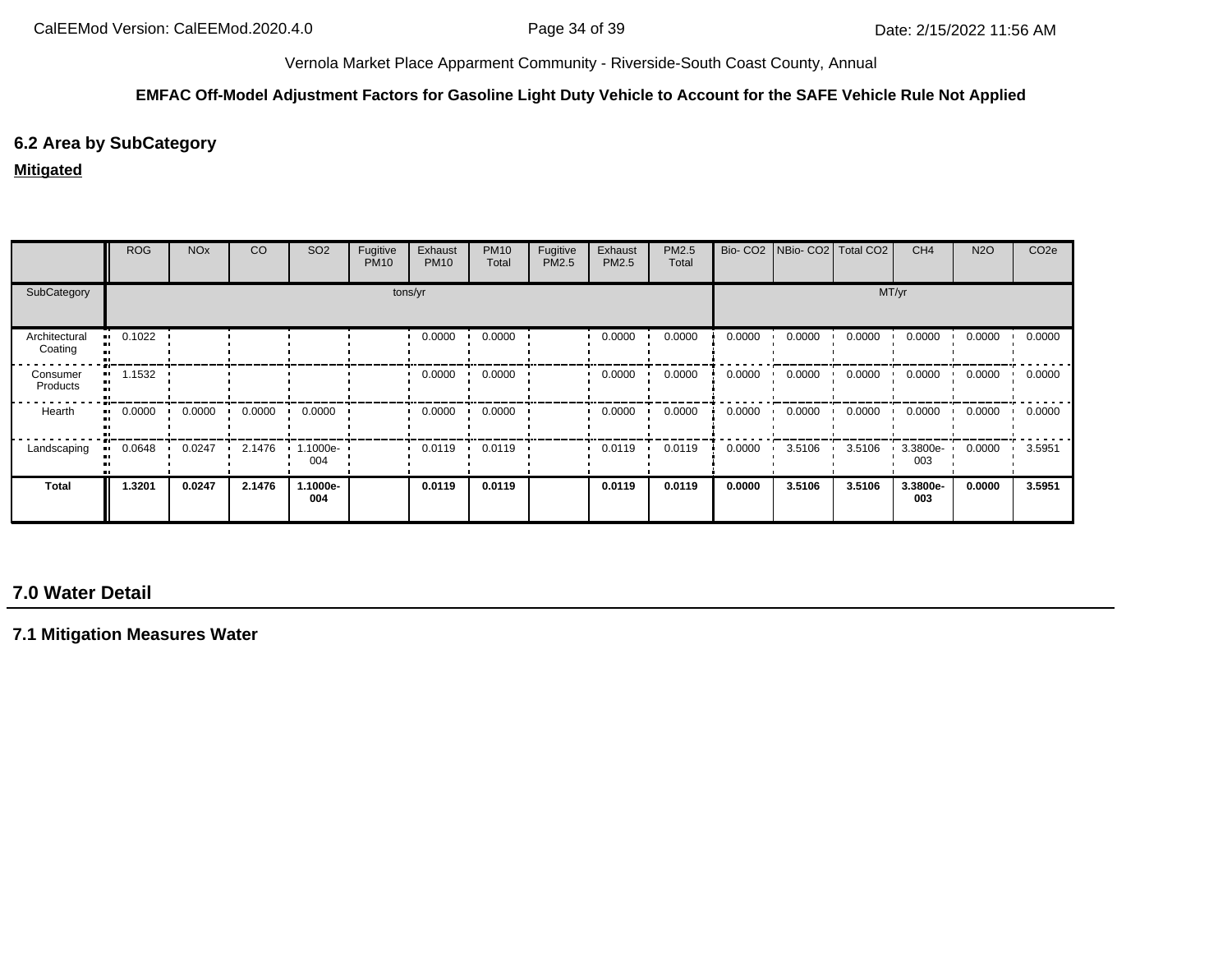**EMFAC Off-Model Adjustment Factors for Gasoline Light Duty Vehicle to Account for the SAFE Vehicle Rule Not Applied**

|             | <b>Total CO2</b>              | CH <sub>4</sub> | <b>N2O</b> | CO <sub>2e</sub> |
|-------------|-------------------------------|-----------------|------------|------------------|
| Category    |                               | MT/yr           |            |                  |
| Mitigated   | 38.9695<br>ш.<br><br>81<br>., | 0.4469          | 0.0108     | 53.3713<br>٠     |
| Unmitigated | 38.9695<br>ш<br><br><br>ш     | 0.4469          | 0.0108     | 53.3713          |

# **7.2 Water by Land Use Unmitigated**

|                                         | door Use           | Indoor/Out   Total CO2 | CH <sub>4</sub> | <b>N2O</b>      | CO <sub>2e</sub> |
|-----------------------------------------|--------------------|------------------------|-----------------|-----------------|------------------|
| Land Use                                | Mgal               |                        |                 | MT/yr           |                  |
| Apartments Low<br>Rise                  | 13.552/<br>1.61621 | 38.7785                | 0.4445          | 0.0108          | 53.1034          |
| <b>Other Asphalt</b><br><b>Surfaces</b> | 0/0                | 0.0000                 | 0.0000          | 0.0000          | 0.0000           |
| Other Non-<br><b>Asphalt Surfaces</b>   | 0/0                | 0.0000                 | 0.0000          | 0.0000          | 0.0000           |
| Recreational<br>Swimming Pool           | 0.0727461<br>70    | 0.1911                 | 2.3800e-<br>003 | 6.0000e-<br>005 | 0.2679           |
| Total                                   |                    | 38.9695                | 0.4469          | 0.0108          | 53.3713          |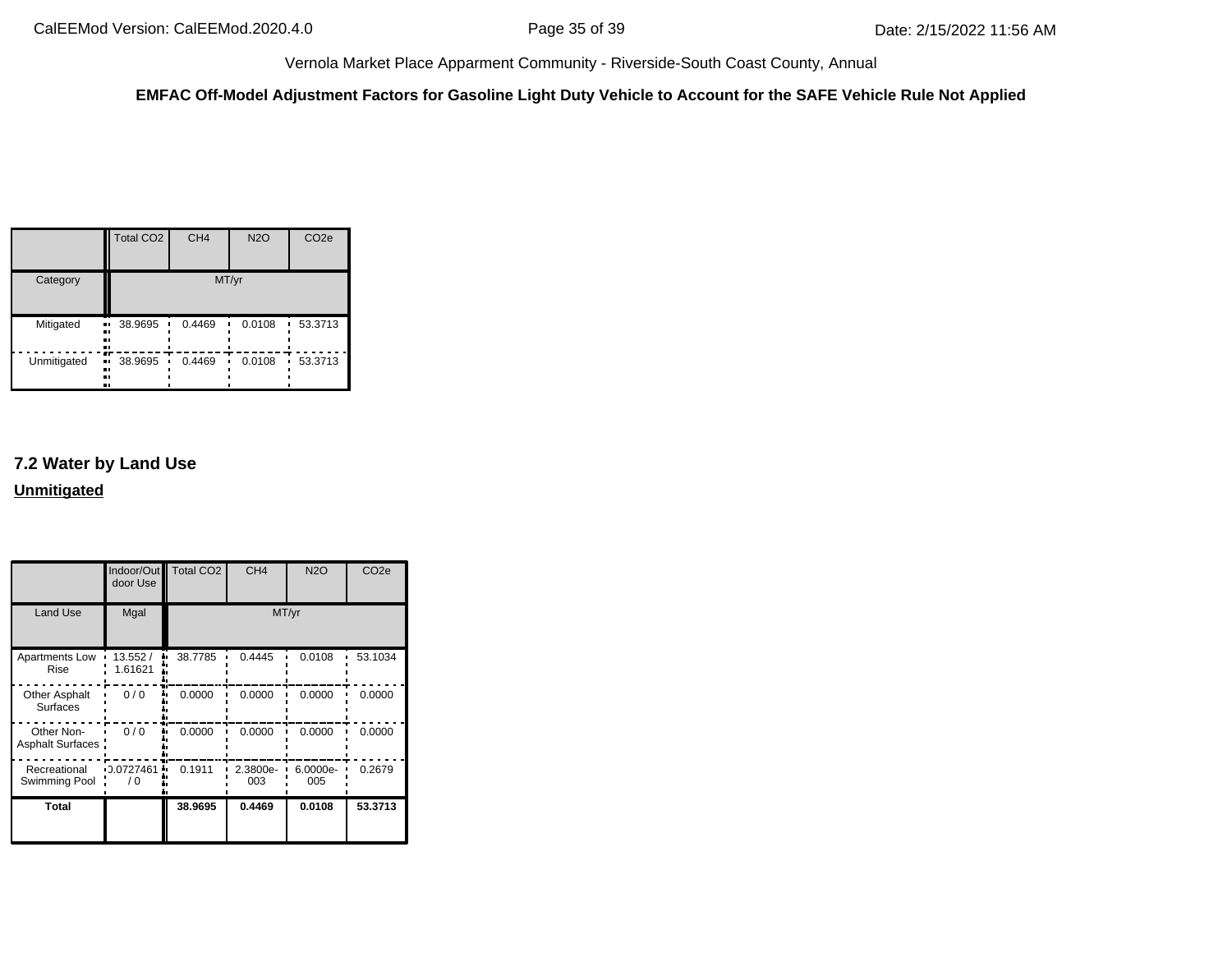#### **EMFAC Off-Model Adjustment Factors for Gasoline Light Duty Vehicle to Account for the SAFE Vehicle Rule Not Applied**

### **7.2 Water by Land Use**

**Mitigated**

|                                       | Indoor/Out<br>door Use | <b>Total CO2</b> | CH <sub>4</sub> | <b>N2O</b>      | CO <sub>2e</sub> |
|---------------------------------------|------------------------|------------------|-----------------|-----------------|------------------|
| Land Use                              | Mgal                   |                  | MT/yr           |                 |                  |
| Apartments Low<br>Rise                | 13.552/<br>1.61621     | 38.7785          | 0.4445          | 0.0108          | 53.1034          |
| <b>Other Asphalt</b><br>Surfaces      | 0/0                    | 0.0000           | 0.0000          | 0.0000          | 0.0000           |
| Other Non-<br><b>Asphalt Surfaces</b> | 0/0                    | 0.0000           | 0.0000          | 0.0000          | 0.0000           |
| Recreational<br>Swimming Pool         | $-0.0727461$<br>70     | 0.1911           | 2.3800e-<br>003 | 6.0000e-<br>005 | 0.2679           |
| Total                                 |                        | 38.9695          | 0.4469          | 0.0108          | 53.3713          |

# **8.0 Waste Detail**

### **8.1 Mitigation Measures Waste**

Institute Recycling and Composting Services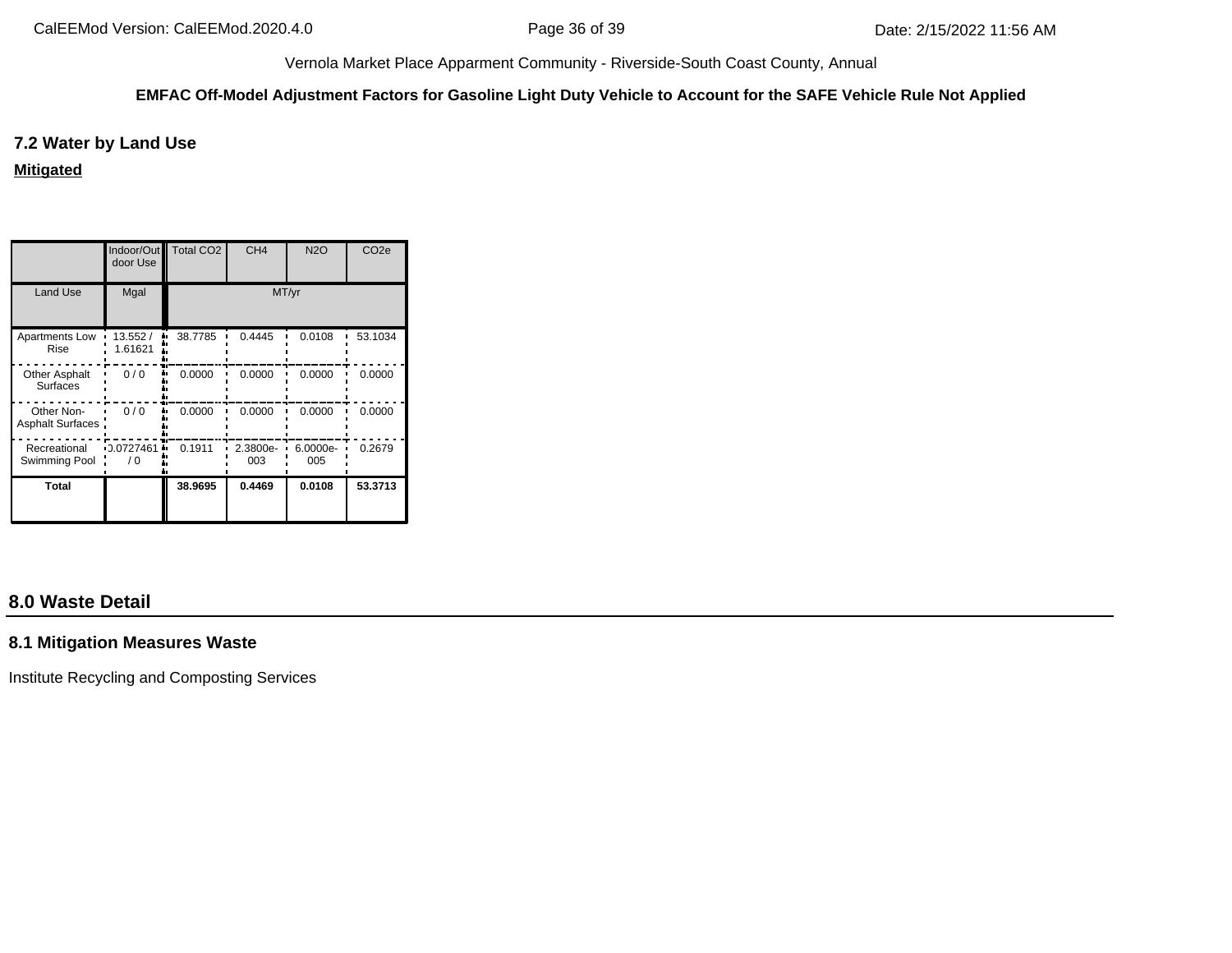#### **EMFAC Off-Model Adjustment Factors for Gasoline Light Duty Vehicle to Account for the SAFE Vehicle Rule Not Applied**

#### **Category/Year**

|             | <b>Total CO2</b>                   | CH <sub>4</sub> | <b>N2O</b> | CO <sub>2e</sub> |  |  |
|-------------|------------------------------------|-----------------|------------|------------------|--|--|
|             | MT/yr                              |                 |            |                  |  |  |
| Mitigated   | 13.1324<br>.,<br><br><br>          | 0.7761          | 0.0000     | 32.5351<br>п     |  |  |
| Unmitigated | $\blacksquare$ 20.8451<br><br><br> | 1.2319<br>٠     | 0.0000     | 51.6430<br>п     |  |  |

# **8.2 Waste by Land Use Unmitigated**

Total CO2 CH4 N2O CO2e Waste Disposed Land Use tons MT/yr Apartments Low 95.68 1 19.4222 1.1478 0.0000 48.1176 Rise 0 0.0000 0.0000 0.0000 0.0000 Other Asphalt **Surfaces** Other Non-0 0.0000 0.0000 0.0000 0.0000  $\blacksquare$ Asphalt Surfaces: . . . . . . . . . 7.01 1.4230 0.0841 0.0000 3.5253 Recreational Swimming Pool **Total 20.8452 1.2319 0.0000 51.6430**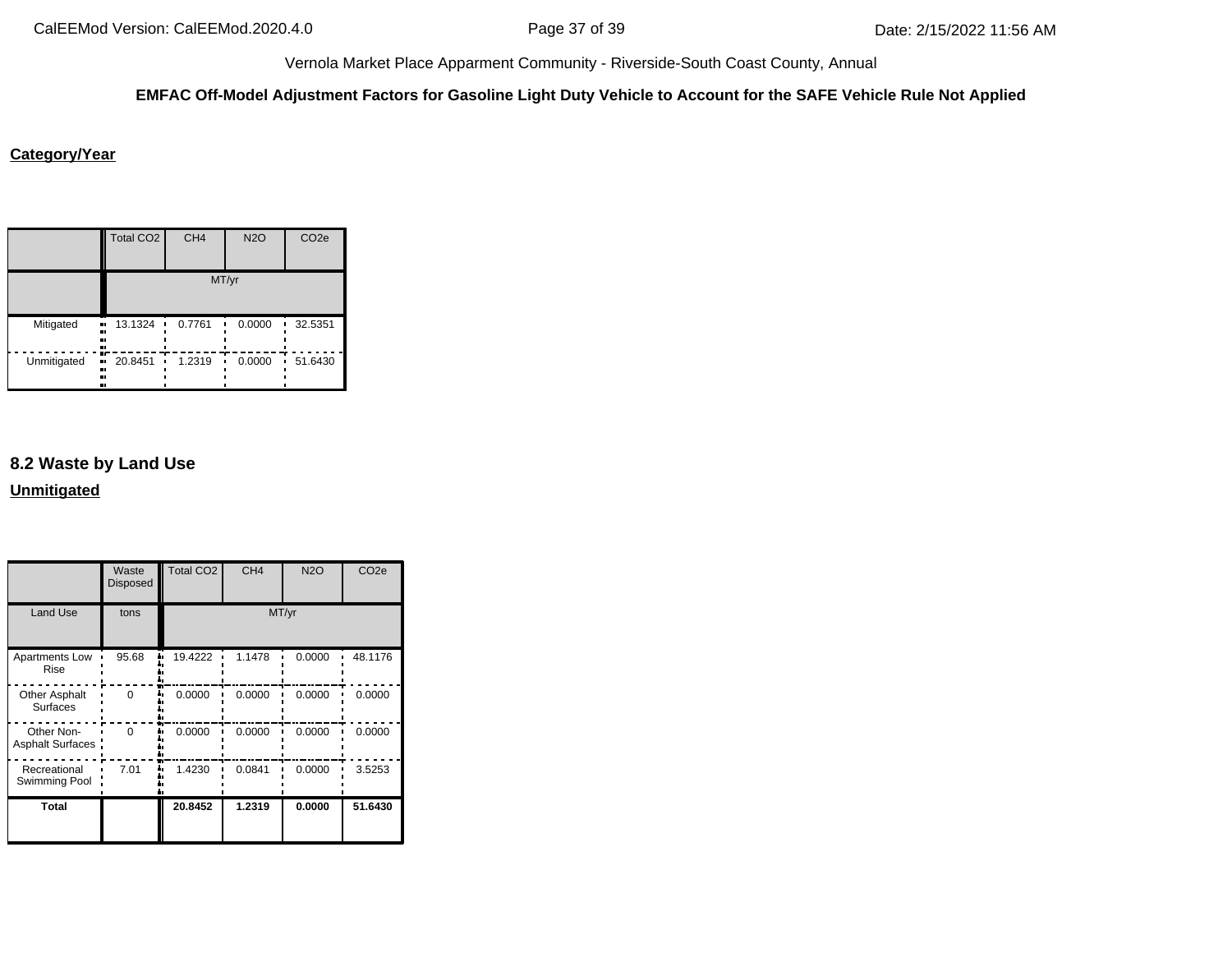#### **EMFAC Off-Model Adjustment Factors for Gasoline Light Duty Vehicle to Account for the SAFE Vehicle Rule Not Applied**

### **8.2 Waste by Land Use**

**Mitigated**

|                                         | Waste<br><b>Disposed</b> | <b>Total CO2</b> | CH <sub>4</sub> | <b>N2O</b> | CO <sub>2e</sub> |
|-----------------------------------------|--------------------------|------------------|-----------------|------------|------------------|
| <b>Land Use</b>                         | tons                     |                  | MT/yr           |            |                  |
| Apartments Low<br>Rise                  | 60.2784                  | 12.2360          | 0.7231          | 0.0000     | 30.3141          |
| <b>Other Asphalt</b><br><b>Surfaces</b> | $\Omega$                 | 0.0000           | 0.0000          | 0.0000     | 0.0000           |
| Other Non-<br>Asphalt Surfaces:         | $\Omega$                 | 0.0000           | 0.0000          | 0.0000     | 0.0000           |
| Recreational<br>Swimming Pool           | 4.4163                   | 0.8965           | 0.0530          | 0.0000     | 2.2210           |
| Total                                   |                          | 13.1324          | 0.7761          | 0.0000     | 32.5351          |

# **9.0 Operational Offroad**

| Equipment Type | Number | Hours/Day | Days/Year | Horse Power | <b>Load Factor</b> | -<br>$\overline{\phantom{0}}$<br>Fuel<br>I ype |
|----------------|--------|-----------|-----------|-------------|--------------------|------------------------------------------------|

## **10.0 Stationary Equipment**

## **Fire Pumps and Emergency Generators**

| Load Factor<br>Hours/Year<br><b>Horse Power</b><br>Equipment Type<br><b>Hue</b> |  |  | Number | Hours/Dav |  |  |  | <b>I</b> vpe |
|---------------------------------------------------------------------------------|--|--|--------|-----------|--|--|--|--------------|
|---------------------------------------------------------------------------------|--|--|--------|-----------|--|--|--|--------------|

**Boilers**

|  | <b>Equipment Type</b> | Number | Heat Input/Day | Heat Input/Year | <b>Boiler Rating</b> | Fuel<br>Type |
|--|-----------------------|--------|----------------|-----------------|----------------------|--------------|
|--|-----------------------|--------|----------------|-----------------|----------------------|--------------|

**User Defined Equipment**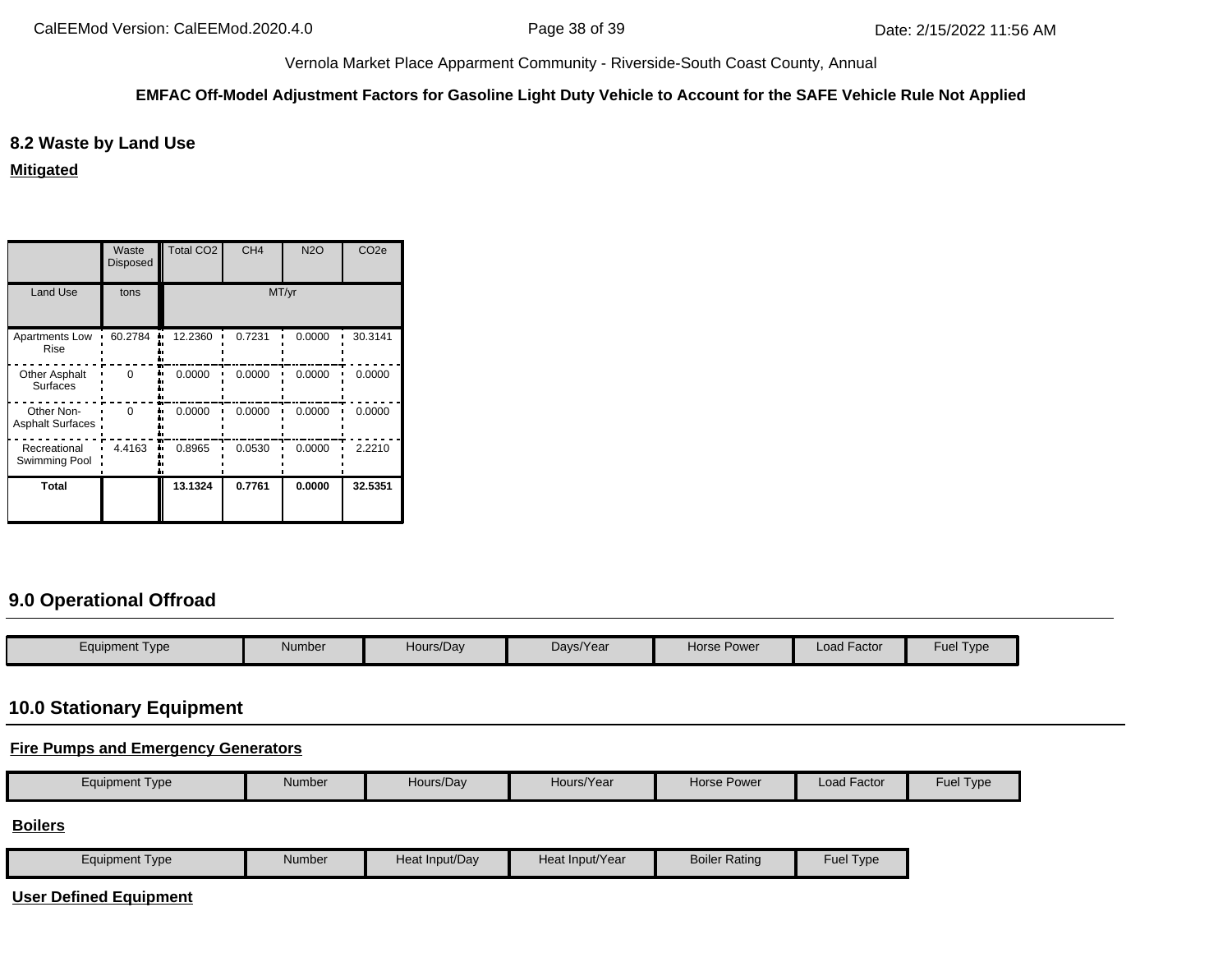### **EMFAC Off-Model Adjustment Factors for Gasoline Light Duty Vehicle to Account for the SAFE Vehicle Rule Not Applied**

Equipment Type Number

**11.0 Vegetation**

|             | Total CO <sub>2</sub>                              | CH <sub>4</sub> | <b>N2O</b> | CO <sub>2e</sub> |
|-------------|----------------------------------------------------|-----------------|------------|------------------|
| Category    |                                                    | MT              |            |                  |
| Unmitigated | $\blacksquare$ 143.0160 $\blacksquare$<br><br><br> | 0.0000          | 0.0000     | 143.0160         |

# **11.2 Net New Trees**

**Species Class**

|               | <b>Trees</b> | Number of Total CO <sub>2</sub> | CH <sub>4</sub> | <b>N2O</b>  | CO <sub>2e</sub> |
|---------------|--------------|---------------------------------|-----------------|-------------|------------------|
|               |              |                                 | <b>MT</b>       |             |                  |
| Miscellaneous | 202          | $\div$ 143.0160 $\div$          | 0.0000          | 0.0000<br>٠ | .143.0160        |
| <b>Total</b>  |              | 143.0160                        | 0.0000          | 0.0000      | 143.0160         |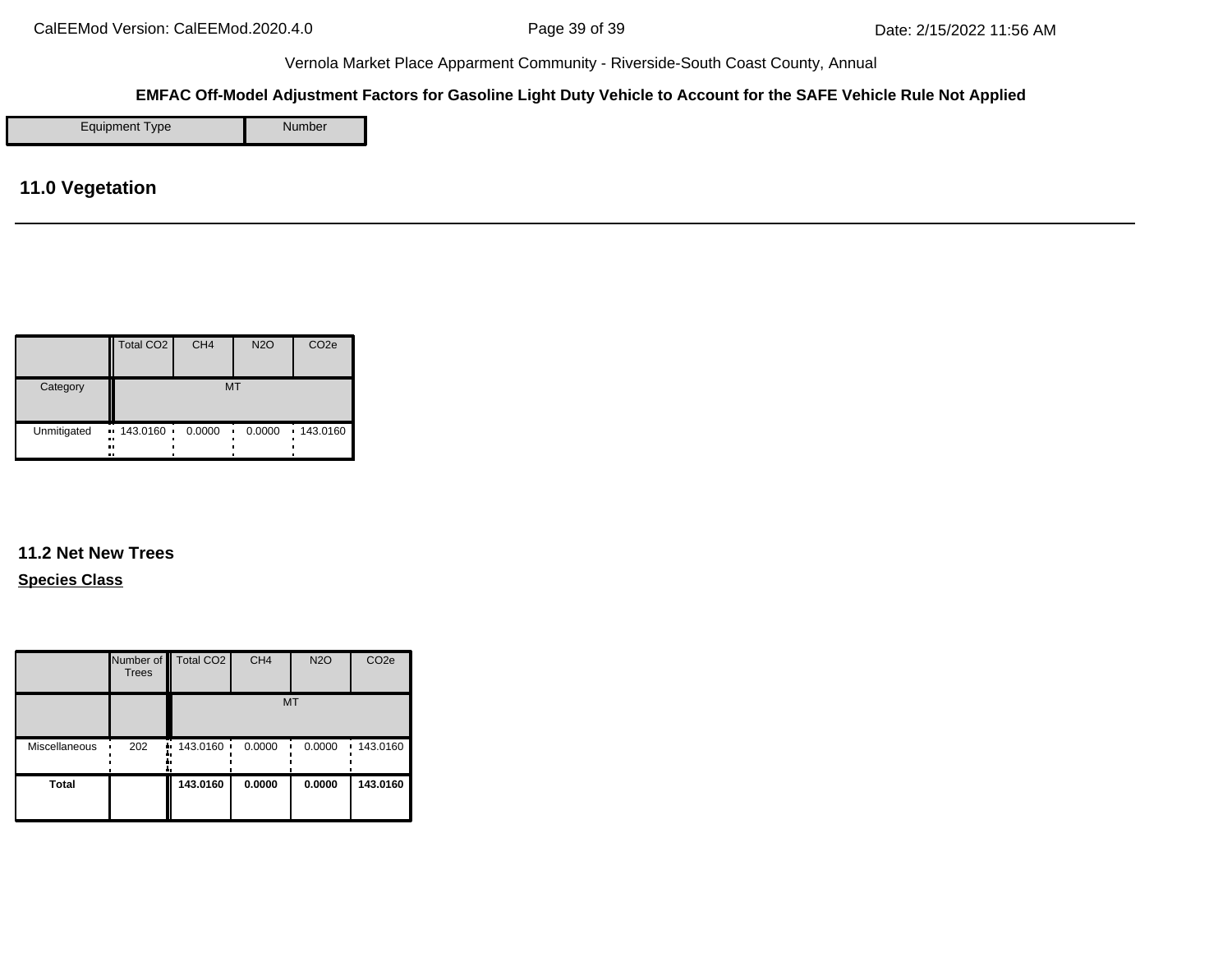ENERGY CALCULATIONS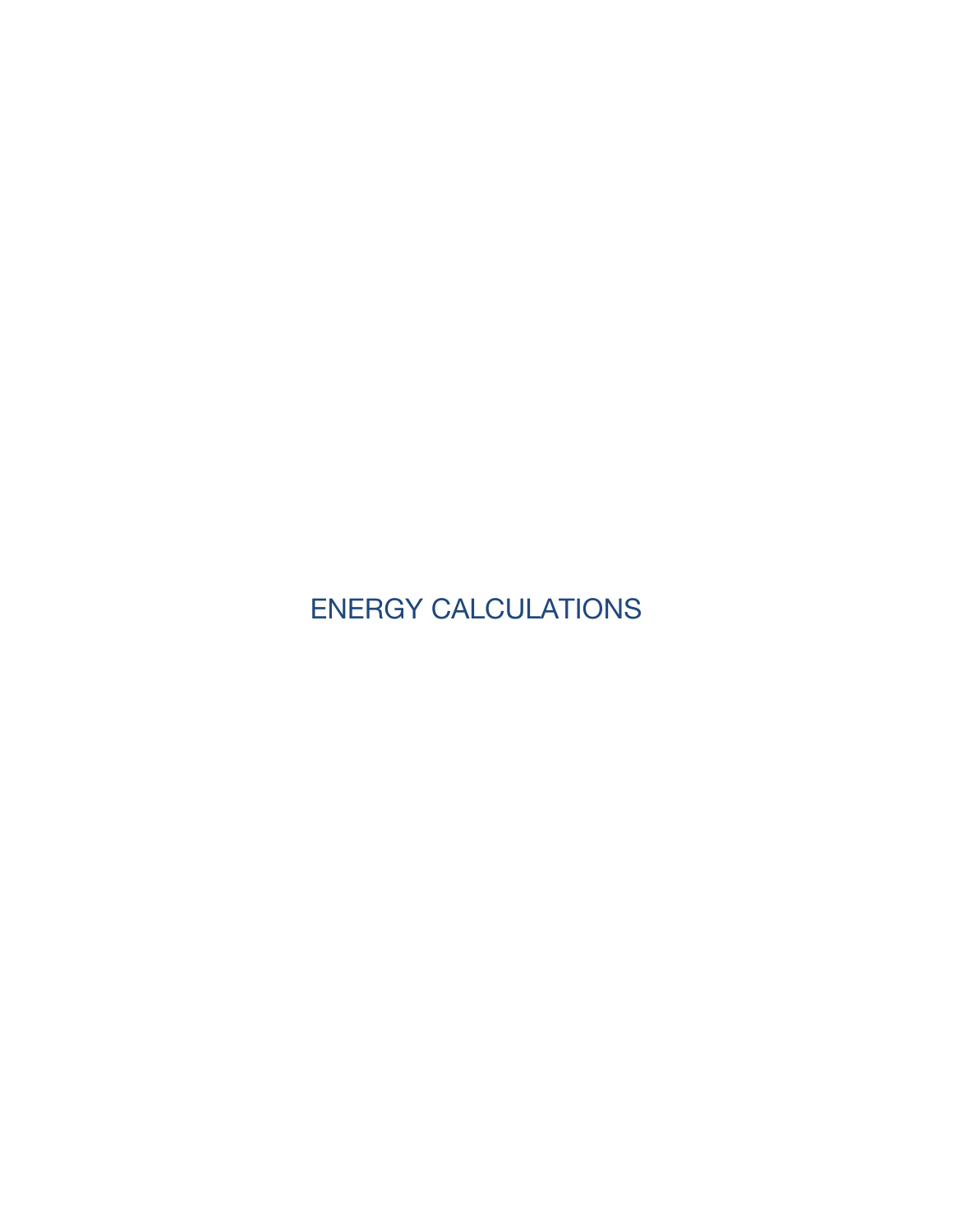## **Table 1 – Total Construction-Related Fuel Consumption**

### **VMAC Phase B Project**

| <b>Fuel</b>                                  | Consumption     |                |
|----------------------------------------------|-----------------|----------------|
| <b>Diesel</b>                                |                 |                |
| On-Road Construction Trips <sup>1</sup>      |                 | 42,815 Gallons |
| Off-Road Construction Equipment <sup>2</sup> | 108,089 Gallons |                |
| <b>Diesel Total</b>                          | 150,904 Gallons |                |
| <b>Gasoline</b>                              |                 |                |
| On-Road Construction Trips <sup>1</sup>      |                 | 82,644 Gallons |
| Off-Road Construction Equipment <sup>3</sup> |                 | - Gallons      |
| <b>Gasoline Total</b>                        |                 | 82,644 Gallons |

Notes:

1. On-road mobile source fuel use based on vehicle miles traveled (VMT) from CalEEMod for construction in 2022 and fleet-average fuel consumption in gallons per mile from EMFAC2017 web based data for Riverside County. See Table 2 for calculation details. 2. Off-road mobile source fuel usage based on a fuel usage rate of 0.05 gallons of diesel per horsepower (HP)-hour, based on SCAQMD CEQA Air Quality Handbook, Table A9-3E. 3. All emissions from off-road construction equipment were assumed to be diesel.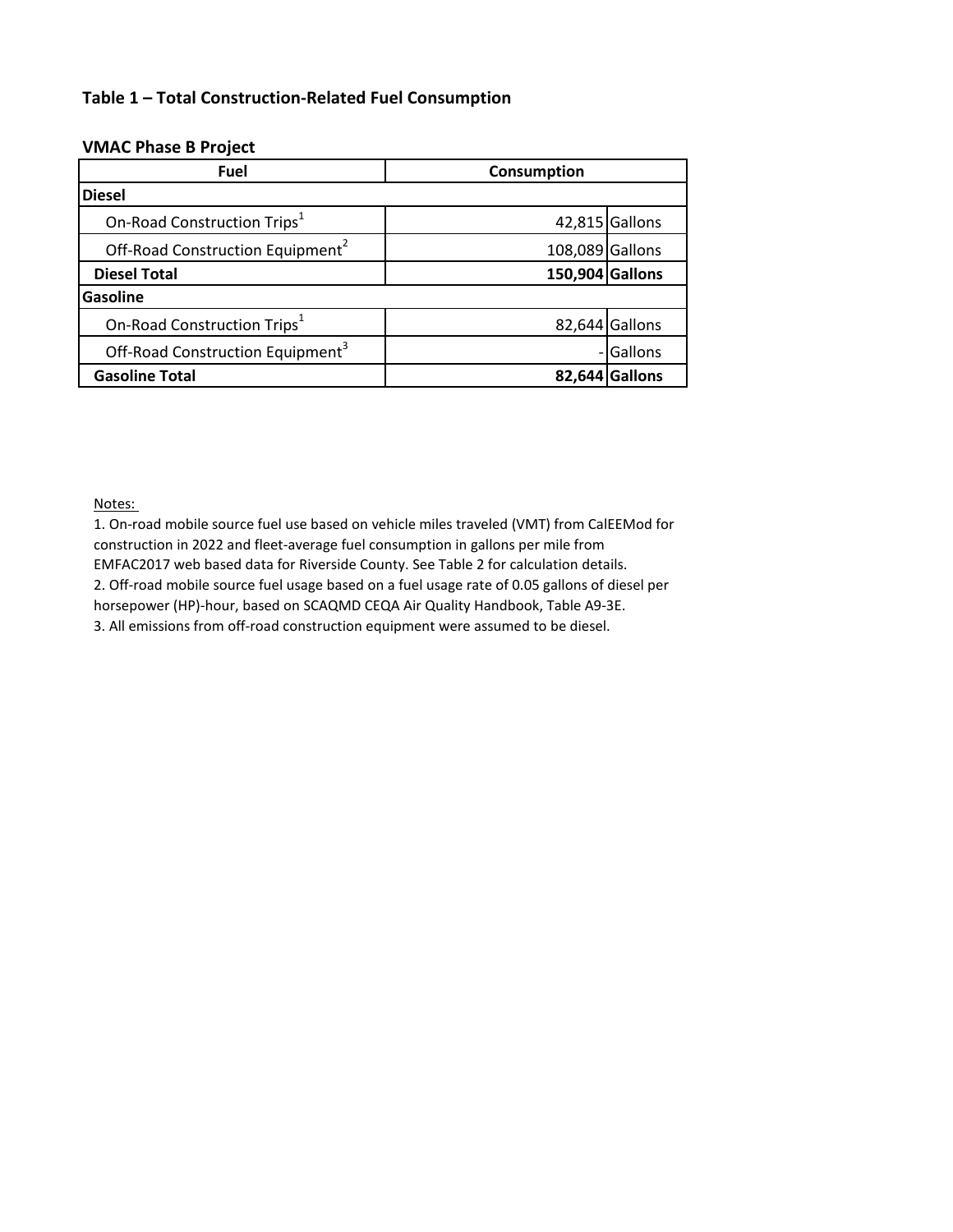### **Table 2 – On-Road Construction Trip Estimates**

|                       |              |                    | <b>Vehicle Miles</b>  |                        |                                       |          |
|-----------------------|--------------|--------------------|-----------------------|------------------------|---------------------------------------|----------|
| <b>Trip Type</b>      | <b>Trips</b> | <b>Trip length</b> | <b>Traveled (VMT)</b> | <b>Fuel Efficiency</b> | <b>Annual Fuel Usage</b> <sup>1</sup> |          |
|                       | (trips)      | (miles)            | (miles)               | (mpg)                  | (Fuel)                                | (gallon) |
| Worker <sup>2,3</sup> | 163,508      | 14.7               | 2,403,568             | 28.4                   | Gasoline                              | 82,644   |
| Vendor <sup>4</sup>   | 34,991       | 6.9                | 241,438               | 9.2                    | Diesel                                | 27,719   |
| Hauling <sup>5</sup>  | 134,750      | 0.8                | 107,800               | 7.1                    | Diesel                                | 15,096   |

#### **VMAC Phase B Project**

Notes:

1. On-road mobile source fuel use based on vehicle miles traveled (VMT) from CalEEMod output for construction and fleet-average fuel consumption in gallons per mile from EMFAC2017 web based data for 2022 in Riverside County. 2. Worker trips were assumed to be 100% gasoline powered vehicles.

3. Per CalEEMod, worker Trips were assumed to be 50% LDA, 25% LDT1, and 25% LDT2.

4. Vendor trips were assumed to be 50% MHDT and 50% HHDT, split evenly between the MHDT and HHDT construction categories.

5. Per CalEEMod, hauling trips were assumed to be 100% HHDT.